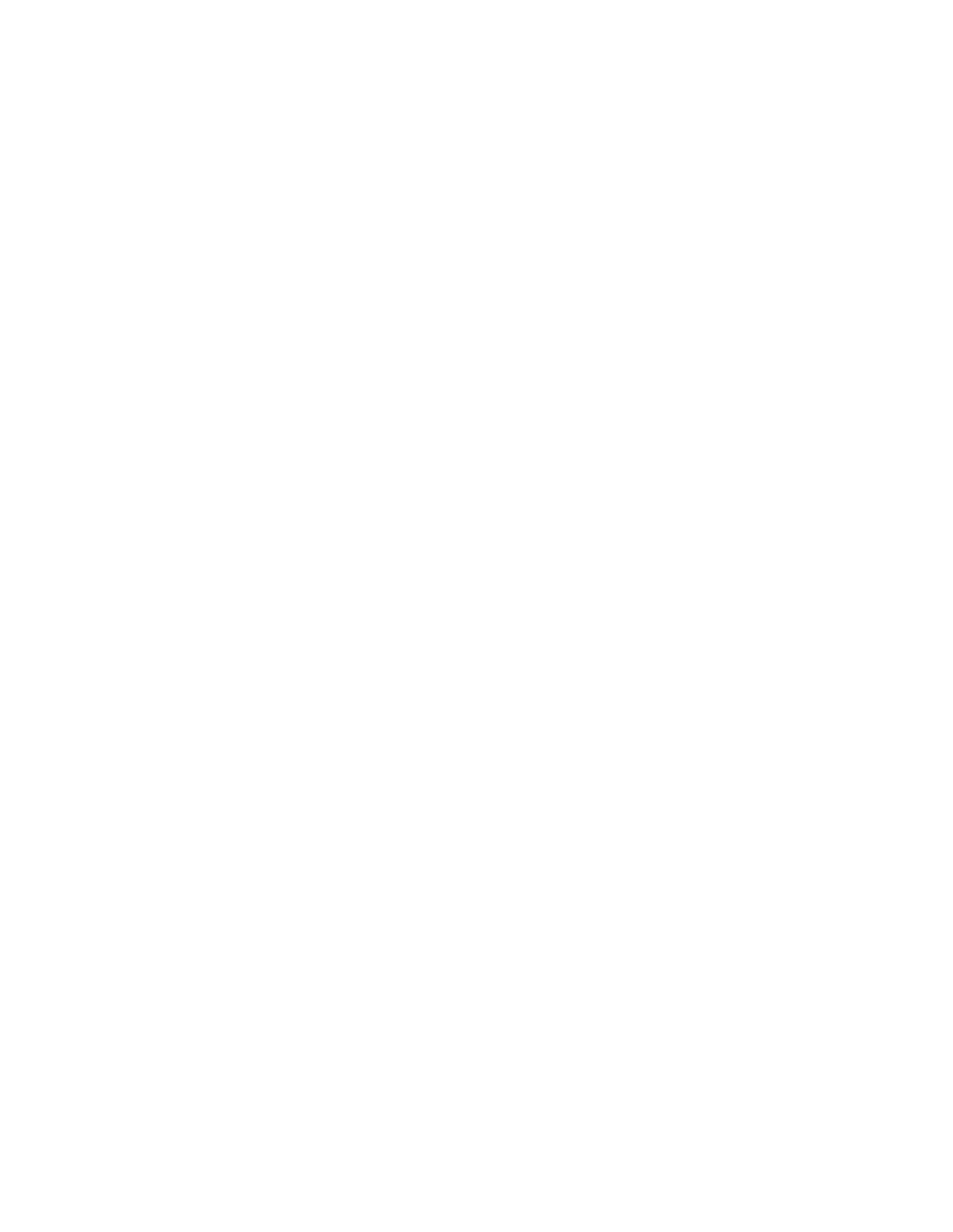#### **THE 1998 NLSY79 CHILD ASSESSMENTS**

This document contains a variety of cross-tabulations that describe the assessments administered to the children of the National Longitudinal Survey of Youth 1979 female respondents who were interviewed in 1998. It should be noted that these assessments are now administered only to children who have not attained their  $15<sup>th</sup>$  birthday by the end of the survey calendar year in this instance, 1998. More evaluative materials about these assessments will be available in the Spring of 2000.

Users should access *The 1998 NLSY79 Child & Young Adult Data Users Guide*, to be released with the final 1998 Child Data CD-Rom, for a detailed description of the NLSY79 Child assessment data. Until that time, users may examine *The 1996 NLSY79 Child & Young Adult Data Users Guide*. Additional reports are available that describe the strengths and limitations of the various Child data releases. These documents include: *The NLSY Child Handbook 1986- 1990 – Revised Edition*, and *The NLSY Children 1992*. To obtain copies of these reports or other related data and documentation, please complete an NLSY79 Child Data/Document Request form or contact the Center for Human Resource Research at the address below:

> NLS User Services Center for Human Resource Research The Ohio State University 921 Chatham Lane, Suite 200 Columbus, OH 43221-2418

Phone: (614) 442-7366 FAX: 614-442-7329 e-mail: usersvc@postoffice.chrr.ohio-state.edu

This report was prepared under a contract with the Bureau of Labor Statistics, U.S. Department of Labor, with funds provided by an intergovernmental transfer from the National Institutes of Child Health and Human Development (NICHD). Interpretations or viewpoints contained in this document do not necessarily represent the official position or policy of the Department of Labor or the NICHD.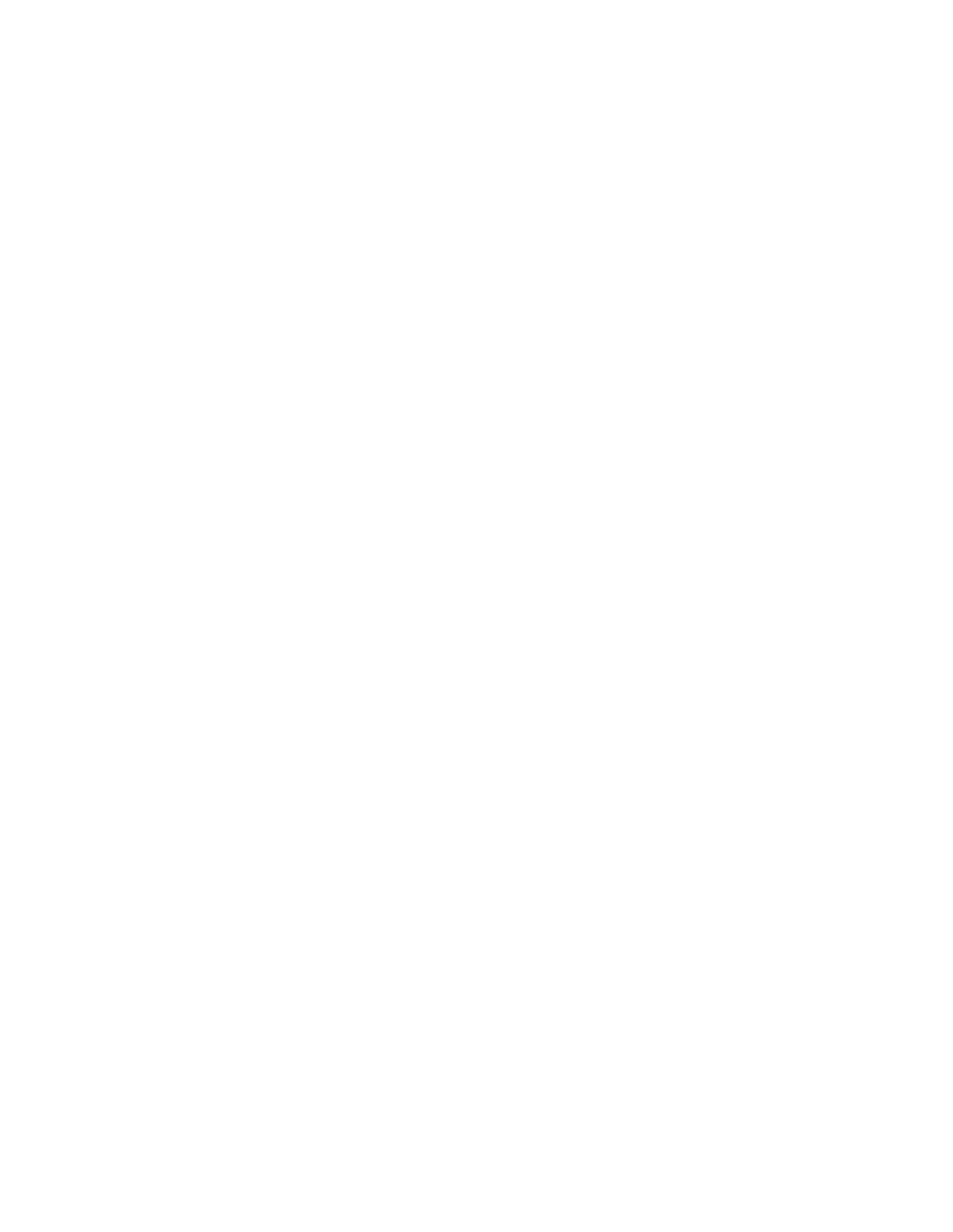#### **Table of Contents**

#### **The 1998 NLSY79 Mother Supplement Assessments The 1998 Child Assessments in the Mother Supplement**

| Table 1.1  | The HOME: Total Raw Scores by Child Age and Race/Ethnicity (1998 Sample Cases)            |  |
|------------|-------------------------------------------------------------------------------------------|--|
| Table 1.2  | The HOME: Percentile Scores by Child Age and Race/ Ethnicity (1998 Sample Cases)  10      |  |
| Table 1.3  | The HOME: Percentile Scores by Child Age and Race/Ethnicity                               |  |
| Table 1.4  | The HOME: Standard Scores by Child Age and Race/Ethnicity (1998 Weighted Distribution) 12 |  |
| Table 1.5  | The HOME: Cognitive Stimulation Percentile Scores by Child Age and Race/Ethnicity         |  |
| Table 1.6  | The HOME: Cognitive Stimulation Standard Scores by Child Age and Race/Ethnicity           |  |
| Table 1.7  | The HOME: Emotional Support Percentile Scores by Child Age and Race/Ethnicity             |  |
| Table 1.8  | The HOME: Emotional Support Standard Scores by Child Age and Race/Ethnicity               |  |
| Table 2.1  | Temperament- Activity: Raw Scores by Race/Ethnicity (1998 Sample Cases) 17                |  |
| Table 2.2  | Temperament-Activity: Raw Scores by Race/Ethnicity (1998 Weighted Distribution) 18        |  |
| Table 2.3  | Temperament-Fearfulness: Raw Scores by Child Age and Race/Ethnicity                       |  |
| Table 2.4  | Temperament-Fearfulness: Raw Scores by Child Age and Race/Ethnicity                       |  |
| Table 2.5  | Temperament-Positive Affect: Raw Scores by Child Age and Race/Ethnicity                   |  |
| Table 2.6  | Temperament-Positive Affect: Raw Scores by Child Age and Race/Ethnicity                   |  |
| Table 2.7  | Temperament-Insecure Attachment: Raw Scores by Child Age and Race/Ethnicity               |  |
| Table 2.8  | Temperament-Insecure Attachment: Raw Scores by Child Age and Race/Ethnicity               |  |
| Table 2.9  | Temperament-Compliance: Raw Scores by Child Age and Race/Ethnicity                        |  |
| Table 2.10 | Temperament-Compliance: Raw Scores by Child Age and Race/Ethnicity                        |  |
| Table 2.11 | Temperament-Sociability: Raw Scores by Child Age and Race/Ethnicity                       |  |
| Table 2.12 | Temperament-Sociability: Raw Scores by Child Age and Race/Ethnicity                       |  |
| Table 3.1  | Motor and Social Development: Percentile Scores by Child Age and Race/Ethnicity           |  |
| Table 3.2  | Motor and Social Development: Percentile Scores by Child Age and Race/Ethnicity           |  |
|            |                                                                                           |  |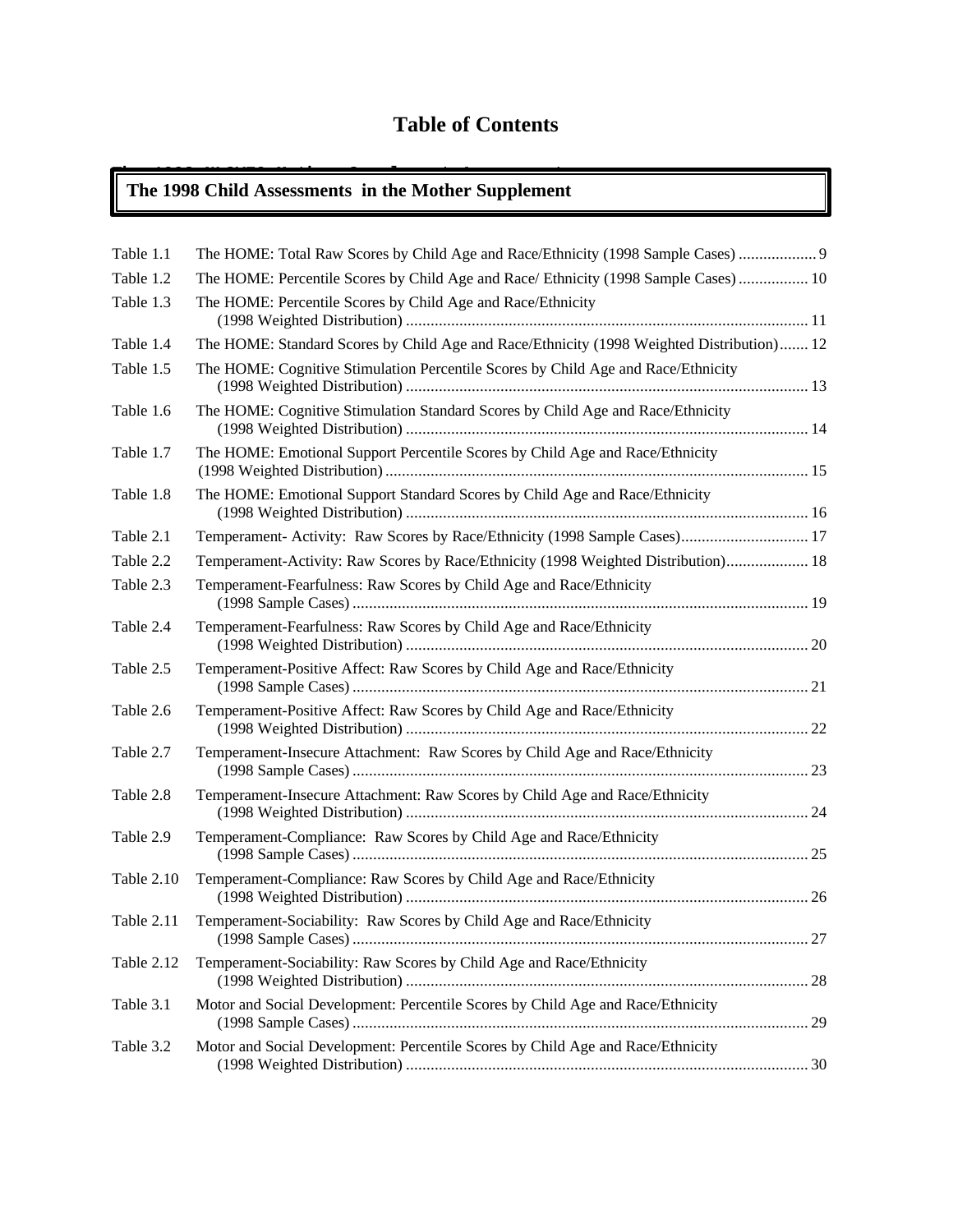#### **Table of Contents (continued)**

| Table 3.3  | Motor and Social Development: Standard Scores by Child Age and Race/Ethnicity                    |  |
|------------|--------------------------------------------------------------------------------------------------|--|
| Table 3.4  | Motor and Social Development: Percentile Scores for Female Children by Child Age and             |  |
| Table 3.5  | Motor and Social Development: Percentile Scores for Male Children by Child Age                   |  |
| Table 3.6  | Motor and Social Development: "ALL" Percentile Scores for Female Children                        |  |
| Table 3.7  | Motor and Social Development: "ALL" Percentile Scores For Male Children                          |  |
| Table 4.1  | Behavior Problems Index: Raw Scores by Child Age and Race/Ethnicity (1998 Sample Cases) 36       |  |
| Table 4.2  | Behavior Problems Index: Percentile Scores by Child Age and Race/Ethnicity                       |  |
| Table 4.3  | Behavior Problems Index: Standard Scores by Child Age and Race/Ethnicity                         |  |
| Table 4.4  | Behavior Problems Index: External Percentile Scores (trichotomous items)                         |  |
| Table 4.5  | Behavior Problems Index: Internal Percentile Scores (trichotomous items)                         |  |
| Table 4.6  | Behavior Problems Index: Peer Conflict Percentile Scores by Child Age                            |  |
| Table 4.7  | Behavior Problems Index: Peer Conflict Standard Scores by Child Age                              |  |
| Table 4.8  | Behavior Problems Index: Hyperactive Percentile Scores by Child Age                              |  |
| Table 4.9  | Behavior Problems Index: Hyperactive Standard Scores by Child Age                                |  |
| Table 4.10 | Behavior Problems Index: Headstrong Percentile Scores by Child Age                               |  |
| Table 4.11 | Behavior Problems Index: Headstrong Standard Scores by Child Age                                 |  |
|            | Table 4.12 Behavior Problems Index: Dependent Percentile Scores by Child Age                     |  |
|            | Table 4.13 Behavior Problems Index: Dependent Standard Scores by Child Age and Race/Ethnicity    |  |
|            | Table 4.14 Behavior Problems Index: Anxious/Depressed Percentile Scores by Child Age             |  |
|            | Table 4.15 Behavior Problems Index: Anxious/Depressed Standard Scores by Child Age               |  |
|            | Table 4.16 Behavior Problems Index: Antisocial Percentile Scores by Child Age and Race/Ethnicity |  |
| Table 4.17 | Behavior Problems Index: Antisocial Standard Scores by Child Age and Race/Ethnicity              |  |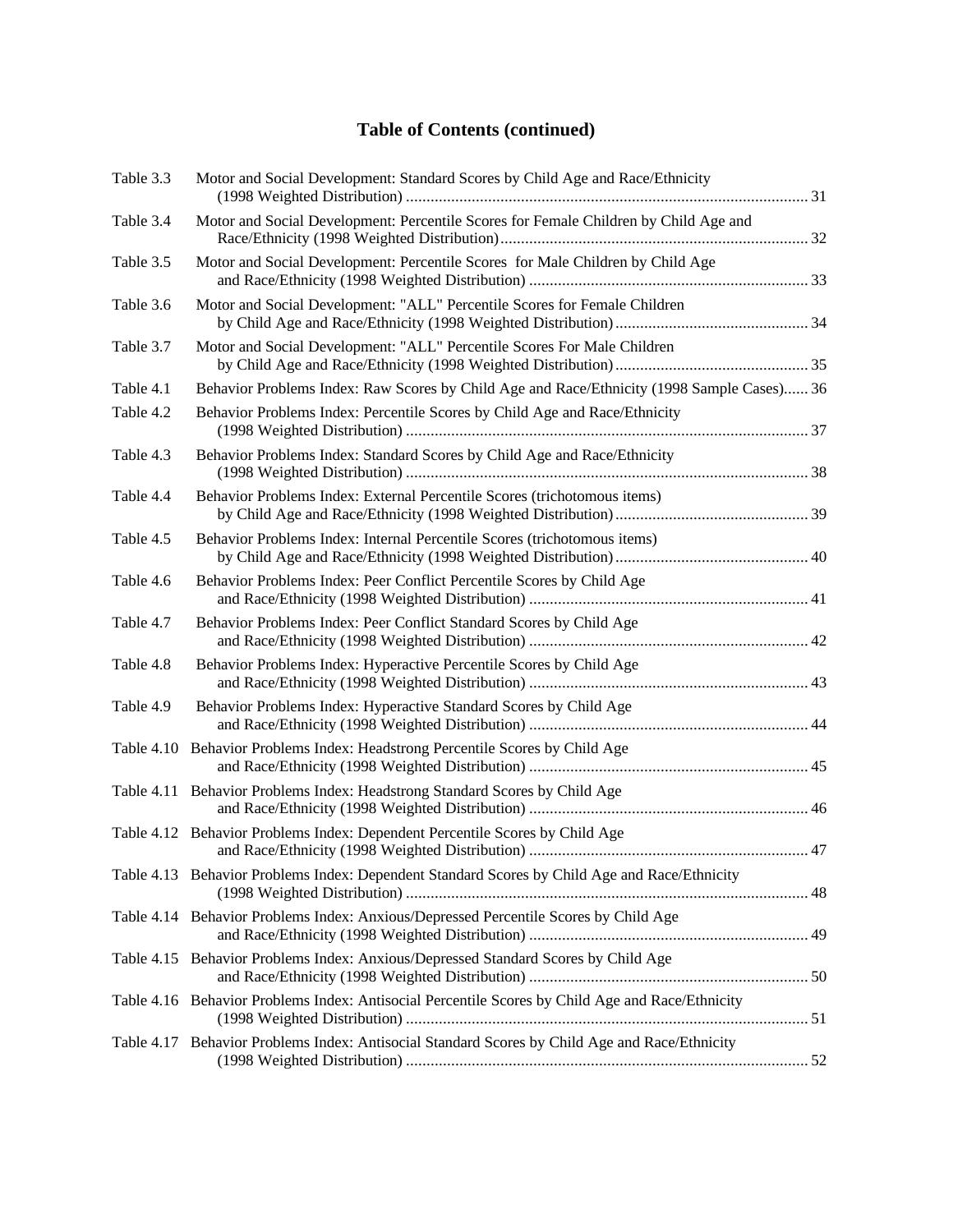### **The 1998 Child Assessments in the Child Supplement**

| Table 5.1  | SPPC Scholastic Competence: Raw Scores by Child Age and Race/Ethnicity                       |  |
|------------|----------------------------------------------------------------------------------------------|--|
| Table 5.2  | SPPC Scholastic Competence: Raw Scores by Child Age and Race/Ethnicity                       |  |
| Table 5.3  | SPPC Global Self-Worth: Raw Scores by Child Age and Race/Ethnicity (1998 Sample Cases)  57   |  |
| Table 5.4  | SPPC Global Self-Worth: Raw Scores by Child Age and Race/Ethnicity                           |  |
| Table 6.1  | Digit Span: Total Raw Scores by Child Age and Race/Ethnicity (1998 Sample Cases) 59          |  |
| Table 6.2  | Digit Span: Total Standard Scores by Child Age and Race/Ethnicity                            |  |
| Table 6.3  | Digit Span: Forward Raw Scores by Child Age and Race/Ethnicity (1998 Sample Cases)  61       |  |
| Table 6.4  | Digit Span: Backward Raw Scores by Child Age and Race/Ethnicity                              |  |
| Table 7.1  | PIAT Math: Raw Scores by Child Age and Race/Ethnicity (1998 Sample Cases) 63                 |  |
| Table 7.2  | PIAT Math: Percentile Scores by Child Age and Race/Ethnicity (1998 Sample Cases) 64          |  |
| Table 7.3  | PIAT Math: Standard Scores by Child Age and Race/Ethnicity (1998 Sample Cases)  65           |  |
| Table 7.4  | PIAT Math: Percentile Score by Child Age and Race/Ethnicity (1998 Weighted Distribution)  66 |  |
| Table 7.5  | PIAT Math: Standard Scores by Child Age and Race/Ethnicity (1998 Weighted Distribution)  67  |  |
| Table 8.1  | PIAT Reading Recognition: Raw Scores by Child Age and Race/Ethnicity                         |  |
| Table 8.2  | PIAT Reading Recognition: Percentile Scores by Child Age and Race/Ethnicity                  |  |
| Table 8.3  | PIAT Reading Recognition: Standard Scores by Child Age and Race/Ethnicity                    |  |
| Table 8.4  | PIAT Reading Recognition: Percentile Scores by Child Age and Race/Ethnicity                  |  |
| Table 8.5  | PIAT Reading Recognition: Standard Scores by Child Age and Race/Ethnicity                    |  |
| Table 9.1  | PIAT Reading Comprehension: Raw Scores by Child Age and Race/Ethnicity                       |  |
| Table 9.2  | PIAT Reading Comprehension: Percentile Scores by Child Age and Race/Ethnicity                |  |
| Table 9.3  | PIAT Reading Comprehension: Standard Scores by Child Age and Race/Ethnicity                  |  |
| Table 9.4  | PIAT Reading Comprehension: Percentile Scores by Child Age and Race/Ethnicity                |  |
| Table 9.5  | PIAT Reading Comprehension: Standard Scores by Child Age and Race/Ethnicity                  |  |
| Table 10.1 |                                                                                              |  |
| Table 10.2 |                                                                                              |  |
| Table 10.3 | PPVT: Percentile Scores by Child Age and Race/Ethnicity (1998 Weighted Distribution) 80      |  |
| Table 10.4 | PPVT: Standard Scores by Child Age and Race/Ethnicity (1998 Weighted Distribution) 81        |  |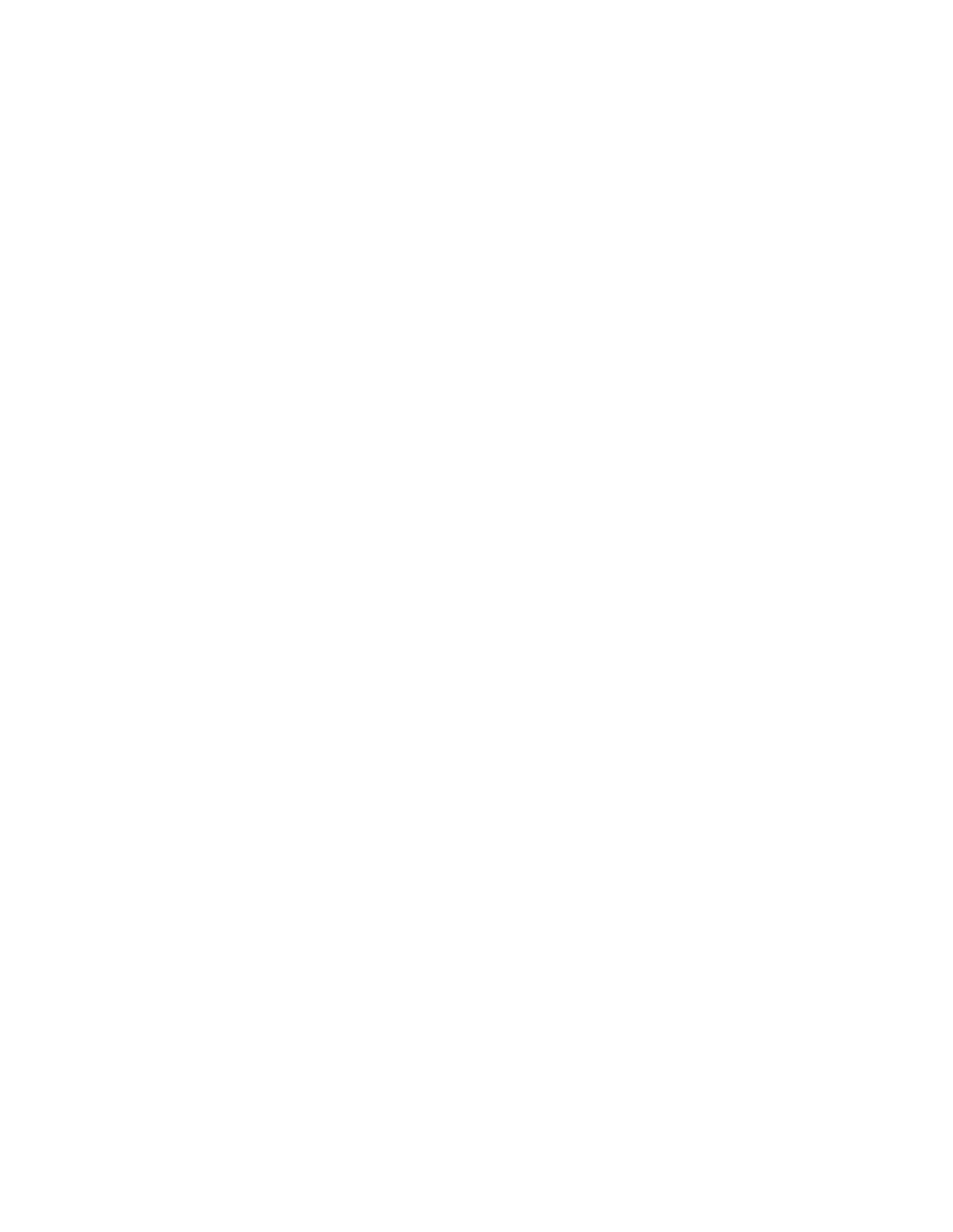# **The Child Assessments in the Mother Supplement**

**1998**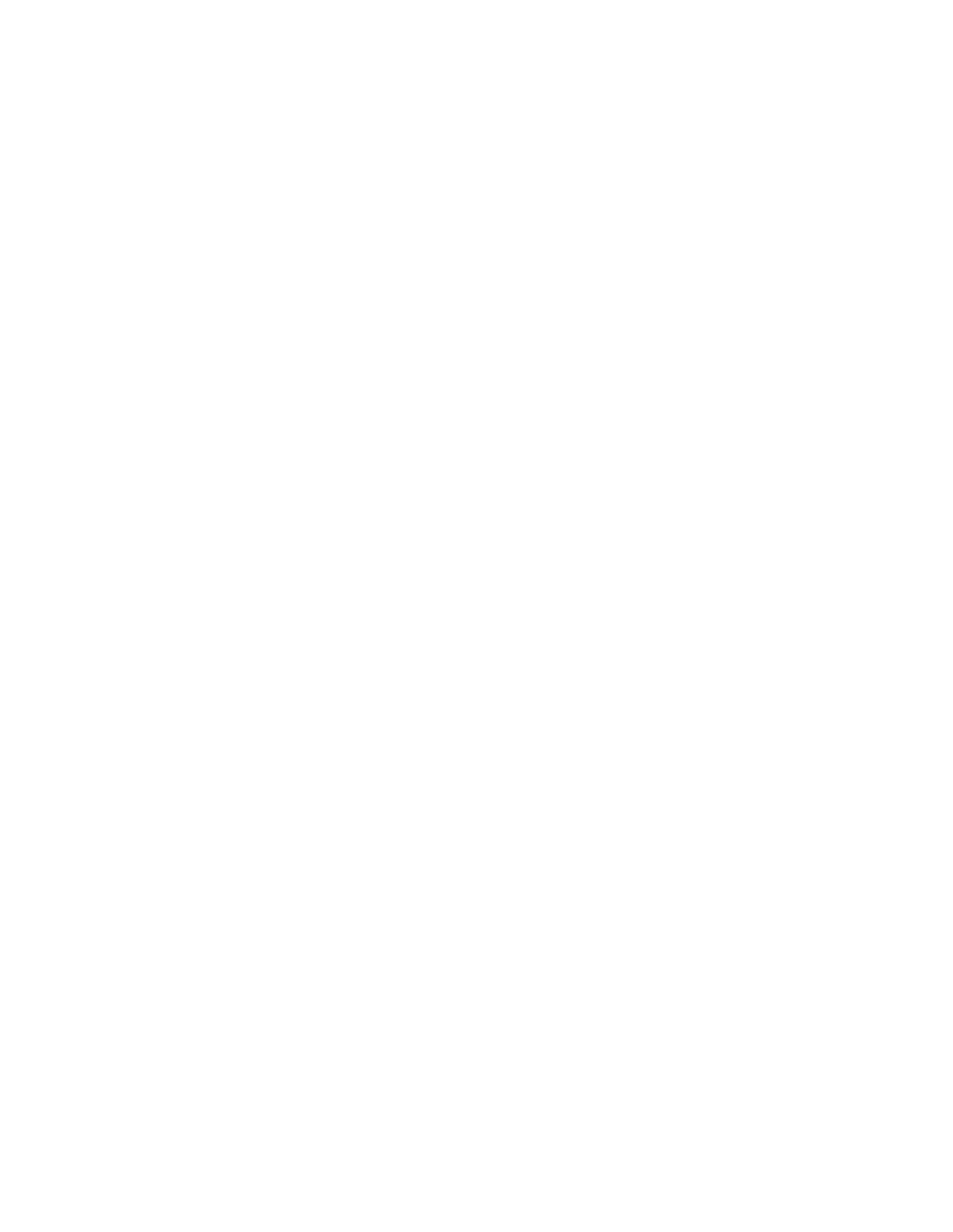|              |                            | $0 - 12.9$     | $13 - 15.9$  | $16 - 18.9$ | $19 - 22.9$ | $23 - 28$ | Invalid | Valid |      | Total %Valid |
|--------------|----------------------------|----------------|--------------|-------------|-------------|-----------|---------|-------|------|--------------|
| AGE OF CHILD |                            |                |              |             |             |           |         |       |      |              |
| < 3 Years    |                            | 44             | 185          | 217         |             |           | 125     | 446   | 571  | 78.1         |
| 3-5 Years    |                            | 14             | 30           | 79          | 277         | 409       | 48      | 809   | 857  | 94.4         |
| 6-9 Years    |                            | 30             | 87           | 250         | 563         | 535       | 84      | 1465  | 1549 | 94.6         |
| 10+ Years    |                            | 52             | 111          | 342         | 758         | 567       | 117     | 1830  | 1947 | 94.0         |
| Total        |                            | 140            | 413          | 888         | 1598        | 1511      | 374     | 4550  | 4924 | 92.4         |
|              | RACE OF CHILD AGE OF CHILD |                |              |             |             |           |         |       |      |              |
| Hispanic     | < 3 Years                  | 9              | 43           | 32          |             |           | 36      | 84    | 120  | 70.0         |
|              | 3-5 Years                  | $\overline{2}$ | 9            | 25          | 58          | 50        | 14      | 144   | 158  | 91.1         |
|              | 6-9 Years                  | 10             | 20           | 68          | 108         | 86        | 25      | 292   | 317  | 92.1         |
|              | 10+ Years                  | 15             | 32           | 76          | 170         | 107       | 40      | 400   | 440  | 90.9         |
|              | Total                      | 36             | 104          | 201         | 336         | 243       | 115     | 920   | 1035 | 88.9         |
| <b>Black</b> | < 3 Years                  | 21             | 42           | 32          |             |           | 28      | 95    | 123  | 77.2         |
|              | 3-5 Years                  | 9              | 20           | 32          | 84          | 52        | 15      | 197   | 212  | 92.9         |
|              | 6-9 Years                  | 14             | 50           | 118         | 159         | 63        | 31      | 404   | 435  | 92.9         |
|              | 10+ Years                  | 28             | 59           | 154         | 238         | 89        | 38      | 568   | 606  | 93.7         |
|              | Total                      | 72             | 171          | 336         | 481         | 204       | 112     | 1264  | 1376 | 91.9         |
| White        | < 3 Years                  | 14             | 100          | 153         |             |           | 61      | 267   | 328  | 81.4         |
|              | 3-5 Years                  | $\mathbf{3}$   | $\mathbf{1}$ | 22          | 135         | 307       | 19      | 468   | 487  | 96.1         |
|              | 6-9 Years                  | 6              | 17           | 64          | 296         | 386       | 28      | 769   | 797  | 96.5         |
|              | 10+ Years                  | 9              | 20           | 112         | 350         | 371       | 39      | 862   | 901  | 95.7         |
|              | Total                      | 32             | 138          | 351         | 781         | 1064      | 147     | 2366  | 2513 | 94.2         |
|              |                            |                |              |             |             |           |         |       |      |              |

### **Table 1.1. The Home: Total Raw Scores by Child Age and Race/Ethnicity (1998 Sample Cases)**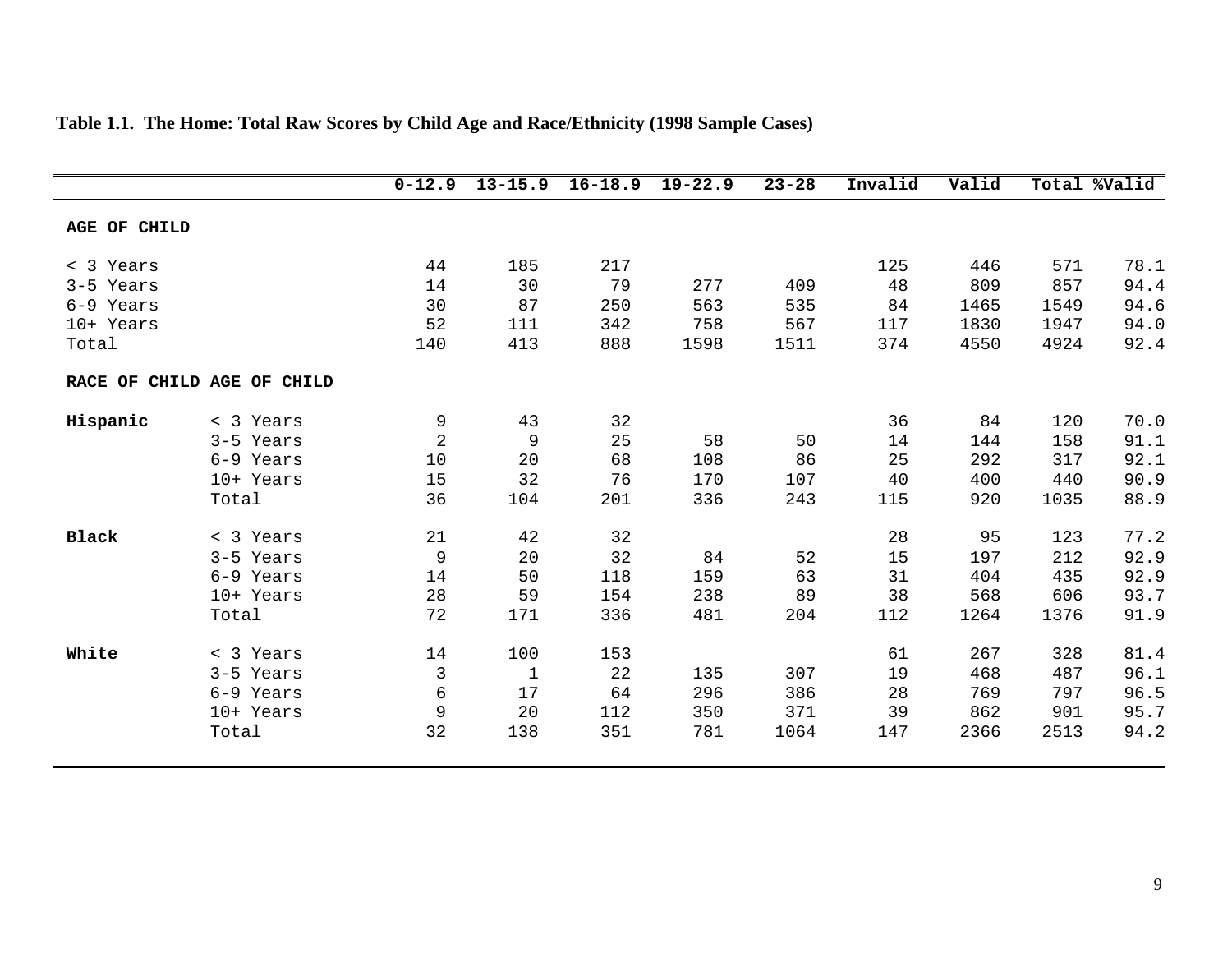|              |      | $20 - 39$ | $40 - 59$ | $60 - 79$ | $80 - 89$ | $90 - 99$   | Invalid | Valid |      | Total %Valid |
|--------------|------|-----------|-----------|-----------|-----------|-------------|---------|-------|------|--------------|
|              |      |           |           |           |           |             |         |       |      |              |
|              | 113  | 81        | 68        | 107       | 45        | 32          | 125     | 446   | 571  | 78.1         |
|              | 201  | 89        | 211       | 204       | 72        | 32          | 48      | 809   | 857  | 94.4         |
|              | 401  | 268       | 240       | 321       | 138       | 97          | 84      | 1465  | 1549 | 94.6         |
|              | 465  | 344       | 395       | 386       | 128       | 112         | 117     | 1830  | 1947 | 94.0         |
|              | 1180 | 782       | 914       | 1018      | 383       | 273         | 374     | 4550  | 4924 | 92.4         |
| AGE OF CHILD |      |           |           |           |           |             |         |       |      |              |
| < 3 Years    | 28   | 17        | 16        | 13        | 6         | 4           | 36      | 84    | 120  | 70.0         |
| 3-5 Years    | 55   | 18        | 34        | 29        | 7         | $\mathbf 1$ | 14      | 144   | 158  | 91.1         |
| 6-9 Years    | 103  | 60        | 40        | 52        | 22        | 15          | 25      | 292   | 317  | 92.1         |
| 10+ Years    | 110  | 91        | 81        | 79        | 19        | 20          | 40      | 400   | 440  | 90.9         |
| Total        | 296  | 186       | 171       | 173       | 54        | 40          | 115     | 920   | 1035 | 88.9         |
| < 3 Years    | 38   | 17        | 10        | 18        | 7         | 5           | 28      | 95    | 123  | 77.2         |
| 3-5 Years    | 95   | 26        | 46        | 21        | 7         | $\sqrt{2}$  | 15      | 197   | 212  | 92.9         |
| 6-9 Years    | 192  | 89        | 56        | 46        | 13        | 8           | 31      | 404   | 435  | 92.9         |
| 10+ Years    | 226  | 127       | 107       | 72        | 30        | 6           | 38      | 568   | 606  | 93.7         |
| Total        | 551  | 259       | 219       | 157       | 57        | 21          | 112     | 1264  | 1376 | 91.9         |
| < 3 Years    | 47   | 47        | 42        | 76        | 32        | 23          | 61      | 267   | 328  | 81.4         |
| 3-5 Years    | 51   | 45        | 131       | 154       | 58        | 29          | 19      | 468   | 487  | 96.1         |
| 6-9 Years    | 106  | 119       | 144       | 223       | 103       | 74          | 28      | 769   | 797  | 96.5         |
| 10+ Years    | 129  | 126       | 207       | 235       | 79        | 86          | 39      | 862   | 901  | 95.7         |
| Total        | 333  | 337       | 524       | 688       | 272       | 212         | 147     | 2366  | 2513 | 94.2         |
|              |      |           |           |           |           |             |         |       |      |              |

### **Table 1.2. The Home: Percentile Scores by Child Age And Race/Ethnicity (1998 Sample Cases)**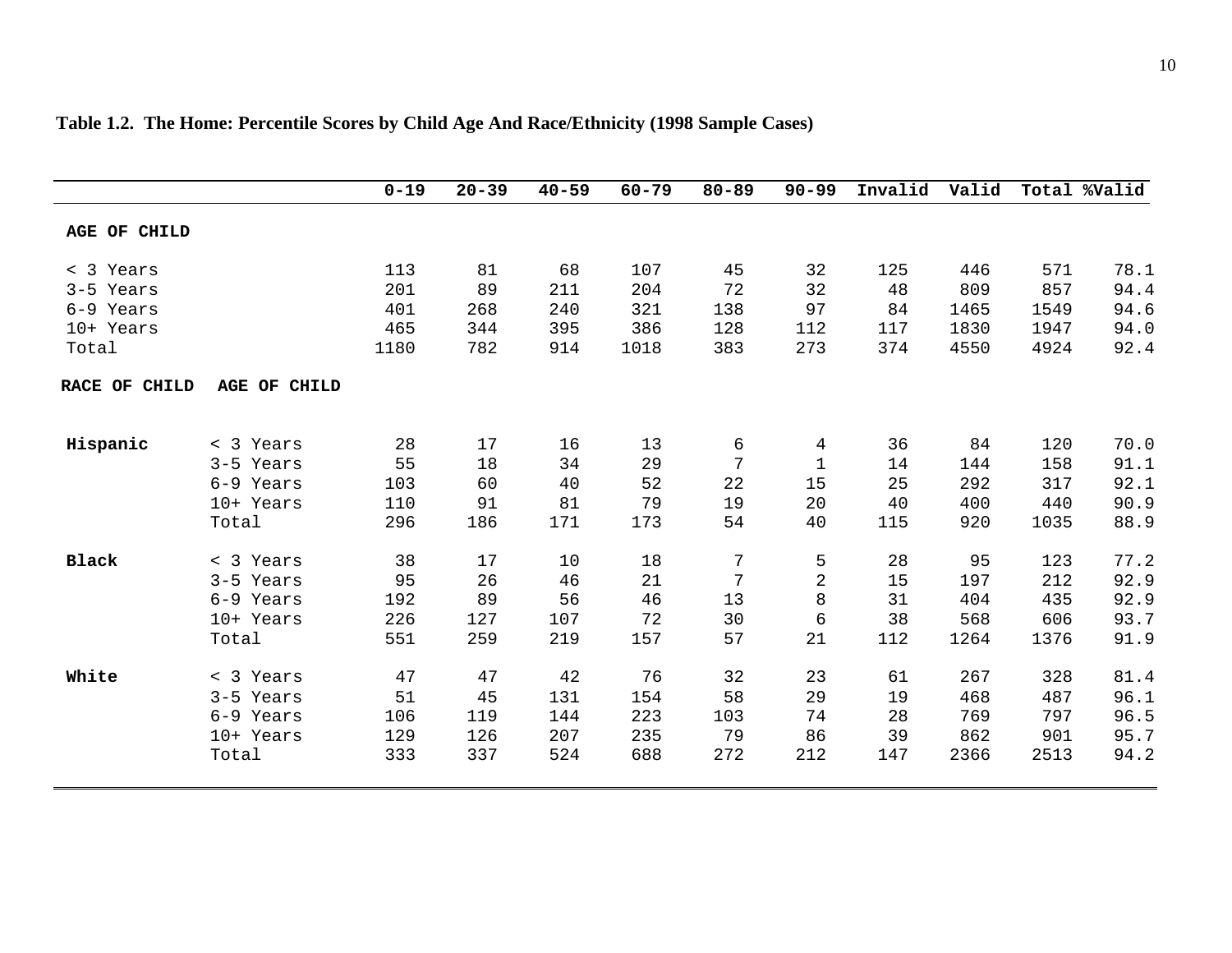|                     |                    | $0 - 19$ | $20 - 39$ | $40 - 59$ | $60 - 79$ | $80 - 89$ | $90 - 99$ | Total | Mean | Std Dev |
|---------------------|--------------------|----------|-----------|-----------|-----------|-----------|-----------|-------|------|---------|
| <b>AGE OF CHILD</b> |                    |          |           |           |           |           |           |       |      |         |
| < 3 Years           |                    | 19.9     | 18.0      | 16.2      | 26.8      | 11.4      | 7.6       | 100.0 | 52.2 | 28.0    |
| 3-5 Years           |                    | 15.9     | 10.2      | 27.6      | 30.1      | 11.2      | 5.1       | 100.0 | 53.3 | 26.3    |
| 6-9 Years           |                    | 19.8     | 16.5      | 17.4      | 25.7      | 11.9      | 8.6       | 100.0 | 52.1 | 28.6    |
| 10+ Years           |                    | 19.1     | 16.0      | 22.9      | 25.0      | 8.5       | 8.5       | 100.0 | 51.8 | 28.6    |
| Total               |                    | 18.8     | 15.3      | 21.3      | 26.4      | 10.4      | 7.8       | 100.0 | 52.2 | 28.1    |
| RACE OF             | CHILD AGE OF CHILD |          |           |           |           |           |           |       |      |         |
| Hispanic            | < 3 Years          | 34.2     | 20.0      | 17.6      | 17.2      | 7.0       | 4.0       | 100.0 | 41.8 | 29.3    |
|                     | 3-5 Years          | 36.5     | 14.7      | 23.5      | 20.2      | 4.5       | 0.6       | 100.0 | 36.3 | 27.9    |
|                     | 6-9 Years          | 36.6     | 19.4      | 13.7      | 16.5      | 8.4       | 5.4       | 100.0 | 39.1 | 29.9    |
|                     | 10+ Years          | 29.8     | 22.6      | 19.7      | 18.4      | 4.9       | 4.6       | 100.0 | 40.5 | 28.8    |
|                     | Total              | 33.5     | 19.9      | 18.3      | 18.0      | 6.1       | 4.1       | 100.0 | 39.5 | 29.1    |
| Black               | < 3 Years          | 35.9     | 20.8      | 13.3      | 17.6      | 8.1       | 4.4       | 100.0 | 38.5 | 29.1    |
|                     | 3-5 Years          | 47.7     | 13.0      | 24.2      | 10.4      | 3.8       | 0.9       | 100.0 | 29.9 | 26.1    |
|                     | 6-9 Years          | 49.2     | 22.0      | 13.2      | 11.1      | 2.8       | 1.6       | 100.0 | 28.5 | 25.5    |
|                     | 10+ Years          | 39.4     | 22.2      | 18.6      | 14.0      | 5.0       | 0.9       | 100.0 | 34.1 | 27.0    |
|                     | Total              | 43.5     | 20.5      | 17.3      | 12.8      | 4.4       | 1.5       | 100.0 | 32.0 | 26.8    |
| White               | < 3 Years          | 17.2     | 17.5      | 16.5      | 28.4      | 12.0      | 8.2       | 100.0 | 54.4 | 27.2    |
|                     | 3-5 Years          | 10.5     | 9.6       | 28.3      | 33.2      | 12.6      | 6.0       | 100.0 | 57.4 | 24.1    |
|                     | 6-9 Years          | 13.9     | 15.4      | 18.4      | 28.7      | 13.7      | 10.0      | 100.0 | 56.8 | 26.8    |
|                     | 10+ Years          | 14.3     | 14.3      | 24.0      | 27.6      | 9.5       | 10.2      | 100.0 | 56.2 | 27.3    |
|                     | Total              | 13.8     | 14.1      | 22.2      | 29.2      | 11.7      | 9.0       | 100.0 | 56.4 | 26.5    |
|                     |                    |          |           |           |           |           |           |       |      |         |

### **Table 1.3. The Home: Percentile Scores by Child Age and Race/Ethnicity (1998 Weighted Distribution)**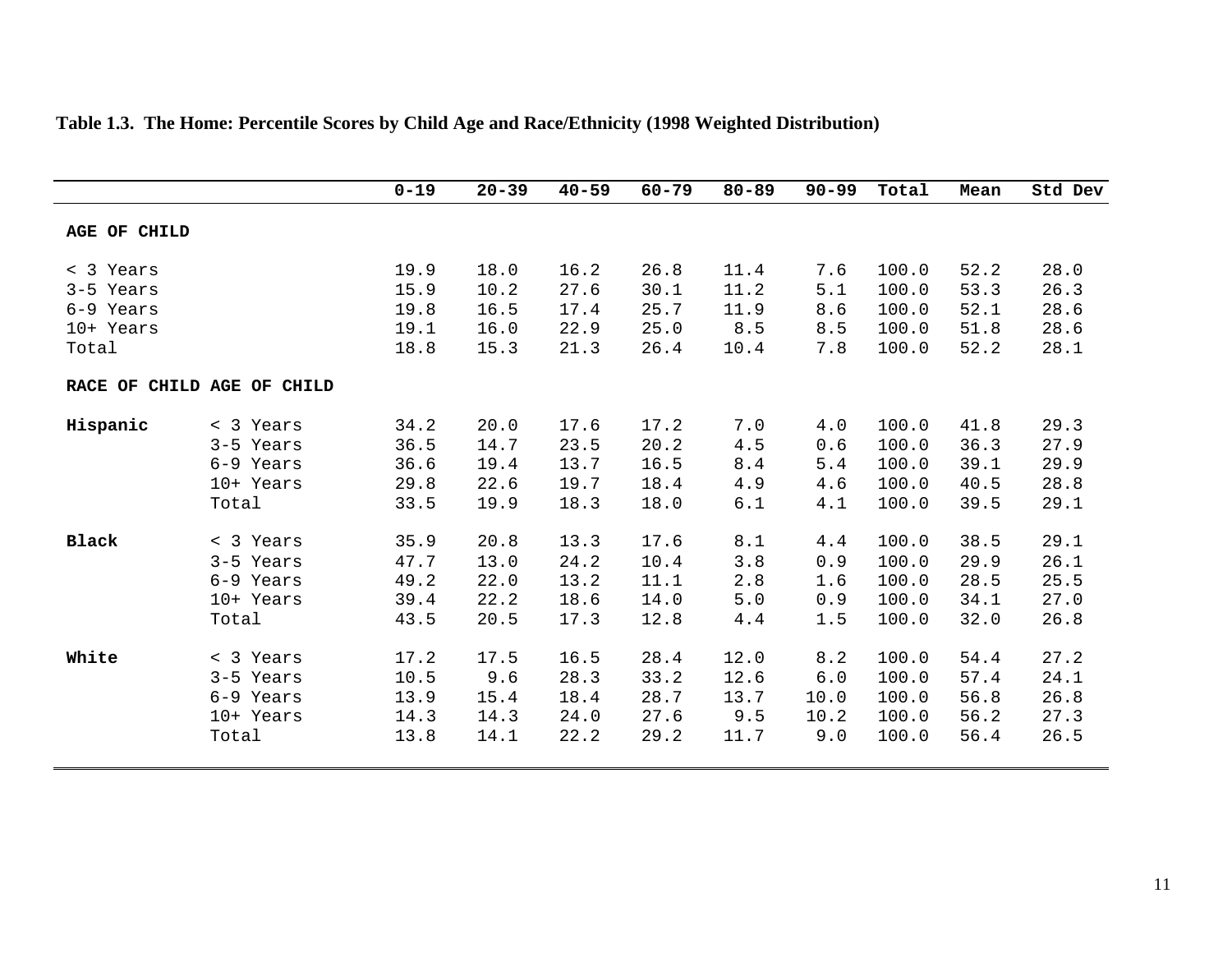|                                                  |                                                           | $0 - 84$                             | $85 - 99$                            | $100 - 114$                          | $115+$                              | Total                                     | Mean                                      | Std Dev                              |
|--------------------------------------------------|-----------------------------------------------------------|--------------------------------------|--------------------------------------|--------------------------------------|-------------------------------------|-------------------------------------------|-------------------------------------------|--------------------------------------|
|                                                  |                                                           |                                      |                                      |                                      |                                     |                                           |                                           |                                      |
| <b>AGE OF CHILD</b>                              |                                                           |                                      |                                      |                                      |                                     |                                           |                                           |                                      |
| < 3 Years<br>3-5 Years<br>6-9 Years<br>10+ Years |                                                           | 13.2<br>11.9<br>16.3<br>14.7         | 31.4<br>26.6<br>25.4<br>30.5         | 43.5<br>53.3<br>44.8<br>38.7         | 11.8<br>8.1<br>13.4<br>16.1         | 100.0<br>100.0<br>100.0<br>100.0          | 100.0<br>100.0<br>100.0<br>100.0          | 15.0<br>15.0<br>15.0<br>15.0         |
| Total                                            |                                                           | 14.5                                 | 28.2                                 | 44.1                                 | 13.2                                | 100.0                                     | 100.0                                     | 15.0                                 |
|                                                  | RACE OF CHILD AGE OF CHILD                                |                                      |                                      |                                      |                                     |                                           |                                           |                                      |
| Hispanic                                         | < 3 Years<br>3-5 Years<br>6-9 Years<br>10+ Years<br>Total | 21.9<br>29.5<br>32.6<br>24.3<br>27.6 | 39.3<br>36.0<br>28.5<br>40.2<br>35.7 | 30.8<br>33.3<br>32.0<br>27.4<br>30.2 | 8.0<br>1.2<br>6.9<br>8.0<br>6.5     | 100.0<br>100.0<br>100.0<br>100.0<br>100.0 | 94.1<br>90.0<br>92.9<br>93.9<br>92.9      | 17.4<br>18.5<br>16.9<br>16.3<br>17.1 |
| <b>Black</b>                                     | < 3 Years<br>3-5 Years<br>6-9 Years<br>10+ Years<br>Total | 27.0<br>38.6<br>43.8<br>31.8<br>36.2 | 39.4<br>34.5<br>32.2<br>38.6<br>36.0 | 25.3<br>25.5<br>21.7<br>24.6<br>23.9 | 8.3<br>1.4<br>2.2<br>5.0<br>3.9     | 100.0<br>100.0<br>100.0<br>100.0<br>100.0 | 91.6<br>85.9<br>87.3<br>90.3<br>88.8      | 19.1<br>19.2<br>15.8<br>16.5<br>17.1 |
| White                                            | < 3 Years<br>3-5 Years<br>6-9 Years<br>10+ Years<br>Total | 11.1<br>7.4<br>10.8<br>10.7<br>10.1  | 30.0<br>25.0<br>24.1<br>28.1<br>26.4 | 46.4<br>58.2<br>49.5<br>42.4<br>48.3 | 12.4<br>9.4<br>15.7<br>18.9<br>15.2 | 100.0<br>100.0<br>100.0<br>100.0<br>100.0 | 101.3<br>102.4<br>102.5<br>102.4<br>102.3 | 13.9<br>12.7<br>13.4<br>13.6<br>13.4 |

# **Table 1.4. The Home: Standard Scores By Child Age and Race/Ethnicity (1998 Weighted Distribution)**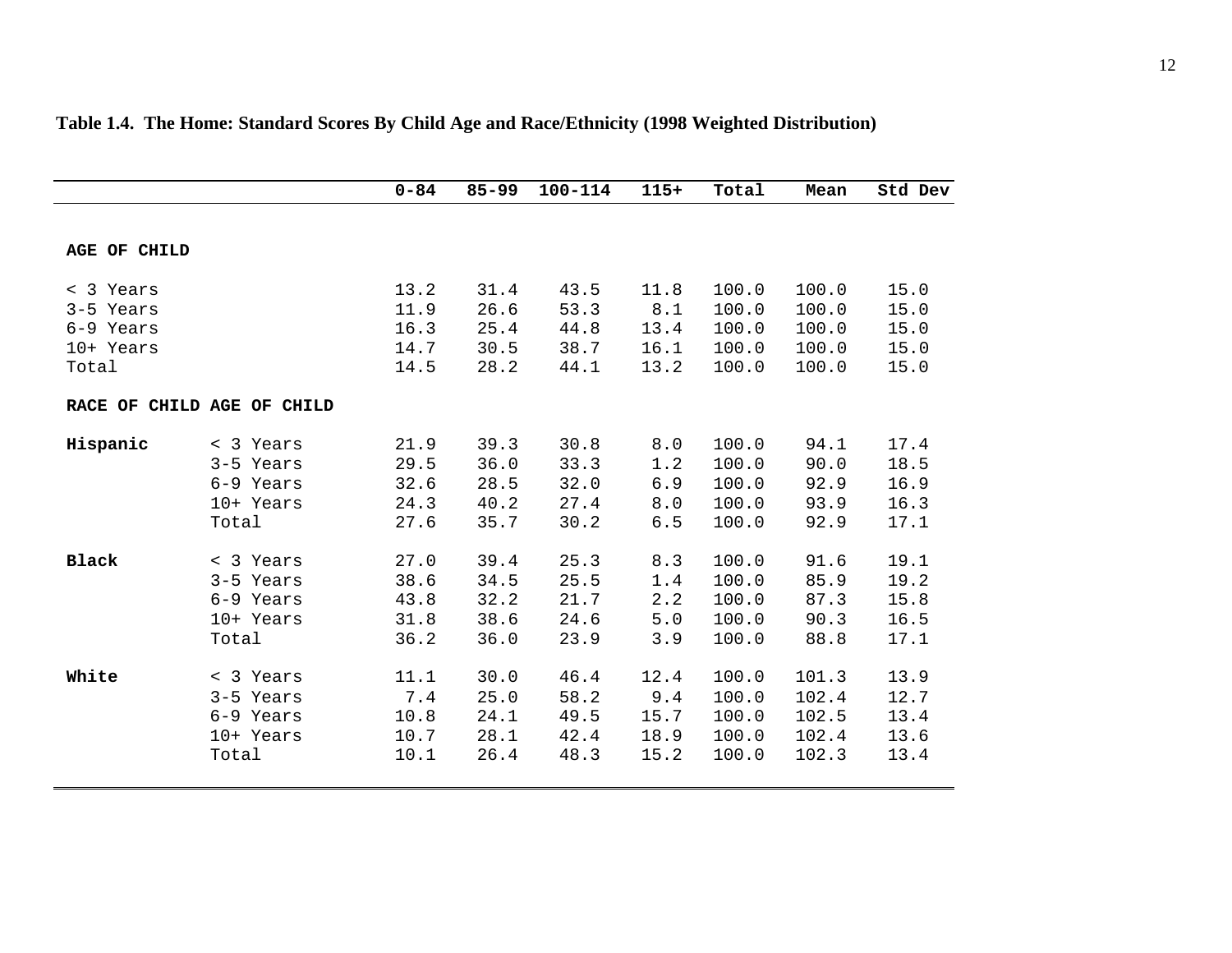|                     |                     | $0 - 19$ | $20 - 39$ | $40 - 59$ | $60 - 79$ | $80 - 89$ | $90 - 99$ | Total | Mean | Std Dev |
|---------------------|---------------------|----------|-----------|-----------|-----------|-----------|-----------|-------|------|---------|
|                     |                     |          |           |           |           |           |           |       |      |         |
| <b>AGE OF CHILD</b> |                     |          |           |           |           |           |           |       |      |         |
| < 3 Years           |                     | 18.0     | 9.0       | 47.0      | 1.4       | 22.6      | 2.0       | 100.0 | 52.1 | 27.2    |
| 3-5 Years           |                     | 16.2     | 13.9      | 27.5      | 42.4      |           |           | 100.0 | 54.2 | 25.1    |
| 6-9 Years           |                     | 18.9     | 18.3      | 17.1      | 19.9      | 17.9      | 8.0       | 100.0 | 52.2 | 28.8    |
| 10+ Years           |                     | 23.9     | 14.5      | 15.8      | 19.6      | 16.6      | 9.5       | 100.0 | 51.8 | 29.0    |
| Total               |                     | 20.1     | 14.9      | 22.4      | 21.8      | 14.6      | 6.3       | 100.0 | 52.4 | 28.0    |
| RACE OF CHILD       | <b>AGE OF CHILD</b> |          |           |           |           |           |           |       |      |         |
| Hispanic            | < 3 Years           | 33.6     | 11.9      | 37.0      |           | 15.7      | 1.8       | 100.0 | 41.1 | 29.3    |
|                     | 3-5 Years           | 40.9     | 18.1      | 20.0      | 21.0      |           |           | 100.0 | 35.6 | 29.1    |
|                     | 6-9 Years           | 39.5     | 19.0      | 10.2      | 14.5      | 12.6      | 4.2       | 100.0 | 38.1 | 31.1    |
|                     | 10+ Years           | 43.8     | 14.1      | 14.8      | 14.1      | 9.3       | 3.9       | 100.0 | 37.9 | 29.1    |
|                     | Total               | 40.9     | 16.1      | 16.5      | 14.0      | 9.3       | 3.1       | 100.0 | 37.9 | 29.8    |
| <b>Black</b>        | < 3 Years           | 32.3     | 19.2      | 28.4      |           | 19.4      | 0.7       | 100.0 | 39.6 | 29.6    |
|                     | 3-5 Years           | 38.6     | 12.4      | 30.5      | 18.5      |           |           | 100.0 | 38.3 | 28.2    |
|                     | 6-9 Years           | 36.1     | 23.9      | 18.5      | 12.0      | 7.8       | 1.7       | 100.0 | 35.7 | 27.6    |
|                     | 10+ Years           | 39.2     | 17.8      | 17.4      | 14.4      | 7.7       | 3.6       | 100.0 | 38.4 | 27.9    |
|                     | Total               | 37.5     | 19.0      | 20.9      | 12.9      | 7.6       | 2.1       | 100.0 | 37.7 | 28.1    |
| White               | < 3 Years           | 15.4     | 7.6       | 49.7      | 1.7       | 23.4      | 2.2       | 100.0 | 54.1 | 26.2    |
|                     | 3-5 Years           | 11.6     | 13.8      | 27.6      | 47.0      |           |           | 100.0 | 57.6 | 22.9    |
|                     | 6-9 Years           | 14.5     | 17.4      | 17.4      | 21.5      | 19.8      | 9.3       | 100.0 | 55.8 | 27.6    |
|                     | 10+ Years           | 19.2     | 14.0      | 15.6      | 21.1      | 19.0      | 11.1      | 100.0 | 55.7 | 28.0    |
|                     | Total               | 15.7     | 14.2      | 23.1      | 23.8      | 16.1      | 7.2       | 100.0 | 55.9 | 26.7    |
|                     |                     |          |           |           |           |           |           |       |      |         |

#### **Table 1.5. The Home: Cognitive Stimulation Percentile Scores by Child Age and Race/Ethnicity (1998 Weighted Distribution)**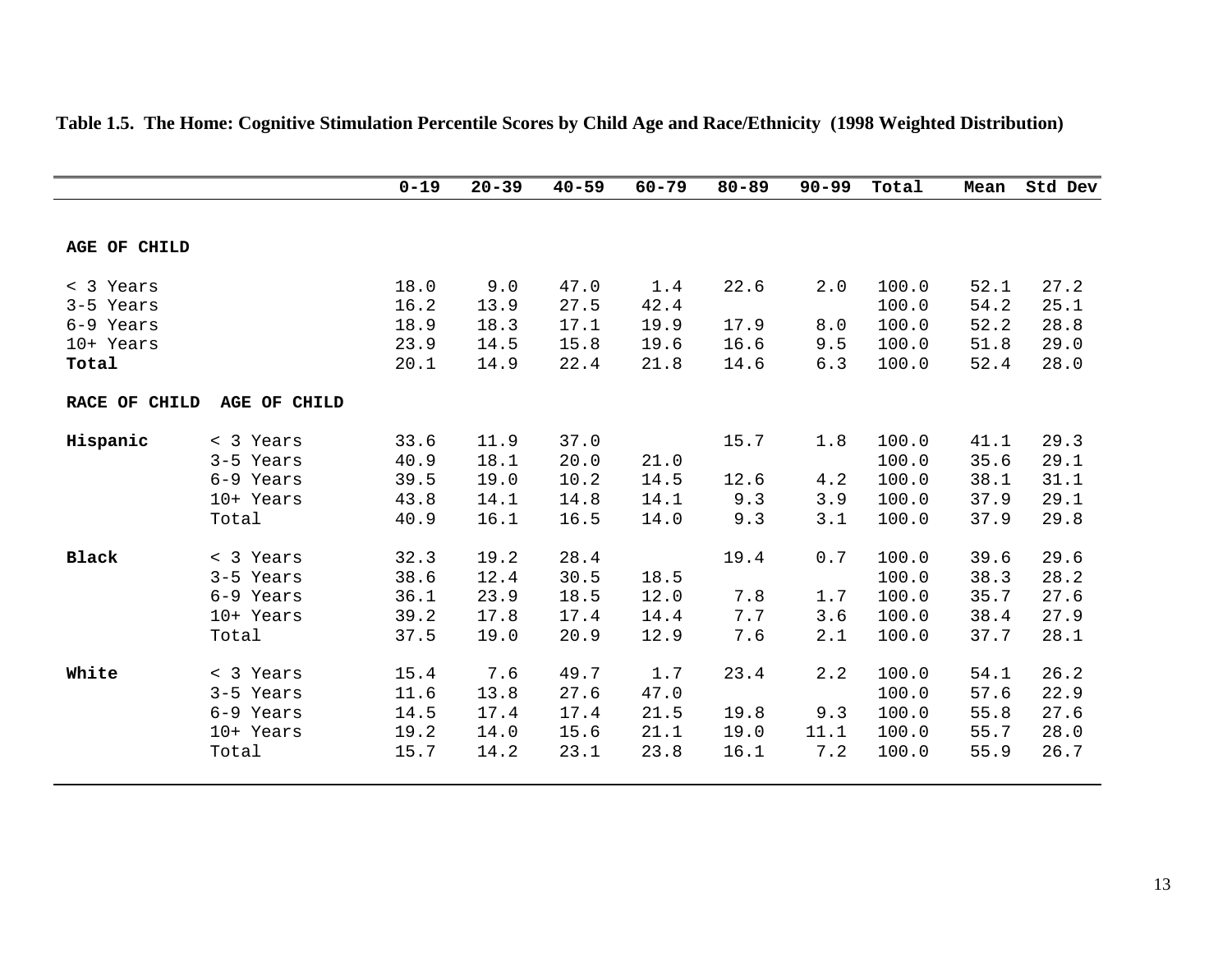|               |              | $0 - 84$ | $85 - 99$ | $100 - 114$ | $115+$ | Total | Mean  | Std Dev |
|---------------|--------------|----------|-----------|-------------|--------|-------|-------|---------|
| AGE OF CHILD  |              |          |           |             |        |       |       |         |
| < 3 Years     |              | 11.6     | 16.4      | 54.2        | 17.8   | 100.0 | 100.0 | 15.0    |
| 3-5 Years     |              | 11.5     | 18.6      | 69.9        |        | 100.0 | 100.0 | 15.0    |
| 6-9 Years     |              | 16.5     | 30.2      | 41.9        | 11.4   | 100.0 | 100.0 | 15.0    |
| 10+ Years     |              | 15.7     | 22.9      | 51.8        | 9.5    | 100.0 | 100.0 | 15.0    |
| Total         |              | 14.6     | 23.6      | 52.5        | 9.3    | 100.0 | 100.0 | 15.0    |
| RACE OF CHILD | AGE OF CHILD |          |           |             |        |       |       |         |
| Hispanic      | < 3 Years    | 24.5     | 21.0      | 41.0        | 13.5   | 100.0 | 94.2  | 16.8    |
|               | 3-5 Years    | 34.1     | 24.9      | 41.0        |        | 100.0 | 87.4  | 22.2    |
|               | 6-9 Years    | 36.3     | 25.5      | 31.4        | 6.8    | 100.0 | 92.0  | 17.6    |
|               | 10+ Years    | 30.1     | 27.8      | 38.2        | 3.9    | 100.0 | 92.8  | 15.7    |
|               | Total        | 32.2     | 25.9      | 36.9        | 5.0    | 100.0 | 91.7  | 17.8    |
| <b>Black</b>  | < 3 Years    | 22.4     | 30.1      | 38.8        | 8.7    | 100.0 | 92.5  | 18.6    |
|               | 3-5 Years    | 30.2     | 20.8      | 49.0        |        | 100.0 | 90.0  | 20.0    |
|               | 6-9 Years    | 32.4     | 37.4      | 27.4        | 2.8    | 100.0 | 91.1  | 16.1    |
|               | 10+ Years    | 28.3     | 30.2      | 38.0        | 3.6    | 100.0 | 92.8  | 16.2    |
|               | Total        | 29.3     | 30.9      | 36.5        | 3.2    | 100.0 | 91.8  | 17.1    |
| White         | < 3 Years    | 9.6      | 14.6      | 56.8        | 19.0   | 100.0 | 101.2 | 14.1    |
|               | 3-5 Years    | 7.6      | 17.8      | 74.6        |        | 100.0 | 102.2 | 12.5    |
|               | 6-9 Years    | 12.5     | 29.5      | 45.0        | 13.1   | 100.0 | 102.0 | 13.8    |
|               | 10+ Years    | 12.0     | 21.1      | 55.7        | 11.1   | 100.0 | 102.0 | 14.1    |
|               | Total        | 11.0     | 22.3      | 56.2        | 10.6   | 100.0 | 101.9 | 13.7    |
|               |              |          |           |             |        |       |       |         |

**Table 1.6. The Home: Cognitive Stimulation Standard Scores by Child Age and Race/Ethnicity (1998 Weighted Distribution)**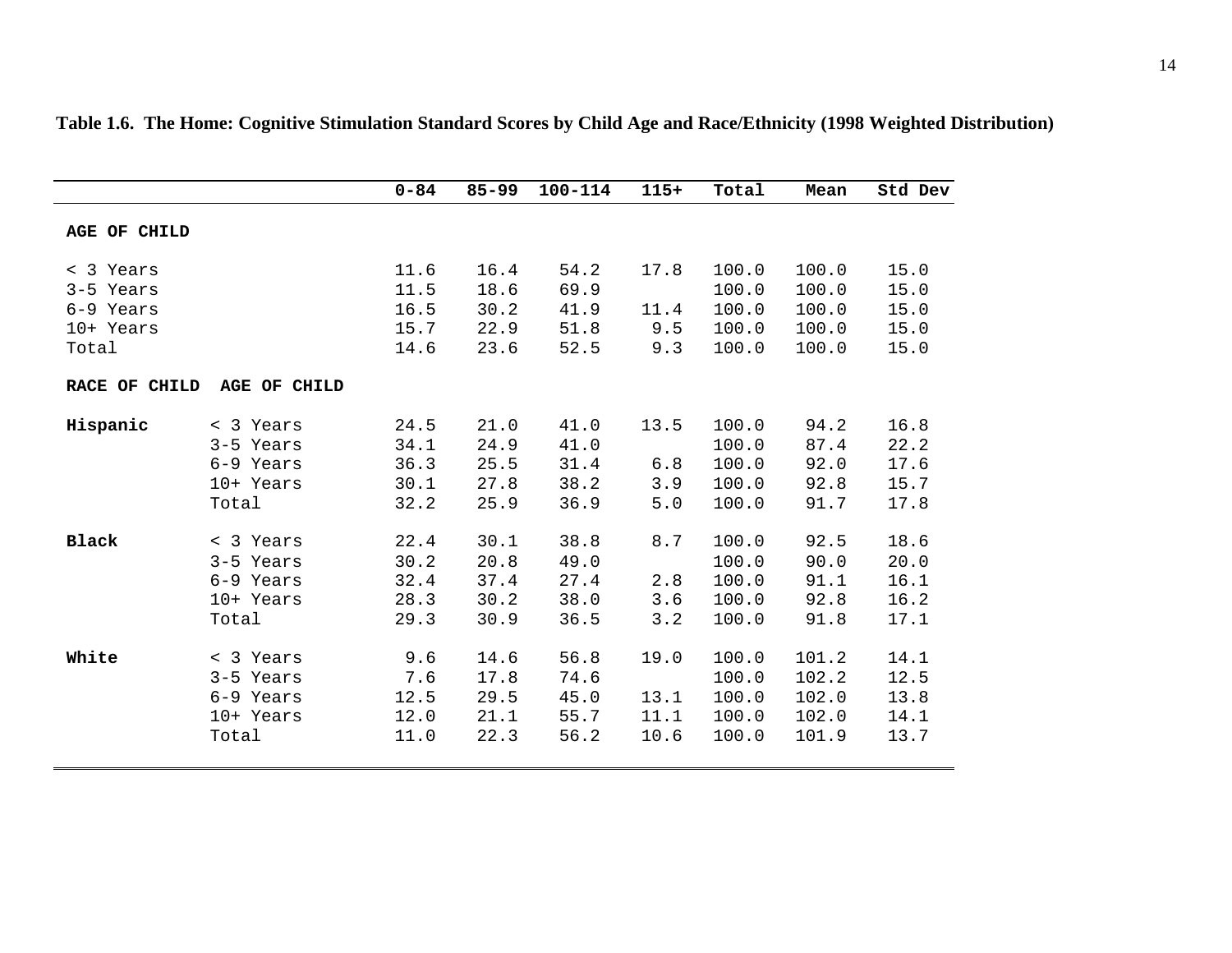|               |              | $0 - 19$ | $20 - 39$ | $40 - 59$ | $60 - 79$ | $80 - 89$ | $90 - 99$ | Total | Mean | Std Dev |
|---------------|--------------|----------|-----------|-----------|-----------|-----------|-----------|-------|------|---------|
|               |              |          |           |           |           |           |           |       |      |         |
| AGE OF CHILD  |              |          |           |           |           |           |           |       |      |         |
| < 3 Years     |              | 13.8     | 15.5      | 34.4      | 14.9      | 21.4      |           | 100.0 | 52.8 | 28.1    |
| 3-5 Years     |              | 16.6     | 15.0      | 28.6      | 26.2      |           | 13.5      | 100.0 | 51.9 | 28.0    |
| 6-9 Years     |              | 18.3     | 14.5      | 24.3      | 28.0      | 4.5       | 10.4      | 100.0 | 52.6 | 28.1    |
| 10+ Years     |              | 14.5     | 30.0      | 0.9       | 22.8      | 21.3      | 10.4      | 100.0 | 51.9 | 28.6    |
| Total         |              | 16.1     | 20.3      | 17.9      | 24.2      | 11.7      | 9.8       | 100.0 | 52.2 | 28.3    |
| RACE OF CHILD | AGE OF CHILD |          |           |           |           |           |           |       |      |         |
| Hispanic      | < 3 Years    | 16.5     | 15.2      | 42.2      | 10.2      | 15.9      |           | 100.0 | 48.3 | 27.8    |
|               | 3-5 Years    | 18.8     | 21.9      | 30.2      | 17.9      |           | 11.2      | 100.0 | 46.4 | 27.7    |
|               | 6-9 Years    | 24.8     | 16.3      | 26.6      | 20.0      | 3.1       | 9.2       | 100.0 | 46.4 | 29.0    |
|               | 10+ Years    | 16.4     | 31.7      | 1.1       | 21.8      | 18.9      | 10.1      | 100.0 | 49.1 | 29.5    |
|               | Total        | 19.5     | 23.4      | 18.6      | 19.3      | 10.3      | 8.9       | 100.0 | 47.7 | 28.9    |
| Black         | < 3 Years    | 25.8     | 16.8      | 35.2      | 11.6      | 10.6      |           | 100.0 | 41.8 | 28.5    |
|               | 3-5 Years    | 44.8     | 21.2      | 15.4      | 15.3      |           | 3.3       | 100.0 | 30.5 | 28.1    |
|               | 6-9 Years    | 48.0     | 21.6      | 18.1      | 8.9       | 1.2       | 2.2       | 100.0 | 28.5 | 25.9    |
|               | 10+ Years    | 35.2     | 36.2      | 1.5       | 14.8      | 9.8       | 2.5       | 100.0 | 33.0 | 27.6    |
|               | Total        | 39.9     | 27.1      | 12.5      | 12.7      | 5.5       | 2.3       | 100.0 | 32.1 | 27.5    |
| White         | < 3 Years    | 12.1     | 15.3      | 33.9      | 15.7      | 23.0      |           | 100.0 | 54.4 | 27.7    |
|               | 3-5 Years    | 13.0     | 13.8      | 30.2      | 28.1      |           | 15.0      | 100.0 | 54.9 | 26.7    |
|               | 6-9 Years    | 13.5     | 13.4      | 25.0      | 31.4      | 5.0       | 11.7      | 100.0 | 56.6 | 26.4    |
|               | 10+ Years    | 10.7     | 28.8      | 0.8       | 24.3      | 23.6      | 11.8      | 100.0 | 55.4 | 27.4    |
|               | Total        | 12.2     | 19.1      | 18.7      | 26.3      | 12.7      | 11.0      | 100.0 | 55.6 | 27.0    |
|               |              |          |           |           |           |           |           |       |      |         |

### **Table 1.7. The Home: Emotional Support Percentile Scores by Child Age and Race/Ethnicity (1998 Weighted Distribution)**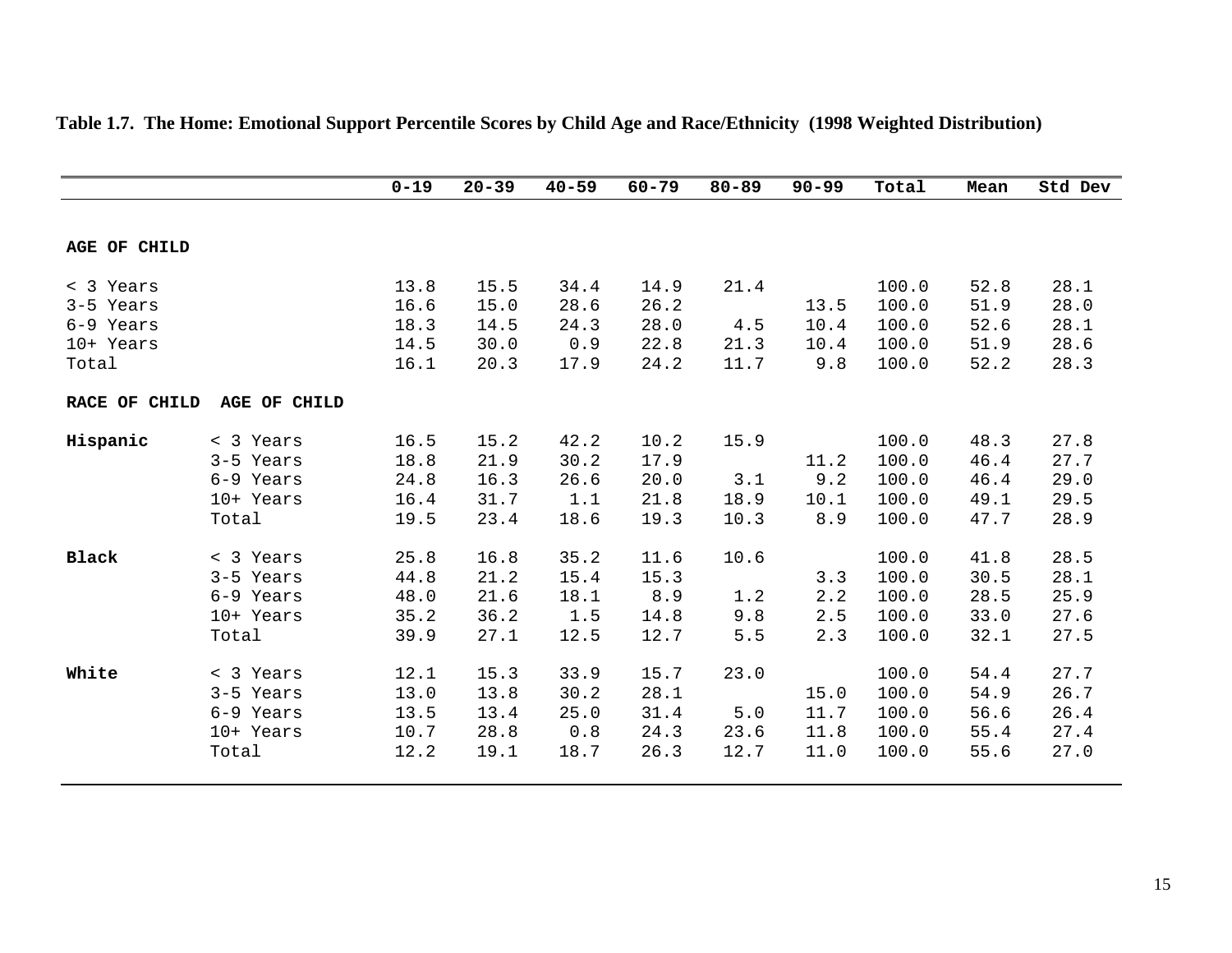|               |           | $0 - 84$ | $85 - 99$ | $100 - 114$ | $115+$ | Total | Mean  | Std Dev |
|---------------|-----------|----------|-----------|-------------|--------|-------|-------|---------|
|               |           |          |           |             |        |       |       |         |
| AGE OF CHILD  |           |          |           |             |        |       |       |         |
|               |           |          |           |             |        |       |       |         |
| < 3 Years     |           | 13.8     | 24.7      | 40.2        | 21.4   | 100.0 | 100.0 | 15.0    |
| 3-5 Years     |           | 16.5     | 28.2      | 41.8        | 13.5   | 100.0 | 100.0 | 15.0    |
| 6-9 Years     |           | 18.3     | 22.6      | 44.3        | 14.8   | 100.0 | 100.0 | 15.0    |
| 10+ Years     |           | 13.7     | 30.8      | 45.1        | 10.4   | 100.0 | 100.0 | 15.0    |
| Total         |           | 15.7     | 26.9      | 43.6        | 13.8   | 100.0 | 100.0 | 15.0    |
|               |           |          |           |             |        |       |       |         |
| RACE OF CHILD |           |          |           |             |        |       |       |         |
| Hispanic      | < 3 Years | 16.5     | 24.2      | 43.3        | 15.9   | 100.0 | 96.7  | 18.3    |
|               | 3-5 Years | 18.8     | 32.8      | 37.2        | 11.2   | 100.0 | 97.5  | 14.8    |
|               | 6-9 Years | 24.8     | 23.8      | 39.2        | 12.2   | 100.0 | 96.6  | 16.4    |
|               | 10+ Years | 15.3     | 32.9      | 41.8        | 10.1   | 100.0 | 98.6  | 15.7    |
|               | Total     | 19.0     | 29.1      | 40.3        | 11.6   | 100.0 | 97.6  | 16.1    |
|               |           |          |           |             |        |       |       |         |
| <b>Black</b>  | < 3 Years | 25.8     | 30.1      | 33.5        | 10.6   | 100.0 | 94.0  | 17.0    |
|               | 3-5 Years | 44.8     | 27.4      | 24.4        | 3.3    | 100.0 | 87.4  | 18.0    |
|               | 6-9 Years | 48.0     | 26.1      | 22.5        | 3.5    | 100.0 | 86.7  | 16.8    |
|               | 10+ Years | 33.1     | 38.3      | 26.1        | 2.5    | 100.0 | 89.5  | 17.1    |
|               | Total     | 39.1     | 31.7      | 25.4        | 3.8    | 100.0 | 88.7  | 17.3    |
|               |           |          |           |             |        |       |       |         |
| White         | < 3 Years | 12.1     | 24.1      | 40.8        | 23.0   | 100.0 | 100.9 | 14.3    |
|               | 3-5 Years | 12.8     | 28.0      | 44.3        | 15.0   | 100.0 | 101.7 | 13.8    |
|               | 6-9 Years | 13.5     | 22.0      | 47.9        | 16.7   | 100.0 | 102.2 | 13.5    |
|               | 10+ Years | 10.2     | 29.3      | 48.7        | 11.8   | 100.0 | 102.0 | 13.7    |
|               | Total     | 12.0     | 26.0      | 46.5        | 15.4   | 100.0 | 101.9 | 13.7    |
|               |           |          |           |             |        |       |       |         |

**Table 1.8. The Home: Emotional Support Standard Scores by Child Age and Race/Ethnicity (1998 Weighted Distribution)**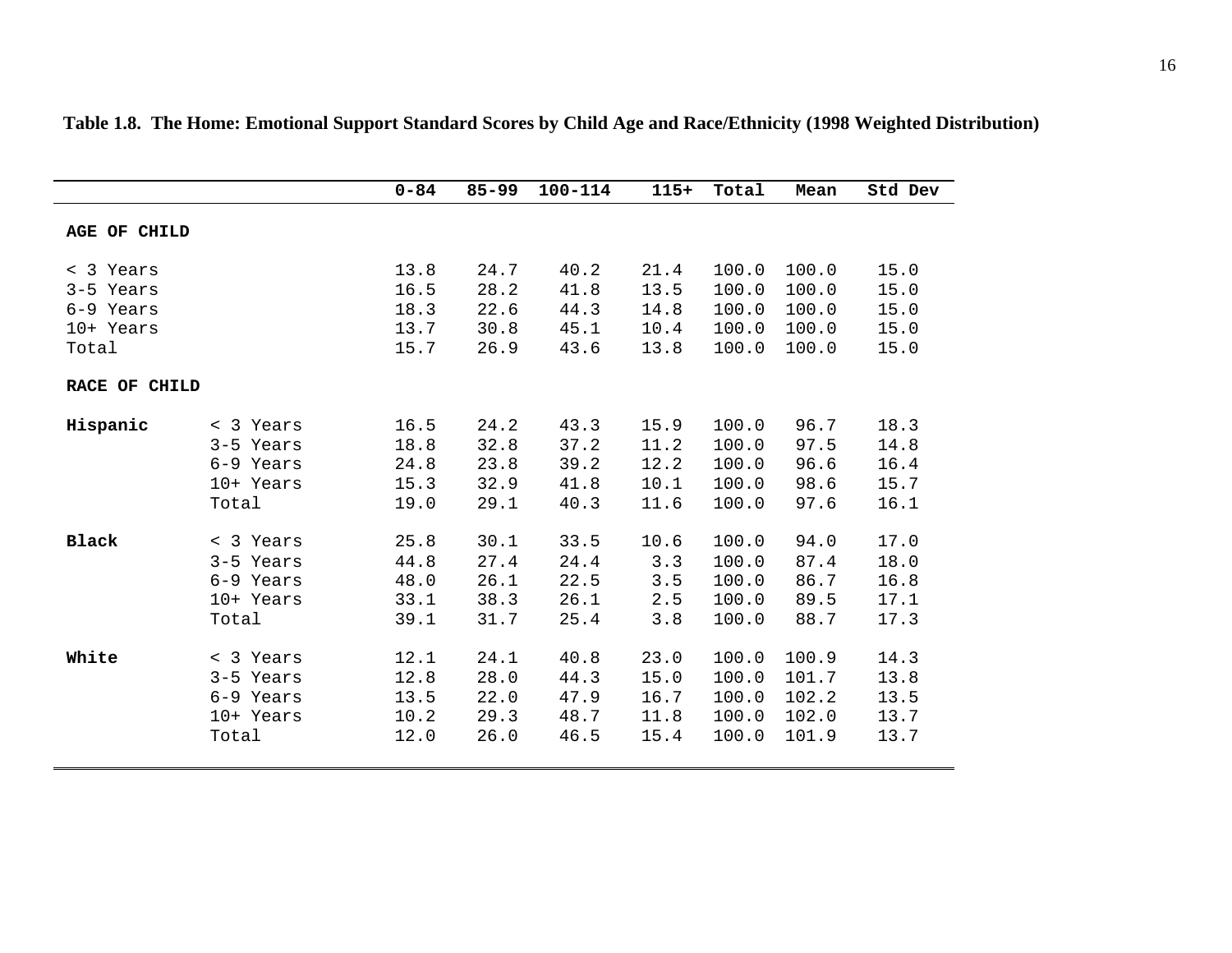|               |                 | $1 - 4$        | $5 - 9$ | $10 - 14$ | $15 - 19$      | Invalid      | Valid |     | Total %Valid |
|---------------|-----------------|----------------|---------|-----------|----------------|--------------|-------|-----|--------------|
|               |                 |                |         |           |                |              |       |     |              |
| AGE OF CHILD  |                 |                |         |           |                |              |       |     |              |
| Under 1 Year  |                 | 24             | 75      | 48        | 13             | 17           | 160   | 177 | 90.4         |
| Total         |                 | 24             | 75      | 48        | 13             | 17           | 160   | 177 | 90.4         |
| RACE OF CHILD | AGE<br>OF CHILD |                |         |           |                |              |       |     |              |
| Hispanic      | Under 1 Year    | $\mathfrak{Z}$ | 16      | 10        | $\overline{a}$ | 5            | 31    | 36  | 86.1         |
|               | Total           | 3              | 16      | 10        | $\overline{a}$ | 5            | 31    | 36  | 86.1         |
| <b>Black</b>  | Under 1 Year    | 6              | 16      | 10        | $\overline{a}$ | 3            | 34    | 37  | 91.9         |
|               | Total           | 6              | 16      | 10        | $\overline{2}$ | $\mathsf{3}$ | 34    | 37  | 91.9         |
| White         | Under 1 Year    | 15             | 43      | 28        | 9              | 9            | 95    | 104 | 91.3         |
|               | Total           | 15             | 43      | 28        | 9              | 9            | 95    | 104 | 91.3         |

### **Table 2.1. Temperament-Activity: Raw Scores by Child Race/Ethnicity (1998 Sample Cases)**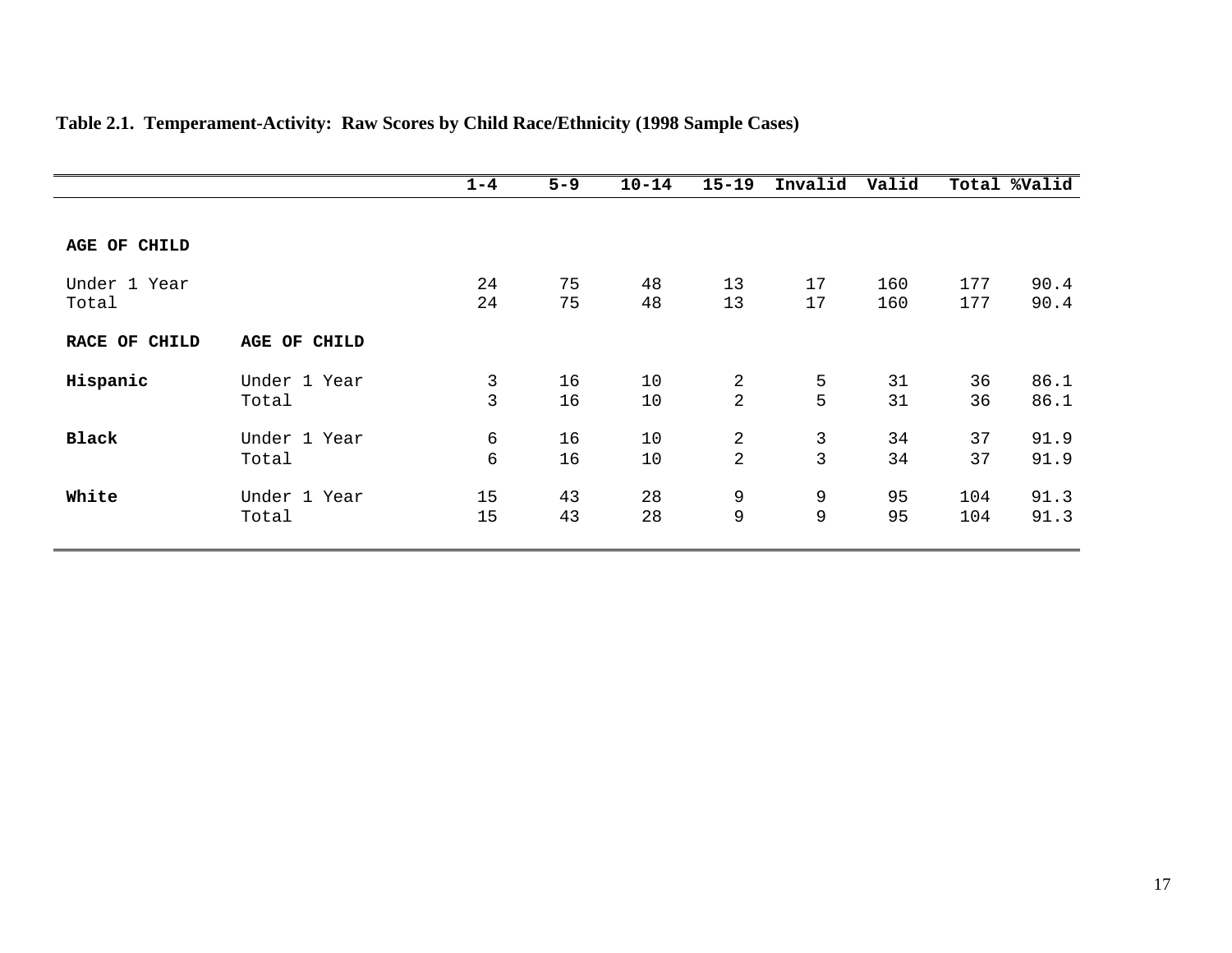|                 |              | $1 - 4$ | $5 - 9$ | $10 - 14$ | $15 - 19$ | Total | Mean | Std Dev |
|-----------------|--------------|---------|---------|-----------|-----------|-------|------|---------|
| AGE OF<br>CHILD |              |         |         |           |           |       |      |         |
| Under 1 Year    |              | 15.1    | 44.0    | 31.8      | 9.1       | 100.0 | 8.8  | 3.7     |
| Total           |              | 15.1    | 44.0    | 31.8      | 9.1       | 100.0 | 8.8  | 3.7     |
| RACE OF CHILD   | AGE OF CHILD |         |         |           |           |       |      |         |
| Hispanic        | Under 1 Year | 9.5     | 54.2    | 29.8      | 6.5       | 100.0 | 8.5  | 3.3     |
|                 | Total        | 9.5     | 54.2    | 29.8      | 6.5       | 100.0 | 8.5  | 3.3     |
| Black           | Under 1 Year | 15.1    | 42.7    | 37.1      | 5.0       | 100.0 | 8.8  | 3.4     |
|                 | Total        | 15.1    | 42.7    | 37.1      | 5.0       | 100.0 | 8.8  | 3.4     |
| White           | Under 1 Year | 15.5    | 43.5    | 31.1      | 9.8       | 100.0 | 8.8  | 3.8     |
|                 | Total        | 15.5    | 43.5    | 31.1      | 9.8       | 100.0 | 8.8  | 3.8     |

### **Table 2.2. Temperament-Activity: Raw Scores by Child Race/Ethnicity (1998 Weighted Distribution)**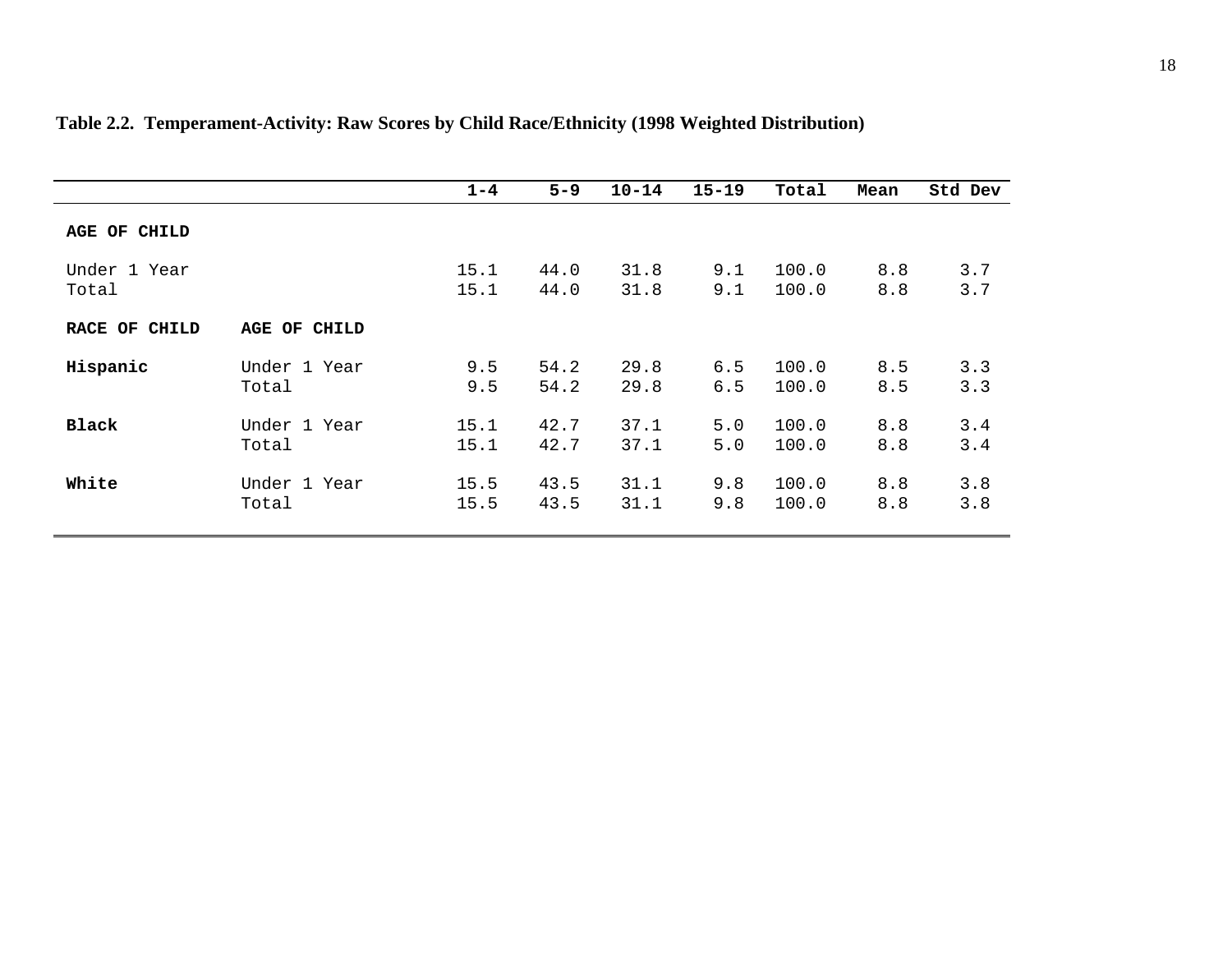|                      |                      | $1 - 4$        | $5 - 9$ | $10 - 14$ | $15 - 19$      | $20 - 24$      | Invalid | Valid | Total | %Valid |
|----------------------|----------------------|----------------|---------|-----------|----------------|----------------|---------|-------|-------|--------|
| AGE OF CHILD         |                      |                |         |           |                |                |         |       |       |        |
| Under 1 Year         |                      | 33             | 84      | 35        | 5              |                | 20      | 157   | 177   | 88.7   |
| Year<br>$\mathbf{1}$ |                      | 16             | 82      | 60        | 11             | $\mathbf{3}$   | 21      | 172   | 193   | 89.1   |
| Total                |                      | 49             | 166     | 95        | 16             | 3              | 41      | 329   | 370   | 88.9   |
| RACE OF CHILD        | CHILD<br>OF<br>AGE   |                |         |           |                |                |         |       |       |        |
| Hispanic             | Under 1 Year         | 4              | 13      | 11        | $\overline{2}$ |                | 6       | 30    | 36    | 83.3   |
|                      | Year<br>$\mathbf{1}$ | $\overline{2}$ | 15      | 10        | $\mathbf 1$    |                | 6       | 28    | 34    | 82.4   |
|                      | Total                | 6              | 28      | 21        | 3              |                | 12      | 58    | 70    | 82.9   |
| <b>Black</b>         | Under 1 Year         | $\overline{4}$ | 19      | 9         | $\overline{c}$ |                | 3       | 34    | 37    | 91.9   |
|                      | Year<br>$\mathbf{1}$ | 3              | 11      | 16        | $\epsilon$     | $\mathbf 1$    | $\,8\,$ | 37    | 45    | 82.2   |
|                      | Total                | 7              | 30      | 25        | 8              | $1\,$          | 11      | 71    | 82    | 86.6   |
| White                | Under 1 Year         | 25             | 52      | 15        | $1\,$          |                | 11      | 93    | 104   | 89.4   |
|                      | Year<br>$\mathbf{1}$ | 11             | 56      | 34        | $\overline{4}$ | $\sqrt{2}$     | 7       | 107   | 114   | 93.9   |
|                      | Total                | 36             | 108     | 49        | 5              | $\overline{2}$ | 18      | 200   | 218   | 91.7   |

### **Table 2.3. Temperament-Fearfulness: Raw Scores by Child Age and Race/Ethnicity (1998 Sample Cases)**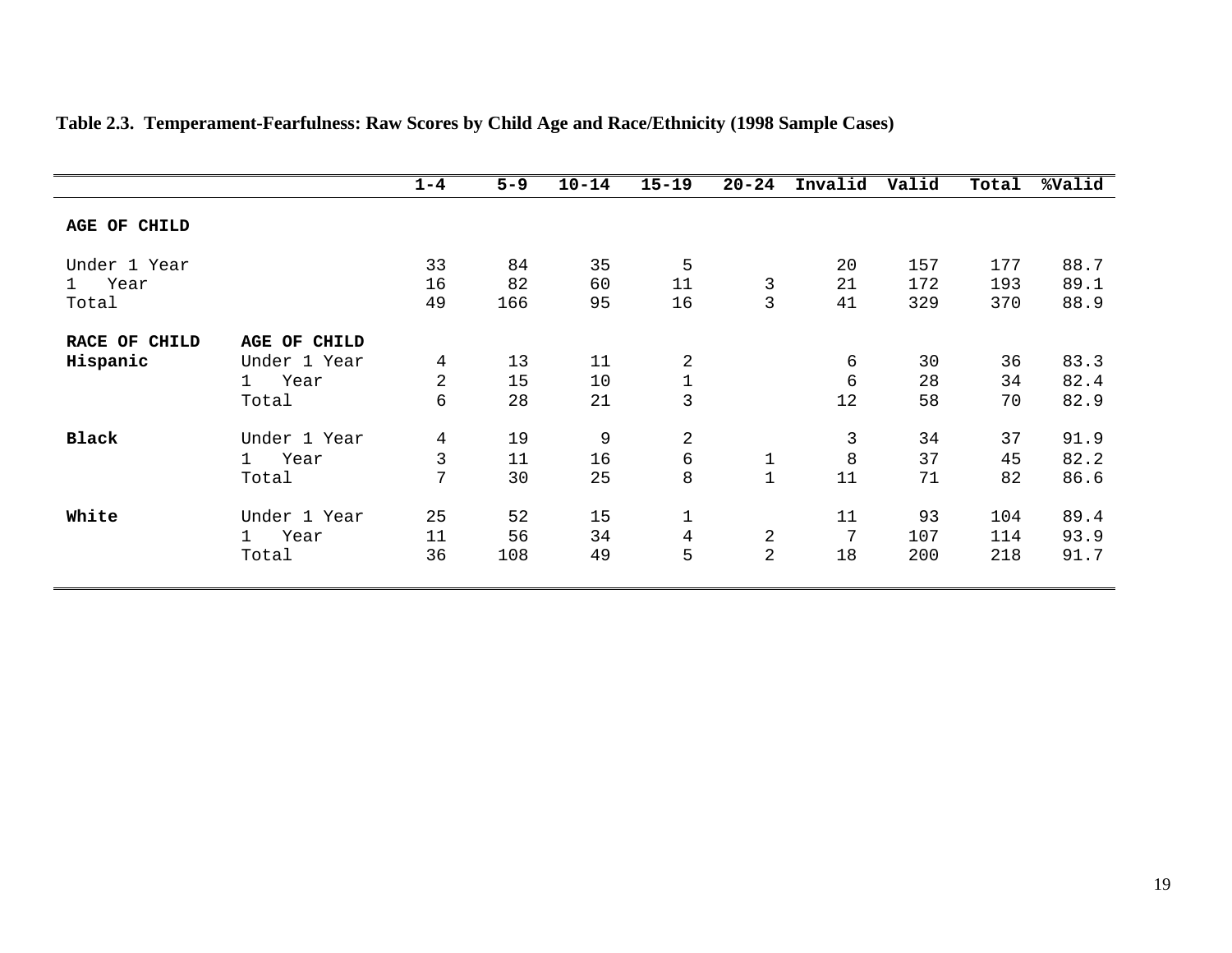|                                            |                                            | $1 - 4$              | $5 - 9$              | $10 - 14$            | $15 - 19$           | $20 - 24$  | Total                   | Mean               | Std Dev           |
|--------------------------------------------|--------------------------------------------|----------------------|----------------------|----------------------|---------------------|------------|-------------------------|--------------------|-------------------|
| AGE OF CHILD                               |                                            |                      |                      |                      |                     |            |                         |                    |                   |
| Under 1 Year<br>Year<br>$1 \quad$<br>Total |                                            | 24.7<br>10.4<br>17.0 | 56.2<br>48.7<br>52.1 | 16.9<br>33.9<br>26.1 | 2.2<br>5.3<br>3.9   | 1.7<br>0.9 | 100.0<br>100.0<br>100.0 | 6.8<br>9.1<br>8.0  | 2.9<br>3.6<br>3.5 |
| RACE OF CHILD                              | AGE OF CHILD                               |                      |                      |                      |                     |            |                         |                    |                   |
| Hispanic                                   | Under 1 Year<br>Year<br>$1 \quad$<br>Total | 16.1<br>7.1<br>11.6  | 41.4<br>51.4<br>46.4 | 36.1<br>37.3<br>36.7 | 6.4<br>4.2<br>5.3   |            | 100.0<br>100.0<br>100.0 | 8.8<br>8.6<br>8.7  | 3.7<br>3.3<br>3.5 |
| <b>Black</b>                               | Under 1 Year<br>1 Year<br>Total            | 10.2<br>7.7<br>9.0   | 59.1<br>28.9<br>44.8 | 23.3<br>46.3<br>34.1 | 7.4<br>14.7<br>10.9 | 2.4<br>1.1 | 100.0<br>100.0<br>100.0 | 8.4<br>11.0<br>9.6 | 3.5<br>3.8<br>3.9 |
| White                                      | Under 1 Year<br>Year<br>$1 \quad$<br>Total | 27.4<br>10.8<br>18.3 | 56.7<br>50.6<br>53.3 | 14.8<br>32.5<br>24.5 | 1.2<br>4.4<br>2.9   | 1.7<br>0.9 | 100.0<br>100.0<br>100.0 | 6.5<br>8.9<br>7.8  | 2.6<br>3.5<br>3.4 |

# **Table 2.4. Temperament-Fearfulness: Raw Scores by Child Age and Race/Ethnicity (1998 Weighted Distribution)**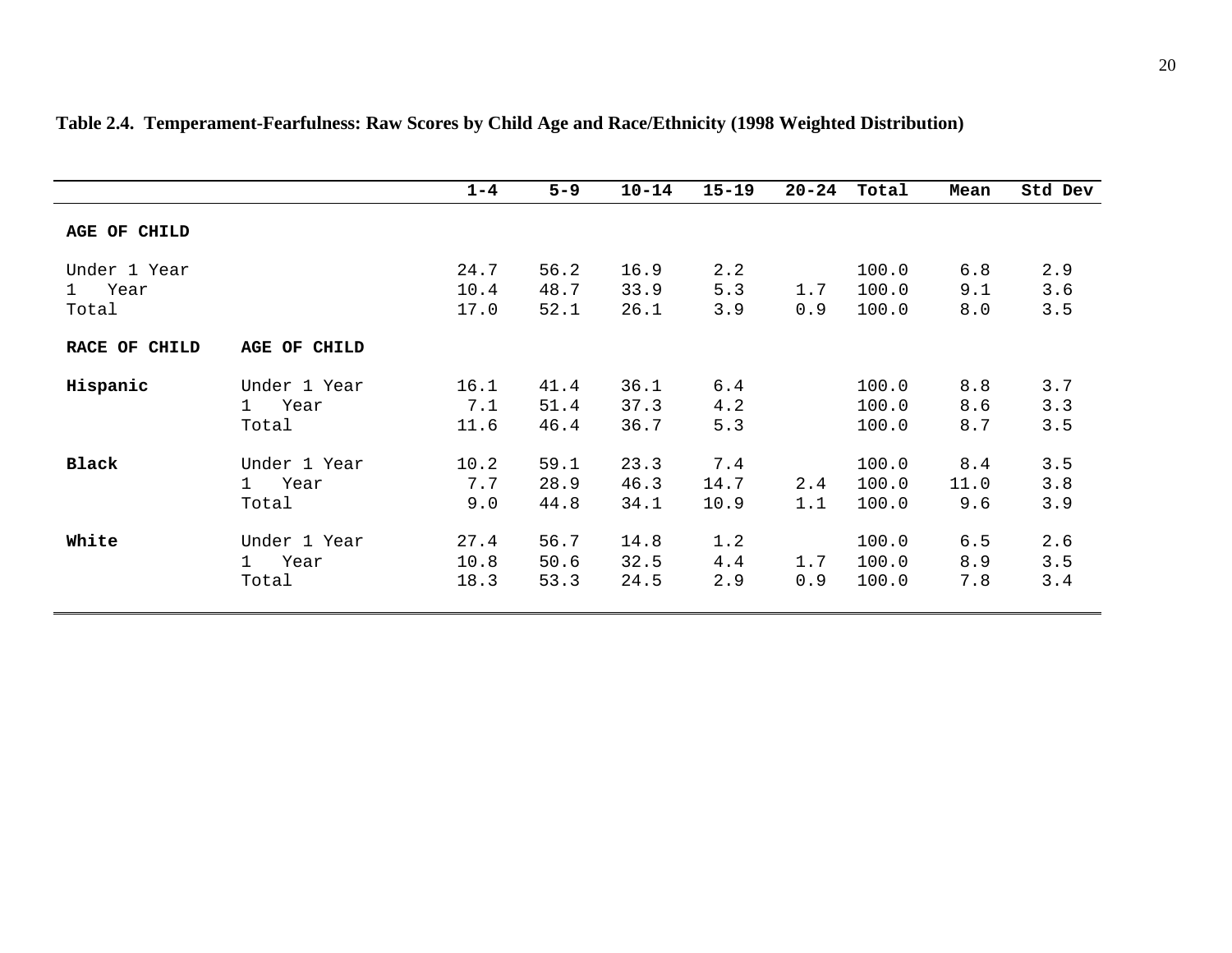|                                    |                                               | $1 - 4$                    | $5 - 9$                               | $10 - 14$        | $15 - 19$       | Invalid                | Valid             | Total             | %Valid               |
|------------------------------------|-----------------------------------------------|----------------------------|---------------------------------------|------------------|-----------------|------------------------|-------------------|-------------------|----------------------|
| AGE OF CHILD                       |                                               |                            |                                       |                  |                 |                        |                   |                   |                      |
| Under 1 Year<br>Year<br>1<br>Total |                                               | $\overline{a}$<br>2        | 14<br>8<br>22                         | 83<br>105<br>188 | 58<br>58<br>116 | 20<br>22<br>42         | 157<br>171<br>328 | 177<br>193<br>370 | 88.7<br>88.6<br>88.6 |
| RACE OF CHILD                      | AGE OF CHILD                                  |                            |                                       |                  |                 |                        |                   |                   |                      |
| Hispanic                           | Under 1 Year<br>Year<br>$\mathbf{1}$<br>Total |                            | 2<br>$\overline{a}$<br>$\overline{4}$ | 13<br>19<br>32   | 16<br>7<br>23   | 5<br>6<br>11           | 31<br>28<br>59    | 36<br>34<br>70    | 86.1<br>82.4<br>84.3 |
| <b>Black</b>                       | Under 1 Year<br>Year<br>$\mathbf{1}$<br>Total | $\mathbf 1$<br>$\mathbf 1$ | 5<br>$\mathfrak{Z}$<br>$\,8\,$        | 15<br>19<br>34   | 13<br>14<br>27  | 3<br>$\mathsf 9$<br>12 | 34<br>36<br>70    | 37<br>45<br>82    | 91.9<br>80.0<br>85.4 |
| White                              | Under 1 Year<br>Year<br>$\mathbf{1}$<br>Total | $\mathbf 1$<br>$\mathbf 1$ | 7<br>3<br>10                          | 55<br>67<br>122  | 29<br>37<br>66  | 12<br>7<br>19          | 92<br>107<br>199  | 104<br>114<br>218 | 88.5<br>93.9<br>91.3 |

### **Table 2.5. Temperament-Positive Affect: Raw Scores by Child Age and Race/Ethnicity (1998 Sample Cases)**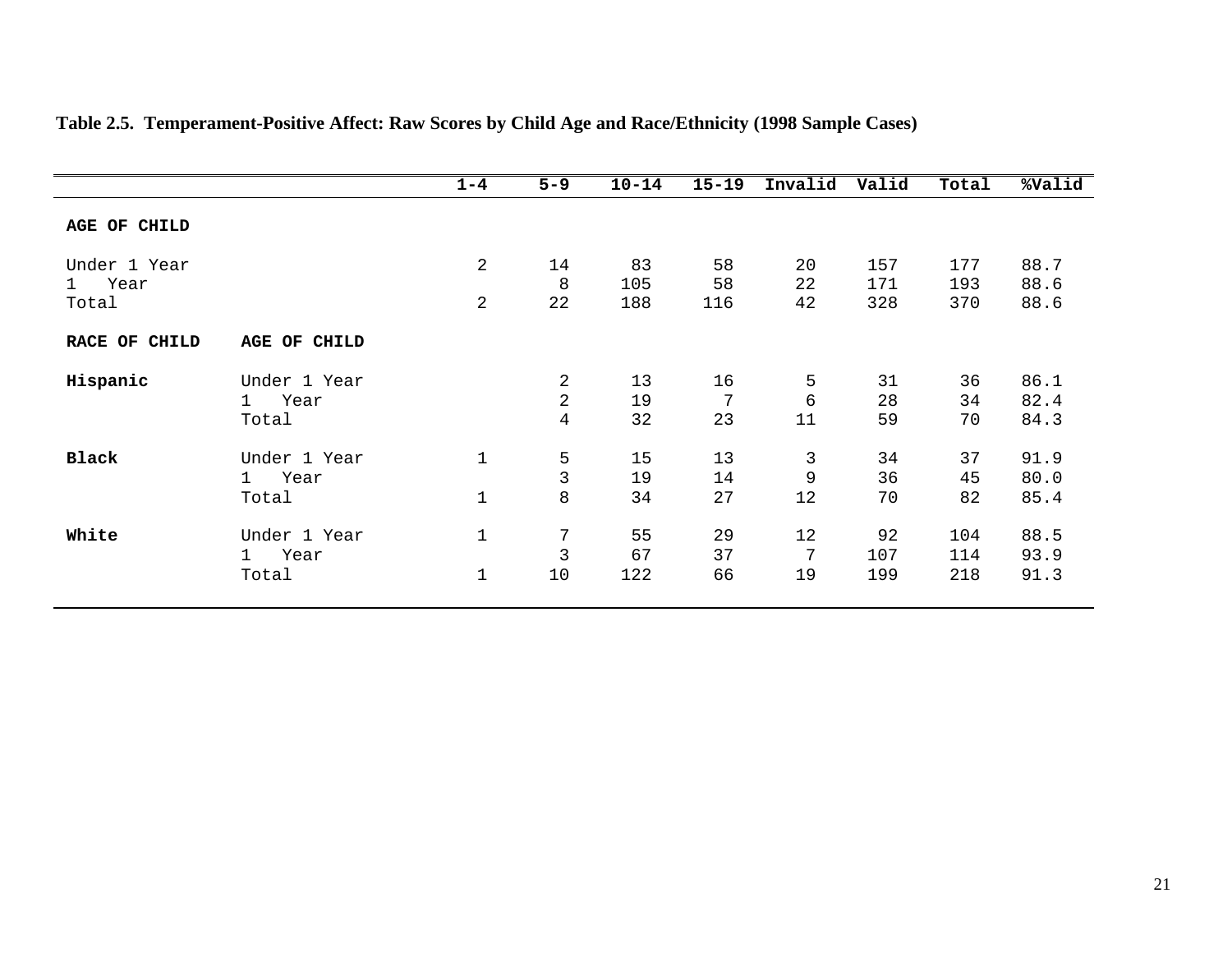|                                               |                                            | $1 - 4$    | $5 - 9$             | $10 - 14$            | $15 - 19$            | Total                   | Mean                 | Std Dev             |
|-----------------------------------------------|--------------------------------------------|------------|---------------------|----------------------|----------------------|-------------------------|----------------------|---------------------|
| AGE OF CHILD                                  |                                            |            |                     |                      |                      |                         |                      |                     |
| Under 1 Year<br>Year<br>$\mathbf{1}$<br>Total |                                            | 1.2<br>0.6 | 8.2<br>3.8<br>5.8   | 55.2<br>61.1<br>58.4 | 35.5<br>35.1<br>35.3 | 100.0<br>100.0<br>100.0 | 12.8<br>13.5<br>13.2 | 2.5<br>$1.7$<br>2.1 |
| RACE OF CHILD                                 | AGE OF CHILD                               |            |                     |                      |                      |                         |                      |                     |
| Hispanic                                      | Under 1 Year<br>Year<br>$1 \quad$<br>Total |            | 10.6<br>5.2<br>7.9  | 38.9<br>72.1<br>55.3 | 50.4<br>22.8<br>36.8 | 100.0<br>100.0<br>100.0 | 13.3<br>13.0<br>13.1 | 2.4<br>1.9<br>2.2   |
| <b>Black</b>                                  | Under 1 Year<br>1 Year<br>Total            | 2.5<br>1.3 | 12.4<br>9.9<br>11.2 | 42.7<br>54.2<br>48.1 | 42.4<br>35.9<br>39.4 | 100.0<br>100.0<br>100.0 | 12.7<br>13.4<br>13.0 | 3.0<br>2.2<br>2.7   |
| White                                         | Under 1 Year<br>Year<br>$1 \quad$<br>Total | 1.1<br>0.5 | 7.4<br>3.1<br>5.0   | 58.0<br>61.2<br>59.8 | 33.5<br>35.6<br>34.7 | 100.0<br>100.0<br>100.0 | 12.8<br>13.5<br>13.2 | 2.4<br>1.7<br>2.1   |

### **Table 2.6. Temperament-Positive Affect: Raw Scores by Child Age and Race/Ethnicity (1998 Weighted Distribution)**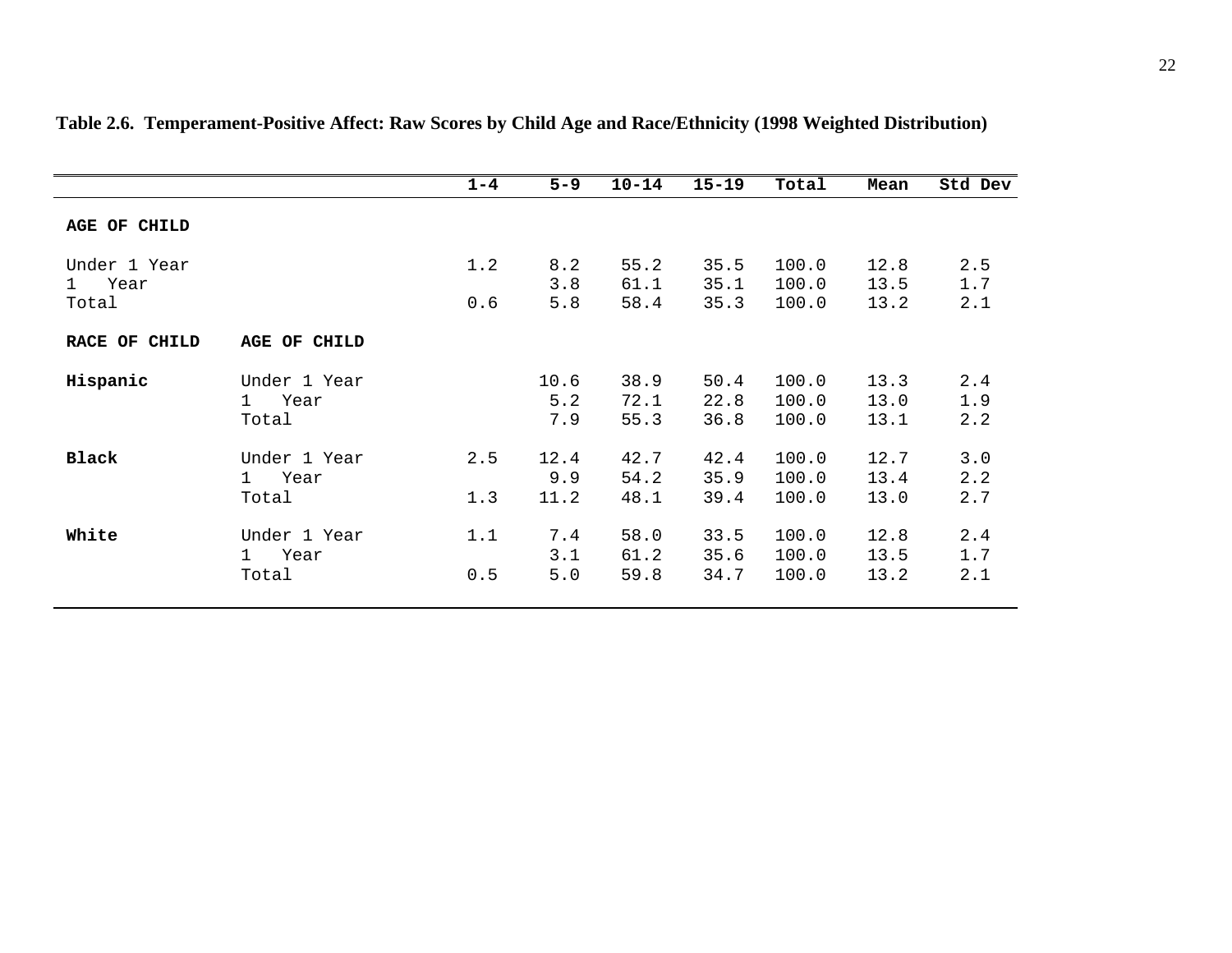|               |        |              | $5 - 9$        | $10 - 14$   | $15 - 19$ | $20 - 24$   | $25 - 29$               | $30+$               | Invalid        | Valid    |          | Total %Valid |
|---------------|--------|--------------|----------------|-------------|-----------|-------------|-------------------------|---------------------|----------------|----------|----------|--------------|
| AGE OF CHILD  |        |              |                |             |           |             |                         |                     |                |          |          |              |
|               |        |              |                |             |           |             |                         |                     |                |          |          |              |
| 2<br>Years    |        |              | 1              | 12          | 75        | 77          | 19                      | 3                   | 14             | 187      | 201      | 93.0         |
| 3<br>Years    |        |              | $\overline{2}$ | 32          | 103       | 86          | 19                      | $\sqrt{2}$          | 9              | 244      | 253      | 96.4         |
| 4<br>Years    |        |              | 5              | 43          | 130       | 70          | 14                      | 5                   | 17             | 267      | 284      | 94.0         |
| 5<br>Years    |        |              | $\overline{2}$ | 59          | 155       | 64          | 23                      | 4                   | 13             | 307      | 320      | 95.9         |
| 6<br>Years    |        |              | 5              | 68          | 131       | 65          | 20                      | $\overline{4}$      | 29             | 293      | 322      | 91.0         |
| Total         |        |              | 15             | 214         | 594       | 362         | 95                      | 18                  | 82             | 1298     | 1380     | 94.1         |
| RACE OF CHILD |        | AGE OF CHILD |                |             |           |             |                         |                     |                |          |          |              |
| Hispanic      | 2      | Years        |                | $\mathbf 1$ | 14        | 25          | 5                       | $1\,$               | 4              | 46       | 50       | 92.0         |
|               | 3      | Years        | $\mathbf 1$    | 5           | 10        | 18          | $\overline{\mathbf{c}}$ |                     | 3              | 36       | 39       | 92.3         |
|               | 4      | Years        |                | 7           | 19        | 16          | 5                       | $\mathbf 1$         | 9              | 48       | 57       | 84.2         |
|               | 5      | Years        |                | 15          | 21        | 12          | 9                       | $\mathbf 1$         | $\overline{4}$ | 58       | 62       | 93.5         |
|               | 6      | Years        | 3              | 11          | 30        | 16          | $\epsilon$              | $\mathbf 1$         | 7              | 67       | 74       | 90.5         |
|               | Total  |              | $\overline{4}$ | 39          | 94        | 87          | 27                      | $\overline{4}$      | 27             | 255      | 282      | 90.4         |
| <b>Black</b>  |        |              |                |             | 19        |             |                         |                     |                | 37       | 41       | 90.2         |
|               | 2      | Years        |                | $1\,$       |           | $\mathsf 9$ | 6                       | $\sqrt{2}$          | $\overline{4}$ |          |          |              |
|               | 3      | Years        |                | 9           | 16        | 23          | 9                       | $\mathbf 1$         |                | 58       | 58       | 100.0        |
|               | 4      | Years        | $\overline{4}$ | 9           | 33        | 15          | 6                       | $\sqrt{2}$          | 8              | 69       | 77       | 89.6         |
|               | 5<br>6 | Years        |                | 8<br>7      | 40<br>29  | 13          | 9                       | 3<br>$\overline{2}$ | 4<br>13        | 73<br>73 | 77<br>86 | 94.8<br>84.9 |
|               |        | Years        |                |             |           | 25          | 10                      |                     | 29             |          |          |              |
|               | Total  |              | 4              | 34          | 137       | 85          | 40                      | $10$                |                | 310      | 339      | 91.4         |
| White         | 2      | Years        | $\mathbf 1$    | 10          | 42        | 43          | 8                       |                     | $\epsilon$     | 104      | 110      | 94.5         |
|               | 3      | Years        | 1              | 18          | 77        | 45          | 8                       | $\mathbf{1}$        | 6              | 150      | 156      | 96.2         |
|               | 4      | Years        | $\mathbf 1$    | 27          | 78        | 39          | 3                       | $\overline{a}$      |                | 150      | 150      | 100.0        |
|               | 5      | Years        | $\overline{2}$ | 36          | 94        | 39          | 5                       |                     | 5              | 176      | 181      | 97.2         |
|               | 6      | Years        | $\overline{2}$ | 50          | 72        | 24          | 4                       | $\mathbf{1}$        | $\mathsf 9$    | 153      | 162      | 94.4         |
|               | Total  |              | 7              | 141         | 363       | 190         | 28                      | $\overline{4}$      | 26             | 733      | 759      | 96.6         |
|               |        |              |                |             |           |             |                         |                     |                |          |          |              |

### **Table 2.7. Temperament-Insecure Attachment: Raw Scores by Child Age and Race/Ethnicity (1998 Sample Cases)**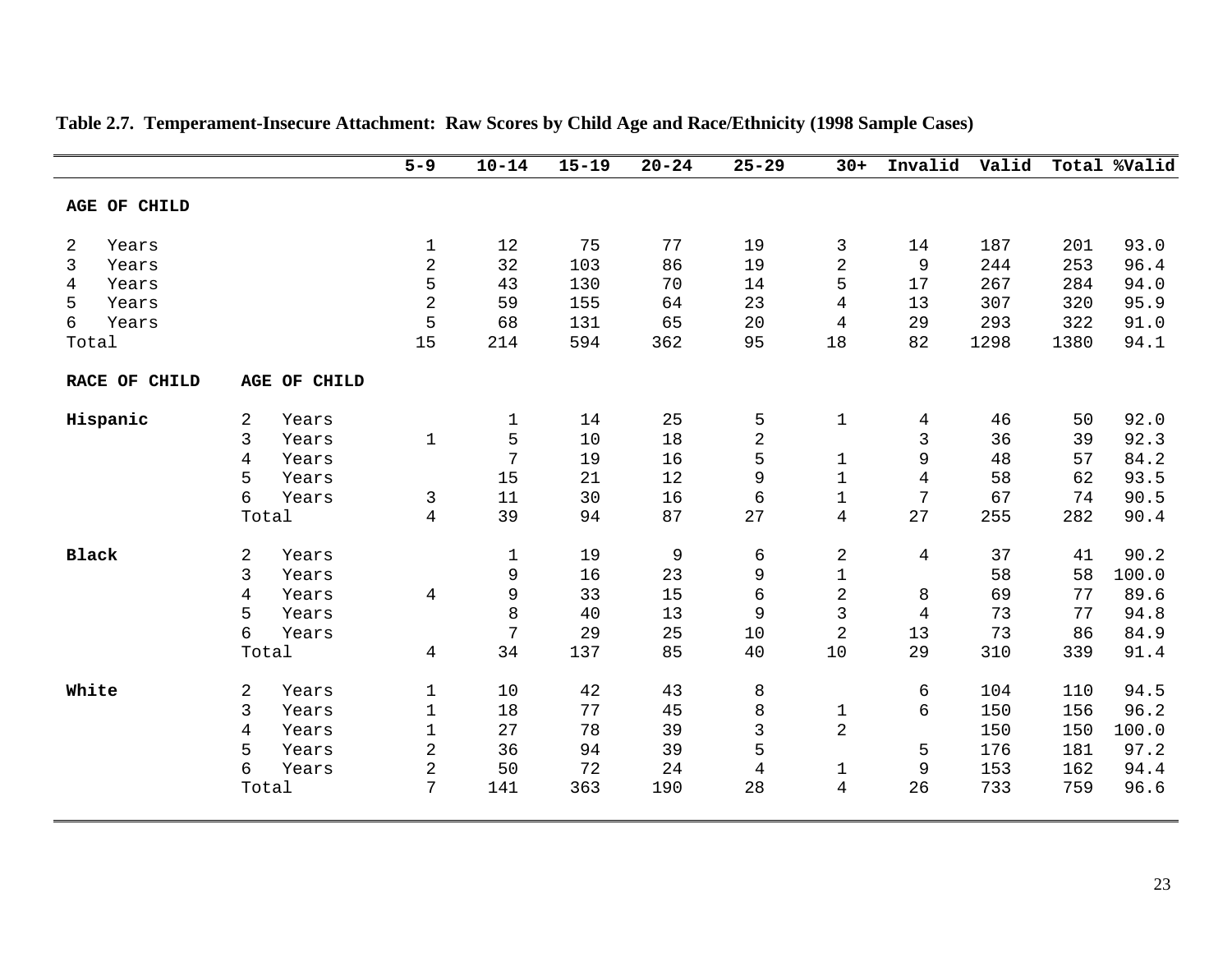|                                                                             |                                |                                                    | $5 - 9$                                | $10 - 14$                                   | $15 - 19$                                    | $20 - 24$                                    | $25 - 29$                                   | $30+$                                    | Total                                              | Mean                                         | Std Dev                                    |
|-----------------------------------------------------------------------------|--------------------------------|----------------------------------------------------|----------------------------------------|---------------------------------------------|----------------------------------------------|----------------------------------------------|---------------------------------------------|------------------------------------------|----------------------------------------------------|----------------------------------------------|--------------------------------------------|
| AGE OF CHILD                                                                |                                |                                                    |                                        |                                             |                                              |                                              |                                             |                                          |                                                    |                                              |                                            |
| 2<br>Years<br>3<br>Years<br>4<br>Years<br>5<br>Years<br>6<br>Years<br>Total |                                |                                                    | 0.7<br>0.6<br>1.1<br>0.9<br>1.5<br>1.0 | 8.0<br>12.5<br>16.4<br>19.8<br>28.3<br>17.6 | 40.1<br>47.8<br>50.9<br>52.9<br>46.3<br>48.1 | 42.0<br>32.7<br>26.5<br>21.1<br>18.7<br>27.3 | 8.6<br>5.7<br>3.6<br>4.8<br>4.2<br>5.2      | 0.6<br>0.7<br>1.5<br>0.5<br>1.0<br>$0.8$ | 100.0<br>100.0<br>100.0<br>100.0<br>100.0<br>100.0 | 19.7<br>18.5<br>18.0<br>17.5<br>17.1<br>18.1 | 3.8<br>3.9<br>4.2<br>3.8<br>4.1<br>$4.1\,$ |
| RACE OF CHILD                                                               |                                | AGE OF CHILD                                       |                                        |                                             |                                              |                                              |                                             |                                          |                                                    |                                              |                                            |
| Hispanic                                                                    | 2<br>3<br>4<br>5<br>6<br>Total | Years<br>Years<br>Years<br>Years<br>Years          | 2.4<br>4.3<br>$1.4$                    | 1.8<br>14.9<br>9.8<br>26.8<br>16.2<br>14.6  | 25.5<br>23.9<br>34.2<br>34.9<br>43.2<br>33.3 | 57.8<br>55.0<br>37.4<br>19.3<br>24.2<br>36.6 | 12.2<br>3.9<br>15.0<br>17.3<br>9.0<br>11.8  | 2.7<br>3.6<br>1.8<br>3.1<br>2.3          | 100.0<br>100.0<br>100.0<br>100.0<br>100.0<br>100.0 | 21.9<br>19.0<br>20.4<br>18.9<br>18.3<br>19.6 | 3.9<br>4.1<br>$5.0$<br>$5.0$<br>5.1<br>4.9 |
| Black                                                                       | 2<br>3<br>4<br>5<br>6          | Years<br>Years<br>Years<br>Years<br>Years<br>Total | $5.7$<br>1.2                           | 1.6<br>15.8<br>14.0<br>10.9<br>8.3<br>10.7  | 49.1<br>27.1<br>47.0<br>56.0<br>39.4<br>43.7 | 29.5<br>42.0<br>21.4<br>16.2<br>37.4<br>28.9 | 15.2<br>13.2<br>9.5<br>13.2<br>12.0<br>12.4 | 4.7<br>2.0<br>2.4<br>3.7<br>2.9<br>3.0   | 100.0<br>100.0<br>100.0<br>100.0<br>100.0<br>100.0 | 20.6<br>20.1<br>18.5<br>19.1<br>20.0<br>19.5 | 4.9<br>4.9<br>$5.0$<br>4.6<br>4.4<br>4.8   |
| White                                                                       | 2<br>3<br>4<br>5<br>6<br>Total | Years<br>Years<br>Years<br>Years<br>Years          | 0.8<br>0.6<br>0.6<br>1.0<br>1.4<br>0.9 | 9.2<br>11.9<br>17.3<br>20.3<br>32.3<br>18.7 | 40.5<br>51.6<br>52.6<br>53.9<br>47.6<br>49.8 | 41.9<br>30.4<br>26.4<br>21.8<br>15.5<br>26.4 | 7.6<br>4.9<br>2.0<br>2.9<br>2.6<br>3.8      | 0.5<br>1.2<br>0.6<br>0.5                 | 100.0<br>100.0<br>100.0<br>100.0<br>100.0<br>100.0 | 19.4<br>18.3<br>17.8<br>17.2<br>16.6<br>17.8 | 3.6<br>3.8<br>3.9<br>3.6<br>3.8<br>3.8     |

**Table 2.8. Temperament-Insecure Attachment: Raw Scores by Child Age and Race/Ethnicity (1998 Weighted Distribution)**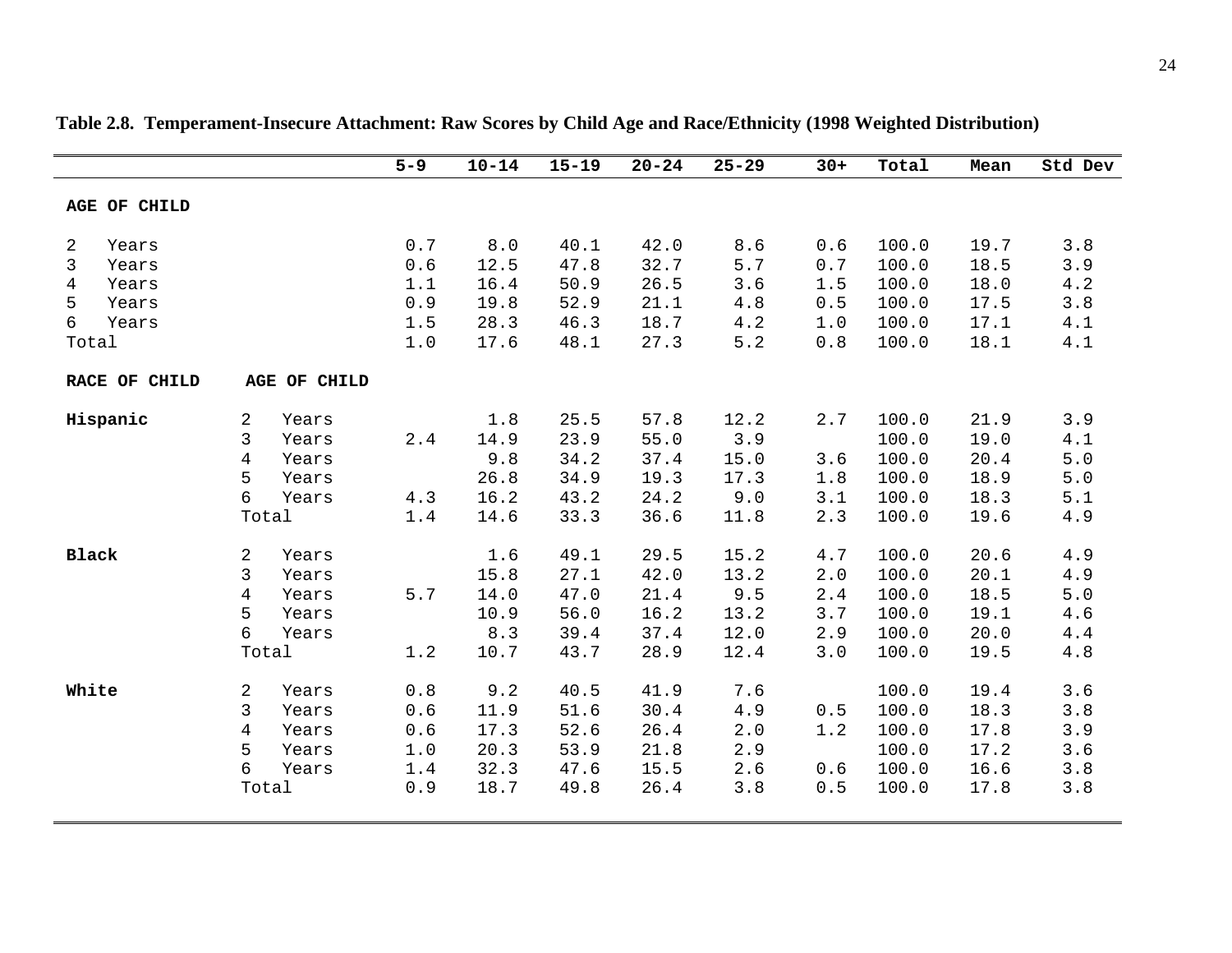|               |                |              | $5 - 9$                               | $10 - 14$      | $15 - 19$ | $20 - 24$ | $25 - 29$ | $30+$          | Invalid        | Valid |      | Total %Valid |
|---------------|----------------|--------------|---------------------------------------|----------------|-----------|-----------|-----------|----------------|----------------|-------|------|--------------|
| AGE OF CHILD  |                |              |                                       |                |           |           |           |                |                |       |      |              |
| 2<br>Years    |                |              |                                       | 15             | 49        | 56        | 49        | 8              | 24             | 177   | 201  | 88.1         |
| 3<br>Years    |                |              | $\overline{4}$                        | 14             | 51        | 82        | 78        | $\, 8$         | 16             | 237   | 253  | 93.7         |
| Years<br>4    |                |              | $\mathbf 1$                           | 11             | 58        | 81        | 101       | 18             | 14             | 270   | 284  | 95.1         |
| 5<br>Years    |                |              | $\mathbf 1$                           | 11             | 40        | 118       | 103       | 27             | 20             | 300   | 320  | 93.8         |
| 6<br>Years    |                |              |                                       | 13             | 49        | 99        | 110       | 21             | 30             | 292   | 322  | 90.7         |
| Total         |                |              | $\epsilon$                            | 64             | 247       | 436       | 441       | 82             | 104            | 1276  | 1380 | 92.5         |
| RACE OF CHILD |                | AGE OF CHILD |                                       |                |           |           |           |                |                |       |      |              |
| Hispanic      | 2              | Years        |                                       | 4              | $12$      | 15        | 9         | $\overline{c}$ | 8              | 42    | 50   | 84.0         |
|               | 3              | Years        | $\sqrt{2}$                            | $\mathbf{1}$   | 9         | 10        | $12$      | $1\,$          | $\overline{4}$ | 35    | 39   | 89.7         |
|               | $\overline{4}$ | Years        |                                       | $\overline{2}$ | 17        | 14        | 13        | $\mathsf{3}$   | 8              | 49    | 57   | 86.0         |
|               | 5              | Years        |                                       | $\sqrt{4}$     | 10        | 22        | 18        | $\sqrt{2}$     | $\epsilon$     | 56    | 62   | 90.3         |
|               | б              | Years        |                                       | 5              | 12        | 28        | 17        | $\overline{4}$ | $\,8\,$        | 66    | 74   | 89.2         |
|               | Total          |              | $\sqrt{2}$                            | 16             | 60        | 89        | 69        | 12             | 34             | 248   | 282  | 87.9         |
| <b>Black</b>  | $\sqrt{2}$     | Years        |                                       | 5              | 14        | 10        | 7         | $\mathbf 1$    | 4              | 37    | 41   | 90.2         |
|               | 3              | Years        |                                       | 7              | 19        | 14        | $1\,2$    | $\sqrt{2}$     | $\overline{2}$ | 56    | 58   | 96.6         |
|               | $\overline{4}$ | Years        | $\begin{array}{c} 2 \\ 1 \end{array}$ | $\sqrt{4}$     | 18        | 21        | 24        | $\mathfrak{Z}$ | 6              | 71    | 77   | 92.2         |
|               | 5              | Years        |                                       | $\sqrt{2}$     | 12        | 37        | 16        | 5              | 5              | 72    | 77   | 93.5         |
|               | б              | Years        |                                       | 5              | 13        | 27        | 23        | 8              | $10$           | 76    | 86   | 88.4         |
|               | Total          |              | 3                                     | 23             | 76        | 109       | 82        | 19             | 27             | 312   | 339  | 92.0         |
| White         | 2              | Years        |                                       | 6              | 23        | 31        | 33        | 5              | 12             | 98    | 110  | 89.1         |
|               | 3              | Years        |                                       | 6              | 23        | 58        | 54        | 5              | 10             | 146   | 156  | 93.6         |
|               | $\overline{4}$ | Years        |                                       | 5              | 23        | 46        | 64        | 12             |                | 150   | 150  | 100.0        |
|               | 5              | Years        | $\mathbf 1$                           | 5              | $18\,$    | 59        | 69        | 20             | 9              | 172   | 181  | 95.0         |
|               | 6              | Years        |                                       | $\mathfrak{Z}$ | 24        | 44        | 70        | 9              | 12             | 150   | 162  | 92.6         |
|               | Total          |              | $\mathbf 1$                           | 25             | 111       | 238       | 290       | 51             | 43             | 716   | 759  | 94.3         |
|               |                |              |                                       |                |           |           |           |                |                |       |      |              |

### **Table 2.9. Temperament - Compliance: Raw Scores by Child Age and Race/Ethnicity (1998 Sample Cases)**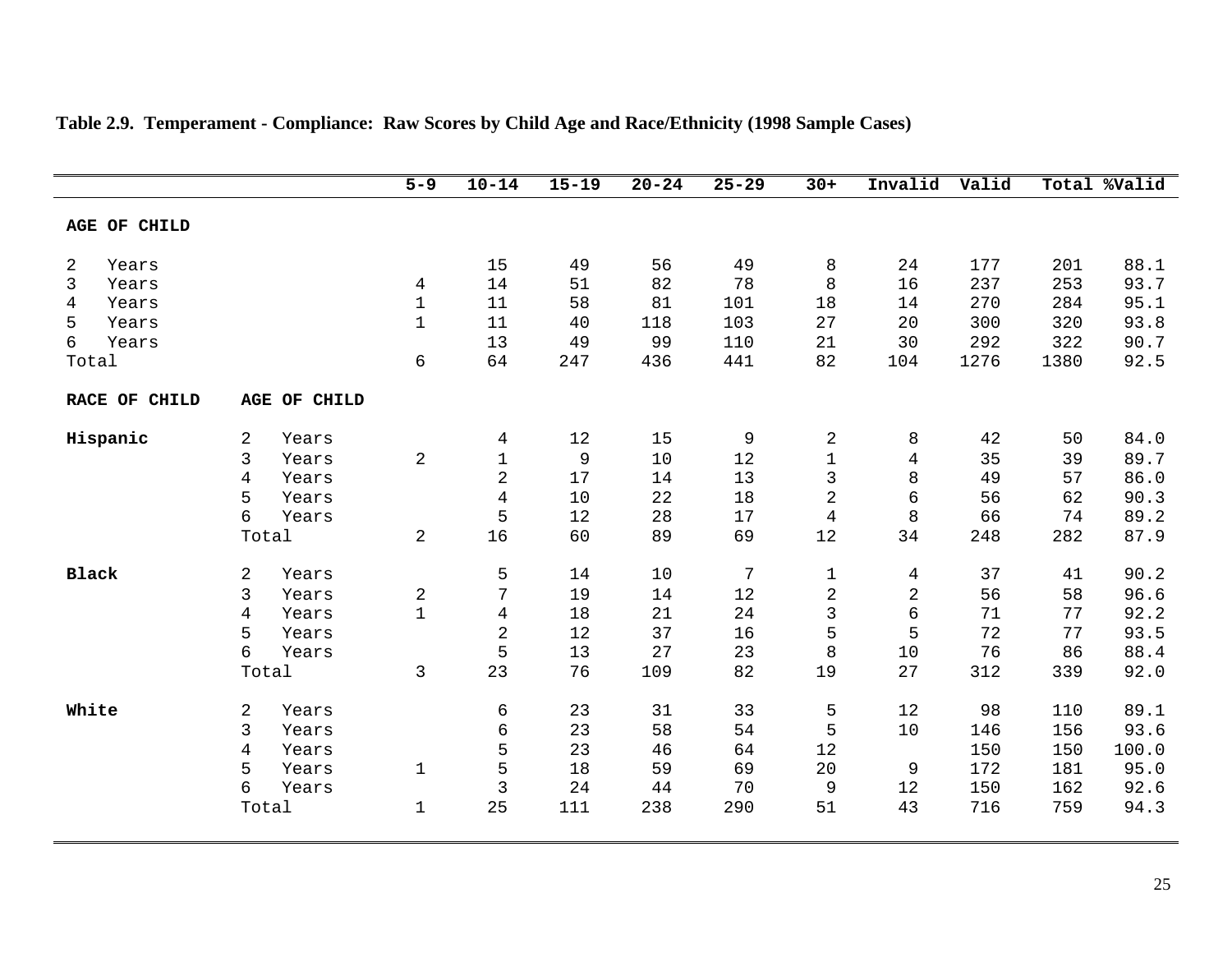|                                                                             |       |                                           | $5 - 9$                                                                  | $10 - 14$                                  | $15 - 19$                                    | $20 - 24$                                    | $25 - 29$                                    | $30+$                                       | Total                                              | Mean                                         | Std Dev                                      |
|-----------------------------------------------------------------------------|-------|-------------------------------------------|--------------------------------------------------------------------------|--------------------------------------------|----------------------------------------------|----------------------------------------------|----------------------------------------------|---------------------------------------------|----------------------------------------------------|----------------------------------------------|----------------------------------------------|
| AGE OF CHILD                                                                |       |                                           |                                                                          |                                            |                                              |                                              |                                              |                                             |                                                    |                                              |                                              |
| 2<br>Years<br>3<br>Years<br>Years<br>4<br>5<br>Years<br>6<br>Years<br>Total |       |                                           | $0.4$<br>0.1<br>$\ensuremath{\text{0}}$ . $\ensuremath{\text{4}}$<br>0.2 | 6.5<br>5.0<br>3.5<br>3.1<br>3.0<br>4.0     | 24.9<br>17.3<br>17.5<br>11.8<br>16.4<br>17.0 | 31.5<br>39.7<br>31.2<br>36.5<br>30.6<br>34.1 | 32.6<br>33.9<br>40.8<br>37.5<br>43.6<br>38.0 | 4.6<br>3.6<br>$6.9$<br>10.7<br>6.4<br>$6.7$ | 100.0<br>100.0<br>100.0<br>100.0<br>100.0<br>100.0 | 22.1<br>22.6<br>23.4<br>23.9<br>23.6<br>23.2 | 4.8<br>4.5<br>4.4<br>4.5<br>4.5<br>4.6       |
| RACE OF CHILD                                                               |       | AGE OF CHILD                              |                                                                          |                                            |                                              |                                              |                                              |                                             |                                                    |                                              |                                              |
| Hispanic<br>2<br>3<br>4<br>5<br>6                                           | Total | Years<br>Years<br>Years<br>Years<br>Years | 4.4<br>0.7                                                               | 12.8<br>2.2<br>2.4<br>6.2<br>8.5<br>6.5    | 27.6<br>21.3<br>39.6<br>16.4<br>20.8<br>24.8 | 31.6<br>37.0<br>28.7<br>42.7<br>41.1<br>36.7 | 24.5<br>33.2<br>24.8<br>29.9<br>23.9<br>27.0 | 3.5<br>1.8<br>$4.4$<br>4.9<br>5.8<br>4.3    | 100.0<br>100.0<br>100.0<br>100.0<br>100.0<br>100.0 | 21.1<br>22.2<br>21.7<br>22.7<br>21.7<br>21.9 | 4.8<br>4.9<br>4.4<br>4.7<br>$4.7\,$<br>4.7   |
| Black<br>2<br>3<br>4<br>5<br>6                                              | Total | Years<br>Years<br>Years<br>Years<br>Years | 2.2<br>1.1<br>0.6                                                        | 10.1<br>12.3<br>6.2<br>2.5<br>5.1<br>$6.7$ | 42.1<br>34.7<br>25.1<br>20.7<br>18.5<br>26.4 | 25.0<br>24.3<br>28.8<br>48.7<br>34.5<br>33.4 | 19.9<br>21.9<br>34.8<br>21.9<br>32.8<br>27.1 | 2.9<br>4.6<br>3.9<br>6.2<br>9.2<br>5.7      | 100.0<br>100.0<br>100.0<br>100.0<br>100.0<br>100.0 | 19.9<br>20.3<br>22.0<br>22.5<br>22.9<br>21.7 | 4.8<br>$5.4$<br>4.9<br>$4.0\,$<br>4.4<br>4.8 |
| White<br>2<br>3<br>4<br>5<br>6                                              | Total | Years<br>Years<br>Years<br>Years<br>Years | $0.5$<br>0.1                                                             | 5.5<br>4.3<br>3.2<br>3.0<br>2.1<br>3.5     | 22.8<br>15.0<br>14.8<br>10.4<br>15.6<br>15.2 | 32.2<br>41.7<br>31.7<br>34.5<br>29.1<br>34.0 | 34.7<br>35.4<br>42.8<br>40.0<br>47.1<br>40.3 | 4.8<br>3.6<br>7.5<br>11.7<br>$6.0$<br>7.0   | 100.0<br>100.0<br>100.0<br>100.0<br>100.0<br>100.0 | 22.4<br>22.9<br>23.7<br>24.2<br>23.9<br>23.5 | 4.7<br>4.3<br>4.3<br>4.5<br>$4.4\,$<br>4.5   |

### **Table 2.10. Temperament-Compliance: Raw Scores by Child Age and Race/Ethnicity (1998 Weighted Distribution)**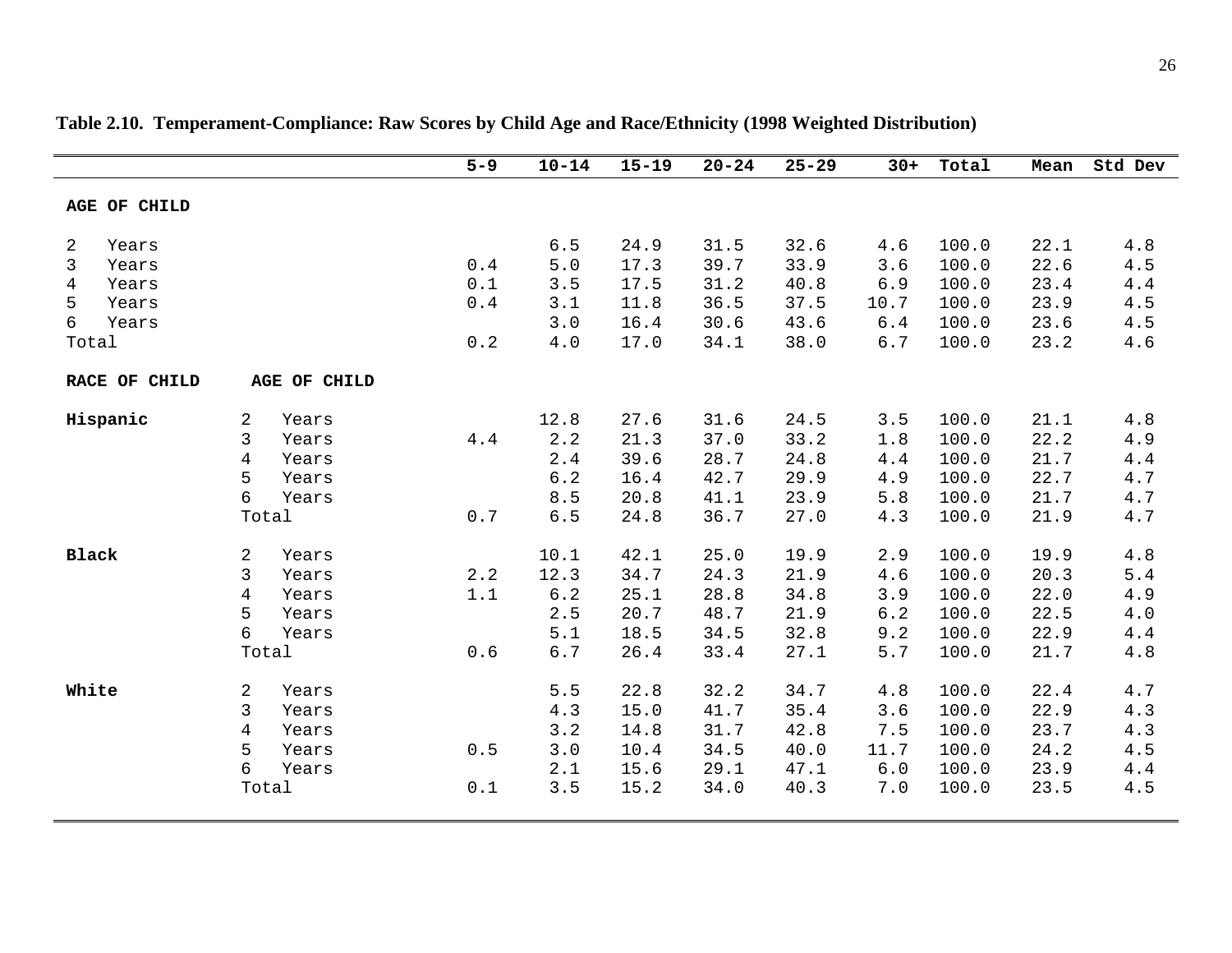|               |              | $1 - 4$        | $5 - 9$ | $10 - 14$ | $15 - 19$      | Invalid | Valid | Total | %Valid |
|---------------|--------------|----------------|---------|-----------|----------------|---------|-------|-------|--------|
|               |              |                |         |           |                |         |       |       |        |
| AGE OF CHILD  |              |                |         |           |                |         |       |       |        |
| 4<br>Years    |              |                | 72      | 118       | 45             | 49      | 235   | 284   | 82.7   |
| 5<br>Years    |              | 4              | 81      | 139       | 55             | 41      | 279   | 320   | 87.2   |
| 6<br>Years    |              | $\mathbf 2$    | 94      | 165       | 29             | 32      | 290   | 322   | 90.1   |
| Total         |              | 6              | 247     | 422       | 129            | 122     | 804   | 926   | 86.8   |
| RACE OF CHILD | AGE OF CHILD |                |         |           |                |         |       |       |        |
| Hispanic      | 4<br>Years   |                | 13      | 25        | 9              | 10      | 47    | 57    | 82.5   |
|               | 5<br>Years   | $\overline{2}$ | 23      | 20        | 9              | $\,8\,$ | 54    | 62    | 87.1   |
|               | 6<br>Years   | $\mathbf 1$    | 26      | 33        | 8              | 6       | 68    | 74    | 91.9   |
|               | Total        | 3              | 62      | 78        | 26             | 24      | 169   | 193   | 87.6   |
| <b>Black</b>  | 4<br>Years   |                | 25      | 23        | 15             | 14      | 63    | 77    | 81.8   |
|               | 5<br>Years   | $\mathbf 1$    | 17      | 35        | 14             | 10      | 67    | 77    | 87.0   |
|               | 6<br>Years   | $\mathbf 1$    | 25      | 49        | $\mathfrak{Z}$ | 8       | 78    | 86    | 90.7   |
|               | Total        | $\overline{2}$ | 67      | 107       | 32             | 32      | 208   | 240   | 86.7   |
| White         | 4<br>Years   |                | 34      | 70        | 21             | 25      | 125   | 150   | 83.3   |
|               | 5<br>Years   | $1\,$          | 41      | 84        | 32             | 23      | 158   | 181   | 87.3   |
|               | 6<br>Years   |                | 43      | 83        | 18             | 18      | 144   | 162   | 88.9   |
|               | Total        | $\mathbf{1}$   | 118     | 237       | 71             | 66      | 427   | 493   | 86.6   |

### **Table 2.11. Temperament-Sociability: Raw Scores by Child Age and Race/Ethnicity (1998 Sample Cases)**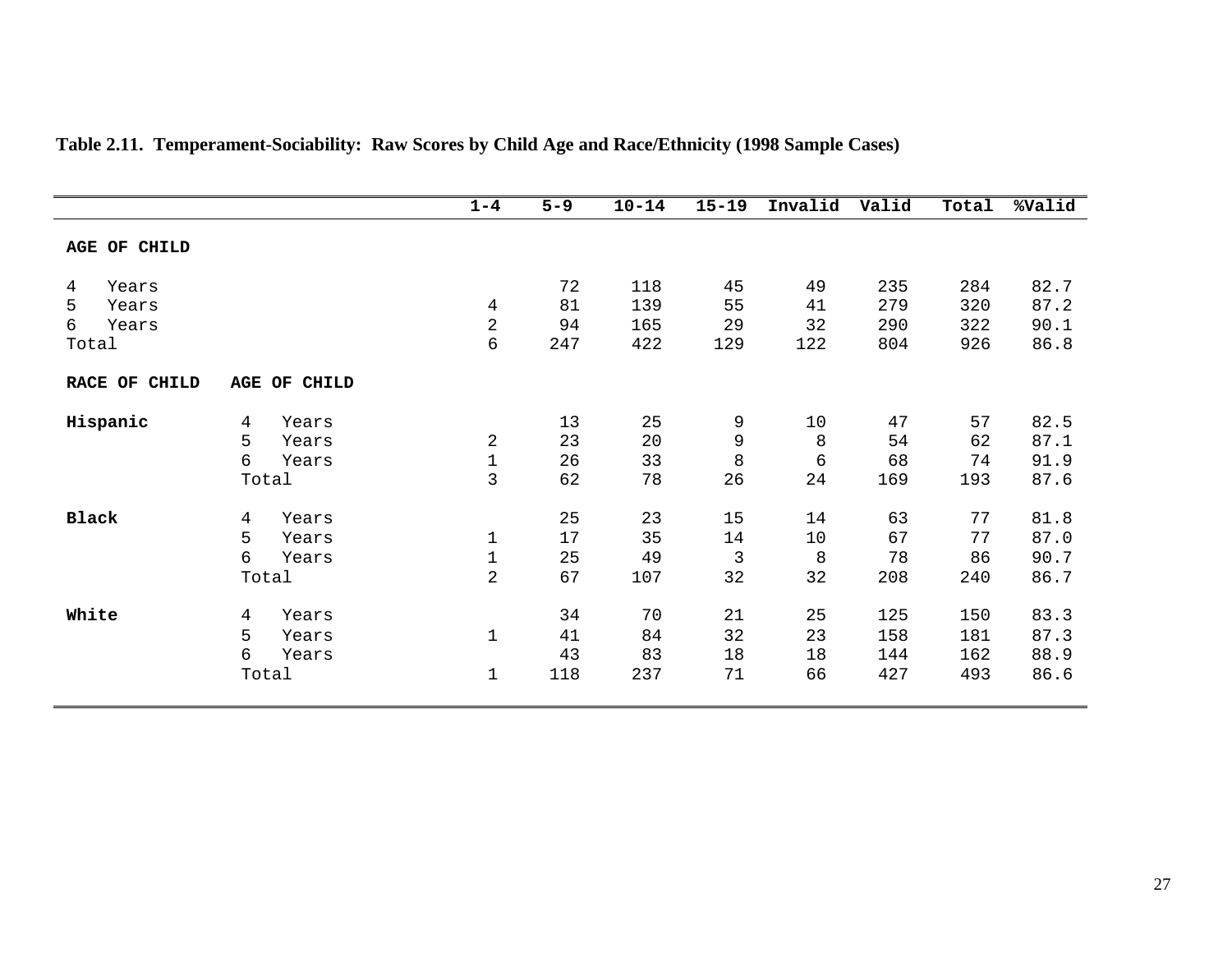|                                                 |                                                 | $1 - 4$           | $5 - 9$                      | $10 - 14$                    | $15 - 19$                    | Total                            | Mean                         | Std Dev                  |
|-------------------------------------------------|-------------------------------------------------|-------------------|------------------------------|------------------------------|------------------------------|----------------------------------|------------------------------|--------------------------|
| <b>AGE OF CHILD</b>                             |                                                 |                   |                              |                              |                              |                                  |                              |                          |
| Years<br>4<br>5<br>Years<br>6<br>Years<br>Total |                                                 | 0.9<br>0.3<br>0.4 | 27.6<br>26.5<br>32.0<br>28.7 | 54.7<br>52.2<br>56.5<br>54.4 | 17.6<br>20.3<br>11.3<br>16.5 | 100.0<br>100.0<br>100.0<br>100.0 | 11.5<br>11.5<br>11.1<br>11.4 | 2.4<br>2.5<br>2.4<br>2.4 |
| RACE OF CHILD                                   | AGE OF CHILD                                    |                   |                              |                              |                              |                                  |                              |                          |
| Hispanic                                        | 4<br>Years<br>5<br>Years<br>6<br>Years<br>Total | 3.9<br>1.3<br>1.8 | 23.6<br>45.6<br>40.7<br>37.4 | 51.9<br>35.9<br>46.1<br>44.4 | 24.6<br>14.6<br>11.8<br>16.4 | 100.0<br>100.0<br>100.0<br>100.0 | 11.8<br>10.6<br>10.8<br>11.0 | 2.5<br>2.9<br>2.5<br>2.7 |
| <b>Black</b>                                    | 4<br>Years<br>5<br>Years<br>6<br>Years<br>Total | 1.9<br>1.2<br>1.1 | 39.1<br>27.2<br>31.8<br>32.4 | 38.1<br>52.1<br>63.3<br>52.3 | 22.8<br>18.8<br>3.8<br>14.3  | 100.0<br>100.0<br>100.0<br>100.0 | 11.3<br>11.3<br>10.7<br>11.1 | 2.6<br>2.6<br>2.0<br>2.4 |
| White                                           | 4<br>Years<br>5<br>Years<br>6<br>Years<br>Total | 0.6<br>0.2        | 26.3<br>25.0<br>31.1<br>27.4 | 57.4<br>53.5<br>56.4<br>55.6 | 16.3<br>20.9<br>12.4<br>16.8 | 100.0<br>100.0<br>100.0<br>100.0 | 11.5<br>11.6<br>11.1<br>11.4 | 2.3<br>2.4<br>2.4<br>2.4 |

### **Table 2.12. Temperament-Sociability: Raw Scores by Child Age and Race/Ethnicity (1998 Weighted Distribution)**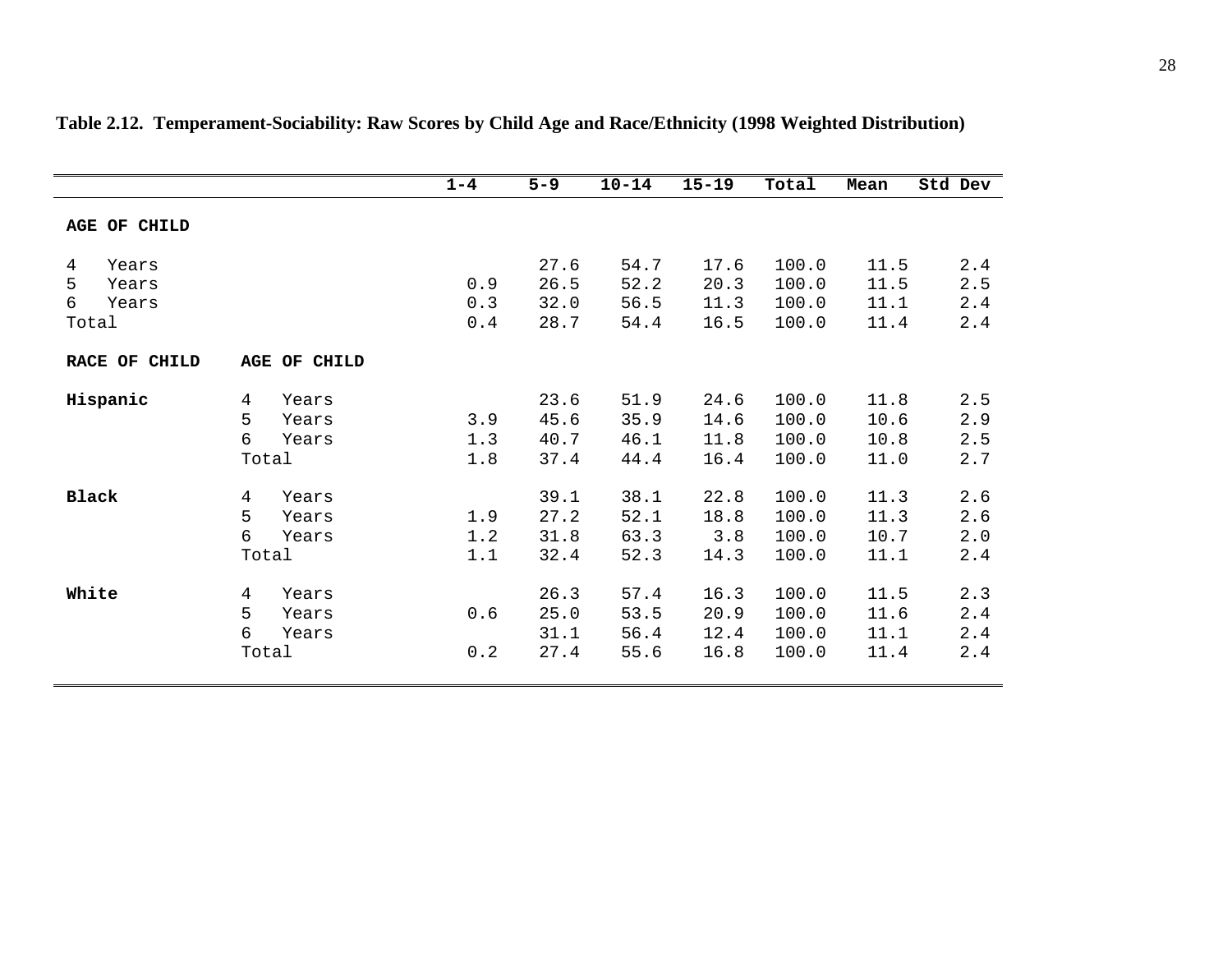|                         |                         | $0 - 19$ | $20 - 39$      | $40 - 59$ | $60 - 79$      | $80 - 89$      |             | 90-99 Invalid | Valid |     | Total %Valid |
|-------------------------|-------------------------|----------|----------------|-----------|----------------|----------------|-------------|---------------|-------|-----|--------------|
| AGE OF CHILD            |                         |          |                |           |                |                |             |               |       |     |              |
| Under 1 Year            |                         | 36       | 37             | 26        | 27             | 16             | 10          | 25            | 152   | 177 | 85.9         |
| Year<br>1               |                         | 33       | 30             | 44        | 24             | 13             | 9           | 40            | 153   | 193 | 79.3         |
| $\overline{2}$<br>Years |                         | 29       | 32             | 28        | 52             | 15             | 27          | 18            | 183   | 201 | 91.0         |
| 3<br>Years              |                         | 41       | 39             | 61        | 27             | 53             | 7           | 25            | 228   | 253 | 90.1         |
| Total                   |                         | 139      | 138            | 159       | 130            | 97             | 53          | 108           | 716   | 824 | 86.9         |
| RACE OF CHILD           | AGE OF CHILD            |          |                |           |                |                |             |               |       |     |              |
| Hispanic                | Under 1 Year            | 8        | 9              | 4         | 4              | 4              | 2           | 5             | 31    | 36  | 86.1         |
|                         | Year<br>1               | 5        | $\overline{3}$ | 8         | $\overline{4}$ | $\mathbf 1$    | $\mathbf 1$ | 12            | 22    | 34  | 64.7         |
|                         | $\overline{2}$<br>Years | 5        | $\mathsf 9$    | 7         | 11             | 2              | 9           | 7             | 43    | 50  | 86.0         |
|                         | 3<br>Years              | 7        | 11             | 8         | $\overline{4}$ | $\overline{4}$ |             | 5             | 34    | 39  | 87.2         |
|                         | Total                   | 25       | 32             | 27        | 23             | 11             | 12          | 29            | 130   | 159 | 81.8         |
| <b>Black</b>            | Under 1 Year            | 6        | 4              | 6         | 7              | 7              | 4           | 3             | 34    | 37  | 91.9         |
|                         | Year<br>1               | 5        | 5              | 8         | 3              | 5              | 5           | 14            | 31    | 45  | 68.9         |
|                         | 2<br>Years              | 9        | $\overline{2}$ | 7         | 9              | $\overline{2}$ | 6           | 6             | 35    | 41  | 85.4         |
|                         | 3<br>Years              | 9        | 13             | 15        | 5              | 7              | 2           | 7             | 51    | 58  | 87.9         |
|                         | Total                   | 29       | 24             | 36        | 24             | 21             | 17          | 30            | 151   | 181 | 83.4         |
| White                   | Under 1 Year            | 22       | 24             | 16        | 16             | 5              | 4           | 17            | 87    | 104 | 83.7         |
|                         | Year<br>1               | 23       | 22             | 28        | 17             | 7              | 3           | 14            | 100   | 114 | 87.7         |
|                         | 2<br>Years              | 15       | 21             | 14        | 32             | 11             | 12          | 5             | 105   | 110 | 95.5         |
|                         | 3<br>Years              | 25       | 15             | 38        | 18             | 42             | 5           | 13            | 143   | 156 | 91.7         |
|                         | Total                   | 85       | 82             | 96        | 83             | 65             | 24          | 49            | 435   | 484 | 89.9         |
|                         |                         |          |                |           |                |                |             |               |       |     |              |

### **Table 3.1. Motor and Social Development: Percentile Scores by Child Age and Race/Ethnicity (1998 Sample Cases)**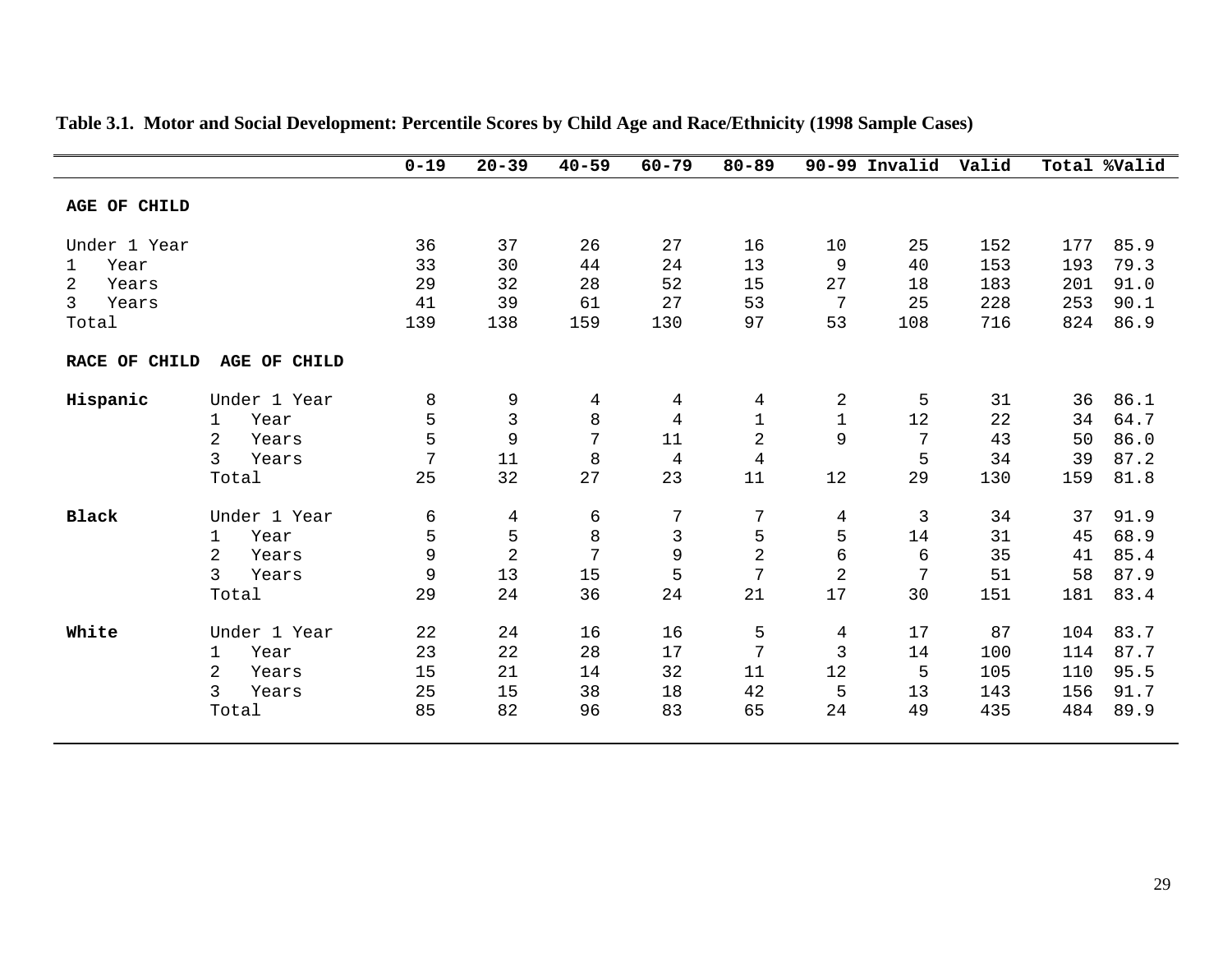|                      |                         | $0 - 19$ | $20 - 39$ | $40 - 59$ | $60 - 79$ | $80 - 89$ | $90 - 99$ | Total | Mean | Std Dev |
|----------------------|-------------------------|----------|-----------|-----------|-----------|-----------|-----------|-------|------|---------|
| <b>AGE OF CHILD</b>  |                         |          |           |           |           |           |           |       |      |         |
| Under 1 Year         |                         | 24.5     | 25.2      | 18.6      | 17.0      | 9.4       | 5.4       | 100.0 | 44.4 | 27.4    |
| Year<br>$\mathbf{1}$ |                         | 21.7     | 21.0      | 28.4      | 16.7      | 8.0       | 4.2       | 100.0 | 44.8 | 25.9    |
| 2<br>Years           |                         | 15.0     | 18.4      | 14.5      | 29.5      | 10.3      | 12.4      | 100.0 | 54.7 | 28.2    |
| 3<br>Years           |                         | 18.7     | 12.7      | 26.4      | 12.0      | 26.7      | 3.4       | 100.0 | 53.9 | 28.6    |
| Total                |                         | 19.6     | 18.5      | 22.2      | 18.5      | 14.8      | 6.3       | 100.0 | 50.2 | 28.1    |
| RACE OF CHILD        | AGE OF CHILD            |          |           |           |           |           |           |       |      |         |
| Hispanic             | Under 1 Year            | 27.2     | 31.0      | 10.5      | 12.8      | 13.5      | 5.0       | 100.0 | 41.7 | 30.1    |
|                      | 1<br>Year               | 19.0     | 13.5      | 43.2      | 15.9      | 4.0       | 4.3       | 100.0 | 46.1 | 24.8    |
|                      | $\overline{2}$<br>Years | 10.9     | 21.2      | 15.2      | 26.5      | 2.9       | 23.4      | 100.0 | 56.4 | 28.9    |
|                      | $\mathsf{3}$<br>Years   | 27.4     | 31.0      | 19.6      | 9.0       | 13.0      |           | 100.0 | 38.2 | 27.1    |
|                      | Total                   | 20.5     | 24.9      | 20.0      | 16.8      | 8.2       | 9.6       | 100.0 | 46.3 | 29.0    |
| <b>Black</b>         | Under 1 Year            | 16.4     | 10.8      | 16.9      | 16.8      | 28.5      | 10.4      | 100.0 | 59.4 | 29.4    |
|                      | Year<br>1               | 17.6     | 14.9      | 26.1      | 10.8      | 13.5      | 17.2      | 100.0 | 54.6 | 30.8    |
|                      | 2<br>Years              | 26.2     | 7.1       | 22.1      | 24.8      | 3.9       | 15.9      | 100.0 | 51.6 | 30.8    |
|                      | 3<br>Years              | 18.7     | 21.4      | 32.2      | 8.5       | 15.2      | 3.9       | 100.0 | 45.8 | 26.8    |
|                      | Total                   | 19.5     | 14.2      | 24.8      | 14.7      | 15.9      | 10.9      | 100.0 | 52.3 | 29.7    |
| White                | Under 1 Year            | 25.5     | 26.9      | 19.4      | 17.3      | 6.2       | 4.7       | 100.0 | 42.3 | 26.1    |
|                      | Year<br>1               | 22.2     | 21.9      | 28.0      | 17.3      | 7.7       | 2.9       | 100.0 | 43.8 | 25.3    |
|                      | $\overline{2}$<br>Years | 14.3     | 19.2      | 13.7      | 30.2      | 11.5      | 11.2      | 100.0 | 54.8 | 27.9    |
|                      | 3<br>Years              | 18.2     | 10.6      | 26.2      | 12.5      | 28.8      | 3.6       | 100.0 | 55.8 | 28.4    |
|                      | Total                   | 19.5     | 18.6      | 22.1      | 19.1      | 15.1      | 5.6       | 100.0 | 50.2 | 27.8    |
|                      |                         |          |           |           |           |           |           |       |      |         |

**Table 3.2. Motor and Social Development: Percentile Scores by Child Age and Race/Ethnicity (1998 Weighted Distribution)**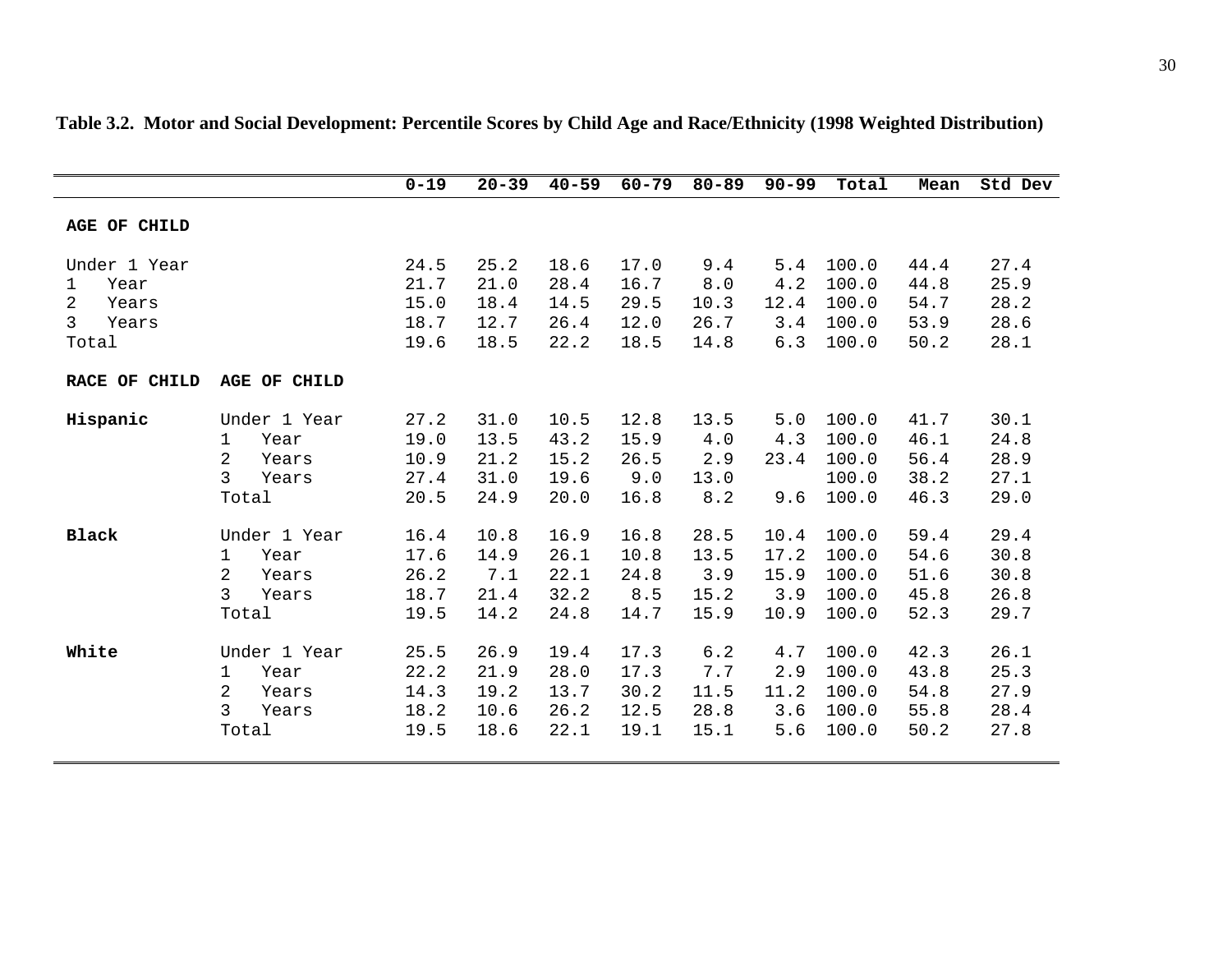|                                                                             |                                                                                                   | $0 - 84$                             | $85 - 99$                            | $100 - 114$                          | $115+$                               | Total                                     | Mean                                     | Std Dev                              |
|-----------------------------------------------------------------------------|---------------------------------------------------------------------------------------------------|--------------------------------------|--------------------------------------|--------------------------------------|--------------------------------------|-------------------------------------------|------------------------------------------|--------------------------------------|
| AGE OF CHILD                                                                |                                                                                                   |                                      |                                      |                                      |                                      |                                           |                                          |                                      |
| Under 1 Year<br>Year<br>1<br>$\overline{2}$<br>Years<br>3<br>Years<br>Total |                                                                                                   | 21.2<br>15.6<br>9.3<br>11.3<br>13.7  | 35.6<br>43.9<br>32.6<br>28.0<br>34.3 | 34.9<br>29.0<br>39.8<br>30.6<br>33.4 | 8.3<br>11.6<br>18.3<br>30.2<br>18.6  | 100.0<br>100.0<br>100.0<br>100.0<br>100.0 | 97.5<br>97.6<br>101.8<br>101.7<br>100.0  | 13.7<br>12.6<br>16.7<br>13.6<br>14.4 |
| RACE OF CHILD                                                               | <b>AGE OF CHILD</b>                                                                               |                                      |                                      |                                      |                                      |                                           |                                          |                                      |
| Hispanic                                                                    | Under 1 Year<br>Year<br>1<br>2<br>Years<br>3<br>Years<br>Total                                    | 23.2<br>15.8<br>10.9<br>21.8<br>17.4 | 37.9<br>35.8<br>32.8<br>40.9<br>36.7 | 27.0<br>44.1<br>31.8<br>24.3<br>30.5 | 11.9<br>4.3<br>24.6<br>13.0<br>15.3  | 100.0<br>100.0<br>100.0<br>100.0<br>100.0 | 95.7<br>98.1<br>102.1<br>93.9<br>97.7    | 15.3<br>13.8<br>19.4<br>13.9<br>16.6 |
| <b>Black</b>                                                                | Under 1 Year<br>$\mathbf 1$<br>Year<br>2<br>Years<br>3<br>Years<br>Total                          | 14.5<br>17.6<br>15.4<br>12.2<br>14.6 | 21.2<br>22.6<br>27.5<br>46.5<br>31.0 | 39.4<br>34.6<br>39.2<br>22.2<br>32.9 | 24.9<br>25.2<br>18.0<br>19.1<br>21.6 | 100.0<br>100.0<br>100.0<br>100.0<br>100.0 | 104.5<br>101.1<br>100.8<br>97.8<br>100.8 | 14.3<br>17.9<br>16.5<br>13.3<br>15.5 |
| White                                                                       | Under 1 Year<br>$\mathbf{1}$<br>Year<br>$\overline{2}$<br>Years<br>$\mathsf{3}$<br>Years<br>Total | 22.1<br>15.4<br>8.6<br>10.5<br>13.4  | 37.6<br>46.3<br>33.1<br>25.1<br>34.5 | 34.7<br>27.8<br>40.5<br>31.9<br>33.7 | 5.6<br>10.6<br>17.8<br>32.4<br>18.5  | 100.0<br>100.0<br>100.0<br>100.0<br>100.0 | 96.5<br>97.2<br>101.9<br>102.6<br>100.0  | 13.1<br>11.9<br>16.5<br>13.3<br>14.1 |

#### **Table 3.3. Motor and Social Development: Standard Scores by Child Age and Race/Ethnicity (1998 Weighted Distribution)**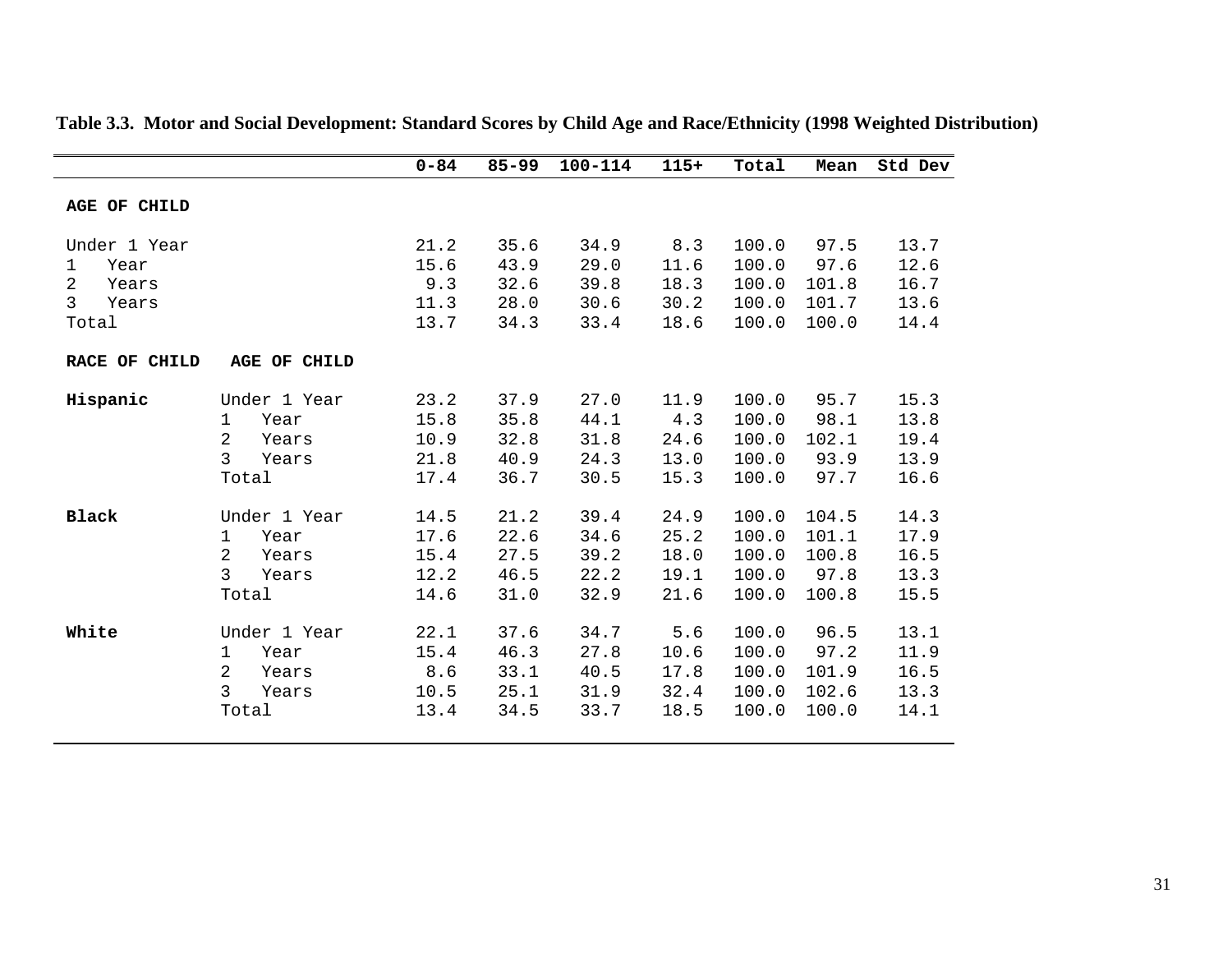|                     |                         | $0 - 19$ | $20 - 39$ | $40 - 59$ | $60 - 79$ | $80 - 89$ | $90 - 99$ | Total | Mean | Std Dev |
|---------------------|-------------------------|----------|-----------|-----------|-----------|-----------|-----------|-------|------|---------|
| <b>AGE OF CHILD</b> |                         |          |           |           |           |           |           |       |      |         |
| Under 1 Year        |                         | 29.0     | 17.8      | 16.6      | 17.1      | 5.5       | 14.0      | 100.0 | 47.8 | 30.4    |
| Year<br>1           |                         | 30.1     | 10.5      | 28.1      | 15.1      | 13.2      | 2.9       | 100.0 | 45.2 | 27.6    |
| 2<br>Years          |                         | 19.5     | 12.5      | 18.5      | 26.8      | 10.6      | 12.1      | 100.0 | 56.3 | 29.4    |
| 3<br>Years          |                         | 17.4     | 18.4      | 12.9      | 13.0      | 38.3      |           | 100.0 | 53.6 | 29.0    |
| Total               |                         | 22.9     | 15.0      | 18.4      | 17.7      | 19.8      | 6.2       | 100.0 | 51.3 | 29.4    |
| RACE OF CHILD       | <b>AGE OF CHILD</b>     |          |           |           |           |           |           |       |      |         |
| Hispanic            | Under 1 Year            | 20.1     | 26.0      | 18.6      | 8.0       | 17.5      | 9.8       | 100.0 | 47.7 | 30.5    |
|                     | 1<br>Year               | 24.4     | 5.6       | 45.9      | 24.0      |           |           | 100.0 | 43.8 | 23.3    |
|                     | 2<br>Years              | 13.5     | 19.5      | 23.8      | 22.5      | 13.5      | 7.3       | 100.0 | 54.5 | 27.8    |
|                     | 3<br>Years              | 46.9     | 18.6      | 10.6      | 8.9       | 15.1      |           | 100.0 | 32.4 | 28.5    |
|                     | Total                   | 25.5     | 19.0      | 21.9      | 15.5      | 13.1      | 5.0       | 100.0 | 45.5 | 29.5    |
| <b>Black</b>        | Under 1 Year            | 24.6     | 12.1      | 4.3       | 8.3       | 16.7      | 34.0      | 100.0 | 61.1 | 34.2    |
|                     | Year<br>1               | 13.4     | 6.0       | 27.6      | 11.3      | 26.3      | 15.3      | 100.0 | 62.0 | 29.9    |
|                     | $\overline{a}$<br>Years | 21.8     | 4.1       | 11.5      | 28.7      | 4.2       | 29.7      | 100.0 | 62.3 | 32.3    |
|                     | 3<br>Years              | 9.4      | 42.5      | 22.8      | 11.9      | 13.4      |           | 100.0 | 42.9 | 21.4    |
|                     | Total                   | 17.5     | 17.6      | 15.8      | 14.2      | 15.3      | 19.8      | 100.0 | 56.5 | 31.0    |
|                     |                         |          |           |           |           |           |           |       |      |         |
| White               | Under 1 Year            | 30.8     | 18.1      | 18.9      | 19.7      | 2.1       | 10.4      | 100.0 | 45.2 | 28.8    |
|                     | 1<br>Year               | 31.9     | 11.1      | 27.5      | 15.1      | 12.5      | 1.9       | 100.0 | 43.7 | 27.0    |
|                     | $\overline{a}$<br>Years | 19.8     | 12.6      | 18.7      | 27.1      | 10.9      | 10.9      | 100.0 | 56.0 | 29.3    |
|                     | $\mathbf{3}$<br>Years   | 16.6     | 16.4      | 12.2      | 13.3      | 41.5      |           | 100.0 | 55.5 | 28.9    |
|                     | Total                   | 23.3     | 14.5      | 18.5      | 18.2      | 20.7      | 4.8       | 100.0 | 51.2 | 29.1    |
|                     |                         |          |           |           |           |           |           |       |      |         |

#### **Table 3.4. Motor and Social Development: Percentile Scores For Female Children by Child Age and Race/Ethnicity (1998 Weighted Distribution) \***

\*Normed against a national female sample.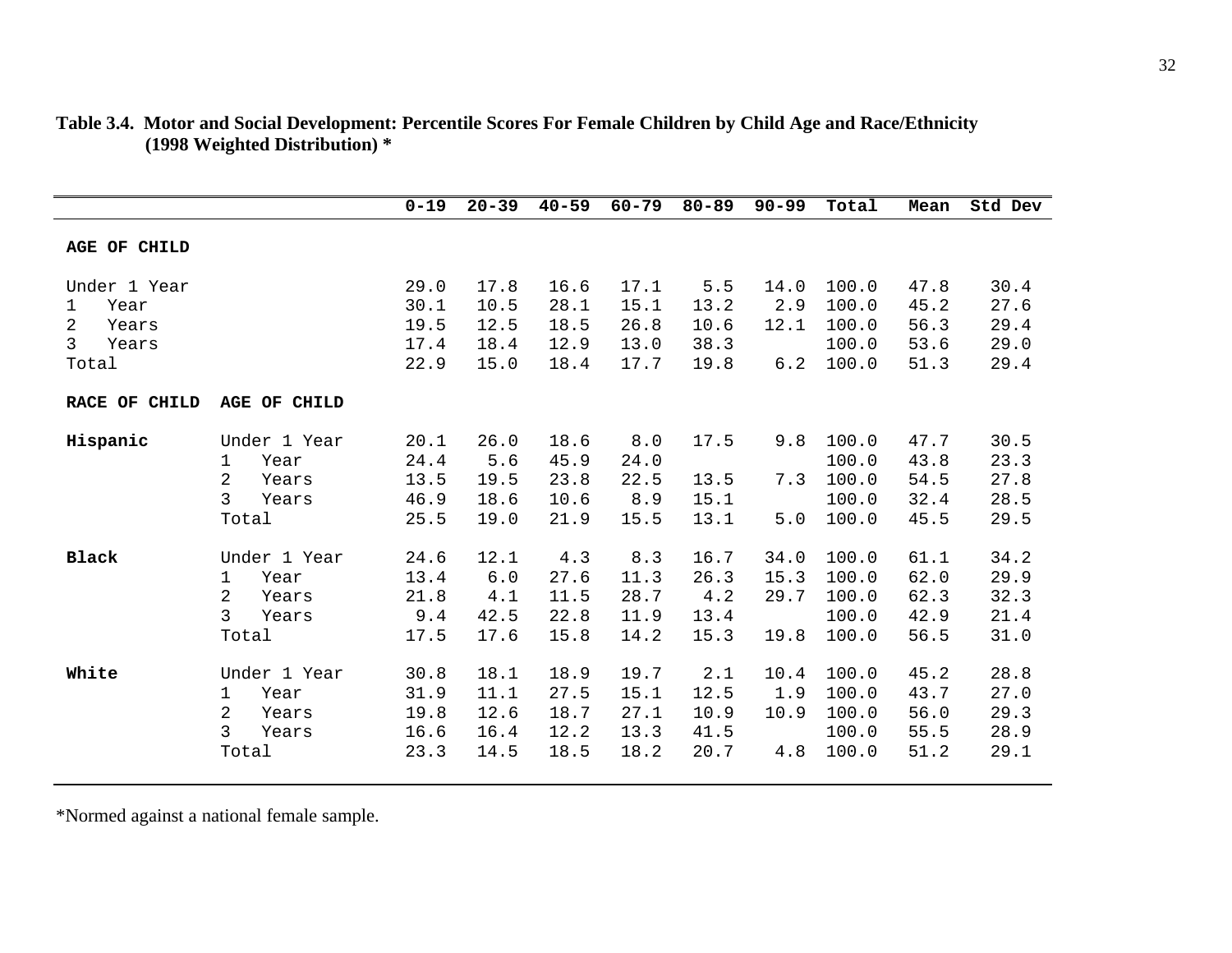|                                      |                                                                                        | $0 - 19$                             | $20 - 39$                            | $40 - 59$                            | $60 - 79$                            | $80 - 89$                           | $90 - 99$                         | Total                                     | Mean                                 | Std Dev                              |
|--------------------------------------|----------------------------------------------------------------------------------------|--------------------------------------|--------------------------------------|--------------------------------------|--------------------------------------|-------------------------------------|-----------------------------------|-------------------------------------------|--------------------------------------|--------------------------------------|
| AGE OF CHILD                         |                                                                                        |                                      |                                      |                                      |                                      |                                     |                                   |                                           |                                      |                                      |
| Under 1 Year<br>$\mathbf{1}$<br>Year |                                                                                        | 22.1<br>13.4                         | 32.4<br>35.4                         | 23.1<br>23.6                         | 11.2<br>20.0                         | 9.8<br>3.2                          | 1.5<br>4.5                        | 100.0<br>100.0                            | 41.2<br>44.1                         | 24.8<br>23.8                         |
| 2<br>Years<br>3<br>Years<br>Total    |                                                                                        | 14.7<br>20.5<br>17.7                 | 17.1<br>13.3<br>23.4                 | 24.9<br>29.1<br>25.4                 | 23.2<br>14.0<br>17.2                 | 12.0<br>13.0<br>9.8                 | 8.2<br>10.1<br>6.5                | 100.0<br>100.0<br>100.0                   | 53.5<br>53.2<br>48.6                 | 26.1<br>27.9<br>26.4                 |
| RACE OF CHILD                        | <b>AGE OF CHILD</b>                                                                    |                                      |                                      |                                      |                                      |                                     |                                   |                                           |                                      |                                      |
| Hispanic                             | Under 1 Year<br>$\mathbf{1}$<br>Year<br>$\overline{2}$<br>Years<br>3<br>Years<br>Total | 41.8<br>14.3<br>11.0<br>8.1<br>15.3  | 28.8<br>20.5<br>21.5<br>51.9<br>32.7 | 8.9<br>24.2<br>25.1<br>20.0<br>20.8  | 12.2<br>33.0<br>10.2<br>5.8<br>13.4  | 5.2<br>8.6<br>4.6                   | 8.2<br>8.1<br>27.0<br>5.5<br>13.3 | 100.0<br>100.0<br>100.0<br>100.0<br>100.0 | 31.1<br>49.4<br>57.8<br>44.7<br>47.7 | 27.8<br>25.1<br>30.3<br>24.6<br>28.5 |
| <b>Black</b>                         | Under 1 Year<br>Year<br>$\mathbf{1}$<br>2<br>Years<br>3<br>Years<br>Total              | 4.8<br>12.3<br>18.0<br>25.7<br>16.9  | 20.5<br>34.1<br>25.4<br>18.0<br>23.3 | 29.6<br>22.2<br>24.0<br>23.4<br>24.6 | 17.2<br>9.6<br>28.7<br>9.6<br>15.6   | 15.9<br>14.2<br>3.9<br>15.8<br>12.8 | 12.0<br>7.6<br>7.6<br>6.8         | 100.0<br>100.0<br>100.0<br>100.0<br>100.0 | 58.3<br>47.2<br>43.5<br>47.2<br>48.7 | 25.3<br>28.2<br>25.3<br>30.7<br>28.4 |
| White                                | Under 1 Year<br>Year<br>1<br>2<br>Years<br>3<br>Years<br>Total                         | 23.2<br>13.4<br>14.6<br>20.6<br>17.9 | 33.9<br>36.2<br>15.9<br>9.9<br>22.9  | 22.9<br>23.7<br>25.0<br>30.6<br>25.8 | 10.4<br>20.4<br>23.5<br>15.2<br>17.5 | 9.5<br>2.3<br>13.3<br>12.9<br>9.8   | 4.0<br>7.7<br>10.8<br>6.0         | 100.0<br>100.0<br>100.0<br>100.0<br>100.0 | 39.7<br>43.6<br>54.2<br>54.7<br>48.7 | 23.8<br>23.2<br>25.6<br>27.4<br>26.1 |

#### **Table 3.5. Motor and Social Development: Percentile Scores For Male Children by Child Age and Race/Ethnicity (1998 Weighted Distribution) \***

\*Normed against a national male sample.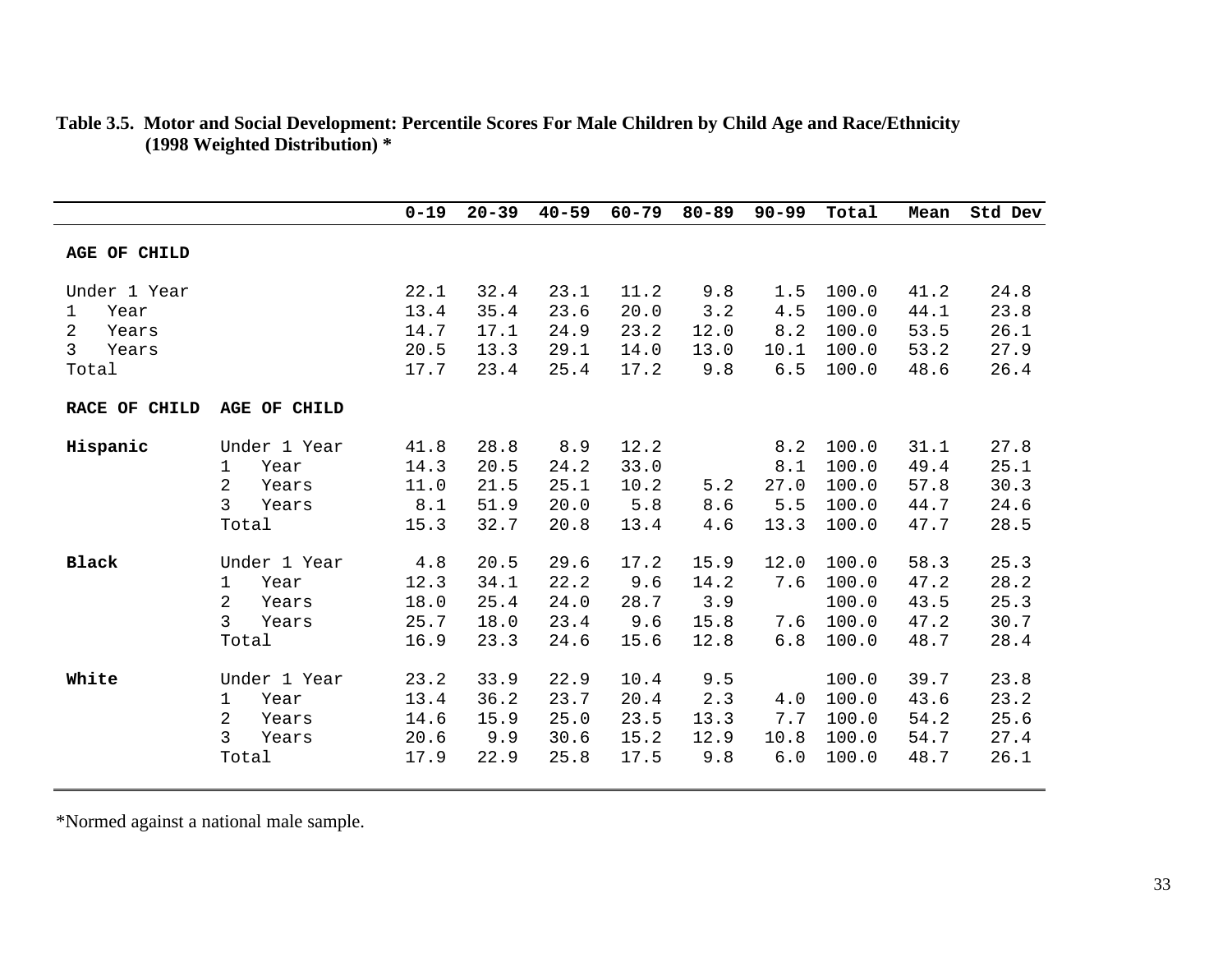|                           |                                                | $0 - 19$             | $20 - 39$            | $40 - 59$            | $60 - 79$            | $80 - 89$            | $90 - 99$           | Total                   | Mean                 | Std Dev              |
|---------------------------|------------------------------------------------|----------------------|----------------------|----------------------|----------------------|----------------------|---------------------|-------------------------|----------------------|----------------------|
| <b>AGE OF CHILD</b>       |                                                |                      |                      |                      |                      |                      |                     |                         |                      |                      |
| Under 1 Year<br>Year<br>1 |                                                | 27.1<br>23.5         | 17.2<br>11.8         | 17.1<br>27.9         | 20.0<br>20.1         | 8.9<br>13.0          | 9.7<br>3.8          | 100.0<br>100.0          | 47.7<br>48.4         | 29.1<br>27.2         |
| 2<br>Years<br>3<br>Years  |                                                | 14.2<br>17.4<br>19.8 | 12.3<br>11.1<br>12.7 | 8.3<br>20.2<br>18.4  | 33.7<br>13.0<br>21.0 | 12.3<br>34.6<br>19.5 | 19.1<br>3.7<br>8.7  | 100.0<br>100.0<br>100.0 | 61.1<br>58.3<br>54.8 | 29.3<br>28.8<br>29.2 |
| Total<br>RACE OF CHILD    | <b>AGE OF CHILD</b>                            |                      |                      |                      |                      |                      |                     |                         |                      |                      |
| Hispanic                  | Under 1 Year                                   | 20.1                 | 32.0                 | 11.2                 | 13.1                 | 20.1                 | 3.4                 | 100.0                   | 47.2                 | 29.6                 |
|                           | 1<br>Year<br>2<br>Years<br>3                   | 24.4<br>10.8<br>46.9 | 5.6<br>17.7<br>9.9   | 45.9<br>11.4<br>19.2 | 15.5<br>34.4<br>8.9  | 8.5<br>4.9           | 20.8                | 100.0<br>100.0<br>100.0 | 47.1<br>58.7         | 23.5<br>27.5<br>29.8 |
|                           | Years<br>Total                                 | 24.6                 | 17.5                 | 18.0                 | 19.9                 | 15.1<br>11.8         | 8.2                 | 100.0                   | 36.4<br>48.4         | 29.5                 |
| <b>Black</b>              | Under 1 Year<br>Year<br>1                      | 24.6<br>13.4         | 4.0<br>6.0           | 8.0<br>20.8          | 16.6<br>13.4         | 37.4<br>20.3         | 9.4<br>26.1         | 100.0<br>100.0          | 59.5<br>64.6         | 32.4<br>29.9         |
|                           | $\overline{2}$<br>Years<br>3<br>Years<br>Total | 21.8<br>9.4<br>17.5  | 25.9<br>9.7          | 4.1<br>39.4<br>18.6  | 36.2<br>11.9<br>18.7 | 3.9<br>9.8<br>19.2   | 33.9<br>3.7<br>16.4 | 100.0<br>100.0<br>100.0 | 66.1<br>49.1<br>59.0 | 31.7<br>21.5<br>29.8 |
| White                     | Under 1 Year                                   | 28.4                 | 18.3                 | 19.4                 | 21.4                 | 2.1                  | 10.4                | 100.0                   | 45.4                 | 27.8                 |
|                           | Year<br>1<br>$\overline{a}$<br>Years           | 24.4<br>13.9         | 12.5<br>12.9         | 27.9<br>8.4          | 20.9<br>33.4         | 12.5<br>13.8         | 1.9<br>17.6         | 100.0<br>100.0          | 47.0<br>60.9         | 26.6<br>29.1         |
|                           | 3<br>Years<br>Total                            | 16.6<br>19.7         | 10.0<br>12.6         | 18.6<br>18.4         | 13.3<br>21.4         | 37.6<br>20.0         | 3.9<br>7.9          | 100.0<br>100.0          | 60.1<br>54.8         | 28.7<br>29.0         |

#### **Table 3.6. Motor and Social Development: "All" Percentile Scores For Female Children by Child Age and Race/Ethnicity (1998 Weighted Distribution) \***

\*Normed against a national sample of both sexes.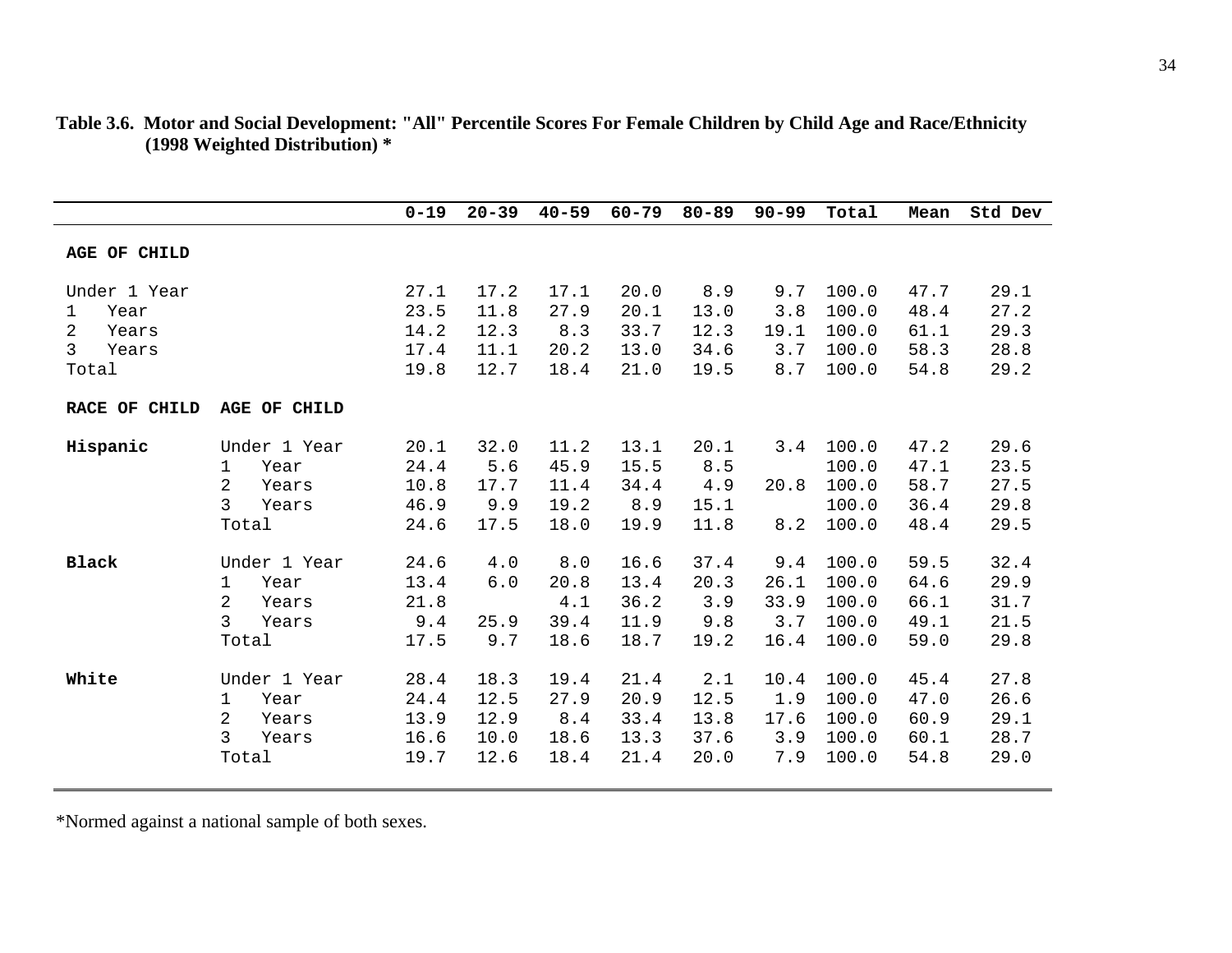|               |              | $0 - 19$ | $20 - 39$ | $40 - 59$ | $60 - 79$ | $80 - 89$ | $90 - 99$ | Total | Mean | Std Dev |
|---------------|--------------|----------|-----------|-----------|-----------|-----------|-----------|-------|------|---------|
| AGE OF CHILD  |              |          |           |           |           |           |           |       |      |         |
| Under 1 Year  |              | 22.1     | 32.4      | 20.0      | 14.3      | 9.8       | 1.5       | 100.0 | 41.3 | 25.3    |
| Year<br>1     |              | 19.7     | 31.3      | 29.1      | 12.9      | 2.5       | 4.5       | 100.0 | 40.8 | 23.8    |
| 2<br>Years    |              | 15.7     | 24.6      | 20.7      | 25.2      | 8.1       | 5.6       | 100.0 | 48.1 | 25.4    |
| 3<br>Years    |              | 20.5     | 14.6      | 34.5      | 10.6      | 16.6      | 3.1       | 100.0 | 48.3 | 27.3    |
| Total         |              | 19.4     | 24.9      | 26.5      | 15.8      | 9.7       | 3.7       | 100.0 | 45.1 | 25.9    |
| RACE OF CHILD | AGE OF CHILD |          |           |           |           |           |           |       |      |         |
| Hispanic      | Under 1 Year | 41.8     | 28.8      | 8.9       | 12.2      |           | 8.2       | 100.0 | 30.5 | 28.0    |
|               | 1<br>Year    | 14.3     | 20.5      | 40.9      | 16.2      |           | 8.1       | 100.0 | 45.2 | 25.8    |
|               | 2<br>Years   | 11.0     | 26.2      | 20.4      | 15.5      |           | 27.0      | 100.0 | 53.3 | 30.5    |
|               | 3<br>Years   | 8.1      | 51.9      | 20.0      | 9.1       | 10.9      |           | 100.0 | 40.0 | 24.0    |
|               | Total        | 15.3     | 34.2      | 22.5      | 13.0      | 3.7       | 11.4      | 100.0 | 43.8 | 28.2    |
| <b>Black</b>  | Under 1 Year | 4.8      | 20.5      | 29.6      | 17.2      | 15.9      | 12.0      | 100.0 | 59.2 | 24.5    |
|               | Year<br>1    | 22.0     | 24.4      | 31.8      | 8.0       | 6.2       | 7.6       | 100.0 | 43.8 | 27.9    |
|               | 2<br>Years   | 30.1     | 13.3      | 38.0      | 14.7      | 3.9       |           | 100.0 | 38.9 | 23.4    |
|               | 3<br>Years   | 25.7     | 18.0      | 26.9      | 6.1       | 19.3      | 4.1       | 100.0 | 43.3 | 29.9    |
|               | Total        | 21.6     | 18.7      | 31.0      | 10.8      | 12.5      | 5.5       | 100.0 | 45.7 | 28.0    |
| White         | Under 1 Year | 23.2     | 33.9      | 19.3      | 14.0      | 9.5       |           | 100.0 | 39.8 | 24.4    |
|               | Year<br>1    | 19.7     | 32.5      | 28.2      | 13.2      | 2.3       | 4.0       | 100.0 | 40.3 | 23.2    |
|               | 2<br>Years   | 14.6     | 25.6      | 19.0      | 27.0      | 9.1       | 4.7       | 100.0 | 48.7 | 25.0    |
|               | 3<br>Years   | 20.6     | 11.5      | 36.6      | 11.5      | 16.6      | 3.2       | 100.0 | 49.7 | 26.9    |
|               | Total        | 19.4     | 25.1      | 26.2      | 16.6      | 9.7       | 3.1       | 100.0 | 45.1 | 25.5    |
|               |              |          |           |           |           |           |           |       |      |         |

#### **Table 3.7. Motor and Social Development: "All" Percentile Scores For Male Children by Child Age and Race/Ethnicity (1998 Weighted Distribution) \***

\*Normed against a national sample of both sexes.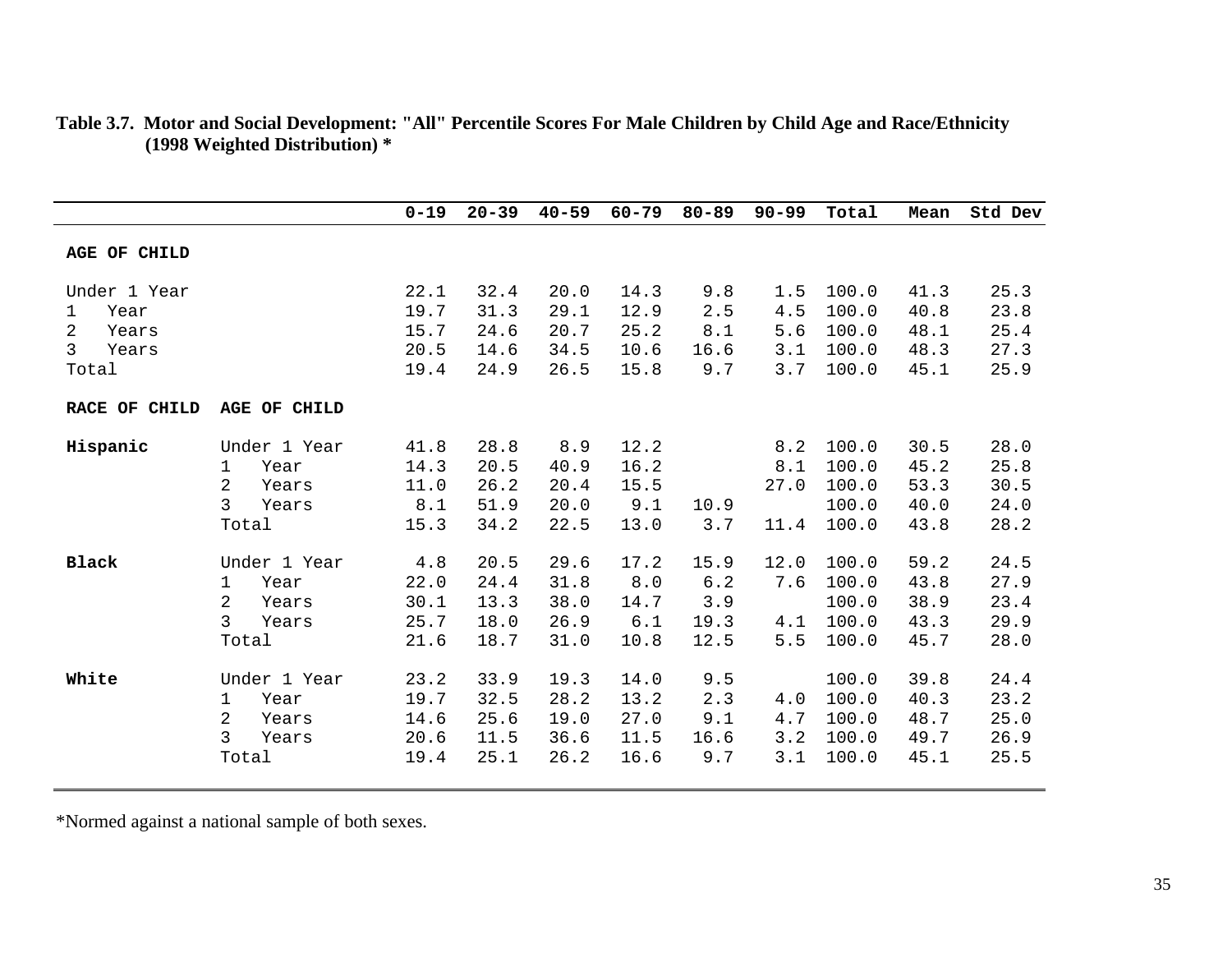|               |                     | $0 - 4.9$ | $5 - 9.9$ | $10 - 14.9$ | $15 - 19.9$ | $20+$ | Invalid | Valid | Total | %Valid |
|---------------|---------------------|-----------|-----------|-------------|-------------|-------|---------|-------|-------|--------|
| AGE OF CHILD  |                     |           |           |             |             |       |         |       |       |        |
| 4-5 Years     |                     | 228       | 186       | 98          | 51          | 9     | 32      | 572   | 604   | 94.7   |
| 6-7 Years     |                     | 231       | 189       | 143         | 60          | 28    | 62      | 651   | 713   | 91.3   |
| 8-9 Years     |                     | 247       | 236       | 158         | 81          | 54    | 60      | 776   | 836   | 92.8   |
| 10+ Years     |                     | 574       | 519       | 403         | 189         | 111   | 151     | 1796  | 1947  | 92.2   |
| Total         |                     | 1280      | 1130      | 802         | 381         | 202   | 305     | 3795  | 4100  | 92.6   |
| RACE OF CHILD | <b>AGE OF CHILD</b> |           |           |             |             |       |         |       |       |        |
| Hispanic      | 4-5 Years           | 34        | 43        | 14          | 11          | 2     | 15      | 104   | 119   | 87.4   |
|               | 6-7 Years           | 44        | 40        | 24          | 13          | 8     | 20      | 129   | 149   | 86.6   |
|               | 8-9 Years           | 47        | 44        | 31          | 17          | 11    | 18      | 150   | 168   | 89.3   |
|               | 10+ Years           | 114       | 118       | 95          | 38          | 22    | 53      | 387   | 440   | 88.0   |
|               | Total               | 239       | 245       | 164         | 79          | 43    | 106     | 770   | 876   | 87.9   |
| <b>Black</b>  | 4-5 Years           | 48        | 48        | 27          | 17          | 3     | 11      | 143   | 154   | 92.9   |
|               | 6-7 Years           | 55        | 33        | 43          | 20          | 8     | 18      | 159   | 177   | 89.8   |
|               | 8-9 Years           | 66        | 72        | 41          | 33          | 22    | 24      | 234   | 258   | 90.7   |
|               | 10+ Years           | 156       | 160       | 125         | 65          | 46    | 54      | 552   | 606   | 91.1   |
|               | Total               | 325       | 313       | 236         | 135         | 79    | 107     | 1088  | 1195  | 91.0   |
| White         | 4-5 Years           | 146       | 95        | 57          | 23          | 4     | 6       | 325   | 331   | 98.2   |
|               | 6-7 Years           | 132       | 116       | 76          | 27          | 12    | 24      | 363   | 387   | 93.8   |
|               | 8-9 Years           | 134       | 120       | 86          | 31          | 21    | 18      | 392   | 410   | 95.6   |
|               | 10+ Years           | 304       | 241       | 183         | 86          | 43    | 44      | 857   | 901   | 95.1   |
|               | Total               | 716       | 572       | 402         | 167         | 80    | 92      | 1937  | 2029  | 95.5   |

#### **Table 4.1. Behavior Problems Index: Raw Scores by Child Age and Race/Ethnicity (1998 Sample Cases)**

Note: This table uses the corrected data and is not consistent with the data on the preliminary release. The final release will include the corrected data. In the interim, please contact pierfelice.1@osu.edu for a diskette of the corrected Total and Dependent scores.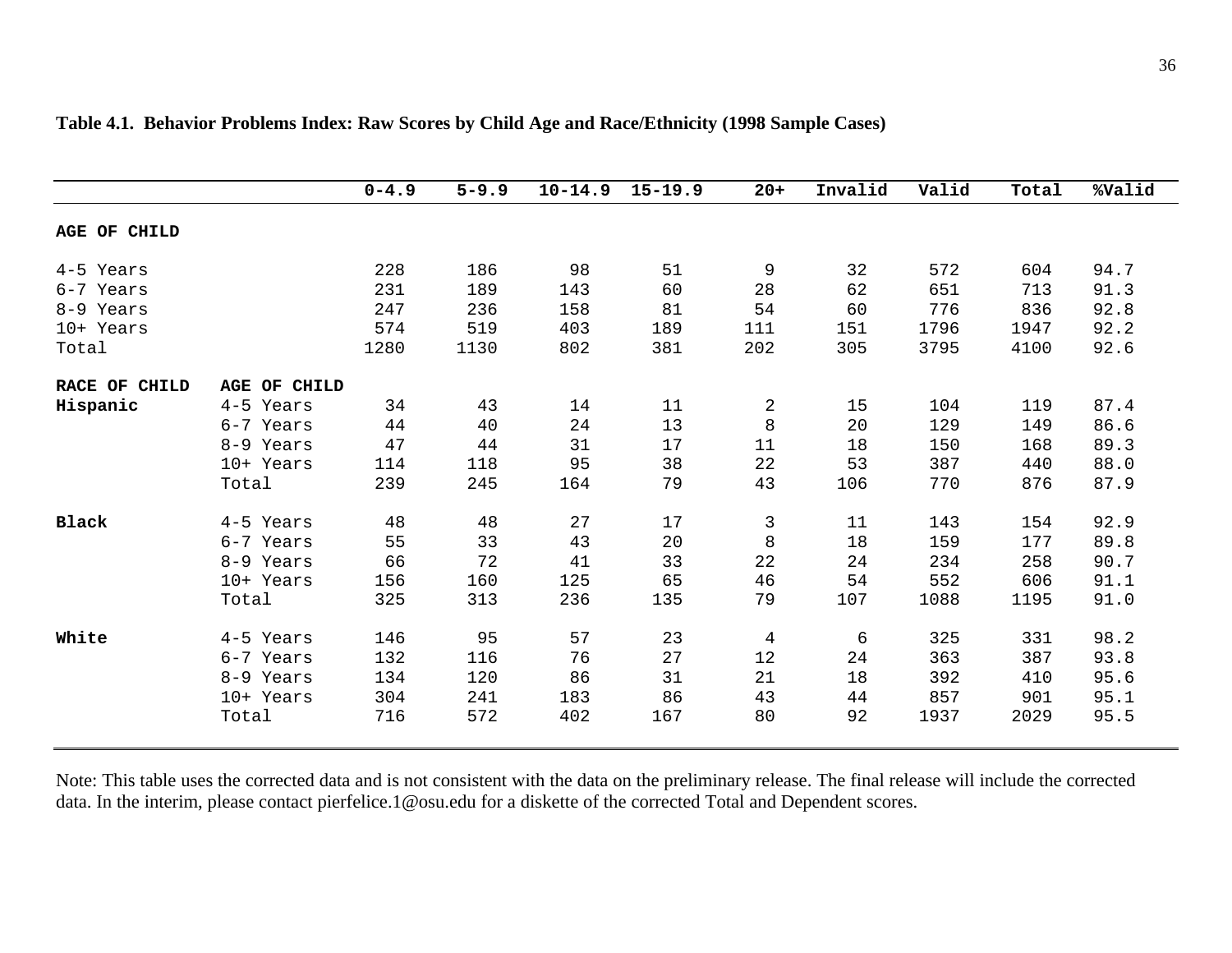|               |              | $0 - 19.9$ | $20 - 39.9$ |      | 40-59.9 60-79.9 80-89.9 90-100 |      |      | Total | Mean | Std Dev |
|---------------|--------------|------------|-------------|------|--------------------------------|------|------|-------|------|---------|
| AGE OF CHILD  |              |            |             |      |                                |      |      |       |      |         |
| 4-5 Years     |              | 23.8       | 20.9        | 23.3 | 15.9                           | 8.1  | 8.0  | 100.0 | 45.7 | 28.4    |
| 6-7 Years     |              | 15.8       | 19.8        | 19.9 | 23.8                           | 9.5  | 11.2 | 100.0 | 52.5 | 28.3    |
| 8-9 Years     |              | 11.8       | 18.2        | 24.7 | 19.6                           | 12.6 | 13.2 | 100.0 | 56.7 | 27.3    |
| 10+ Years     |              | 10.9       | 14.4        | 17.9 | 24.1                           | 15.1 | 17.6 | 100.0 | 61.0 | 28.0    |
| Total         |              | 14.1       | 17.2        | 20.5 | 21.7                           | 12.4 | 13.9 | 100.0 | 56.1 | 28.5    |
| RACE OF CHILD | AGE OF CHILD |            |             |      |                                |      |      |       |      |         |
| Hispanic      | 4-5 Years    | 21.8       | 12.3        | 35.9 | 15.8                           | 2.6  | 11.5 | 100.0 | 47.6 | 27.0    |
|               | 6-7 Years    | 14.2       | 19.7        | 14.1 | 26.2                           | 9.6  | 16.3 | 100.0 | 55.5 | 29.6    |
|               | 8-9 Years    | 9.9        | 21.0        | 21.8 | 19.3                           | 12.8 | 15.2 | 100.0 | 57.9 | 27.6    |
|               | 10+ Years    | 6.2        | 13.1        | 20.1 | 24.5                           | 18.7 | 17.3 | 100.0 | 64.2 | 25.7    |
|               | Total        | 10.7       | 15.6        | 21.8 | 22.5                           | 13.6 | 15.8 | 100.0 | 59.0 | 27.6    |
| <b>Black</b>  | 4-5 Years    | 16.9       | 15.1        | 30.1 | 18.3                           | 7.6  | 12.1 | 100.0 | 52.4 | 27.8    |
|               | 6-7 Years    | 8.9        | 25.4        | 11.4 | 26.8                           | 9.8  | 17.6 | 100.0 | 58.4 | 28.4    |
|               | 8-9 Years    | 8.5        | 16.9        | 27.2 | 15.2                           | 12.9 | 19.3 | 100.0 | 60.3 | 27.2    |
|               | 10+ Years    | 8.6        | 12.2        | 18.4 | 24.0                           | 14.2 | 22.7 | 100.0 | 64.7 | 27.6    |
|               | Total        | 9.7        | 15.6        | 20.9 | 21.7                           | 12.4 | 19.7 | 100.0 | 61.1 | 28.0    |
| White         | 4-5 Years    | 24.8       | 22.3        | 21.5 | 15.6                           | 8.5  | 7.2  | 100.0 | 44.7 | 28.4    |
|               | 6-7 Years    | 16.9       | 19.1        | 21.4 | 23.2                           | 9.5  | 10.0 | 100.0 | 51.5 | 28.0    |
|               | 8-9 Years    | 12.5       | 18.2        | 24.4 | 20.4                           | 12.6 | 11.9 | 100.0 | 56.0 | 27.2    |
|               | 10+ Years    | 11.7       | 14.9        | 17.6 | 24.1                           | 15.0 | 16.7 | 100.0 | 60.1 | 28.2    |
|               | Total        | 15.1       | 17.6        | 20.3 | 21.7                           | 12.3 | 12.8 | 100.0 | 55.0 | 28.6    |

#### **Table 4.2. Behavior Problems Index: Percentile Scores by Child Age and Race/Ethnicity (1998 Weighted Distribution)**

Note: This table uses the corrected data and is not consistent with the data on the preliminary release. The final release will include the corrected data. In the interim, please contact pierfelice.1@osu.edu for a diskette of the corrected Total and Dependent scores.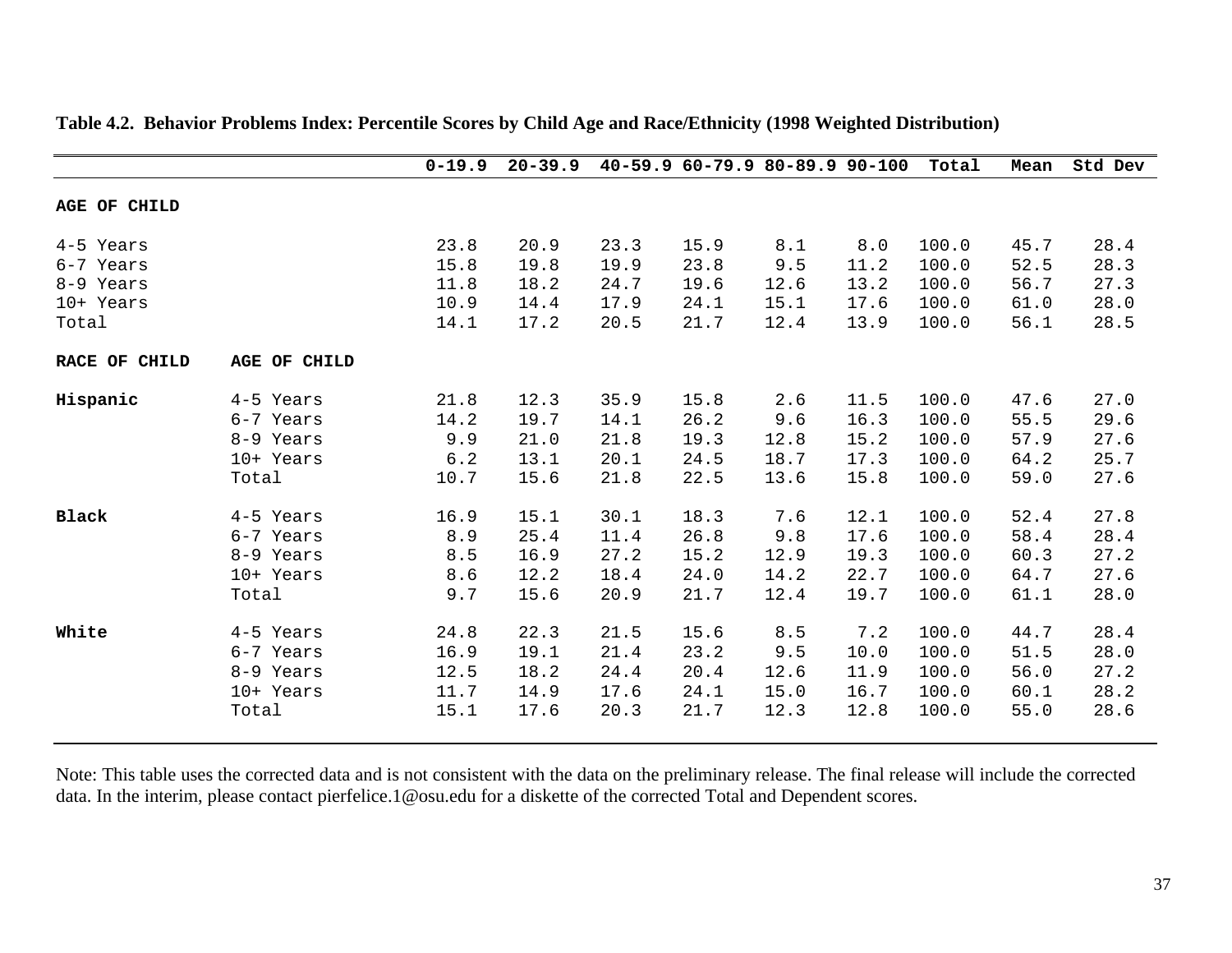|               |              | $0 - 84$ | $85 - 99$ |      | 100-114 115-129 | $130+$ | Total | Mean  | Std Dev |
|---------------|--------------|----------|-----------|------|-----------------|--------|-------|-------|---------|
| AGE OF CHILD  |              |          |           |      |                 |        |       |       |         |
| 4-5 Years     |              | 18.4     | 35.4      | 33.8 | 9.7             | 2.7    | 100.0 | 98.1  | 14.7    |
| 6-7 Years     |              | 15.8     | 29.8      | 35.5 | 15.7            | 3.2    | 100.0 | 101.4 | 14.3    |
| 8-9 Years     |              | 9.6      | 30.2      | 38.1 | 15.6            | 6.4    | 100.0 | 104.1 | 14.8    |
| 10+ Years     |              | 7.4      | 25.7      | 39.4 | 21.2            | 6.2    | 100.0 | 106.1 | 15.1    |
| Total         |              | 11.2     | 29.0      | 37.5 | 17.2            | 5.1    | 100.0 | 103.5 | 15.1    |
| RACE OF CHILD | AGE OF CHILD |          |           |      |                 |        |       |       |         |
| Hispanic      | 4-5 Years    | 13.7     | 33.3      | 38.9 | 8.8             | 5.3    | 100.0 | 99.4  | 14.2    |
|               | 6-7 Years    | 14.2     | 28.3      | 33.0 | 19.0            | 5.4    | 100.0 | 103.2 | 15.3    |
|               | 8-9 Years    | 8.7      | 33.1      | 33.2 | 17.1            | 7.9    | 100.0 | 104.8 | 14.8    |
|               | 10+ Years    | 3.6      | 25.6      | 43.0 | 21.4            | 6.4    | 100.0 | 107.7 | 14.3    |
|               | Total        | 7.9      | 28.7      | 38.8 | 18.3            | 6.3    | 100.0 | 105.1 | 14.9    |
| <b>Black</b>  | 4-5 Years    | 9.9      | 36.9      | 34.6 | 13.2            | 5.5    | 100.0 | 101.9 | 14.5    |
|               | 6-7 Years    | 8.9      | 31.6      | 33.7 | 21.6            | 4.1    | 100.0 | 104.7 | 14.9    |
|               | 8-9 Years    | 5.6      | 32.7      | 34.2 | 18.8            | 8.7    | 100.0 | 106.4 | 15.4    |
|               | 10+ Years    | 6.6      | 21.4      | 38.7 | 25.3            | 7.9    | 100.0 | 108.1 | 15.4    |
|               | Total        | 7.2      | 27.5      | 36.4 | 21.7            | 7.2    | 100.0 | 106.4 | 15.3    |
| White         | 4-5 Years    | 19.8     | 35.4      | 33.3 | 9.3             | 2.2    | 100.0 | 97.5  | 14.6    |
|               | 6-7 Years    | 16.9     | 29.7      | 35.9 | 14.6            | 2.9    | 100.0 | 100.9 | 14.1    |
|               | 8-9 Years    | 10.4     | 29.6      | 39.2 | 14.9            | 5.9    | 100.0 | 103.6 | 14.6    |
|               | 10+ Years    | 7.9      | 26.5      | 39.2 | 20.5            | 5.9    | 100.0 | 105.6 | 15.1    |
|               | Total        | 12.1     | 29.3      | 37.6 | 16.3            | $4.7$  | 100.0 | 102.9 | 15.1    |

#### **Table 4.3. Behavior Problems Index: Standard Scores by Child Age and Race/Ethnicity (1998 Weighted Distribution)**

Note: This table reflects the corrected data and is not consistent with the data on the preliminary release. The final release will include the updated data. In the interim, please contact pierfelice.1@osu.edu for a diskette of the corrected Total and Dependent scores.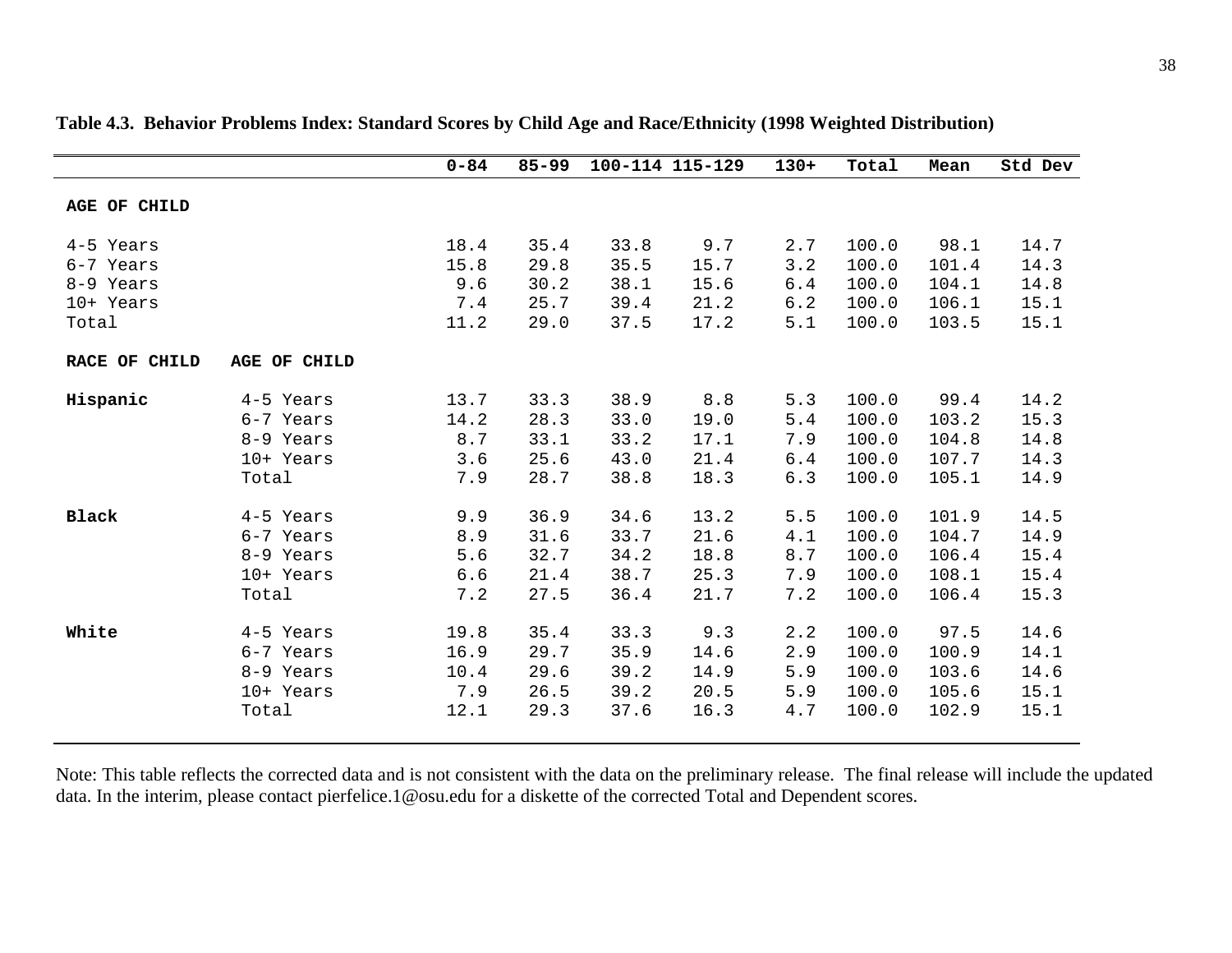|               |              | $0 - 19.9$ |      |      |      | 20-39.9 40-59.9 60-79.9 80-89.9 90-100 |      | Total |      | Mean Std Dev |
|---------------|--------------|------------|------|------|------|----------------------------------------|------|-------|------|--------------|
| AGE OF CHILD  |              |            |      |      |      |                                        |      |       |      |              |
| 4-5 Years     |              | 24.3       | 29.5 | 18.6 | 13.4 | 6.1                                    | 8.2  | 100.0 | 43.8 | 27.0         |
| 6-7 Years     |              | 19.1       | 28.6 | 20.2 | 17.1 | 4.1                                    | 10.9 | 100.0 | 47.3 | 26.5         |
| 8-9 Years     |              | 12.3       | 28.3 | 20.0 | 18.1 | 5.6                                    | 15.7 | 100.0 | 52.4 | 27.4         |
| 10+ Years     |              | 8.1        | 28.6 | 18.9 | 17.3 | 8.0                                    | 19.1 | 100.0 | 56.6 | 27.6         |
| Total         |              | 13.3       | 28.7 | 19.3 | 16.8 | 6.6                                    | 15.3 | 100.0 | 52.2 | 27.7         |
| RACE OF CHILD | AGE OF CHILD |            |      |      |      |                                        |      |       |      |              |
| Hispanic      | 4-5 Years    | 24.5       | 29.2 | 19.8 | 12.3 | 6.6                                    | 7.5  | 100.0 | 43.9 | 26.3         |
|               | 6-7 Years    | 20.8       | 26.9 | 20.0 | 15.4 | 1.5                                    | 15.4 | 100.0 | 48.2 | 27.9         |
|               | 8-9 Years    | 15.7       | 26.1 | 15.7 | 20.9 | 3.3                                    | 18.3 | 100.0 | 52.6 | 28.4         |
|               | 10+ Years    | 5.7        | 29.4 | 20.1 | 18.3 | 7.2                                    | 19.3 | 100.0 | 57.4 | 27.0         |
|               | Total        | 12.7       | 28.3 | 19.2 | 17.5 | 5.4                                    | 16.9 | 100.0 | 53.1 | 27.8         |
| <b>Black</b>  |              |            |      |      |      |                                        |      |       |      |              |
|               | 4-5 Years    | 17.4       | 31.3 | 17.4 | 15.3 | 7.6                                    | 11.1 | 100.0 | 47.9 | 28.0         |
|               | 6-7 Years    | 14.5       | 27.7 | 17.6 | 19.5 | 8.2                                    | 12.6 | 100.0 | 51.0 | 27.6         |
|               | 8-9 Years    | 9.4        | 31.9 | 17.9 | 14.9 | 6.0                                    | 20.0 | 100.0 | 54.5 | 28.6         |
|               | 10+ Years    | 8.5        | 25.2 | 16.8 | 17.2 | 9.6                                    | 22.6 | 100.0 | 59.5 | 28.2         |
|               | Total        | 10.7       | 27.8 | 17.2 | 16.8 | 8.3                                    | 19.1 | 100.0 | 55.7 | 28.5         |
| White         |              |            |      |      |      |                                        |      |       |      |              |
|               | 4-5 Years    | 27.3       | 28.8 | 18.7 | 12.9 | 5.2                                    | 7.1  | 100.0 | 42.0 | 26.7         |
|               | 6-7 Years    | 20.5       | 29.6 | 21.4 | 16.7 | 3.3                                    | 8.5  | 100.0 | 45.4 | 25.4         |
|               | 8-9 Years    | 12.7       | 27.0 | 22.9 | 18.8 | 6.4                                    | 12.2 | 100.0 | 51.1 | 26.3         |
|               | 10+ Years    | 9.0        | 30.5 | 19.8 | 16.9 | 7.3                                    | 16.6 | 100.0 | 54.2 | 27.3         |
|               | Total        | 15.0       | 29.3 | 20.5 | 16.6 | 6.0                                    | 12.6 | 100.0 | 49.9 | 27.0         |

#### **Table 4.4. Behavior Problems Index: External Percentile Scores (trichotomous items) by Child Age and Race/Ethnicity (1998 Weighted Distribution)**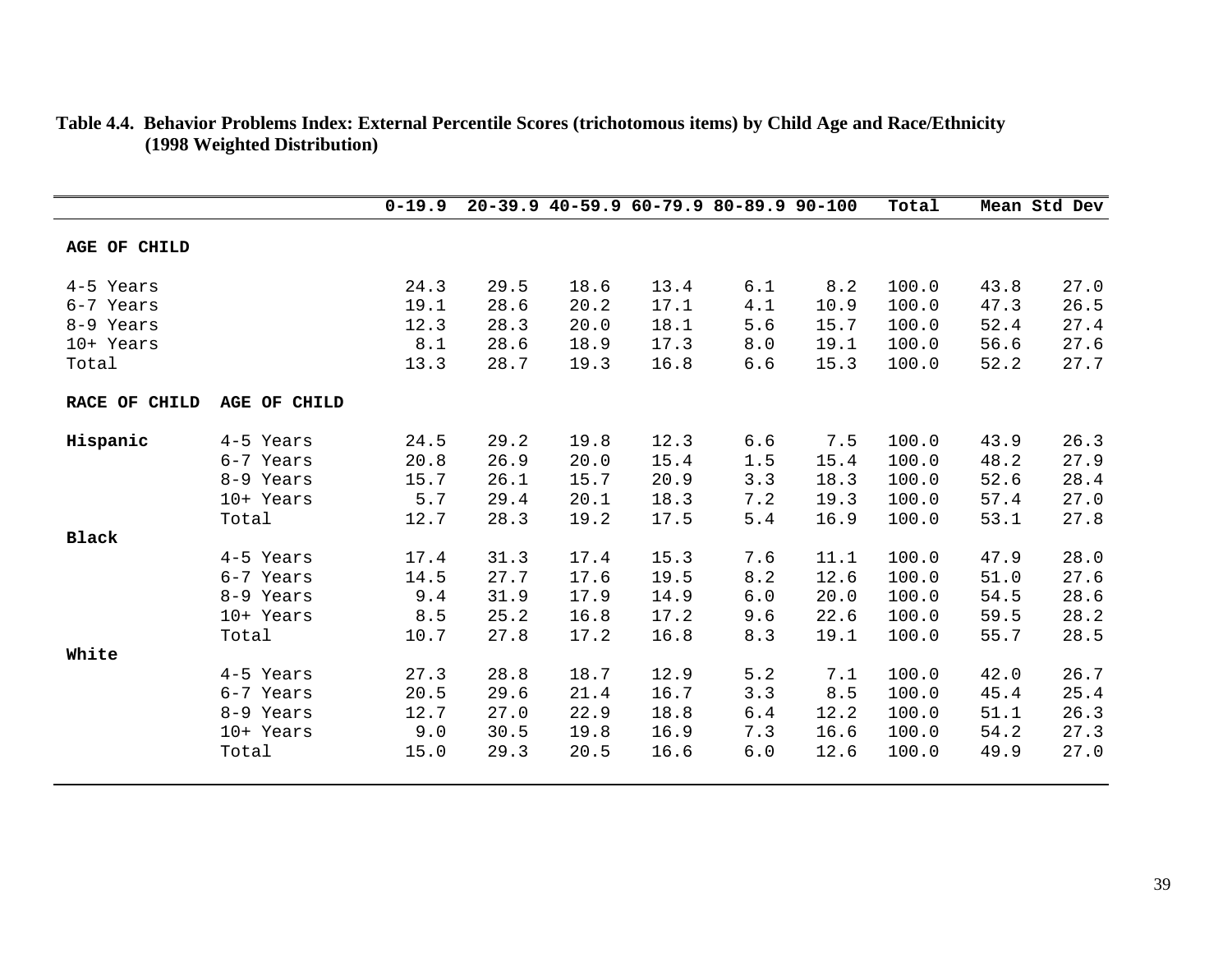|                        |                        | $0 - 19.9$   |              |              |              | 20-39.9 40-59.9 60-79.9 80-89.9 90-100 |              | Total          | Mean         | Std Dev      |
|------------------------|------------------------|--------------|--------------|--------------|--------------|----------------------------------------|--------------|----------------|--------------|--------------|
| AGE OF CHILD           |                        |              |              |              |              |                                        |              |                |              |              |
| 4-5 Years<br>6-7 Years |                        | 28.7<br>13.3 | 7.8<br>23.3  | 24.7<br>28.9 | 20.1<br>10.7 | 6.1<br>7.7                             | 12.6<br>16.1 | 100.0<br>100.0 | 51.3<br>52.3 | 28.2<br>27.8 |
| 8-9 Years<br>10+ Years |                        |              | 42.7<br>41.9 | 19.5<br>17.0 | 14.3<br>15.7 | 7.0<br>9.1                             | 16.5<br>16.3 | 100.0<br>100.0 | 51.6<br>52.0 | 27.7<br>27.6 |
| Total                  |                        | 6.6          | 33.8         | 20.7         | 15.2         | $8.0$                                  | 15.8         | 100.0          | 51.9         | 27.7         |
| RACE OF CHILD          | AGE OF CHILD           |              |              |              |              |                                        |              |                |              |              |
| Hispanic               | 4-5 Years              | 24.1         | 8.3          | 24.1         | 21.3         | 7.4                                    | 14.8         | 100.0          | 54.6         | 28.4         |
|                        | 6-7 Years<br>8-9 Years | 11.2         | 21.6<br>42.0 | 25.4<br>15.3 | 14.9<br>14.6 | 7.5<br>5.7                             | 19.4<br>22.3 | 100.0<br>100.0 | 56.4<br>54.0 | 28.0<br>29.2 |
|                        | 10+ Years              |              | 39.4         | 15.5         | 16.7         | 10.5                                   | 18.0         | 100.0          | 54.2         | 28.0         |
|                        | Total                  | 5.1          | 32.8         | 18.3         | 16.6         | 8.6                                    | 18.6         | 100.0          | 54.6         | 28.2         |
| <b>Black</b>           |                        |              |              |              |              |                                        |              |                |              |              |
|                        | 4-5 Years              | 22.8         | 4.8          | 27.6         | 20.7         | 6.9                                    | 17.2         | 100.0          | 56.7         | 28.2         |
|                        | 6-7 Years              | 11.3         | 20.8         | 27.4         | 8.3          | 12.5                                   | 19.6         | 100.0          | 56.5         | 29.0         |
|                        | 8-9 Years              |              | 39.6         | 19.2         | 12.7         | 9.0                                    | 19.6         | 100.0          | 54.4         | 28.8         |
|                        | 10+ Years              |              | 38.9         | 18.0<br>20.9 | 16.4         | 9.0                                    | 17.7         | 100.0          | 53.5         | 27.7         |
| White                  | Total                  | 4.6          | 31.9         |              | 14.9         | 9.3                                    | 18.3         | 100.0          | 54.5         | 28.2         |
|                        | 4-5 Years              | 32.9         | 8.9          | 23.7         | 19.4         | 5.2                                    | 9.8          | 100.0          | 47.8         | 27.6         |
|                        | 6-7 Years              | 15.0         | 24.9         | 30.8         | 10.2         | 5.6                                    | 13.4         | 100.0          | 49.0         | 26.8         |
|                        | 8-9 Years              |              | 44.9         | 21.3         | 15.1         | 6.2                                    | 12.4         | 100.0          | 49.0         | 26.3         |
|                        | 10+ Years              |              | 45.1         | 17.1         | 14.7         | 8.6                                    | 14.6         | 100.0          | 50.0         | 27.2         |
|                        | Total                  | 8.3          | 35.3         | 21.6         | 14.7         | 7.0                                    | 13.1         | 100.0          | 49.2         | 27.0         |

#### **Table 4.5. Behavior Problems Index: Internal Percentile Scores (trichotomous items) by Child Age and Race/Ethnicity (1998 Weighted Distribution)**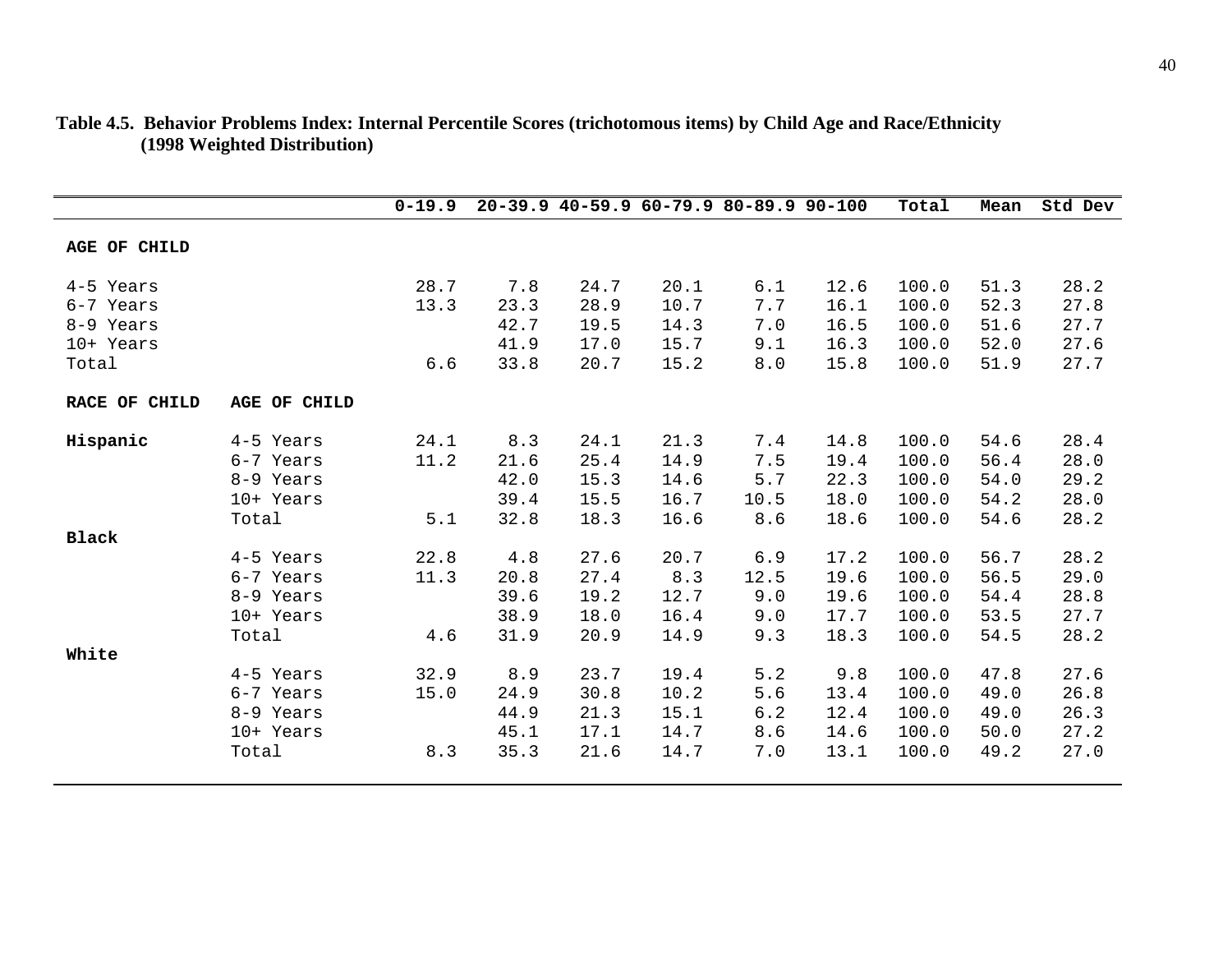|                      |                     | $40 - 59.9$ | $80 - 89.9$ | $90 - 100$ | Total | Mean | Std Dev |
|----------------------|---------------------|-------------|-------------|------------|-------|------|---------|
| <b>AGE OF CHILD</b>  |                     |             |             |            |       |      |         |
| 4-5 Years            |                     | 78.4        |             | 21.6       | 100.0 | 53.3 | 20.7    |
| 6-7 Years            |                     | 77.0        | 14.5        | 8.4        | 100.0 | 53.2 | 21.4    |
| 8-9 Years            |                     | 73.6        | 15.3        | 11.2       | 100.0 | 53.5 | 22.4    |
| 10+ Years            |                     | 69.3        | 15.4        | 15.4       | 100.0 | 56.9 | 23.8    |
| Total                |                     | 73.0        | 12.7        | 14.3       | 100.0 | 55.0 | 22.7    |
| <b>RACE OF CHILD</b> | <b>AGE OF CHILD</b> |             |             |            |       |      |         |
| Hispanic             | 4-5 Years           | 80.4        |             | 19.6       | 100.0 | 52.5 | 20.4    |
|                      | 6-7 Years           | 74.4        | 8.8         | 16.8       | 100.0 | 55.2 | 23.3    |
|                      | 8-9 Years           | 74.7        | 15.5        | 9.8        | 100.0 | 52.8 | 21.8    |
|                      | 10+ Years           | 71.9        | 14.0        | 14.1       | 100.0 | 55.4 | 23.1    |
|                      | Total               | 74.1        | 11.3        | 14.6       | 100.0 | 54.5 | 22.6    |
| <b>Black</b>         | 4-5 Years           | 70.3        |             | 29.7       | 100.0 | 57.3 | 22.9    |
|                      | 6-7 Years           | 68.2        | 19.0        | 12.8       | 100.0 | 57.8 | 23.9    |
|                      | 8-9 Years           | 67.3        | 20.3        | 12.3       | 100.0 | 56.5 | 23.6    |
|                      | 10+ Years           | 58.9        | 20.7        | 20.4       | 100.0 | 62.2 | 25.2    |
|                      | Total               | 63.7        | 17.6        | 18.7       | 100.0 | 59.6 | 24.5    |
| White                | 4-5 Years           | 79.3        |             | 20.7       | 100.0 | 52.9 | 20.3    |
|                      | 6-7 Years           | 78.4        | 14.4        | 7.2        | 100.0 | 52.4 | 20.8    |
|                      | 8-9 Years           | 74.6        | 14.3        | 11.1       | 100.0 | 53.0 | 22.2    |
|                      | 10+ Years           | 70.9        | 14.5        | 14.6       | 100.0 | 56.1 | 23.4    |
|                      | Total               | 74.5        | 12.0        | 13.5       | 100.0 | 54.2 | 22.2    |
|                      |                     |             |             |            |       |      |         |

**Table 4.6. Behavior Problems Index: Peer Conflict Percentile Scores by Child Age and Race/Ethnicity (1998 Weighted Distribution)**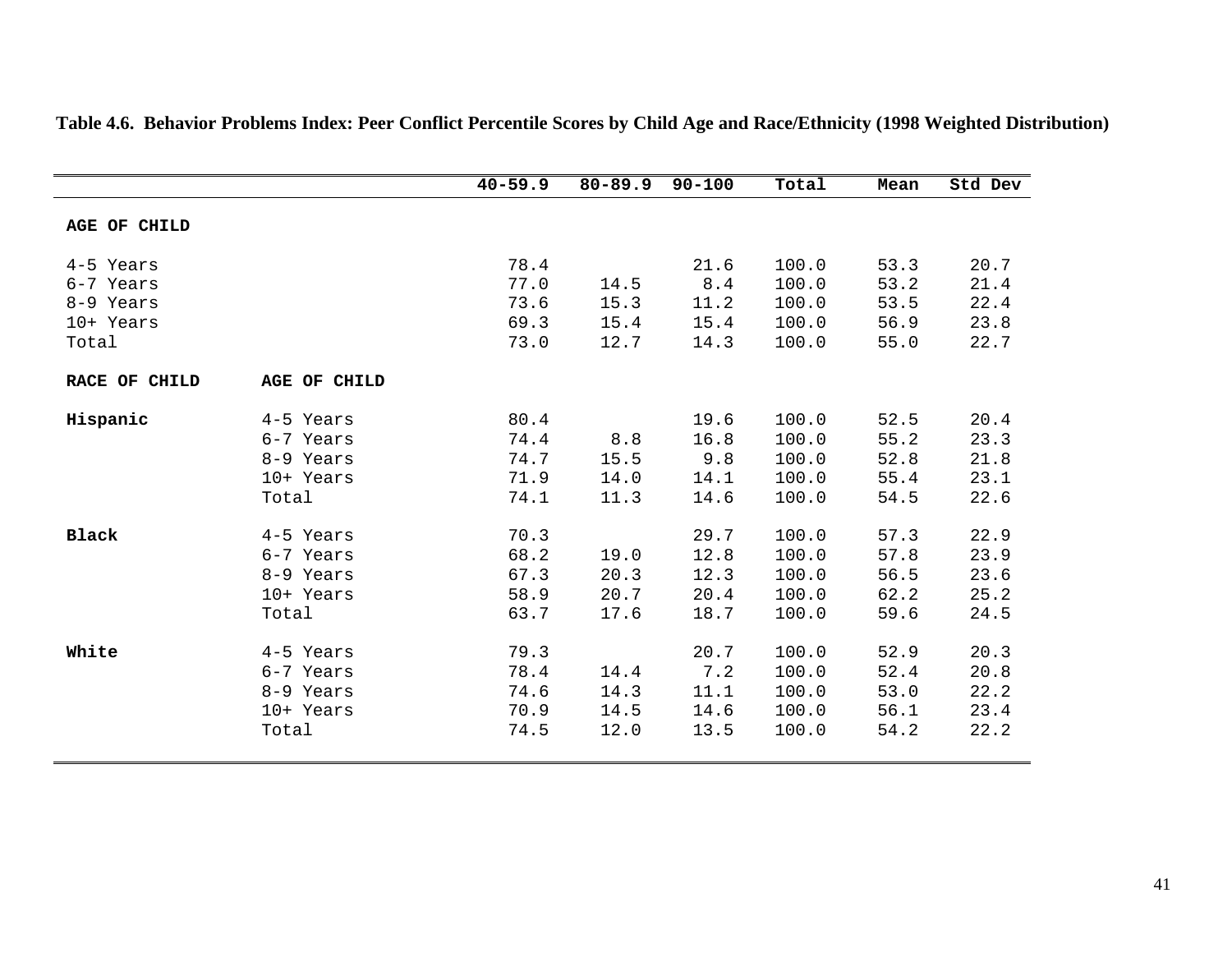|               |              | $85 - 99$ | 115-129 | $130+$ | Total | Mean  | Std Dev |
|---------------|--------------|-----------|---------|--------|-------|-------|---------|
| AGE OF CHILD  |              |           |         |        |       |       |         |
| 4-5 Years     |              | 78.4      | 15.9    | 5.7    | 100.0 | 102.8 | 11.5    |
| 6-7 Years     |              | 77.0      | 20.8    | 2.2    | 100.0 | 103.0 | 11.6    |
| 8-9 Years     |              | 73.6      | 22.8    | 3.6    | 100.0 | 102.8 | 11.9    |
| 10+ Years     |              | 69.3      | 25.2    | 5.6    | 100.0 | 104.9 | 12.9    |
| Total         |              | 73.0      | 22.4    | 4.6    | 100.0 | 103.8 | 12.3    |
| RACE OF CHILD | AGE OF CHILD |           |         |        |       |       |         |
| Hispanic      | 4-5 Years    | 80.4      | 11.8    | 7.8    | 100.0 | 102.7 | 12.3    |
|               | 6-7 Years    | 74.4      | 21.6    | 3.9    | 100.0 | 104.8 | 14.0    |
|               | 8-9 Years    | 74.7      | 23.1    | 2.2    | 100.0 | 102.2 | 11.2    |
|               | 10+ Years    | 71.9      | 23.6    | 4.6    | 100.0 | 104.0 | 12.4    |
|               | Total        | 74.1      | 21.4    | 4.5    | 100.0 | 103.6 | 12.5    |
| <b>Black</b>  | 4-5 Years    | 70.3      | 22.7    | 7.1    | 100.0 | 104.9 | 12.8    |
|               | 6-7 Years    | 68.2      | 28.3    | 3.5    | 100.0 | 105.6 | 13.3    |
|               | 8-9 Years    | 67.3      | 28.5    | 4.2    | 100.0 | 104.2 | 12.5    |
|               | 10+ Years    | 58.9      | 35.7    | 5.4    | 100.0 | 107.4 | 13.5    |
|               | Total        | 63.7      | 31.2    | 5.0    | 100.0 | 106.1 | 13.2    |
| White         | 4-5 Years    | 79.3      | 15.3    | 5.4    | 100.0 | 102.5 | 11.2    |
|               | 6-7 Years    | 78.4      | 19.7    | 1.9    | 100.0 | 102.5 | 11.0    |
|               | 8-9 Years    | 74.6      | 21.8    | 3.6    | 100.0 | 102.5 | 11.8    |
|               | 10+ Years    | 70.9      | 23.3    | 5.7    | 100.0 | 104.5 | 12.8    |
|               | Total        | 74.5      | 21.0    | 4.5    | 100.0 | 103.4 | 12.1    |

**Table 4.7. Behavior Problems Index: Peer Conflict Standard Scores by Child Age and Race/Ethnicity (1998 Weighted Distribution)**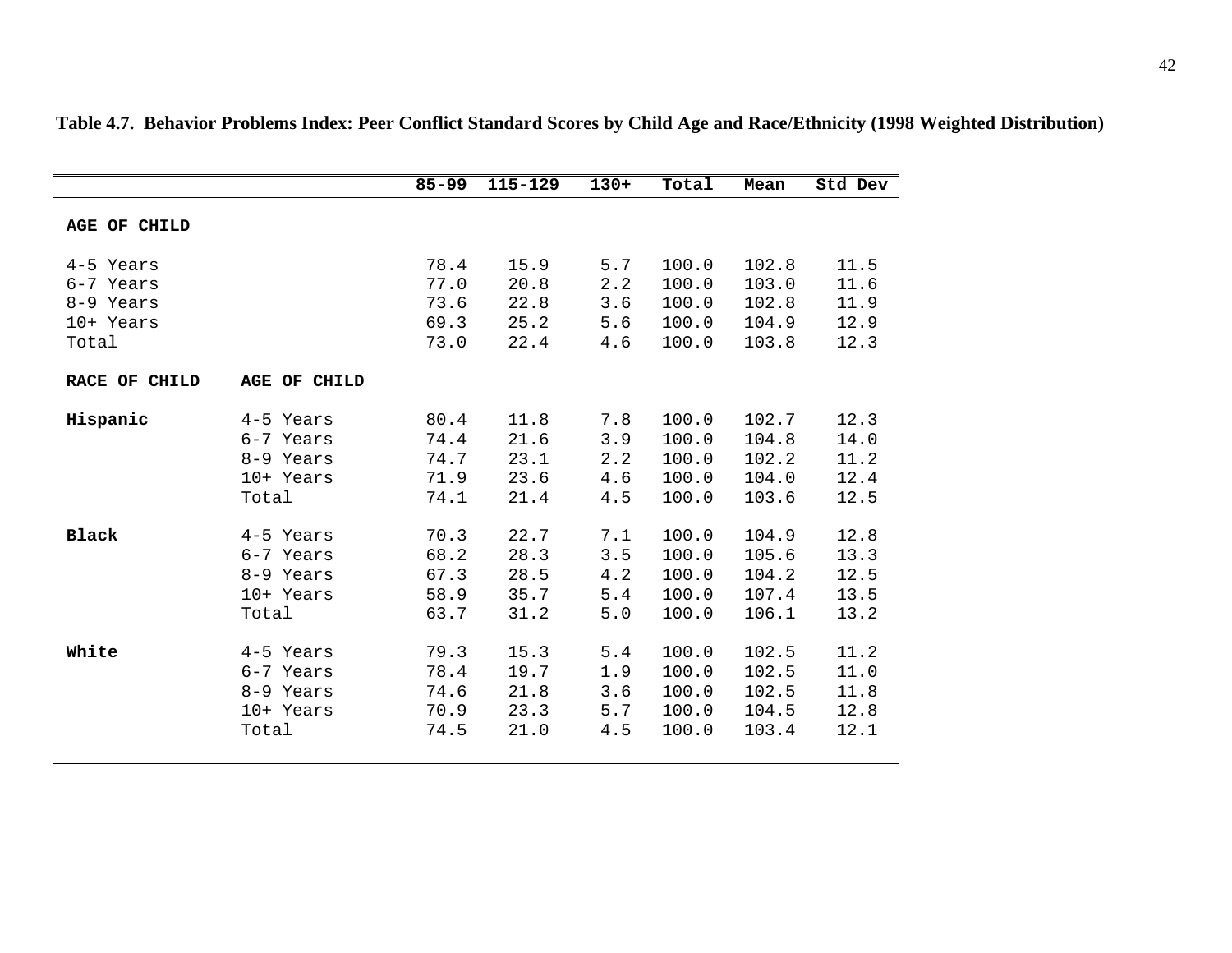|                                                           |                                                           | $0 - 19.9$                           |             | $20-39.9$ $40-59.9$ $60-79.9$ $80-89.9$ |                                      |                                      | $90 - 100$                           | Total                                     | Mean                                 | Std Dev                              |
|-----------------------------------------------------------|-----------------------------------------------------------|--------------------------------------|-------------|-----------------------------------------|--------------------------------------|--------------------------------------|--------------------------------------|-------------------------------------------|--------------------------------------|--------------------------------------|
| AGE OF CHILD                                              |                                                           |                                      |             |                                         |                                      |                                      |                                      |                                           |                                      |                                      |
| 4-5 Years<br>6-7 Years<br>8-9 Years<br>10+ Years<br>Total |                                                           | 37.4<br>34.4<br>32.1<br>15.9<br>26.1 | 18.4<br>8.3 | 22.6<br>24.3<br>22.5<br>21.2<br>22.2    | 17.9<br>16.6<br>15.3<br>16.6<br>16.6 | 12.5<br>14.2<br>14.0<br>11.5<br>12.7 | 9.5<br>10.6<br>16.1<br>16.4<br>14.1  | 100.0<br>100.0<br>100.0<br>100.0<br>100.0 | 49.0<br>50.1<br>52.4<br>54.6<br>52.4 | 28.2<br>27.8<br>28.6<br>28.4<br>28.4 |
| RACE OF CHILD                                             | AGE OF CHILD                                              |                                      |             |                                         |                                      |                                      |                                      |                                           |                                      |                                      |
| Hispanic                                                  | 4-5 Years<br>6-7 Years<br>8-9 Years<br>10+ Years<br>Total | 31.6<br>31.5<br>30.0<br>16.7<br>24.0 | 14.4<br>7.1 | 29.4<br>24.1<br>23.3<br>20.0<br>22.7    | 15.7<br>15.6<br>12.0<br>22.1<br>18.1 | 18.8<br>13.3<br>17.6<br>11.2<br>13.9 | 4.5<br>15.5<br>17.1<br>15.6<br>14.2  | 100.0<br>100.0<br>100.0<br>100.0<br>100.0 | 50.2<br>53.0<br>54.1<br>56.2<br>54.3 | 26.6<br>28.9<br>28.9<br>27.8<br>28.1 |
| <b>Black</b>                                              | 4-5 Years<br>6-7 Years<br>8-9 Years<br>10+ Years<br>Total | 29.4<br>30.9<br>28.5<br>13.5<br>21.6 | 15.8<br>7.8 | 20.0<br>20.5<br>22.1<br>19.0<br>20.0    | 22.6<br>14.3<br>15.6<br>16.2<br>16.6 | 15.4<br>16.0<br>11.1<br>14.8<br>14.3 | 12.6<br>18.3<br>22.7<br>20.7<br>19.7 | 100.0<br>100.0<br>100.0<br>100.0<br>100.0 | 55.1<br>55.0<br>56.0<br>59.2<br>57.3 | 28.4<br>29.6<br>29.6<br>28.8<br>29.1 |
| White                                                     | 4-5 Years<br>6-7 Years<br>8-9 Years<br>10+ Years<br>Total | 38.9<br>35.0<br>32.9<br>16.3<br>27.1 | 19.2<br>8.4 | 22.5<br>24.8<br>22.5<br>21.7<br>22.6    | 17.5<br>17.0<br>15.6<br>16.2<br>16.5 | 11.7<br>14.0<br>14.3<br>11.0<br>12.3 | 9.5<br>9.2<br>14.8<br>15.6<br>13.2   | 100.0<br>100.0<br>100.0<br>100.0<br>100.0 | 48.2<br>49.2<br>51.6<br>53.5<br>51.4 | 28.2<br>27.4<br>28.4<br>28.2<br>28.2 |

#### **Table 4.8. Behavior Problems Index: Hyperactive Percentile Scores by Child Age and Race/Ethnicity (1998 Weighted Distribution)**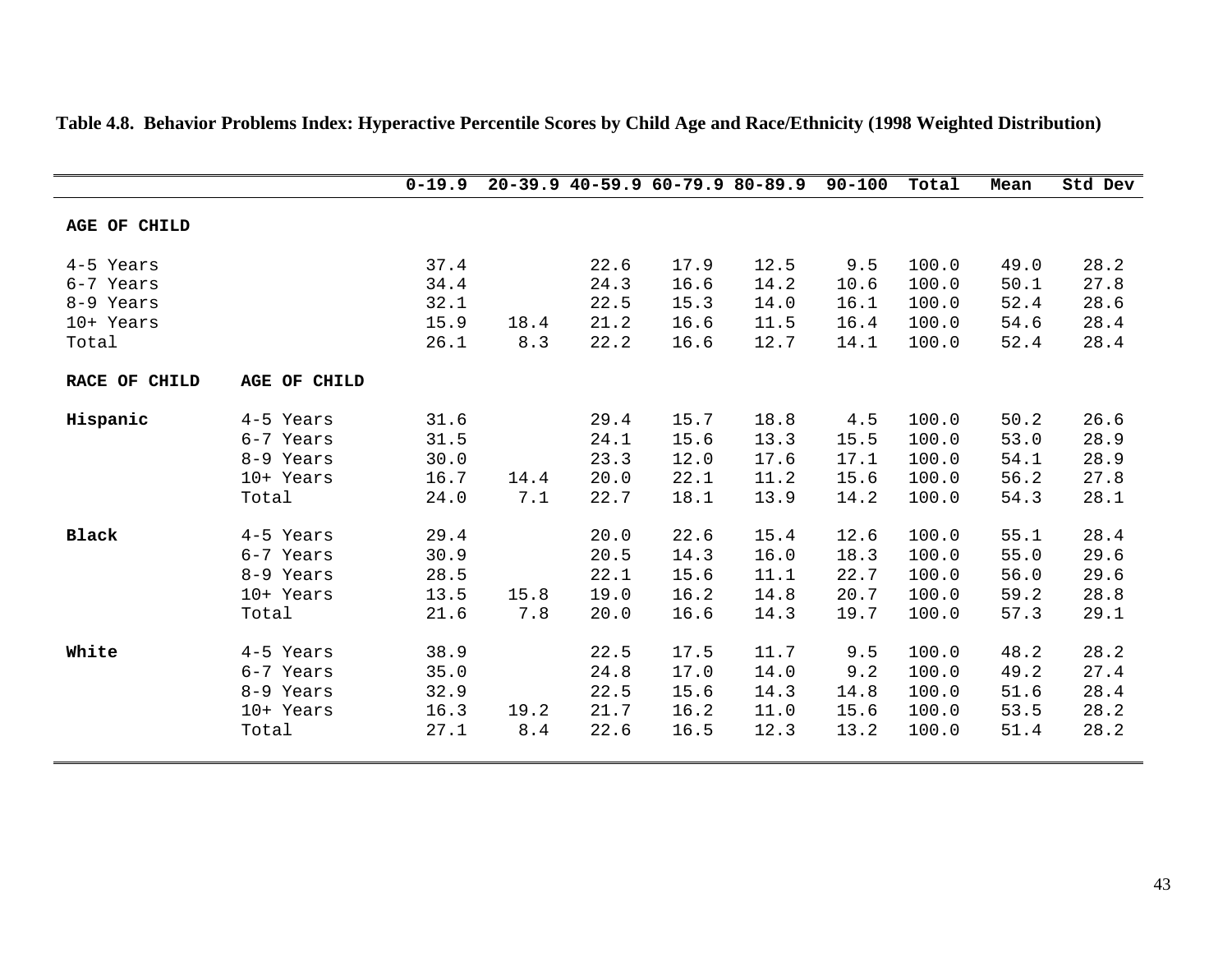|                                                  |                                                           | $85 - 99$                            |                                      | 100-114 115-129                      | $130+$                           | Total                                     | Mean                                      | Std Dev                              |
|--------------------------------------------------|-----------------------------------------------------------|--------------------------------------|--------------------------------------|--------------------------------------|----------------------------------|-------------------------------------------|-------------------------------------------|--------------------------------------|
| AGE OF CHILD                                     |                                                           |                                      |                                      |                                      |                                  |                                           |                                           |                                      |
| 4-5 Years<br>6-7 Years<br>8-9 Years<br>10+ Years |                                                           | 60.1<br>58.6<br>54.6<br>34.3         | 23.9<br>30.8<br>29.4<br>43.1         | 13.6<br>7.4<br>10.7<br>18.0          | 2.4<br>3.2<br>5.4<br>4.6         | 100.0<br>100.0<br>100.0<br>100.0          | 100.3<br>100.3<br>102.0<br>103.0          | 13.5<br>13.2<br>13.9<br>13.7         |
| Total                                            |                                                           | 47.1                                 | 34.9                                 | 13.9                                 | 4.1                              | 100.0                                     | 101.9                                     | 13.6                                 |
| RACE OF CHILD                                    | <b>AGE OF CHILD</b>                                       |                                      |                                      |                                      |                                  |                                           |                                           |                                      |
| Hispanic                                         | 4-5 Years<br>6-7 Years<br>8-9 Years<br>10+ Years<br>Total | 61.0<br>55.6<br>53.3<br>31.1<br>43.9 | 21.7<br>28.9<br>29.6<br>48.5<br>37.6 | 15.6<br>8.8<br>11.6<br>14.7<br>13.2  | 1.7<br>6.8<br>5.5<br>5.7<br>5.2  | 100.0<br>100.0<br>100.0<br>100.0<br>100.0 | 100.5<br>102.1<br>102.8<br>103.7<br>102.8 | 12.4<br>14.4<br>14.0<br>13.6<br>13.7 |
| <b>Black</b>                                     | 4-5 Years<br>6-7 Years<br>8-9 Years<br>10+ Years<br>Total | 49.4<br>51.4<br>50.6<br>29.3<br>40.1 | 31.5<br>30.3<br>26.7<br>42.3<br>35.6 | 13.6<br>13.6<br>11.2<br>20.3<br>16.4 | 5.4<br>4.7<br>11.5<br>8.1<br>8.0 | 100.0<br>100.0<br>100.0<br>100.0<br>100.0 | 103.3<br>103.0<br>104.3<br>105.4<br>104.5 | 14.2<br>14.5<br>15.3<br>14.4<br>14.6 |
| White                                            | 4-5 Years<br>6-7 Years<br>8-9 Years<br>10+ Years<br>Total | 61.4<br>59.8<br>55.4<br>35.5<br>48.5 | 23.1<br>31.0<br>29.8<br>42.7<br>34.6 | 13.5<br>6.4<br>10.5<br>17.9<br>13.5  | 2.0<br>2.7<br>4.2<br>3.8<br>3.4  | 100.0<br>100.0<br>100.0<br>100.0<br>100.0 | 99.9<br>99.9<br>101.5<br>102.4<br>101.3   | 13.4<br>12.9<br>13.5<br>13.5<br>13.4 |

**Table 4.9. Behavior Problems Index: Hyperactive Standard Scores by Child Age and Race/Ethnicity (1998 Weighted Distribution)**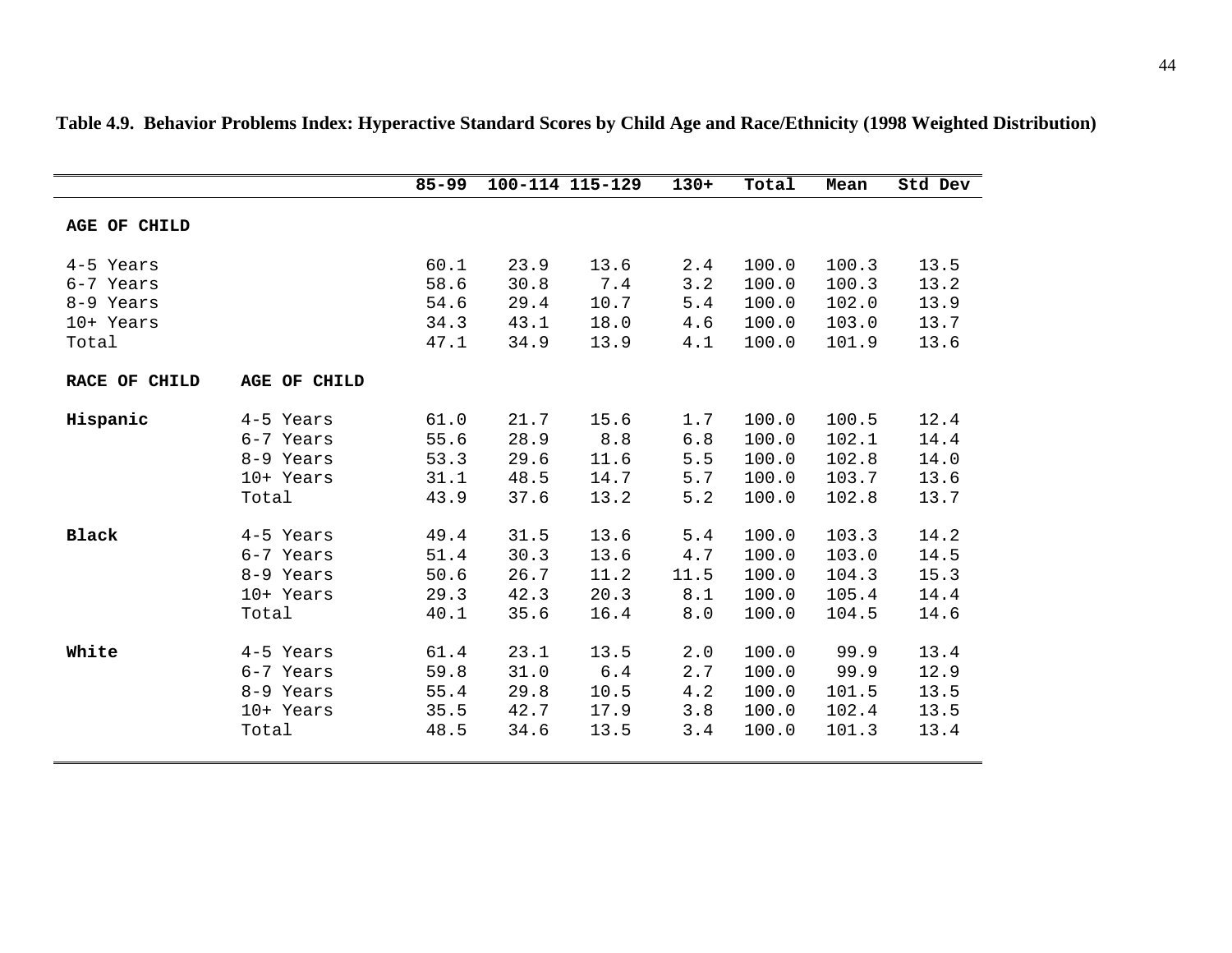|               |              | $0 - 19.9$ |      |      |      | $20-39.9$ $40-59.9$ $60-79.9$ $80-89.9$ | $90 - 100$ | Total | Mean | Std Dev |
|---------------|--------------|------------|------|------|------|-----------------------------------------|------------|-------|------|---------|
| AGE OF CHILD  |              |            |      |      |      |                                         |            |       |      |         |
| 4-5 Years     |              | 27.6       | 18.5 | 15.9 | 21.6 | 8.5                                     | 7.9        | 100.0 | 46.6 | 27.9    |
| 6-7 Years     |              | 25.9       | 15.7 | 18.7 | 16.5 | 12.8                                    | 10.4       | 100.0 | 49.3 | 28.6    |
| 8-9 Years     |              | 17.9       | 19.3 | 17.8 | 16.5 | 14.9                                    | 13.4       | 100.0 | 56.2 | 27.6    |
| 10+ Years     |              | 19.1       | 11.0 | 20.4 | 18.5 | 16.8                                    | 14.3       | 100.0 | 59.4 | 27.9    |
| Total         |              | 21.5       | 14.8 | 18.8 | 18.2 | 14.4                                    | 12.3       | 100.0 | 54.8 | 28.5    |
| RACE OF CHILD | AGE OF CHILD |            |      |      |      |                                         |            |       |      |         |
| Hispanic      | 4-5 Years    | 22.9       | 17.5 | 22.5 | 23.3 | 8.1                                     | 5.7        | 100.0 | 47.8 | 26.1    |
|               | 6-7 Years    | 25.2       | 20.5 | 17.1 | 11.2 | 15.9                                    | 10.1       | 100.0 | 48.5 | 28.9    |
|               | 8-9 Years    | 23.6       | 17.7 | 18.1 | 12.5 | 16.5                                    | 11.7       | 100.0 | 53.3 | 28.8    |
|               | 10+ Years    | 18.3       | 11.6 | 22.1 | 19.2 | 16.8                                    | 12.0       | 100.0 | 59.1 | 27.2    |
|               | Total        | 21.2       | 15.2 | 20.5 | 17.1 | 15.3                                    | 10.7       | 100.0 | 54.5 | 28.1    |
| Black         | 4-5 Years    | 24.5       | 25.5 | 16.0 | 18.9 | 5.4                                     | 9.7        | 100.0 | 45.9 | 27.2    |
|               | 6-7 Years    | 26.4       | 21.7 | 15.9 | 15.3 | 11.0                                    | 9.8        | 100.0 | 46.9 | 28.3    |
|               | 8-9 Years    | 22.1       | 22.1 | 16.6 | 12.7 | 12.5                                    | 14.0       | 100.0 | 52.9 | 28.6    |
|               | 10+ Years    | 18.3       | 12.8 | 21.8 | 17.0 | 15.6                                    | 14.4       | 100.0 | 58.8 | 27.6    |
|               | Total        | 21.2       | 17.9 | 19.0 | 16.1 | 12.8                                    | 13.0       | 100.0 | 54.0 | 28.4    |
| White         | 4-5 Years    | 28.3       | 17.6 | 15.4 | 21.9 | 8.9                                     | 7.9        | 100.0 | 46.6 | 28.1    |
|               | 6-7 Years    | 25.8       | 14.5 | 19.2 | 17.1 | 12.8                                    | 10.5       | 100.0 | 49.7 | 28.6    |
|               | 8-9 Years    | 16.8       | 19.0 | 18.0 | 17.5 | 15.3                                    | 13.5       | 100.0 | 57.1 | 27.3    |
|               | 10+ Years    | 19.3       | 10.5 | 19.9 | 18.7 | 17.1                                    | 14.4       | 100.0 | 59.5 | 28.0    |
|               | Total        | 21.6       | 14.2 | 18.6 | 18.7 | 14.5                                    | 12.4       | 100.0 | 55.0 | 28.5    |

## **Table 4.10. Behavior Problems Index: Headstrong Percentile Scores by Child Age and Race/Ethnicity (1998 Weighted Distribution)**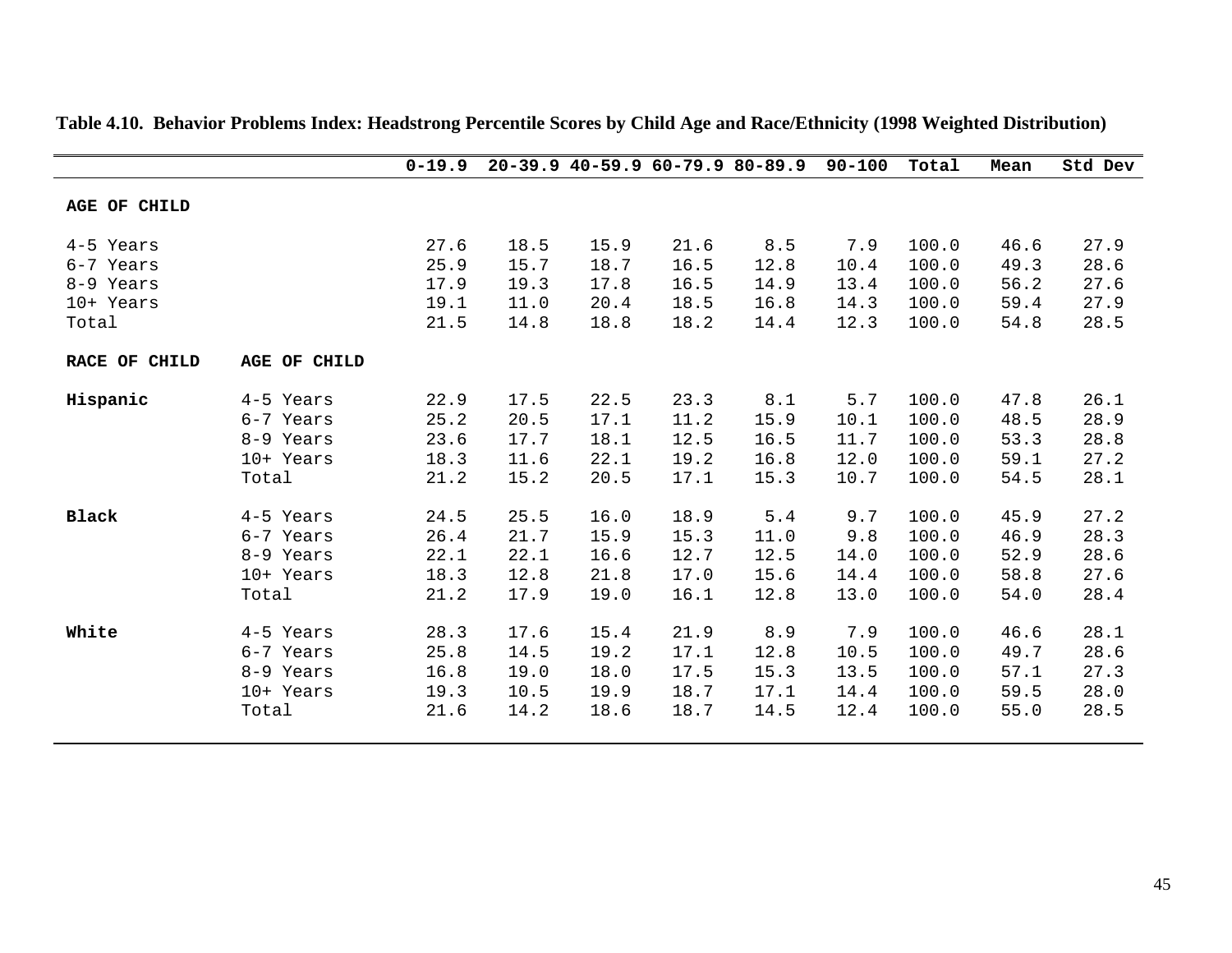|                        |              | $0 - 84$     | $85 - 99$    |              | 100-114 115-129 | Total          | Mean         | Std Dev      |
|------------------------|--------------|--------------|--------------|--------------|-----------------|----------------|--------------|--------------|
| AGE OF CHILD           |              |              |              |              |                 |                |              |              |
| 4-5 Years<br>6-7 Years |              | 27.6<br>25.9 | 26.9<br>22.6 | 37.6<br>41.1 | 7.9<br>10.4     | 100.0<br>100.0 | 98.6<br>99.8 | 13.1<br>13.5 |
| 8-9 Years              |              | 17.9         | 19.3         | 34.3         | 28.4            | 100.0          | 103.3        | 13.1         |
| 10+ Years              |              | 13.2         | 21.4         | 34.3         | 31.1            | 100.0          | 104.7        | 13.6         |
| Total                  |              | 18.8         | 22.1         | 36.1         | 23.0            | 100.0          | 102.5        | 13.6         |
|                        |              |              |              |              |                 |                |              |              |
| RACE OF CHILD          | AGE OF CHILD |              |              |              |                 |                |              |              |
| Hispanic               | 4-5 Years    | 22.9         | 29.5         | 41.9         | 5.7             | 100.0          | 99.0         | 12.1         |
|                        | 6-7 Years    | 25.2         | 28.6         | 36.1         | 10.1            | 100.0          | 99.6         | 13.5         |
|                        | 8-9 Years    | 23.6         | 17.7         | 30.6         | 28.2            | 100.0          | 102.0        | 13.6         |
|                        | 10+ Years    | 14.0         | 19.6         | 37.7         | 28.8            | 100.0          | 104.4        | 13.1         |
|                        | Total        | 19.1         | 22.3         | 36.7         | 22.0            | 100.0          | 102.3        | 13.3         |
| <b>Black</b>           | 4-5 Years    | 24.5         | 35.6         | 30.2         | 9.7             | 100.0          | 98.5         | 12.9         |
|                        | 6-7 Years    | 26.4         | 27.4         | 36.5         | 9.8             | 100.0          | 98.8         | 13.3         |
|                        | 8-9 Years    | 22.1         | 22.1         | 29.3         | 26.5            | 100.0          | 102.0        | 13.6         |
|                        | 10+ Years    | 13.0         | 22.7         | 34.3         | 30.0            | 100.0          | 104.5        | 13.5         |
|                        | Total        | 18.6         | 25.0         | 33.0         | 23.4            | 100.0          | 102.3        | 13.6         |
|                        |              |              |              |              |                 |                |              |              |
| White                  | 4-5 Years    | 28.3         | 25.6         | 38.2         | 7.9             | 100.0          | 98.5         | 13.2         |
|                        | 6-7 Years    | 25.8         | 21.5         | 42.1         | 10.5            | 100.0          | 100.0        | 13.5         |
|                        | 8-9 Years    | 16.8         | 19.0         | 35.6         | 28.7            | 100.0          | 103.7        | 12.9         |
|                        | 10+ Years    | 13.1         | 21.4         | 34.0         | 31.5            | 100.0          | 104.8        | 13.6         |
|                        | Total        | 18.8         | 21.6         | 36.5         | 23.0            | 100.0          | 102.6        | 13.6         |
|                        |              |              |              |              |                 |                |              |              |

**Table 4.11. Behavior Problems Index: Headstrong Standard Scores by Child Age and Race/Ethnicity (1998 Weighted Distribution)**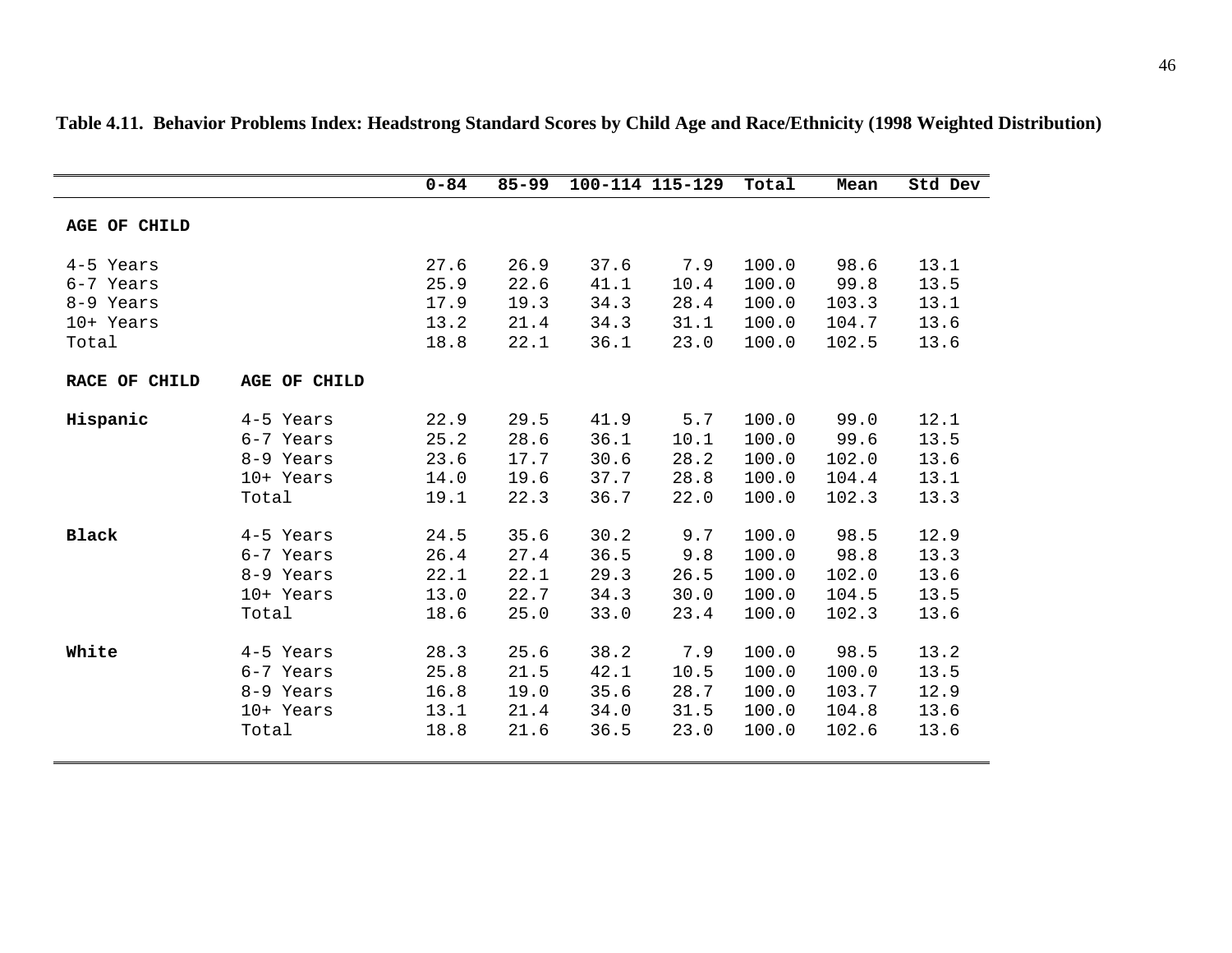|               |              | $0 - 19.9$ |      |      |      | 20-39.9 40-59.9 60-79.9 80-89.9 90-100 |      | Total | Mean | Std Dev |
|---------------|--------------|------------|------|------|------|----------------------------------------|------|-------|------|---------|
| AGE OF CHILD  |              |            |      |      |      |                                        |      |       |      |         |
|               |              |            |      |      |      |                                        |      |       |      |         |
| 4-5 Years     |              | 35.2       |      | 27.1 | 18.5 |                                        | 19.2 | 100.0 | 52.0 | 28.3    |
| 6-7 Years     |              |            | 35.4 | 30.0 | 17.0 |                                        | 17.6 | 100.0 | 55.5 | 27.2    |
| 8-9 Years     |              |            | 44.3 |      | 26.0 | 14.6                                   | 15.1 | 100.0 | 54.7 | 27.6    |
| 10+ Years     |              |            | 46.3 |      | 26.2 | 14.8                                   | 12.7 | 100.0 | 56.7 | 26.7    |
| Total         |              | 7.7        | 33.0 | 13.2 | 22.2 | 7.9                                    | 15.9 | 100.0 | 54.8 | 27.5    |
| RACE OF CHILD | AGE OF CHILD |            |      |      |      |                                        |      |       |      |         |
| Hispanic      | 4-5 Years    | 27.0       |      | 29.1 | 15.8 |                                        | 28.0 | 100.0 | 57.7 | 28.6    |
|               | 6-7 Years    |            | 28.4 | 26.9 | 23.8 |                                        | 21.0 | 100.0 | 60.4 | 26.9    |
|               | 8-9 Years    |            | 37.4 |      | 24.2 | 18.8                                   | 19.5 | 100.0 | 59.6 | 28.2    |
|               | 10+ Years    |            | 46.0 |      | 21.8 | 16.5                                   | 15.6 | 100.0 | 57.9 | 27.5    |
|               | Total        | 5.4        | 30.6 | 12.1 | 21.7 | 9.9                                    | 20.3 | 100.0 | 58.9 | 27.8    |
| <b>Black</b>  | 4-5 Years    | 22.3       |      | 25.0 | 28.0 |                                        | 24.7 | 100.0 | 61.0 | 27.2    |
|               | 6-7 Years    |            | 22.1 | 31.7 | 19.1 |                                        | 27.1 | 100.0 | 64.0 | 26.3    |
|               | 8-9 Years    |            | 36.0 |      | 25.9 | 18.6                                   | 19.6 | 100.0 | 60.3 | 28.1    |
|               | 10+ Years    |            | 39.4 |      | 24.1 | 18.8                                   | 17.7 | 100.0 | 61.5 | 27.3    |
|               | Total        | 4.2        | 27.3 | 11.4 | 24.3 | 11.2                                   | 21.6 | 100.0 | 61.6 | 27.3    |
| White         | 4-5 Years    | 37.4       |      | 27.3 | 17.5 |                                        | 17.8 | 100.0 | 50.4 | 28.1    |
|               | 6-7 Years    |            | 37.7 | 30.1 | 16.2 |                                        | 16.1 | 100.0 | 53.9 | 27.1    |
|               | 8-9 Years    |            | 46.4 |      | 26.2 | 13.5                                   | 13.9 | 100.0 | 53.2 | 27.3    |
|               | 10+ Years    |            | 47.5 |      | 27.0 | 13.9                                   | 11.6 | 100.0 | 55.8 | 26.4    |
|               | Total        | 8.4        | 34.1 | 13.6 | 22.0 | 7.2                                    | 14.7 | 100.0 | 53.4 | 27.3    |
|               |              |            |      |      |      |                                        |      |       |      |         |

**Table 4.12. Behavior Problems Index: Dependent Percentile Scores by Child Age and Race/Ethnicity (1998 Weighted Distribution)**

Note: This table uses the corrected data and is not consistent with the data on the preliminary release. The final release will include the corrected data. In the interim, please contact pierfelice.1@osu.edu for a diskette of the corrected Total and Dependent scores.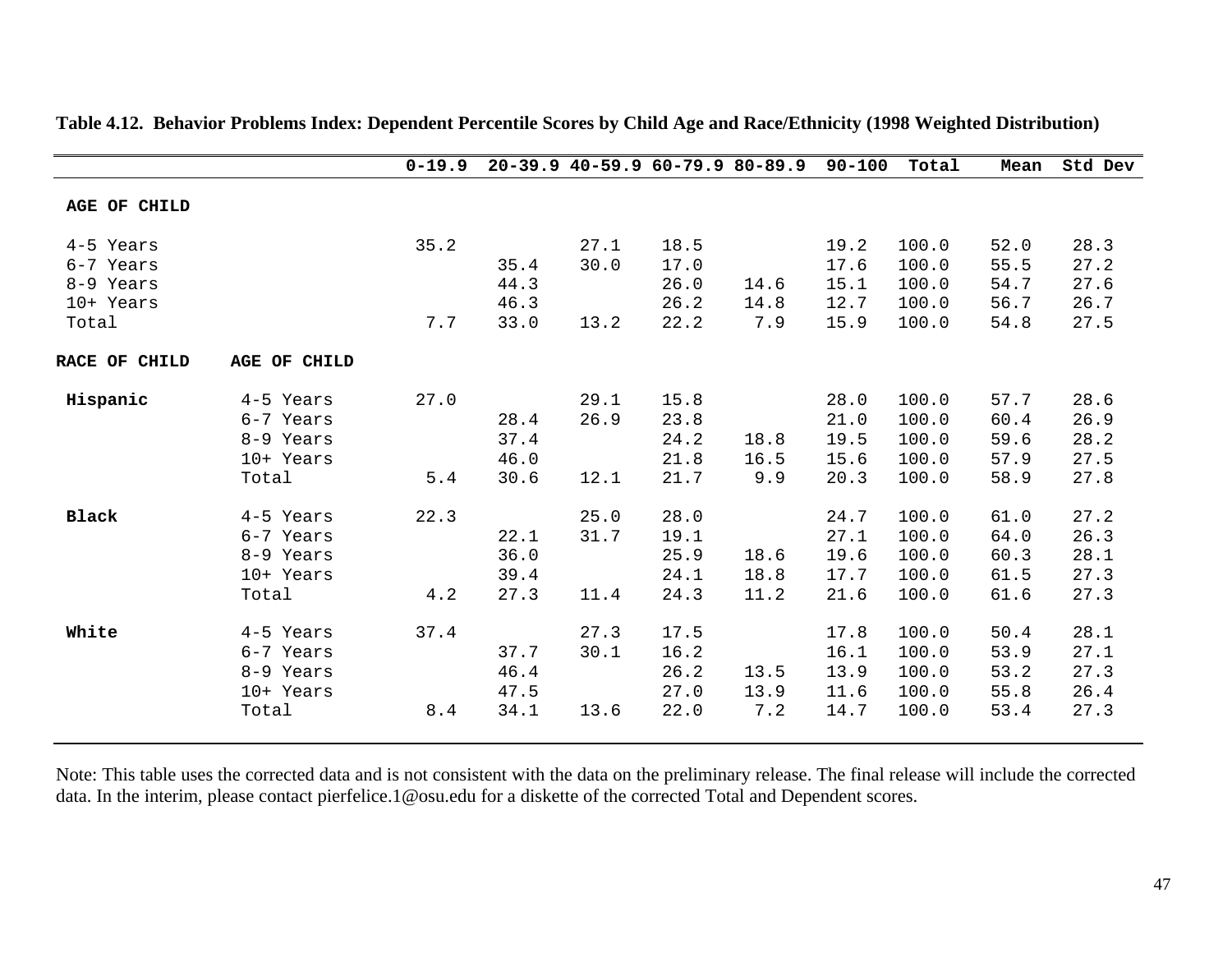|               |                     | $85 - 99$ | 100-114 115-129 |      | $130+$ | Total | Mean  | Std Dev |
|---------------|---------------------|-----------|-----------------|------|--------|-------|-------|---------|
| AGE OF CHILD  |                     |           |                 |      |        |       |       |         |
|               |                     |           |                 |      |        |       |       |         |
| 4-5 Years     |                     | 35.2      | 45.7            | 14.2 | 5.0    | 100.0 | 101.6 | 13.3    |
| 6-7 Years     |                     | 35.4      | 47.0            | 10.7 | 6.9    | 100.0 | 103.2 | 13.2    |
| 8-9 Years     |                     | 44.3      | 26.0            | 24.7 | 5.0    | 100.0 | 103.0 | 13.3    |
| 10+ Years     |                     | 46.3      | 26.2            | 23.8 | 3.7    | 100.0 | 104.2 | 12.7    |
| Total         |                     | 40.7      | 35.5            | 18.8 | 5.1    | 100.0 | 103.1 | 13.2    |
|               |                     |           |                 |      |        |       |       |         |
| RACE OF CHILD | <b>AGE OF CHILD</b> |           |                 |      |        |       |       |         |
| Hispanic      | 4-5 Years           | 27.0      | 44.9            | 19.5 | 8.5    | 100.0 | 104.5 | 14.0    |
|               | 6-7 Years           | 28.4      | 50.6            | 12.9 | 8.1    | 100.0 | 105.4 | 13.2    |
|               | 8-9 Years           | 37.4      | 24.2            | 29.1 | 9.2    | 100.0 | 105.7 | 14.2    |
|               | 10+ Years           | 46.0      | 21.8            | 27.7 | 4.5    | 100.0 | 105.0 | 13.4    |
|               | Total               | 35.9      | 33.8            | 22.9 | 7.3    | 100.0 | 105.2 | 13.7    |
| <b>Black</b>  | 4-5 Years           | 22.3      | 53.0            | 14.7 | 10.0   | 100.0 | 105.8 | 13.4    |
|               | 6-7 Years           | 22.1      | 50.8            | 14.4 | 12.8   | 100.0 | 107.5 | 13.6    |
|               | 8-9 Years           | 36.0      | 25.9            | 26.8 | 11.3   | 100.0 | 106.1 | 14.4    |
|               | 10+ Years           | 39.4      | 24.1            | 30.9 | 5.6    | 100.0 | 106.7 | 13.4    |
|               | Total               | 31.5      | 35.7            | 23.1 | 9.7    | 100.0 | 106.5 | 13.8    |
|               |                     |           |                 |      |        |       |       |         |
| White         | 4-5 Years           | 37.4      | 44.8            | 13.7 | 4.1    | 100.0 | 100.8 | 13.0    |
|               | 6-7 Years           | 37.7      | 46.3            | 10.1 | 6.0    | 100.0 | 102.5 | 13.0    |
|               | 8-9 Years           | 46.4      | 26.2            | 24.0 | 3.4    | 100.0 | 102.3 | 12.9    |
|               | 10+ Years           | 47.5      | 27.0            | 22.1 | 3.3    | 100.0 | 103.7 | 12.5    |
|               | Total               | 42.5      | 35.6            | 17.7 | 4.2    | 100.0 | 102.4 | 12.9    |
|               |                     |           |                 |      |        |       |       |         |

**Table 4.13. Behavior Problems Index: Dependent Standard Scores by Child Age and Race/Ethnicity (1998 Weighted Distribution)**

Note: This table uses the corrected data and is not consistent with the data on the preliminary release. The final release will include the corrected data. In the interim, please contact pierfelice.1@osu.edu for a diskette of the corrected Total and Dependent scores.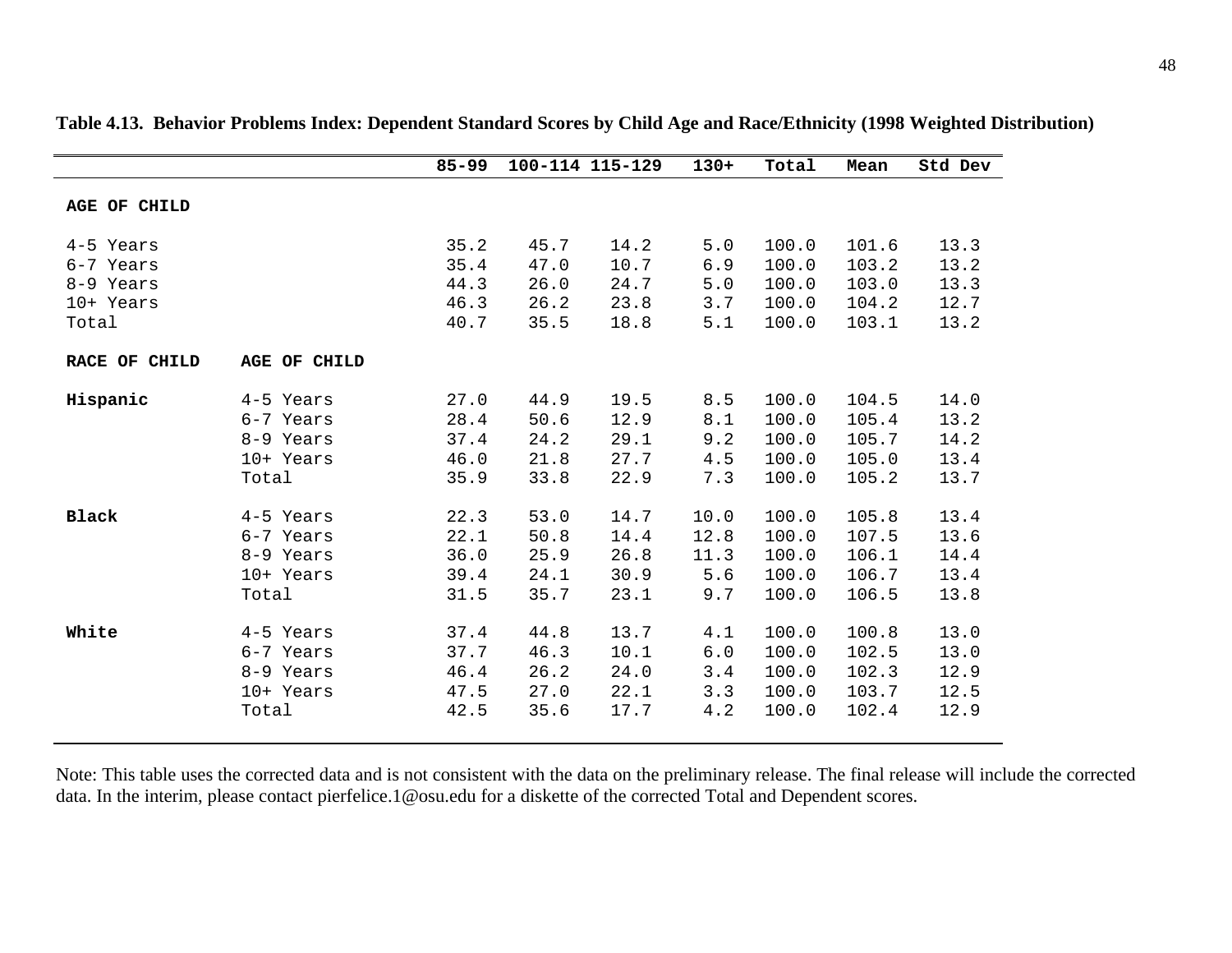|                        |              | $0 - 19.9$   |      |              |              | $20-39.9$ $40-59.9$ $60-79.9$ $80-89.9$ | 90-100       | Total          | Mean         | Std Dev      |
|------------------------|--------------|--------------|------|--------------|--------------|-----------------------------------------|--------------|----------------|--------------|--------------|
| AGE OF CHILD           |              |              |      |              |              |                                         |              |                |              |              |
| 4-5 Years              |              | 27.2         | 20.8 | 27.3         | 14.2         | 3.9                                     | 6.5          | 100.0          | 43.9         | 27.2         |
| 6-7 Years              |              | 36.0<br>29.6 |      | 29.0<br>29.9 | 16.2<br>18.8 | 9.8<br>9.9                              | 8.9          | 100.0<br>100.0 | 49.4<br>52.2 | 27.7<br>27.7 |
| 8-9 Years<br>10+ Years |              | 21.5         | 2.6  | 30.7         | 18.0         | 11.6                                    | 11.7<br>15.6 | 100.0          | 56.8         | 26.9         |
| Total                  |              | 26.7         | 4.6  | 29.7         | 17.2         | 9.7                                     | 12.1         | 100.0          | 52.4         | 27.7         |
|                        |              |              |      |              |              |                                         |              |                |              |              |
| RACE OF CHILD          | AGE OF CHILD |              |      |              |              |                                         |              |                |              |              |
| Hispanic               | 4-5 Years    | 27.0         | 17.4 | 26.6         | 19.6         | 1.7                                     | 7.7          | 100.0          | 46.0         | 27.5         |
|                        | 6-7 Years    | 33.5         |      | 21.3         | 23.8         | 16.3                                    | 5.0          | 100.0          | 52.4         | 27.9         |
|                        | 8-9 Years    | 29.8         |      | 29.2         | 18.9         | 11.6                                    | 10.5         | 100.0          | 52.1         | 27.5         |
|                        | 10+ Years    | 18.9         | 1.5  | 31.4         | 20.5         | 11.3                                    | 16.3         | 100.0          | 58.7         | 26.1         |
|                        | Total        | 24.7         | 3.2  | 28.5         | 20.7         | 10.9                                    | 12.0         | 100.0          | 54.5         | 27.3         |
| Black                  | 4-5 Years    | 19.3         | 15.9 | 38.1         | 15.8         | 3.1                                     | 7.7          | 100.0          | 48.9         | 26.1         |
|                        | 6-7 Years    | 31.0         |      | 29.0         | 22.7         | 7.2                                     | 10.1         | 100.0          | 51.9         | 27.1         |
|                        | 8-9 Years    | 26.6         |      | 34.9         | 19.1         | 8.9                                     | 10.5         | 100.0          | 52.2         | 26.4         |
|                        | 10+ Years    | 20.7         | 3.4  | 31.8         | 19.8         | 10.5                                    | 13.7         | 100.0          | 56.1         | 26.3         |
|                        | Total        | 23.4         | 3.8  | 32.9         | 19.6         | 8.7                                     | 11.7         | 100.0          | 53.6         | 26.5         |
| White                  | 4-5 Years    | 28.2         | 21.6 | 26.0         | 13.6         | 4.2                                     | 6.3          | 100.0          | 43.1         | 27.3         |
|                        | 6-7 Years    | 36.9         |      | 29.7         | 14.8         | 9.6                                     | 9.1          | 100.0          | 48.9         | 27.7         |
|                        | 8-9 Years    | 30.2         |      | 29.0         | 18.7         | 10.0                                    | 12.0         | 100.0          | 52.2         | 28.0         |
|                        | 10+ Years    | 21.9         | 2.6  | 30.4         | 17.4         | 11.8                                    | 15.8         | 100.0          | 56.7         | 27.0         |
|                        | Total        | 27.5         | 4.9  | 29.2         | 16.5         | 9.7                                     | 12.2         | 100.0          | 52.0         | 27.9         |
|                        |              |              |      |              |              |                                         |              |                |              |              |

#### **Table 4.14. Behavior Problems Index: Anxious/Depressed Percentile Scores by Child Age and Race/Ethnicity (1998 Weighted Distribution)**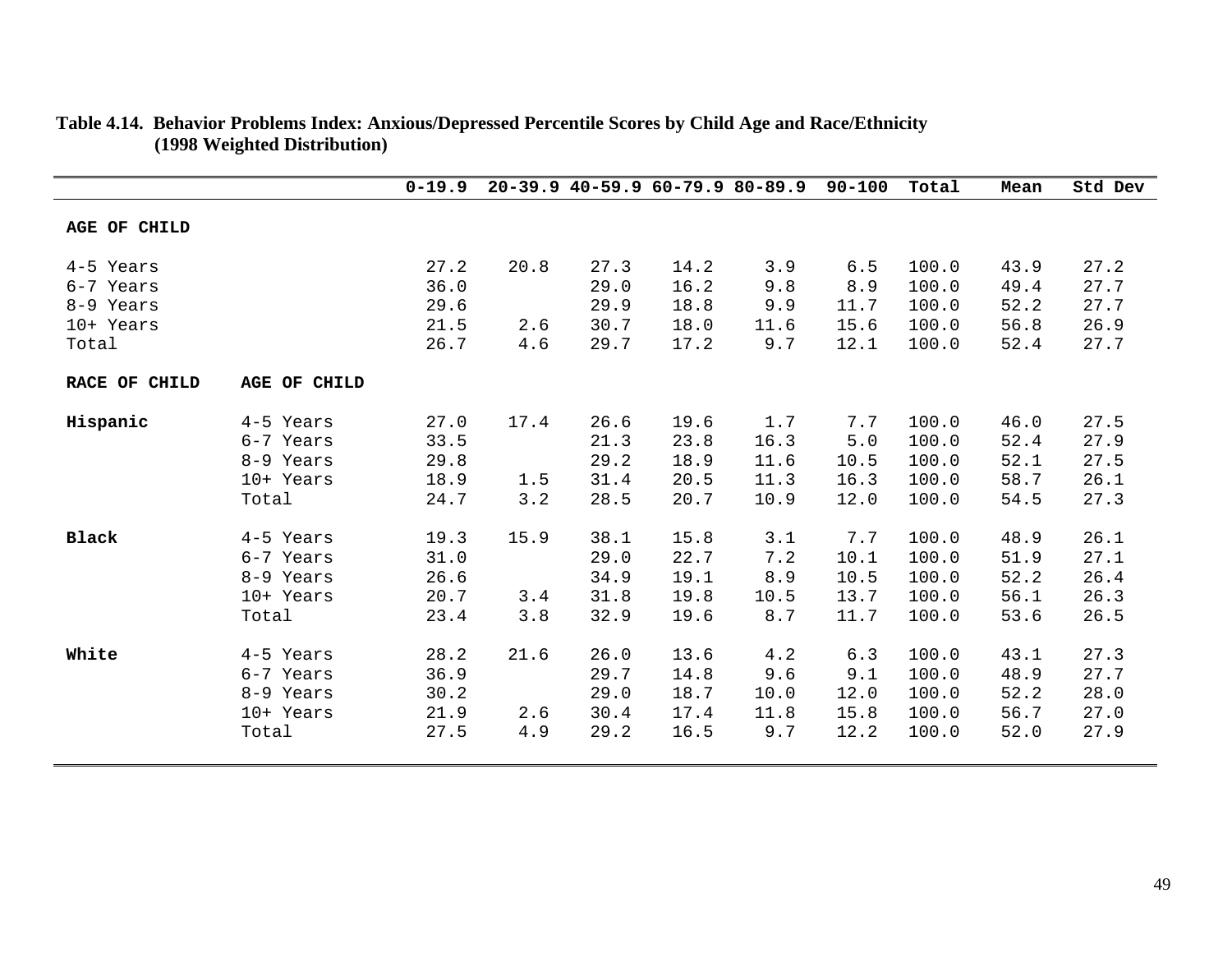|               |                     |      | 85-99 100-114 115-129 |      | $130+$ | Total | Mean  | Std Dev |
|---------------|---------------------|------|-----------------------|------|--------|-------|-------|---------|
|               |                     |      |                       |      |        |       |       |         |
| AGE OF CHILD  |                     |      |                       |      |        |       |       |         |
| 4-5 Years     |                     | 48.0 | 41.6                  | 7.5  | 3.0    | 100.0 | 97.9  | 13.0    |
| 6-7 Years     |                     | 48.7 | 32.6                  | 15.5 | 3.2    | 100.0 | 100.4 | 13.0    |
| 8-9 Years     |                     | 44.7 | 33.6                  | 14.9 | 6.8    | 100.0 | 102.1 | 13.2    |
| 10+ Years     |                     | 37.5 | 40.2                  | 15.7 | 6.7    | 100.0 | 103.9 | 13.2    |
| Total         |                     | 42.7 | 37.7                  | 14.1 | 5.5    | 100.0 | 101.9 | 13.3    |
| RACE OF CHILD | <b>AGE OF CHILD</b> |      |                       |      |        |       |       |         |
| Hispanic      | 4-5 Years           | 44.4 | 46.2                  | 6.5  | 2.9    | 100.0 | 98.7  | 12.8    |
|               | 6-7 Years           | 48.0 | 30.7                  | 20.7 | 0.6    | 100.0 | 101.3 | 12.3    |
|               | 8-9 Years           | 47.0 | 30.9                  | 18.5 | 3.6    | 100.0 | 101.7 | 12.6    |
|               | 10+ Years           | 33.5 | 43.7                  | 15.2 | 7.6    | 100.0 | 104.8 | 13.0    |
|               | Total               | 40.2 | 39.4                  | 15.5 | 4.9    | 100.0 | 102.7 | 13.0    |
| <b>Black</b>  | 4-5 Years           | 35.2 | 54.0                  | 6.6  | 4.2    | 100.0 | 100.1 | 12.6    |
|               | 6-7 Years           | 47.6 | 35.1                  | 13.6 | 3.7    | 100.0 | 101.5 | 12.8    |
|               | 8-9 Years           | 39.8 | 40.8                  | 14.7 | 4.8    | 100.0 | 101.9 | 12.3    |
|               | 10+ Years           | 37.2 | 41.8                  | 14.9 | 6.1    | 100.0 | 103.5 | 12.9    |
|               | Total               | 39.1 | 42.2                  | 13.5 | 5.2    | 100.0 | 102.4 | 12.8    |
| White         | 4-5 Years           | 49.9 | 39.6                  | 7.7  | 2.8    | 100.0 | 97.5  | 13.1    |
|               | 6-7 Years           | 48.9 | 32.4                  | 15.3 | 3.4    | 100.0 | 100.2 | 13.0    |
|               | 8-9 Years           | 45.4 | 32.6                  | 14.6 | 7.4    | 100.0 | 102.1 | 13.4    |
|               | 10+ Years           | 37.9 | 39.5                  | 15.9 | 6.7    | 100.0 | 103.9 | 13.3    |
|               | Total               | 43.5 | 36.8                  | 14.1 | 5.6    | 100.0 | 101.7 | 13.4    |
|               |                     |      |                       |      |        |       |       |         |

**Table 4.15. Behavior Problems Index: Anxious/Depressed Standard Scores by Child Age and Race/Ethnicity (1998 Weighted Distribution)**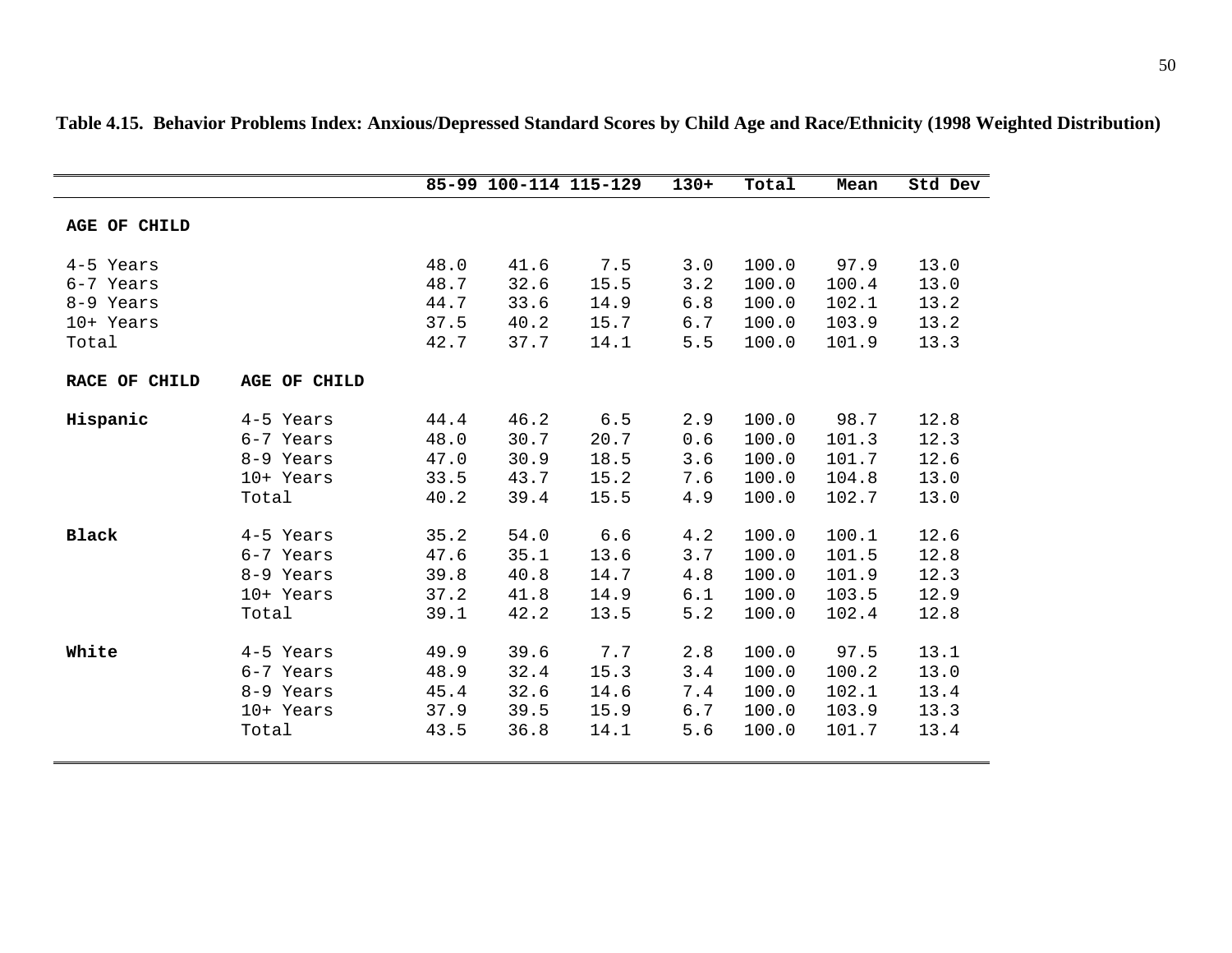|                     |              |      |      |      | $20-39.9$ $40-59.9$ $60-79.9$ $80-89.9$ | $90 - 100$ | Total | Mean | Std Dev |
|---------------------|--------------|------|------|------|-----------------------------------------|------------|-------|------|---------|
| <b>AGE OF CHILD</b> |              |      |      |      |                                         |            |       |      |         |
| 4-5 Years           |              | 47.8 | 20.9 | 5.5  | 14.4                                    | 11.4       | 100.0 | 49.2 | 27.6    |
| 6-7 Years           |              | 45.2 |      | 24.8 | 13.3                                    | 16.7       | 100.0 | 53.2 | 27.1    |
| 8-9 Years           |              | 41.5 |      | 24.5 | 13.9                                    | 20.1       | 100.0 | 58.3 | 27.5    |
| 10+ Years           |              | 41.2 |      | 22.1 | 13.8                                    | 22.9       | 100.0 | 61.4 | 27.6    |
| Total               |              | 43.1 | 3.6  | 20.2 | 13.8                                    | 19.3       | 100.0 | 57.2 | 27.9    |
| RACE OF CHILD       | AGE OF CHILD |      |      |      |                                         |            |       |      |         |
| Hispanic            | 4-5 Years    | 46.6 | 25.1 | 8.8  | 9.1                                     | 10.5       | 100.0 | 48.3 | 26.1    |
|                     | 6-7 Years    | 39.4 |      | 27.0 | 14.6                                    | 19.0       | 100.0 | 56.2 | 27.1    |
|                     | 8-9 Years    | 29.4 |      | 30.9 | 17.8                                    | 21.9       | 100.0 | 64.0 | 25.7    |
|                     | 10+ Years    | 32.4 |      | 25.3 | 16.7                                    | 25.7       | 100.0 | 66.1 | 26.5    |
|                     | Total        | 35.3 | 3.9  | 24.1 | 15.3                                    | 21.4       | 100.0 | 61.2 | 27.2    |
| <b>Black</b>        | 4-5 Years    | 33.9 | 25.2 | 8.5  | 20.6                                    | 11.9       | 100.0 | 56.3 | 26.5    |
|                     | 6-7 Years    | 25.4 |      | 28.7 | 19.8                                    | 26.1       | 100.0 | 64.6 | 25.8    |
|                     | 8-9 Years    | 30.0 |      | 21.0 | 18.3                                    | 30.7       | 100.0 | 66.6 | 27.5    |
|                     | 10+ Years    | 30.8 |      | 21.0 | 17.2                                    | 31.0       | 100.0 | 68.2 | 27.0    |
|                     | Total        | 30.3 | 3.6  | 20.3 | 18.3                                    | 27.6       | 100.0 | 65.7 | 27.2    |
| White               | 4-5 Years    | 49.7 | 20.1 | 4.9  | 13.9                                    | 11.4       | 100.0 | 48.4 | 27.7    |
|                     | 6-7 Years    | 48.1 |      | 24.2 | 12.4                                    | 15.3       | 100.0 | 51.5 | 26.9    |
|                     | 8-9 Years    | 44.5 |      | 24.6 | 12.9                                    | 18.1       | 100.0 | 56.4 | 27.3    |
|                     | 10+ Years    | 43.9 |      | 22.0 | 12.9                                    | 21.2       | 100.0 | 59.7 | 27.5    |
|                     | Total        | 45.8 | 3.5  | 19.9 | 13.0                                    | 17.8       | 100.0 | 55.6 | 27.8    |
|                     |              |      |      |      |                                         |            |       |      |         |

#### **Table 4.16. Behavior Problems Index: Antisocial Percentile Scores by Child Age and Race/Ethnicity (1998 Weighted Distribution)**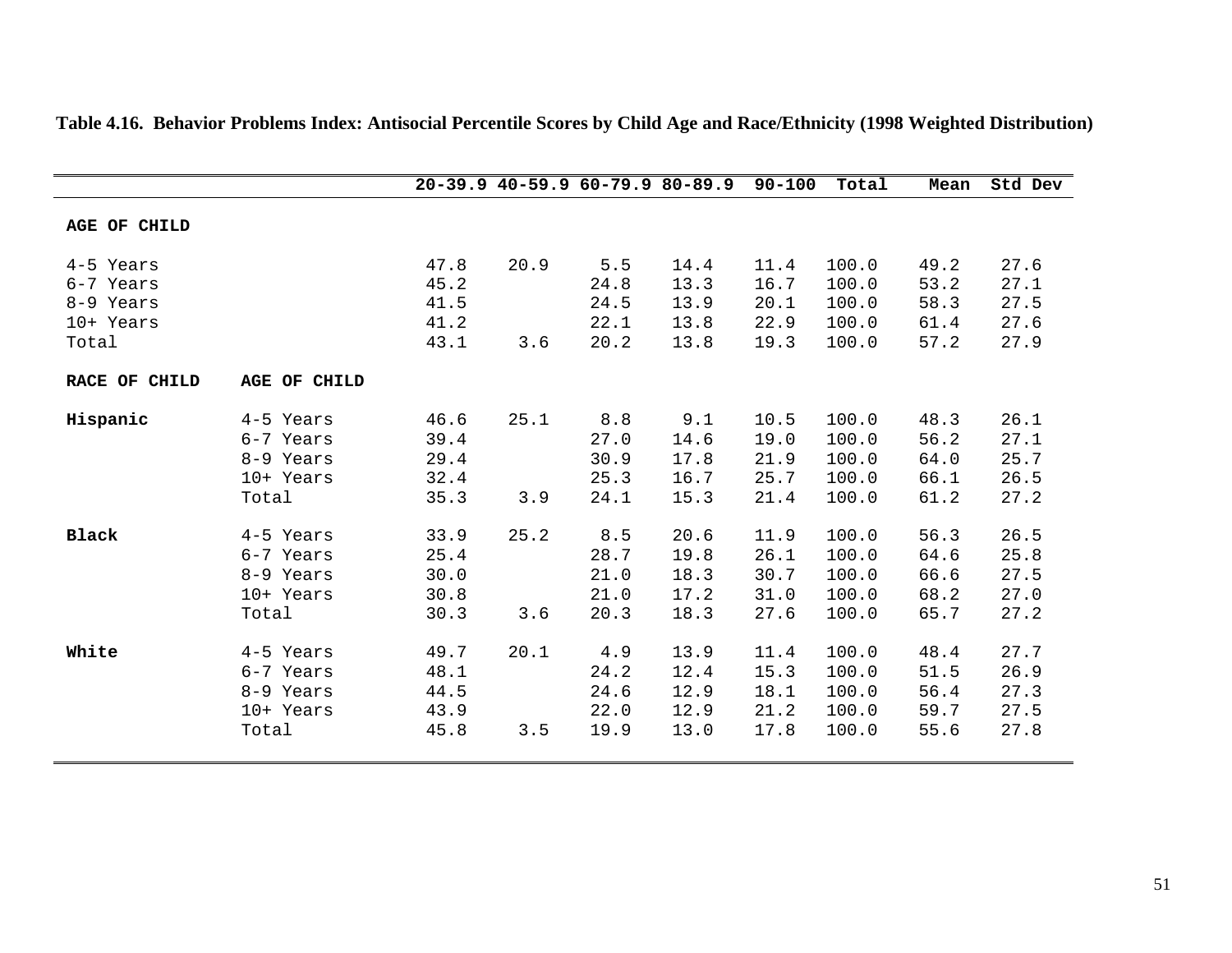|               |              | $85 - 99$ |      | 100-114 115-129 | $130+$ | Total | Mean  | Std Dev |
|---------------|--------------|-----------|------|-----------------|--------|-------|-------|---------|
|               |              |           |      |                 |        |       |       |         |
| AGE OF CHILD  |              |           |      |                 |        |       |       |         |
| 4-5 Years     |              | 47.8      | 40.8 | 8.4             | 3.1    | 100.0 | 100.7 | 13.5    |
| 6-7 Years     |              | 45.2      | 38.2 | 14.9            | 1.8    | 100.0 | 102.1 | 12.6    |
| 8-9 Years     |              | 41.5      | 32.3 | 18.9            | 7.2    | 100.0 | 105.4 | 14.1    |
| 10+ Years     |              | 41.2      | 22.1 | 30.4            | 6.3    | 100.0 | 106.9 | 14.2    |
| Total         |              | 43.1      | 30.2 | 21.6            | 5.1    | 100.0 | 104.7 | 14.0    |
| RACE OF CHILD | AGE OF CHILD |           |      |                 |        |       |       |         |
| Hispanic      | 4-5 Years    | 46.6      | 42.2 | 9.3             | 1.9    | 100.0 | 100.0 | 12.5    |
|               | 6-7 Years    | 39.4      | 41.6 | 15.3            | 3.7    | 100.0 | 103.6 | 12.9    |
|               | 8-9 Years    | 29.4      | 38.7 | 26.9            | 5.0    | 100.0 | 107.5 | 12.9    |
|               | 10+ Years    | 32.4      | 25.3 | 36.0            | 6.4    | 100.0 | 109.1 | 14.0    |
|               | Total        | 35.3      | 33.3 | 26.5            | 4.9    | 100.0 | 106.4 | 13.8    |
| <b>Black</b>  | 4-5 Years    | 33.9      | 54.2 | 7.6             | 4.3    | 100.0 | 103.9 | 13.3    |
|               | 6-7 Years    | 25.4      | 48.5 | 20.4            | 5.7    | 100.0 | 107.6 | 13.1    |
|               | 8-9 Years    | 30.0      | 29.7 | 29.6            | 10.7   | 100.0 | 109.9 | 15.1    |
|               | 10+ Years    | 30.8      | 21.0 | 39.7            | 8.6    | 100.0 | 110.5 | 14.5    |
|               | Total        | 30.3      | 31.6 | 30.2            | 8.0    | 100.0 | 109.0 | 14.4    |
| White         | 4-5 Years    | 49.7      | 38.9 | 8.4             | 3.0    | 100.0 | 100.4 | 13.6    |
|               | 6-7 Years    | 48.1      | 36.6 | 14.1            | 1.2    | 100.0 | 101.3 | 12.3    |
|               | 8-9 Years    | 44.5      | 32.3 | 16.4            | 6.8    | 100.0 | 104.4 | 13.9    |
|               | 10+ Years    | 43.9      | 22.0 | 28.2            | 5.9    | 100.0 | 106.1 | 14.1    |
|               | Total        | 45.8      | 29.7 | 19.8            | 4.7    | 100.0 | 103.9 | 13.8    |
|               |              |           |      |                 |        |       |       |         |

**Table 4.17. Behavior Problems Index: Antisocial Standard Scores by Child Age and Race/Ethnicity (1998 Weighted Distribution)**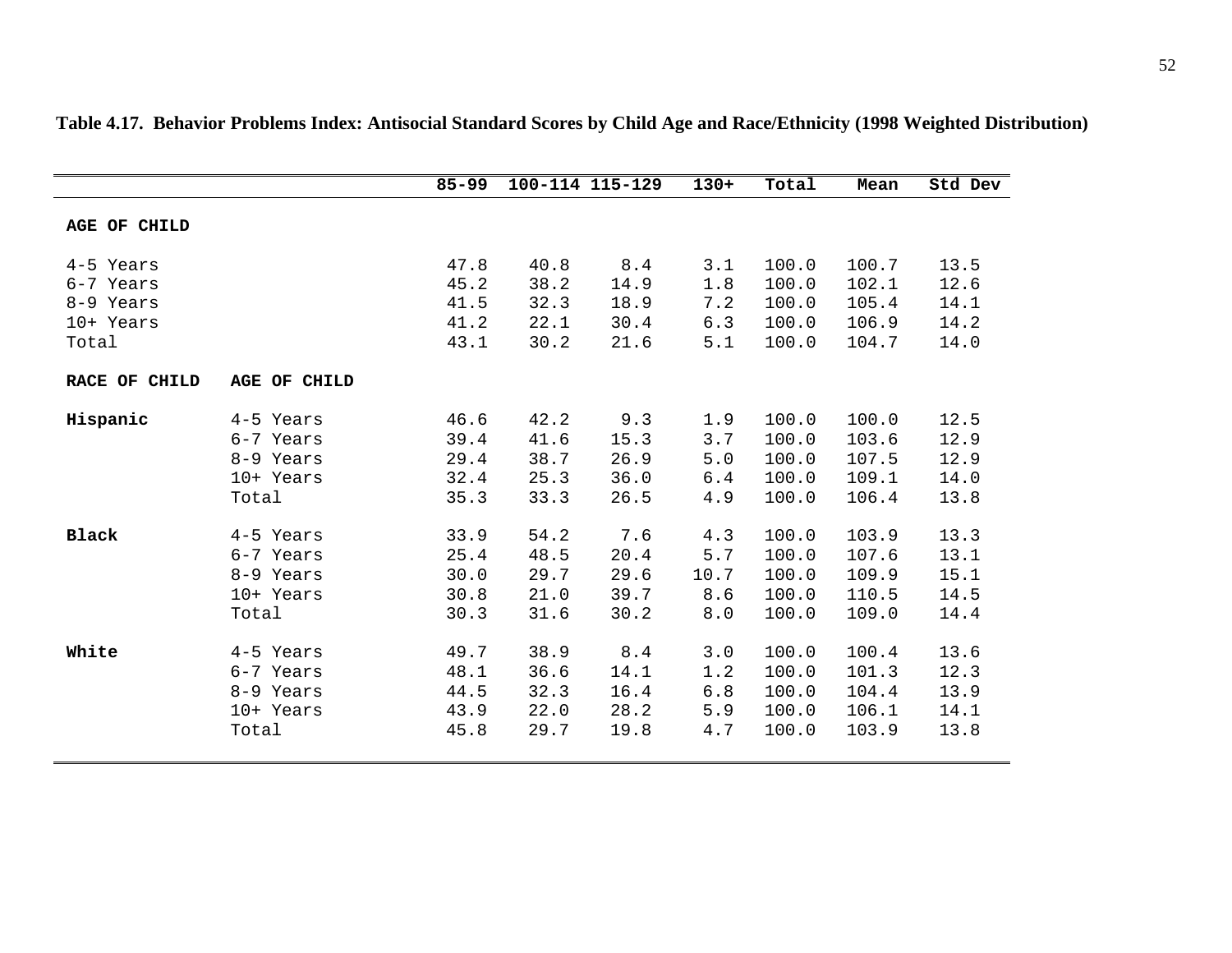# **The Child Assessments**

# **in the**

# **Child Supplement**

**1998**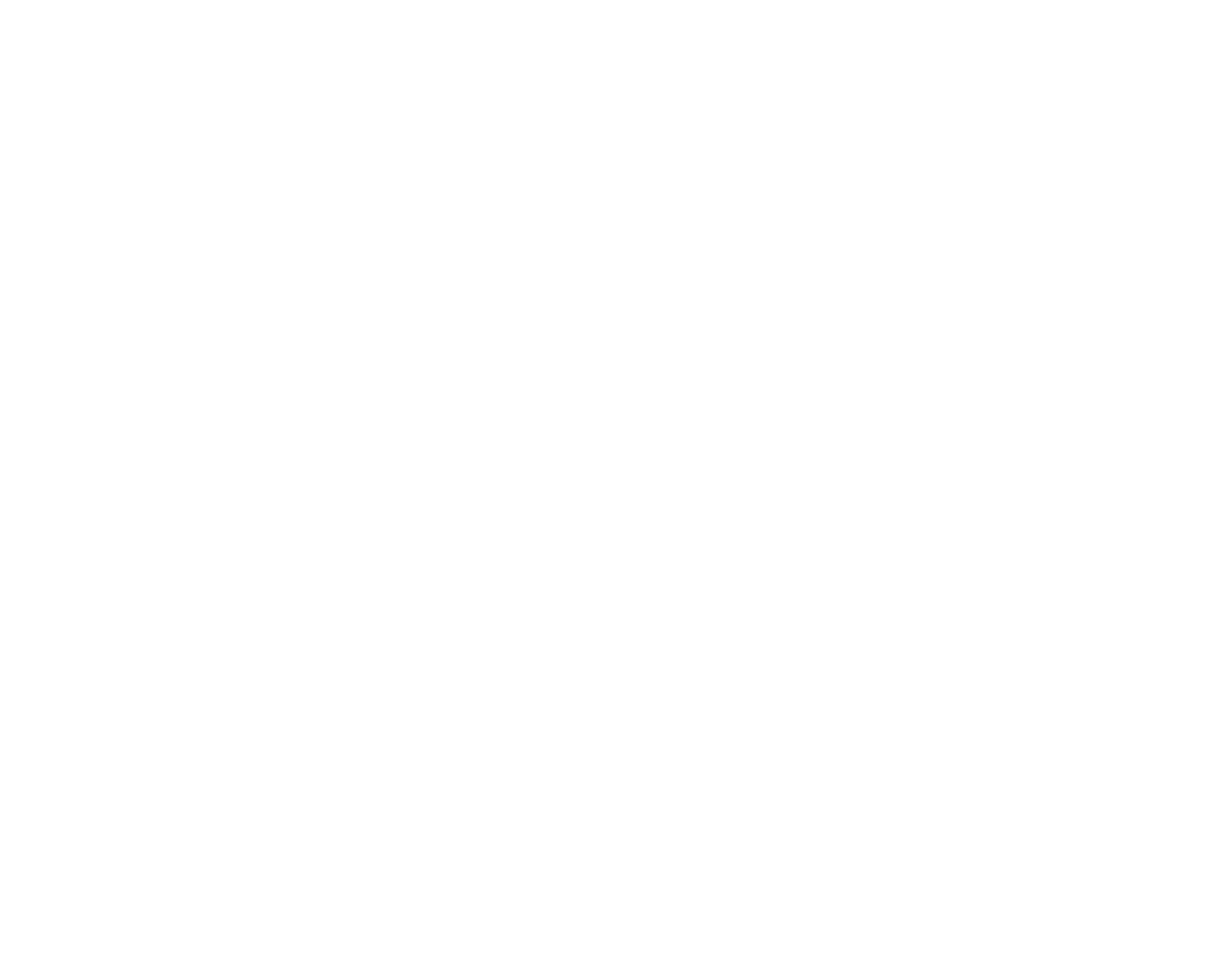|               |                     | $5 - 9.9$      | $10 - 14.9$ | $15 - 19.9$ | $20+$ | Invalid | Valid | Total | %Valid |
|---------------|---------------------|----------------|-------------|-------------|-------|---------|-------|-------|--------|
| AGE OF CHILD  |                     |                |             |             |       |         |       |       |        |
| 12 Years      |                     | 16             | 69          | 166         | 145   | 45      | 396   | 441   | 89.8   |
| 13 Years      |                     | 16             | 82          | 142         | 161   | 62      | 401   | 463   | 86.6   |
| 14 Years      |                     | 8              | 22          | 66          | 62    | 30      | 158   | 188   | 84.0   |
| Total         |                     | 40             | 173         | 374         | 368   | 137     | 955   | 1092  | 87.5   |
| RACE OF CHILD | <b>AGE OF CHILD</b> |                |             |             |       |         |       |       |        |
| Hispanic      | 12 Years            | 6              | 24          | 41          | 28    | 7       | 99    | 106   | 93.4   |
|               | 13 Years            | 5              | 21          | 37          | 22    | 16      | 85    | 101   | 84.2   |
|               | 14 Years            | $\overline{4}$ | 4           | 14          | 10    | 4       | 32    | 36    | 88.9   |
|               | Total               | 15             | 49          | 92          | 60    | 27      | 216   | 243   | 88.9   |
| <b>Black</b>  | 12 Years            | $\mathbf 1$    | 19          | 56          | 46    | 16      | 122   | 138   | 88.4   |
|               | 13 Years            | 3              | 22          | 41          | 56    | 18      | 122   | 140   | 87.1   |
|               | 14 Years            | 2              | 6           | 30          | 16    | 13      | 54    | 67    | 80.6   |
|               | Total               | 6              | 47          | 127         | 118   | 47      | 298   | 345   | 86.4   |
| White         | 12 Years            | 9              | 26          | 69          | 71    | 22      | 175   | 197   | 88.8   |
|               | 13 Years            | 8              | 39          | 64          | 83    | 28      | 194   | 222   | 87.4   |
|               | 14 Years            | $\overline{2}$ | 12          | 22          | 36    | 13      | 72    | 85    | 84.7   |
|               | Total               | 19             | 77          | 155         | 190   | 63      | 441   | 504   | 87.5   |

## **Table 5.1. SPPC Scholastic Competence: Raw Scores by Child Age and Race/Ethnicity (1998 Sample Cases)**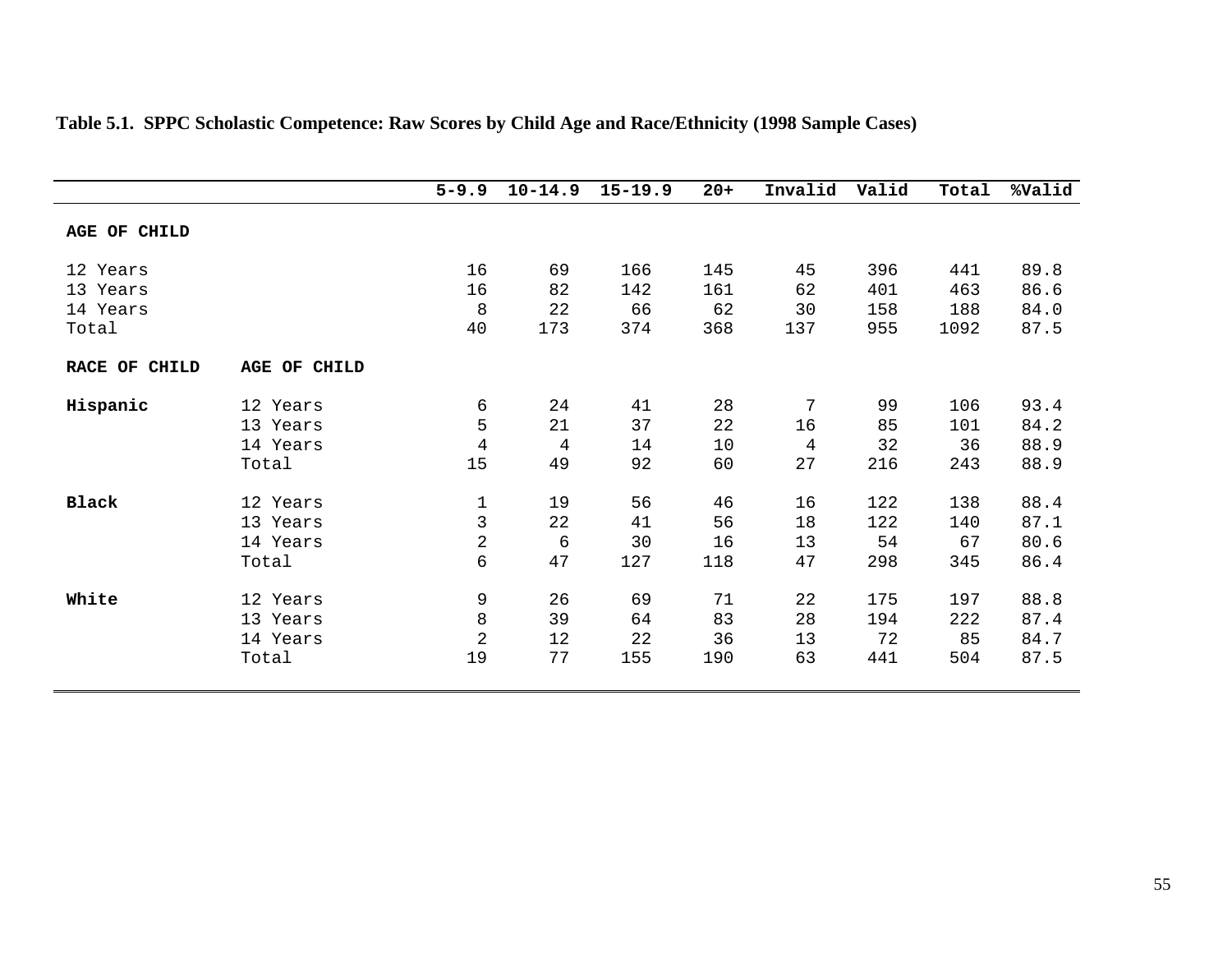|                     |              | $5 - 9.9$ |      | $10 - 14.9$ 15-19.9 | $20+$ | Total | Mean | Std Dev |
|---------------------|--------------|-----------|------|---------------------|-------|-------|------|---------|
| <b>AGE OF CHILD</b> |              |           |      |                     |       |       |      |         |
| 12 Years            |              | 4.5       | 15.6 | 40.4                | 39.5  | 100.0 | 17.9 | 4.1     |
| 13 Years            |              | 3.7       | 19.9 | 33.3                | 43.1  | 100.0 | 17.8 | 4.3     |
| 14 Years            |              | 3.4       | 14.9 | 36.0                | 45.7  | 100.0 | 18.5 | 4.0     |
| Total               |              | 4.0       | 17.4 | 36.6                | 42.1  | 100.0 | 18.0 | 4.2     |
| RACE OF CHILD       | AGE OF CHILD |           |      |                     |       |       |      |         |
| Hispanic            | 12 Years     | 5.9       | 25.7 | 42.6                | 25.8  | 100.0 | 16.6 | 4.2     |
|                     | 13 Years     | 4.9       | 27.2 | 39.1                | 28.9  | 100.0 | 16.9 | 4.0     |
|                     | 14 Years     | 8.6       | 14.4 | 45.2                | 31.8  | 100.0 | 17.7 | 4.6     |
|                     | Total        | 5.9       | 24.5 | 41.6                | 28.0  | 100.0 | 16.9 | 4.2     |
| <b>Black</b>        | 12 Years     | 1.1       | 14.3 | 45.6                | 39.0  | 100.0 | 18.3 | 3.6     |
|                     | 13 Years     | 2.1       | 17.9 | 33.1                | 46.9  | 100.0 | 18.2 | 4.0     |
|                     | 14 Years     | 4.2       | 9.5  | 57.2                | 29.1  | 100.0 | 17.8 | 3.3     |
|                     | Total        | 2.1       | 14.9 | 42.6                | 40.4  | 100.0 | 18.2 | 3.8     |
| White               | 12 Years     | 5.0       | 14.8 | 39.0                | 41.1  | 100.0 | 17.9 | 4.2     |
|                     | 13 Years     | 3.9       | 19.6 | 32.8                | 43.6  | 100.0 | 17.8 | 4.4     |
|                     | 14 Years     | 2.7       | 16.1 | 30.4                | 50.7  | 100.0 | 18.7 | $4.0$   |
|                     | Total        | 4.2       | 17.2 | 34.9                | 43.8  | 100.0 | 18.0 | 4.2     |

## **Table 5.2. SPPC Scholastic Competence: Raw Scores by Child Age and Race/Ethnicity (1998 Weighted Distribution)**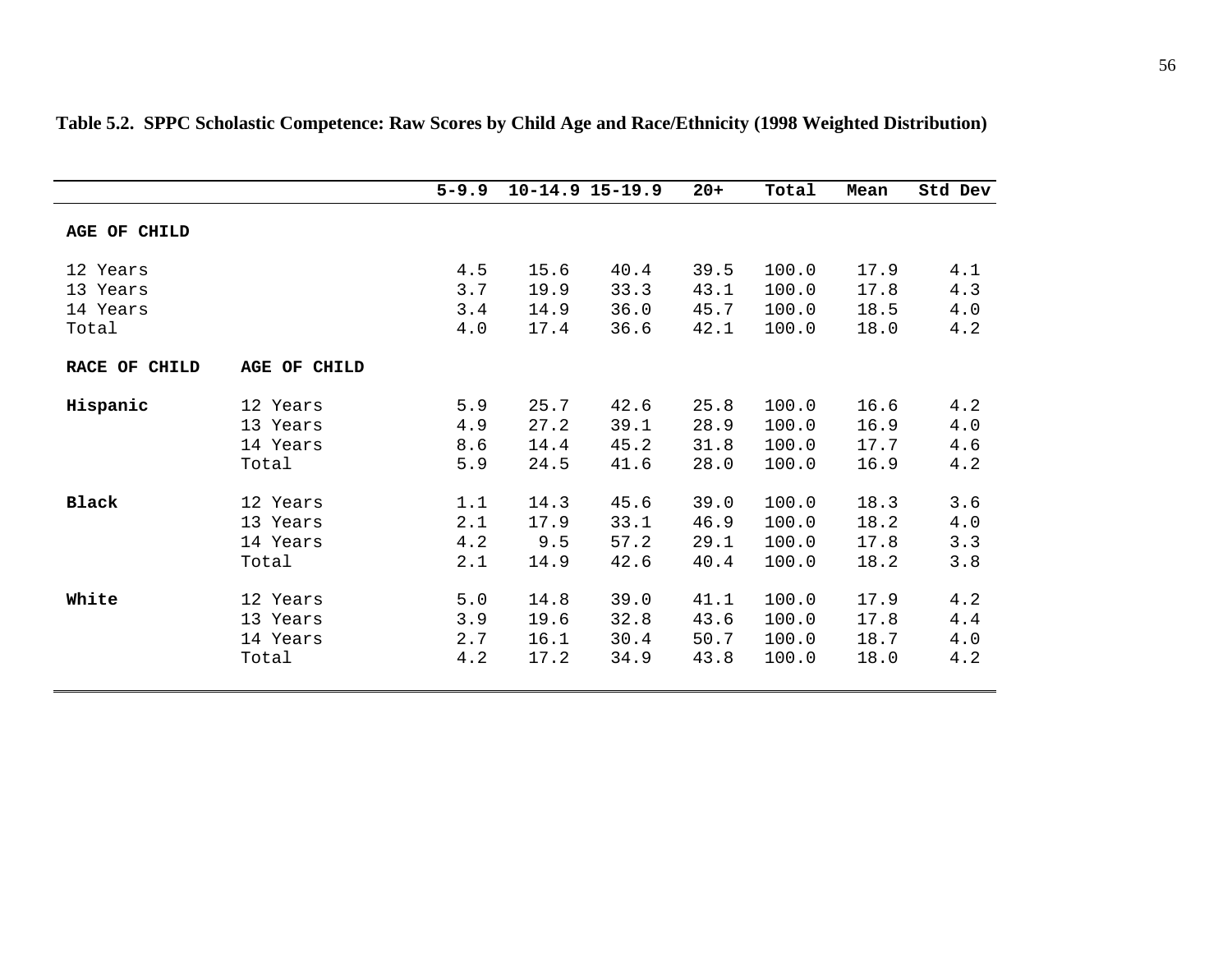|                |                                                                                                                                                     |     | $20 +$                            | Invalid   | Valid | Total | %Valid |
|----------------|-----------------------------------------------------------------------------------------------------------------------------------------------------|-----|-----------------------------------|-----------|-------|-------|--------|
|                |                                                                                                                                                     |     |                                   |           |       |       |        |
| 3              | 22                                                                                                                                                  | 94  | 277                               | 45        | 396   | 441   | 89.8   |
| $\overline{2}$ | 22                                                                                                                                                  | 91  | 286                               | 62        | 401   | 463   | 86.6   |
| 1              | 8                                                                                                                                                   | 36  | 113                               | 30        | 158   | 188   | 84.0   |
| 6              | 52                                                                                                                                                  | 221 | 676                               | 137       | 955   | 1092  | 87.5   |
|                |                                                                                                                                                     |     |                                   |           |       |       |        |
| $\mathbf 1$    | 7                                                                                                                                                   | 22  | 69                                | 7         | 99    | 106   | 93.4   |
|                | $\overline{4}$                                                                                                                                      | 19  | 62                                | 16        | 85    | 101   | 84.2   |
|                | $\overline{4}$                                                                                                                                      | 10  | 18                                | 4         | 32    | 36    | 88.9   |
| 1              | 15                                                                                                                                                  | 51  | 149                               | 27        | 216   | 243   | 88.9   |
|                |                                                                                                                                                     |     |                                   |           |       |       | 88.4   |
| 2              | 6                                                                                                                                                   | 25  | 89                                | 18        | 122   | 140   | 87.1   |
| $\mathbf 1$    | $\overline{2}$                                                                                                                                      | 13  | 38                                | 13        | 54    | 67    | 80.6   |
| 3              | 17                                                                                                                                                  | 61  | 217                               | 47        | 298   | 345   | 86.4   |
| $\overline{2}$ | 6                                                                                                                                                   | 49  | 118                               | 22        | 175   | 197   | 88.8   |
|                | 12                                                                                                                                                  | 47  |                                   | 28        | 194   | 222   | 87.4   |
|                | $\overline{2}$                                                                                                                                      | 13  | 57                                | 13        | 72    | 85    | 84.7   |
| 2              | 20                                                                                                                                                  | 109 | 310                               | 63        | 441   | 504   | 87.5   |
|                | AGE OF CHILD<br>12 Years<br>13 Years<br>14 Years<br>Total<br>12 Years<br>13 Years<br>14 Years<br>Total<br>12 Years<br>13 Years<br>14 Years<br>Total | 9   | $5-9.9$ $10-14.9$ $15-19.9$<br>23 | 90<br>135 | 16    | 122   | 138    |

## **Table 5.3. SPPC Global Self-Worth: Raw Scores by Child Age and Race/Ethnicity (1998 Sample Cases)**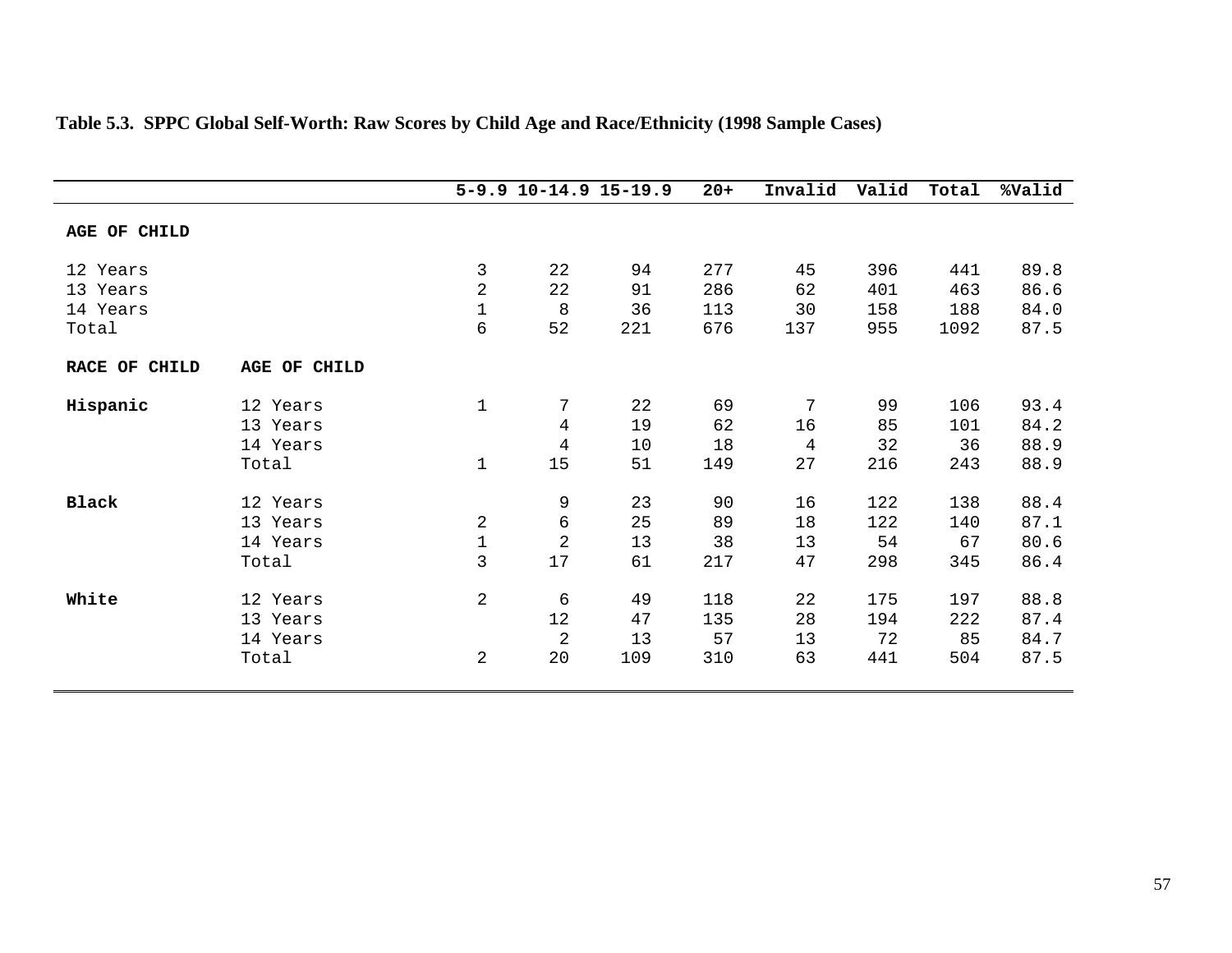|                                  |                                           | $5 - 9.9$                |                               | $10 - 14.9$ 15-19.9          | $20+$                         | Total                            | Mean                         | Std Dev                  |
|----------------------------------|-------------------------------------------|--------------------------|-------------------------------|------------------------------|-------------------------------|----------------------------------|------------------------------|--------------------------|
| AGE OF CHILD                     |                                           |                          |                               |                              |                               |                                  |                              |                          |
| 12 Years<br>13 Years<br>14 Years |                                           | 1.1<br>0.2<br>0.3        | 3.8<br>5.9<br>3.2             | 25.6<br>22.7<br>19.8         | 69.5<br>71.2<br>76.6          | 100.0<br>100.0<br>100.0          | 20.7<br>20.9<br>21.1         | 3.2<br>3.3<br>2.8        |
| Total                            |                                           | 0.6                      | 4.6                           | 23.4                         | 71.4                          | 100.0                            | 20.8                         | 3.2                      |
| RACE OF CHILD                    | <b>AGE OF CHILD</b>                       |                          |                               |                              |                               |                                  |                              |                          |
| Hispanic                         | 12 Years<br>13 Years<br>14 Years<br>Total | 1.2<br>0.6               | $6.0$<br>4.4<br>12.4<br>$6.4$ | 20.1<br>21.1<br>34.9<br>22.8 | 72.6<br>74.5<br>52.8<br>70.2  | 100.0<br>100.0<br>100.0<br>100.0 | 20.7<br>20.9<br>19.6<br>20.6 | 3.3<br>3.0<br>3.6<br>3.2 |
| <b>Black</b>                     | 12 Years<br>13 Years<br>14 Years<br>Total | 6.2<br>1.5<br>2.1<br>1.0 | 18.0<br>5.0<br>2.6<br>5.0     | 75.8<br>18.8<br>22.7<br>19.2 | 100.0<br>74.8<br>72.7<br>74.8 | 21.0<br>100.0<br>100.0<br>100.0  | 3.1<br>20.9<br>20.6<br>20.9  | 3.6<br>3.2<br>3.3        |
| White                            | 12 Years<br>13 Years<br>14 Years<br>Total | 1.3<br>0.5               | 3.0<br>6.2<br>2.5<br>4.3      | 27.8<br>23.5<br>17.7<br>24.3 | 67.8<br>70.3<br>79.8<br>70.9  | 100.0<br>100.0<br>100.0<br>100.0 | 20.7<br>20.9<br>21.4<br>20.9 | 3.2<br>3.3<br>2.5<br>3.2 |

# **Table 5.4. SPPC Global Self-Worth: Raw Scores by Child Age and Race/Ethnicity (1998 Weighted Distribution)**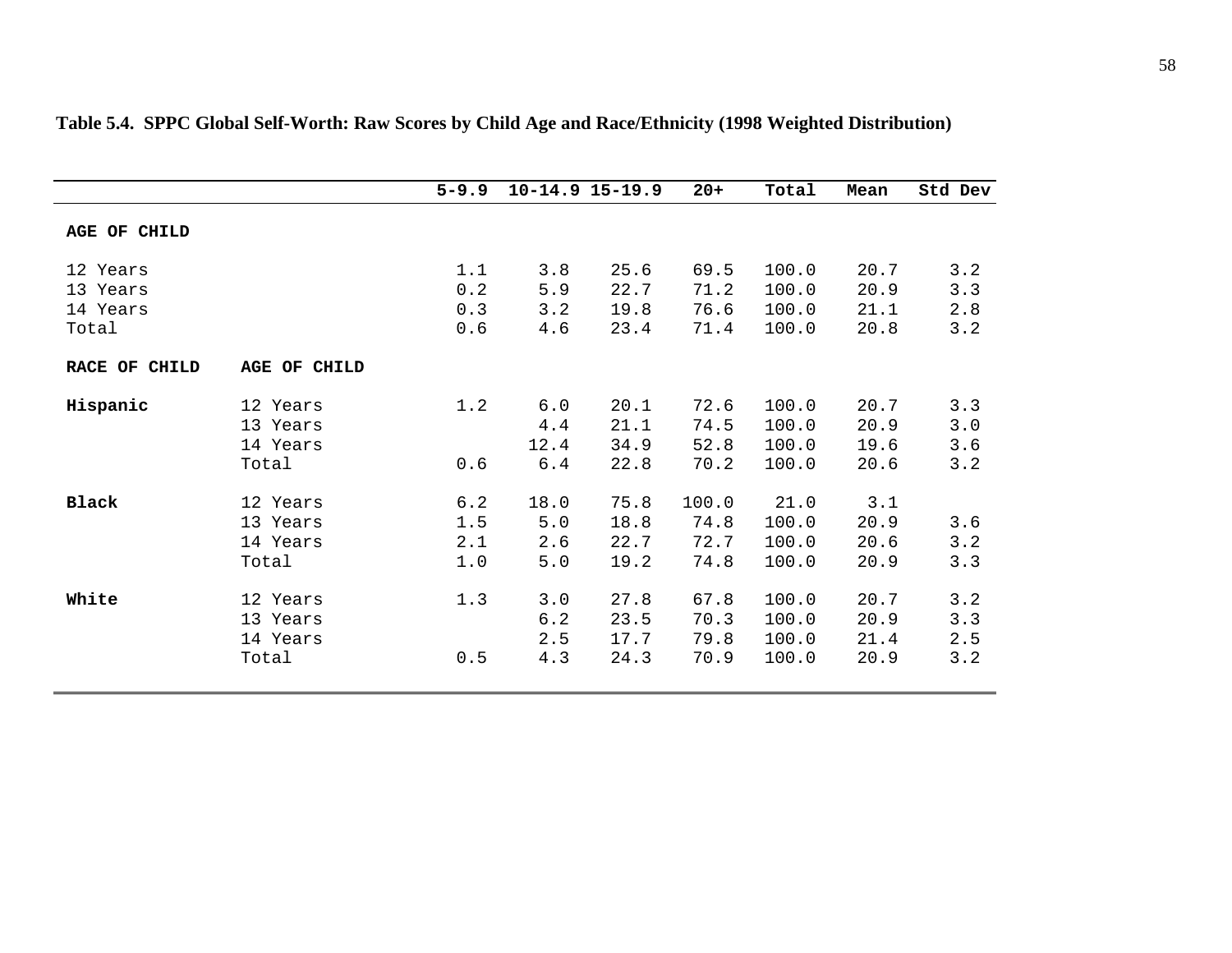|               |              | $0 - 4$        | $5 - 7$    | $8 - 10$ | $11 - 13$ | $14 - 16$      |                | 17-28 Invalid | Valid | Total | %Valid |
|---------------|--------------|----------------|------------|----------|-----------|----------------|----------------|---------------|-------|-------|--------|
| AGE OF CHILD  |              |                |            |          |           |                |                |               |       |       |        |
| 7 Years       |              | 23             | 84         | 157      | 63        | 15             | 5              | 41            | 347   | 388   | 89.4   |
| 8 Years       |              | 5              | 62         | 194      | 84        | 29             | $\overline{4}$ | 38            | 378   | 416   | 90.9   |
| 9 Years       |              | 6              | 55         | 157      | 124       | 35             | 14             | 35            | 391   | 426   | 91.8   |
| 10 Years      |              | 6              | 37         | 126      | 121       | 48             | 24             | 58            | 362   | 420   | 86.2   |
| 11 Years      |              | 3              | 21         | 104      | 140       | 91             | 35             | 41            | 394   | 435   | 90.6   |
| Total         |              | 43             | 259        | 738      | 532       | 218            | 82             | 213           | 1872  | 2085  | 89.8   |
| RACE OF CHILD | AGE OF CHILD |                |            |          |           |                |                |               |       |       |        |
| Hispanic      | 7 Years      | 11             | 12         | 26       | 12        | 1              | $\mathbf{1}$   | 11            | 63    | 74    | 85.1   |
|               | 8 Years      | $\mathbf 1$    | 13         | 40       | 12        | $\overline{4}$ |                | 10            | 70    | 80    | 87.5   |
|               | 9 Years      | 1              | 17         | 32       | 23        | 8              | 3              | 7             | 84    | 91    | 92.3   |
|               | 10 Year      | $\overline{2}$ | 15         | 27       | 24        | 9              | $\overline{4}$ | 15            | 81    | 96    | 84.4   |
|               | 11 Years     |                | $\epsilon$ | 27       | 35        | 16             | 7              | 9             | 91    | 100   | 91.0   |
|               | Total        | 15             | 63         | 152      | 106       | 38             | 15             | 52            | 389   | 441   | 88.2   |
| <b>Black</b>  |              |                |            |          |           |                |                |               |       |       |        |
|               | 7 Years      | 6              | 29         | 34       | 13        | 2              | $\mathbf 1$    | 8             | 85    | 93    | 91.4   |
|               | 8 Years      | 3              | 24         | 54       | 16        | 12             | $\mathbf 1$    | 7             | 110   | 117   | 94.0   |
|               | 9 Years      | 3              | 17         | 56       | 42        | 7              | 3              | 12            | 128   | 140   | 91.4   |
|               | 10 Years     | $\overline{2}$ | 13         | 47       | 36        | 11             | 6              | 15            | 115   | 130   | 88.5   |
|               | 11 Years     | $1\,$          | 10         | 34       | 38        | 27             | 7              | 15            | 117   | 132   | 88.6   |
|               | Total        | 15             | 93         | 225      | 145       | 59             | 18             | 57            | 555   | 612   | 90.7   |
| White         |              |                |            |          |           |                |                |               |       |       |        |
|               | 7 Years      | 6              | 43         | 97       | 38        | 12             | 3              | 22            | 199   | 221   | 90.0   |
|               | 8 Years      | $\mathbf 1$    | 25         | 100      | 56        | 13             | 3              | 21            | 198   | 219   | 90.4   |
|               | 9 Years      | $\overline{2}$ | 21         | 69       | 59        | 20             | 8              | 16            | 179   | 195   | 91.8   |
|               | 10 Years     | 2              | 9          | 52       | 61        | 28             | 14             | 28            | 166   | 194   | 85.6   |
|               | 11 Years     | $\overline{2}$ | 5          | 43       | 67        | 48             | 21             | 17            | 186   | 203   | 91.6   |
|               | Total        | 13             | 103        | 361      | 281       | 121            | 49             | 104           | 928   | 1032  | 89.9   |
|               |              |                |            |          |           |                |                |               |       |       |        |

**Table 6.1. Digit Span: Total Raw Scores by Child Age and Race/Ethnicity (1998 Sample Cases)**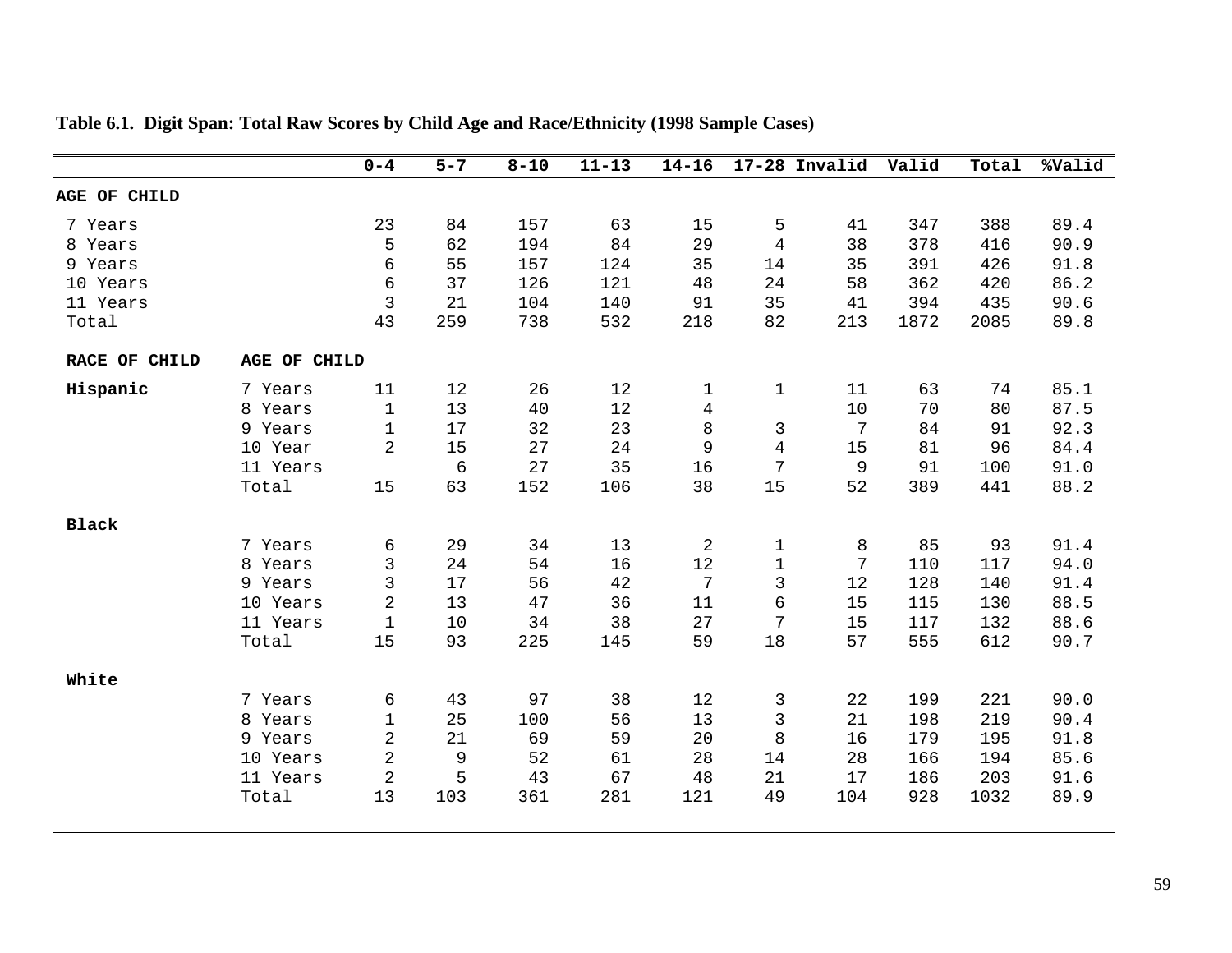|               |              | $1 - 4$ | $5 - 7$ | $8 - 9$ | $10 - 11$ | $12 - 13$ | $14 - 19$ | Total | Mean | Std Dev |
|---------------|--------------|---------|---------|---------|-----------|-----------|-----------|-------|------|---------|
|               |              |         |         |         |           |           |           |       |      |         |
| AGE OF CHILD  |              |         |         |         |           |           |           |       |      |         |
|               |              |         |         |         |           |           |           |       |      |         |
| 7 Years       |              | 3.3     | 6.9     | 26.0    | 29.4      | 20.1      | 14.3      | 100.0 | 10.5 | 3.0     |
| 8 Years       |              | 1.0     | 14.3    | 33.0    | 29.4      | 12.2      | 10.2      | 100.0 | 9.9  | 2.7     |
| 9 Years       |              | 1.9     | 24.5    | 25.9    | 24.9      | 12.4      | 10.4      | 100.0 | 9.6  | 3.0     |
| 10 Years      |              | 5.0     | 23.3    | 13.3    | 23.0      | 24.0      | 11.4      | 100.0 | 9.9  | 3.3     |
| 11 Years      |              | 3.4     | 15.4    | 19.9    | 25.9      | 24.7      | 10.6      | 100.0 | 10.3 | 3.0     |
| Total         |              | 2.9     | 16.8    | 23.7    | 26.6      | 18.7      | 11.4      | 100.0 | 10.1 | 3.0     |
| RACE OF CHILD | AGE OF CHILD |         |         |         |           |           |           |       |      |         |
| Hispanic      | 7 Years      | 10.8    | 9.3     | 26.9    | 29.2      | 19.1      | 4.7       | 100.0 | 9.4  | 3.5     |
|               | 8 Years      | 2.5     | 17.2    | 34.9    | 31.3      | 9.0       | 5.0       | 100.0 | 9.3  | 2.6     |
|               | 9 Years      | 2.3     | 31.9    | 25.5    | 17.5      | 15.2      | 7.6       | 100.0 | 9.1  | 3.2     |
|               |              |         | 32.1    | 9.0     |           | 22.0      | 7.2       | 100.0 |      | 3.7     |
|               | 10 Years     | 11.9    |         |         | 17.9      |           |           |       | 8.7  |         |
|               | 11 Years     | 1.7     | 19.9    | 26.3    | 25.1      | 19.9      | 7.0       | 100.0 | 9.7  | 2.7     |
|               | Total        | 5.9     | 22.6    | 23.8    | 23.9      | 17.4      | $6.4$     | 100.0 | 9.3  | 3.2     |
| <b>Black</b>  |              |         |         |         |           |           |           |       |      |         |
|               | 7 Years      | 5.6     | 13.3    | 27.4    | 31.5      | 11.0      | 11.2      | 100.0 | 9.8  | 2.9     |
|               | 8 Years      | 2.9     | 20.0    | 32.3    | 28.4      | 3.7       | 12.6      | 100.0 | 9.4  | 3.0     |
|               | 9 Years      | 4.2     | 27.7    | 24.7    | 26.0      | 12.1      | 5.3       | 100.0 | 9.1  | 2.8     |
|               | 10 Years     | 7.9     | 35.3    | 10.3    | 21.2      | 16.7      | 8.6       | 100.0 | 8.9  | 3.4     |
|               | 11 Years     | 3.4     | 23.3    | 23.5    | 22.7      | 20.8      | 6.3       | 100.0 | 9.5  | 3.0     |
|               | Total        | 4.7     | 24.5    | 23.6    | 25.7      | 12.9      | 8.6       | 100.0 | 9.3  | 3.0     |
| White         |              |         |         |         |           |           |           |       |      |         |
|               | 7 Years      | 2.5     | 6.0     | 25.7    | 29.2      | 21.2      | 15.4      | 100.0 | 10.7 | 2.9     |
|               | 8 Years      | 0.5     | 13.1    | 33.0    | 29.4      | 13.9      | 10.1      | 100.0 | 10.0 | 2.7     |
|               | 9 Years      | 1.4     | 23.2    | 26.2    | 25.3      | 12.3      | 11.7      | 100.0 | 9.7  | 3.0     |
|               | 10 Years     | 3.8     | 20.2    | 14.3    | 23.9      | 25.6      | 12.3      | 100.0 | 10.3 | 3.2     |
|               | 11 Years     | 3.6     | 13.6    | 18.6    | 26.6      | 25.8      | 11.8      | 100.0 | 10.5 | 3.0     |
|               | Total        | 2.4     | 14.9    | 23.7    | 27.0      | 19.8      | 12.3      | 100.0 | 10.2 | 3.0     |
|               |              |         |         |         |           |           |           |       |      |         |

## **Table 6.2. Digit Span: Total Standard Scores by Child Age and Race/Ethnicity (1998 Weighted Distribution)**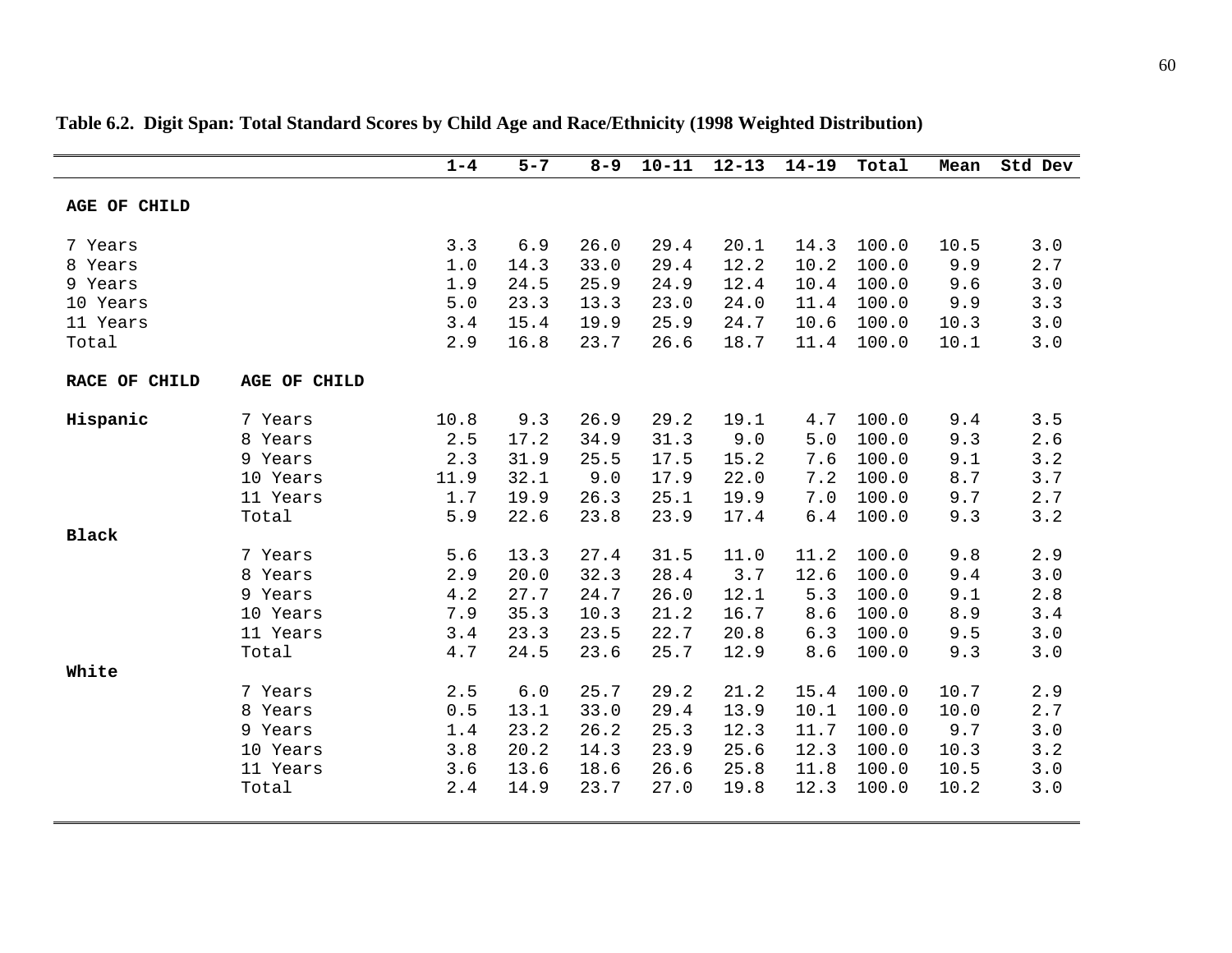|               |              | $0 - 4$ | $5 - 7$ | $8 - 9$ | $10 - 11$ | $12 - 14$ | Total | Mean  | Std Dev |
|---------------|--------------|---------|---------|---------|-----------|-----------|-------|-------|---------|
|               |              |         |         |         |           |           |       |       |         |
| AGE OF CHILD  |              |         |         |         |           |           |       |       |         |
| 7 Years       |              | 42.6    | 44.1    | 10.6    | 1.7       | 1.0       | 100.0 | 5.2   | 2.0     |
| 8 Years       |              | 32.9    | 52.3    | 12.1    | 2.1       | 0.6       | 100.0 | 5.6   | 1.9     |
| 9 Years       |              | 28.5    | 49.1    | 16.7    | 5.1       | 0.5       | 100.0 | 5.9   | 2.0     |
| 10 Years      |              | 21.4    | 47.7    | 22.8    | 7.4       | 0.6       | 100.0 | $6.4$ | 2.1     |
| 11 Years      |              | 12.3    | 46.0    | 29.8    | 10.4      | 1.5       | 100.0 | 7.0   | 2.1     |
| Total         |              | 27.5    | 47.9    | 18.4    | 5.3       | 0.9       | 100.0 | $6.0$ | 2.1     |
| RACE OF CHILD | AGE OF CHILD |         |         |         |           |           |       |       |         |
|               |              |         |         |         |           |           |       |       |         |
| Hispanic      | 7 Years      | 43.3    | 50.1    | 2.9     | 3.7       |           | 100.0 | 4.8   | 2.0     |
|               | 8 Years      | 36.7    | 49.3    | 11.3    | 2.7       |           | 100.0 | 5.5   | 1.8     |
|               | 9 Years      | 31.3    | 49.3    | 10.2    | 8.0       | 1.2       | 100.0 | 5.8   | 2.4     |
|               | 10 Years     | 30.6    | 50.2    | 11.9    | 5.3       | 1.9       | 100.0 | 5.9   | 2.3     |
|               | 11 Years     | 10.1    | 55.2    | 21.7    | 12.4      | 0.7       | 100.0 | 6.8   | 1.9     |
|               | Total        | 29.4    | 51.0    | 12.1    | $6.7$     | 0.8       | 100.0 | 5.8   | 2.2     |
| <b>Black</b>  |              |         |         |         |           |           |       |       |         |
|               | 7 Years      | 45.3    | 44.7    | $8.0\,$ | 2.0       |           | 100.0 | 5.0   | 1.9     |
|               | 8 Years      | 28.4    | 55.0    | 10.9    | 4.8       | 0.9       | 100.0 | 5.7   | 2.0     |
|               | 9 Years      | 27.5    | 48.4    | 17.4    | 6.1       | 0.6       | 100.0 | $6.0$ | 2.0     |
|               | 10 Years     | 28.6    | 43.6    | 24.1    | 3.0       | 0.7       | 100.0 | 6.0   | 2.1     |
|               | 11 Years     | 21.1    | 42.9    | 27.0    | 7.2       | 1.7       | 100.0 | 6.6   | 2.1     |
|               | Total        | 29.3    | 47.1    | 18.0    | 4.8       | 0.8       | 100.0 | 5.9   | 2.1     |
| White         |              |         |         |         |           |           |       |       |         |
|               | 7 Years      | 42.2    | 43.6    | 11.5    | 1.5       | 1.2       | 100.0 | 5.3   | 2.0     |
|               | 8 Years      | 33.4    | 52.1    | 12.3    | 1.6       | 0.6       | 100.0 | 5.6   | 1.8     |
|               | 9 Years      | 28.5    | 49.3    | 17.2    | 4.6       | 0.4       | 100.0 | 5.9   | 2.0     |
|               | 10 Years     | 19.1    | 48.1    | 23.8    | 8.5       | 0.5       | 100.0 | $6.5$ | 2.0     |
|               | 11 Years     | 11.0    | 45.6    | 31.0    | 10.8      | 1.6       | 100.0 | 7.1   | 2.1     |
|               | Total        | 27.1    | 47.7    | 19.0    | 5.3       | 0.9       | 100.0 | 6.1   | 2.1     |
|               |              |         |         |         |           |           |       |       |         |

## **Table 6.3. Digit Span: Forward Raw Scores by Child Age and Race/Ethnicity (1998 Weighted Distribution)**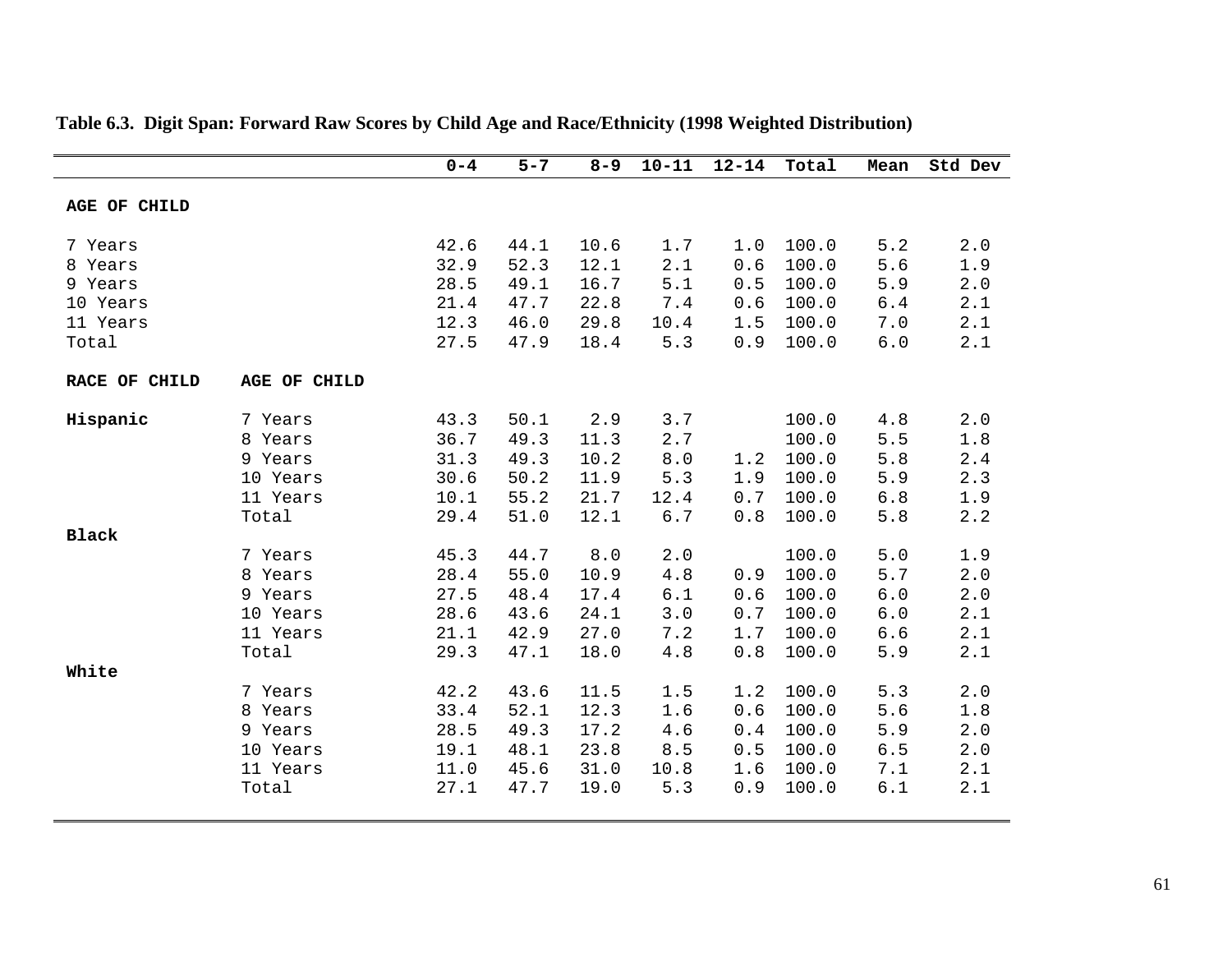|                                                                |                                                                | $0 - 4$                                      | $5 - 7$                                      | $8 - 9$                                  | $10 - 11$                | $12 - 14$  | Total                                              | Mean                                     | Std Dev                                          |
|----------------------------------------------------------------|----------------------------------------------------------------|----------------------------------------------|----------------------------------------------|------------------------------------------|--------------------------|------------|----------------------------------------------------|------------------------------------------|--------------------------------------------------|
| AGE OF CHILD                                                   |                                                                |                                              |                                              |                                          |                          |            |                                                    |                                          |                                                  |
| 7 Years<br>8 Years<br>9 Years<br>10 Years<br>11 Years<br>Total |                                                                | 70.6<br>66.9<br>49.3<br>41.6<br>31.2<br>52.0 | 28.8<br>31.5<br>45.8<br>48.6<br>54.0<br>41.7 | 0.7<br>1.6<br>3.6<br>8.5<br>11.5<br>5.2  | 1.4<br>1.3<br>2.9<br>1.1 | 0.4<br>0.1 | 100.0<br>100.0<br>100.0<br>100.0<br>100.0<br>100.0 | 3.9<br>4.2<br>4.6<br>5.0<br>5.5<br>4.6   | 1.4<br>$1.4$<br>$1.7\,$<br>1.8<br>1.9<br>1.8     |
| RACE OF CHILD                                                  | AGE OF CHILD                                                   |                                              |                                              |                                          |                          |            |                                                    |                                          |                                                  |
| Hispanic                                                       | 7 Years<br>8 Years<br>9 Years<br>10 Years<br>11 Years<br>Total | 85.2<br>74.3<br>61.2<br>56.9<br>39.1<br>61.7 | 14.8<br>25.7<br>35.0<br>39.0<br>53.4<br>34.9 | 2.9<br>3.0<br>$6.0$<br>2.6               | 0.9<br>1.1<br>0.8<br>0.6 | 0.8<br>0.2 | 100.0<br>100.0<br>100.0<br>100.0<br>100.0<br>100.0 | 3.3<br>3.7<br>$4.4$<br>4.4<br>5.1<br>4.2 | 1.6<br>1.4<br>1.5<br>$1.7\,$<br>$1.7\,$<br>$1.7$ |
| <b>Black</b>                                                   | 7 Years<br>8 Years<br>9 Years<br>10 Years<br>11 Years<br>Total | 81.1<br>75.0<br>64.7<br>58.6<br>38.3<br>62.6 | 17.8<br>24.1<br>33.8<br>34.5<br>51.6<br>33.2 | 1.1<br>$0.9$<br>0.9<br>6.9<br>7.6<br>3.5 | $0.7$<br>2.5<br>0.7      |            | 100.0<br>100.0<br>100.0<br>100.0<br>100.0<br>100.0 | 3.3<br>3.7<br>4.0<br>4.5<br>5.0<br>4.1   | 1.5<br>1.5<br>1.6<br>1.8<br>1.9<br>1.7           |
| White                                                          | 7 Years<br>8 Years<br>9 Years<br>10 Years<br>11 Years<br>Total | 68.2<br>64.9<br>45.1<br>36.9<br>29.2<br>49.3 | 31.1<br>33.2<br>49.2<br>52.2<br>54.5<br>43.7 | 0.7<br>1.9<br>4.2<br>9.3<br>12.7<br>5.7  | 1.5<br>1.6<br>3.2<br>1.2 | 0.4<br>0.1 | 100.0<br>100.0<br>100.0<br>100.0<br>100.0<br>100.0 | 4.0<br>4.3<br>4.8<br>$5.2$<br>5.6<br>4.7 | 1.4<br>$1.4$<br>1.7<br>1.8<br>1.9<br>1.8         |

## **Table 6.4. Digit Span: Backward Raw Scores by Child Age and Race/Ethnicity (1998 Weighted Distribution)**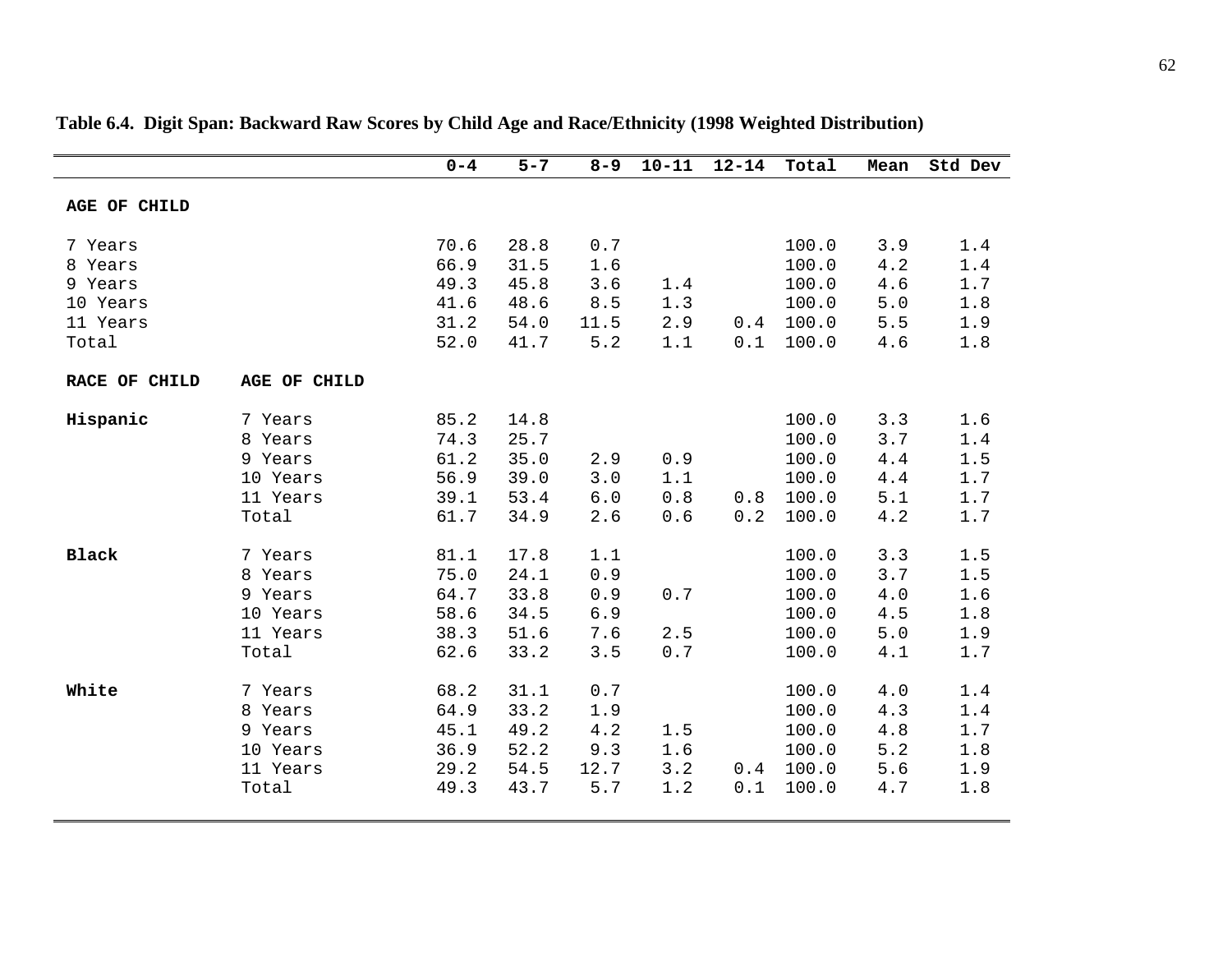|                            |             | $0 - 9$        | $10 - 14$      | $15 - 19$      | $20 - 29$    | $30 - 39$ | $40 - 49$      | $50+$ | Invalid Valid |      |      | Total %Valid |
|----------------------------|-------------|----------------|----------------|----------------|--------------|-----------|----------------|-------|---------------|------|------|--------------|
|                            |             |                |                |                |              |           |                |       |               |      |      |              |
| AGE OF CHILD               |             |                |                |                |              |           |                |       |               |      |      |              |
|                            |             |                |                |                |              |           |                |       |               |      |      |              |
| 5-6 Years                  |             | 66             | 206            | 143            | 116          | 21        | 6              |       | 80            | 558  | 638  | 87.5         |
| 7-9 Years                  |             | 10             | 40             | 71             | 259          | 307       | 316            | 102   | 119           | 1105 | 1224 | 90.3         |
| 10-11 Years                |             | 6              | 3              | 8              | 24           | 81        | 315            | 318   | 99            | 755  | 854  | 88.4         |
| 12-14 Years                |             | 7              | $\overline{2}$ | $\overline{3}$ | 11           | 38        | 342            | 567   | 142           | 970  | 1112 | 87.2         |
| Total                      |             | 89             | 251            | 225            | 410          | 447       | 979            | 987   | 440           | 3388 | 3828 | 88.5         |
| RACE OF CHILD AGE OF CHILD |             |                |                |                |              |           |                |       |               |      |      |              |
| Hispanic                   | 5-6 Years   | 20             | 50             | 26             | 18           | 2         | $\mathbf 1$    |       | 17            | 117  | 134  | 87.3         |
|                            | 7-9 Years   | 3              | 13             | 19             | 51           | 61        | 55             | 14    | 29            | 216  | 245  | 88.2         |
|                            | 10-11 Years | 3              |                | $\mathbf{1}$   | 11           | 24        | 80             | 51    | 26            | 170  | 196  | 86.7         |
|                            | 12-14 Years | $\overline{2}$ |                | $\mathbf{1}$   | $\mathbf{1}$ | 10        | 92             | 113   | 28            | 219  | 247  | 88.7         |
|                            | Total       | 28             | 63             | 47             | 81           | 97        | 228            | 178   | 100           | 722  | 822  | 87.8         |
| <b>Black</b>               |             |                |                |                |              |           |                |       |               |      |      |              |
|                            | 5-6 Years   | 22             | 59             | 36             | 17           | 2         | $\overline{2}$ |       | 21            | 138  | 159  | 86.8         |
|                            | 7-9 Years   | 6              | 14             | 31             | 84           | 92        | 72             | 19    | 30            | 318  | 348  | 91.4         |
|                            | 10-11 Years | 2              | 3              | 5              | 7            | 44        | 113            | 60    | 28            | 234  | 262  | 89.3         |
|                            | 12-14 Years | 4              | $\overline{2}$ | $\overline{2}$ | 6            | 14        | 144            | 131   | 49            | 303  | 352  | 86.1         |
|                            | Total       | 34             | 78             | 74             | 114          | 152       | 331            | 210   | 128           | 993  | 1121 | 88.6         |
| White                      |             |                |                |                |              |           |                |       |               |      |      |              |
|                            | 5-6 Years   | 24             | 97             | 81             | 81           | 17        | $\overline{3}$ |       | 42            | 303  | 345  | 87.8         |
|                            | 7-9 Years   | $\mathbf{1}$   | 13             | 21             | 124          | 154       | 189            | 69    | 60            | 571  | 631  | 90.5         |
|                            | 10-11 Years | $1\,$          |                | $\overline{2}$ | 6            | 13        | 122            | 207   | 45            | 351  | 396  | 88.6         |
|                            | 12-14 Years | $\mathbf{1}$   |                |                | 4            | 14        | 106            | 323   | 65            | 448  | 513  | 87.3         |
|                            | Total       | 27             | 110            | 104            | 215          | 198       | 420            | 599   | 212           | 1673 | 1885 | 88.8         |

## **Table 7.1. PIAT Math: Raw Scores by Child Age and Race/Ethnicity (1998 Sample Cases)**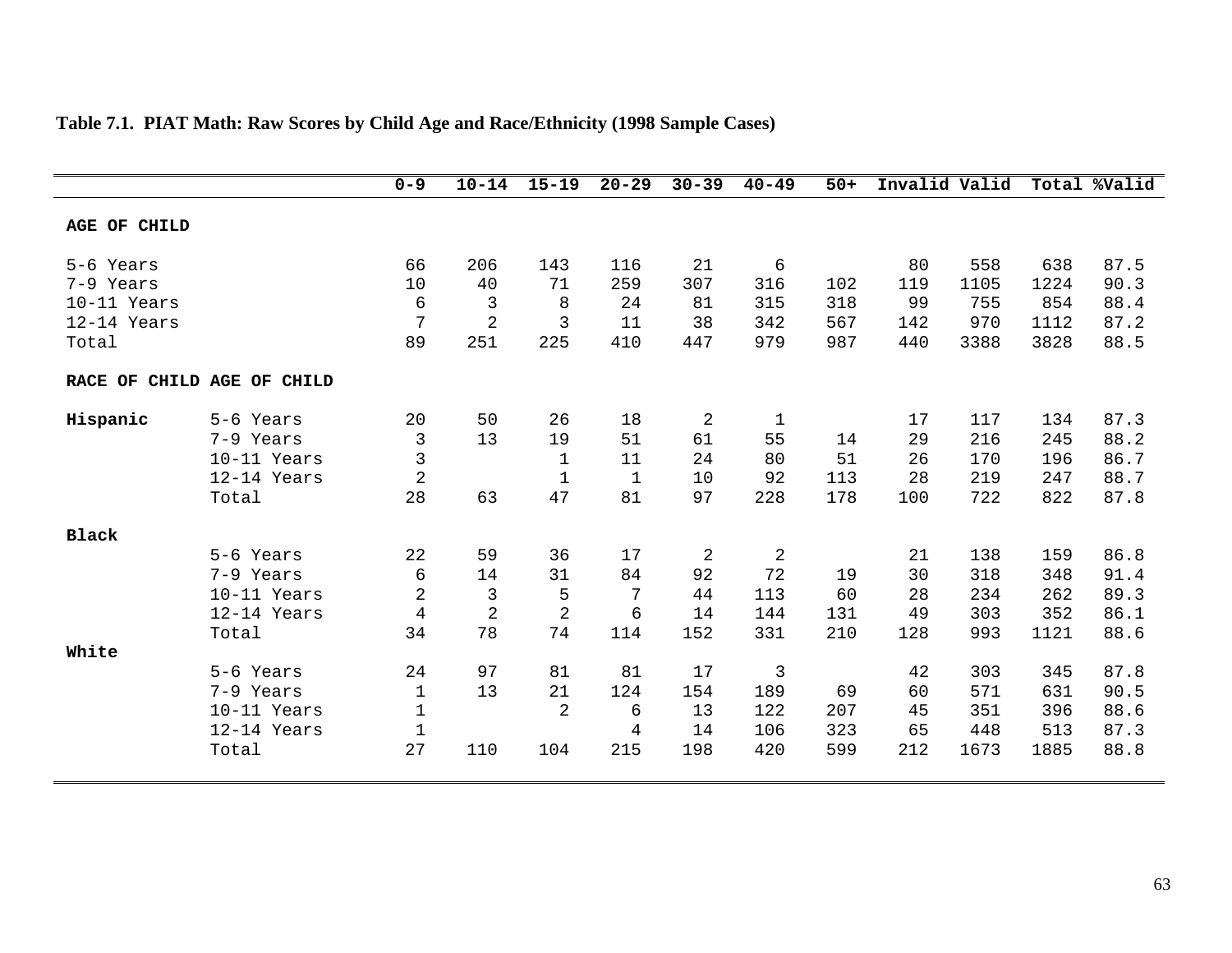|                          |                            | $1 - 19$   | $20 - 39$  | $40 - 59$  | $60 - 79$  | $80 - 89$  |           | 90-99 Invalid | Valid       | Total        | %Valid       |
|--------------------------|----------------------------|------------|------------|------------|------------|------------|-----------|---------------|-------------|--------------|--------------|
| AGE OF CHILD             |                            |            |            |            |            |            |           |               |             |              |              |
| 5-6 Years                |                            | 91         | 100        | 126        | 116        | 59         | 66        | 80            | 558         | 638          | 87.5         |
| 7-9 Years<br>10-11 Years |                            | 138<br>136 | 211<br>106 | 253<br>164 | 275<br>174 | 125<br>92  | 103<br>83 | 119<br>99     | 1105<br>755 | 1224<br>854  | 90.3<br>88.4 |
| 12-14 Years<br>Total     |                            | 157<br>522 | 228<br>645 | 226<br>769 | 178<br>743 | 104<br>380 | 77<br>329 | 142<br>440    | 970<br>3388 | 1112<br>3828 | 87.2<br>88.5 |
|                          | RACE OF CHILD AGE OF CHILD |            |            |            |            |            |           |               |             |              |              |
| Hispanic                 | 5-6 Years                  | 28         | 25         | 30         | 19         | 5          | 10        | 17            | 117         | 134          | 87.3         |
|                          | 7-9 Years                  | 42         | 49         | 44         | 52         | 18         | 11        | 29            | 216         | 245          | 88.2         |
|                          | 10-11 Years                | 45         | 30         | 36         | 39         | 11         | 9         | 26            | 170         | 196          | 86.7         |
|                          | 12-14 Years                | 40         | 53         | 67         | 35         | 11         | 13        | 28            | 219         | 247          | 88.7         |
|                          | Total                      | 155        | 157        | 177        | 145        | 45         | 43        | 100           | 722         | 822          | 87.8         |
| <b>Black</b>             |                            |            |            |            |            |            |           |               |             |              |              |
|                          | 5-6 Years                  | 33         | 30         | 34         | 17         | 12         | 12        | 21            | 138         | 159          | 86.8         |
|                          | 7-9 Years                  | 59         | 90         | 82         | 46         | 25         | 16        | 30            | 318         | 348          | 91.4         |
|                          | 10-11 Years                | 65         | 45         | 57         | 41         | 18         | 8         | 28            | 234         | 262          | 89.3         |
|                          | 12-14 Years                | 73         | 97         | 65         | 44         | 15         | 9         | 49            | 303         | 352          | 86.1         |
|                          | Total                      | 230        | 262        | 238        | 148        | 70         | 45        | 128           | 993         | 1121         | 88.6         |
| White                    |                            |            |            |            |            |            |           |               |             |              |              |
|                          | 5-6 Years                  | 30         | 45         | 62         | 80         | 42         | 44        | 42            | 303         | 345          | 87.8         |
|                          | 7-9 Years                  | 37         | 72         | 127        | 177        | 82         | 76        | 60            | 571         | 631          | 90.5         |
|                          | 10-11 Years                | 26         | 31         | 71         | 94         | 63         | 66        | 45            | 351         | 396          | 88.6         |
|                          | 12-14 Years                | 44         | 78         | 94         | 99         | 78         | 55        | 65            | 448         | 513          | 87.3         |
|                          | Total                      | 137        | 226        | 354        | 450        | 265        | 241       | 212           | 1673        | 1885         | 88.8         |
|                          |                            |            |            |            |            |            |           |               |             |              |              |

## **Table 7.2. PIAT Math: Percentile Scores by Child Age and Race/Ethnicity (1998 Sample Cases)**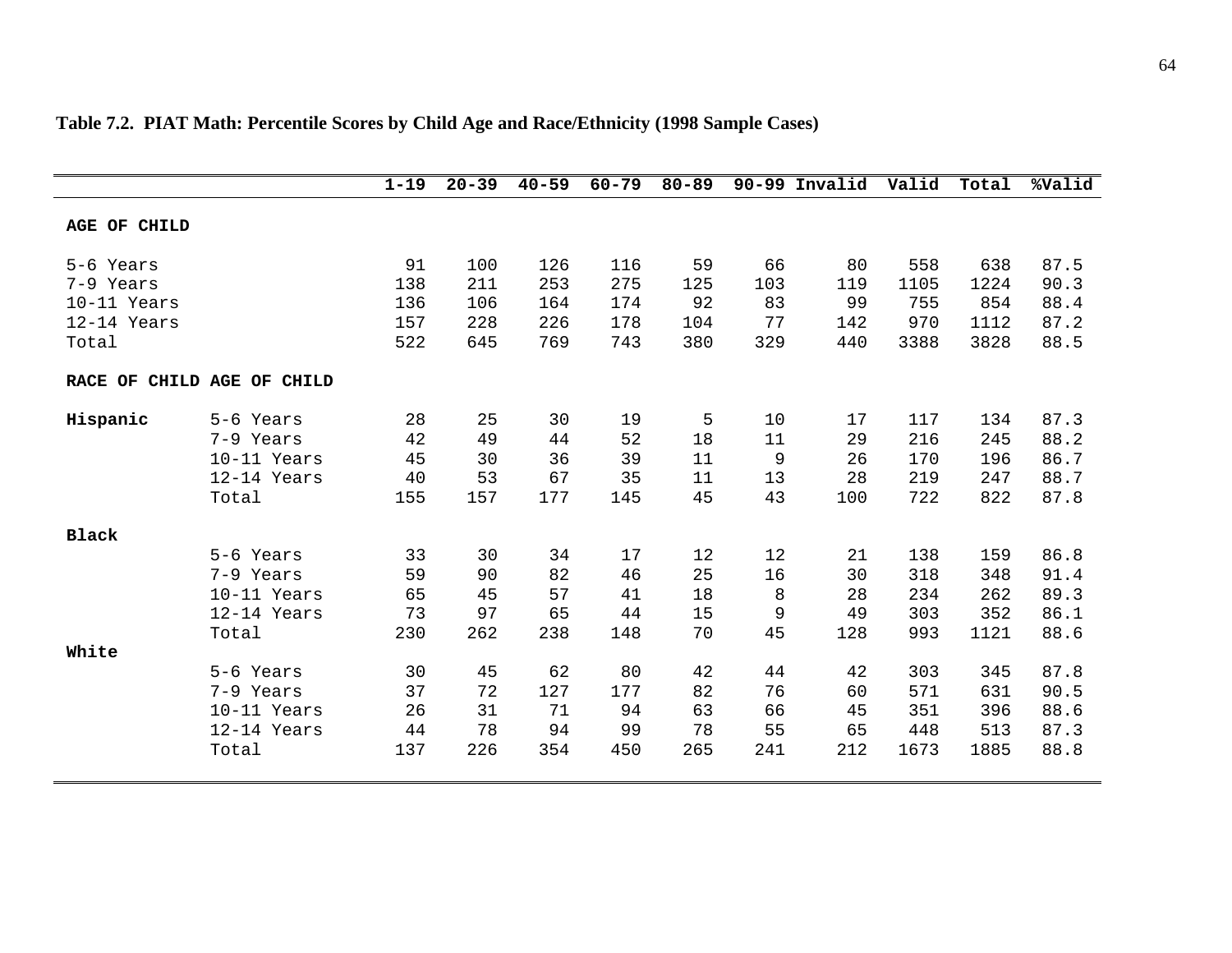|                                                               |                                                                            | $65 - 69$                                   | $70 - 84$                         | $85 - 99$                           |                                     | 100-114 115-129                  | $130+$                            | Valid                                  | Total                                   | %Valid                                       |
|---------------------------------------------------------------|----------------------------------------------------------------------------|---------------------------------------------|-----------------------------------|-------------------------------------|-------------------------------------|----------------------------------|-----------------------------------|----------------------------------------|-----------------------------------------|----------------------------------------------|
| AGE OF CHILD                                                  |                                                                            |                                             |                                   |                                     |                                     |                                  |                                   |                                        |                                         |                                              |
| 5-6 Years<br>7-9 Years<br>10-11 Years<br>12-14 Years<br>Total |                                                                            | 9<br>31<br>30<br>32<br>102                  | 61<br>71<br>85<br>92<br>309       | 168<br>344<br>199<br>388<br>1099    | 218<br>477<br>306<br>322<br>1323    | 80<br>161<br>121<br>120<br>482   | 102<br>140<br>113<br>158<br>513   | 558<br>1105<br>755<br>970<br>3388      | 638<br>1224<br>854<br>1112<br>3828      | 87.5<br>90.3<br>88.4<br>87.2<br>88.5         |
| RACE OF CHILD                                                 | AGE OF CHILD                                                               |                                             |                                   |                                     |                                     |                                  |                                   |                                        |                                         |                                              |
| Hispanic                                                      | 5-6 Years<br>7-9 Years<br>10-11 Years<br>12-14 Years<br>Total              | $\overline{2}$<br>9<br>10<br>6<br>27        | 20<br>24<br>27<br>25<br>96        | 43<br>74<br>59<br>104<br>280        | 39<br>85<br>60<br>64<br>248         | 9<br>23<br>11<br>18<br>61        | 21<br>30<br>29<br>30<br>110       | 117<br>216<br>170<br>219<br>722        | 134<br>245<br>196<br>247<br>822         | 87.3<br>88.2<br>86.7<br>88.7<br>87.8         |
| Black<br>White                                                | 5-6 Years<br>7-9 Years<br>10-11 Years<br>12-14 Years<br>Total<br>5-6 Years | 5<br>19<br>14<br>18<br>56<br>$\overline{2}$ | 23<br>28<br>44<br>39<br>134<br>18 | 49<br>143<br>77<br>150<br>419<br>76 | 40<br>100<br>84<br>78<br>302<br>139 | 17<br>21<br>13<br>17<br>68<br>54 | 25<br>37<br>30<br>50<br>142<br>56 | 138<br>318<br>234<br>303<br>993<br>303 | 159<br>348<br>262<br>352<br>1121<br>345 | 86.8<br>91.4<br>89.3<br>86.1<br>88.6<br>87.8 |
|                                                               | 7-9 Years<br>10-11 Years<br>12-14 Years<br>Total                           | 3<br>6<br>8<br>19                           | 19<br>14<br>28<br>79              | 127<br>63<br>134<br>400             | 292<br>162<br>180<br>773            | 117<br>97<br>85<br>353           | 73<br>54<br>78<br>261             | 571<br>351<br>448<br>1673              | 631<br>396<br>513<br>1885               | 90.5<br>88.6<br>87.3<br>88.8                 |

## **Table 7.3. PIAT Math: Standard Scores by Child Age and Race/Ethnicity (1998 Sample Cases)**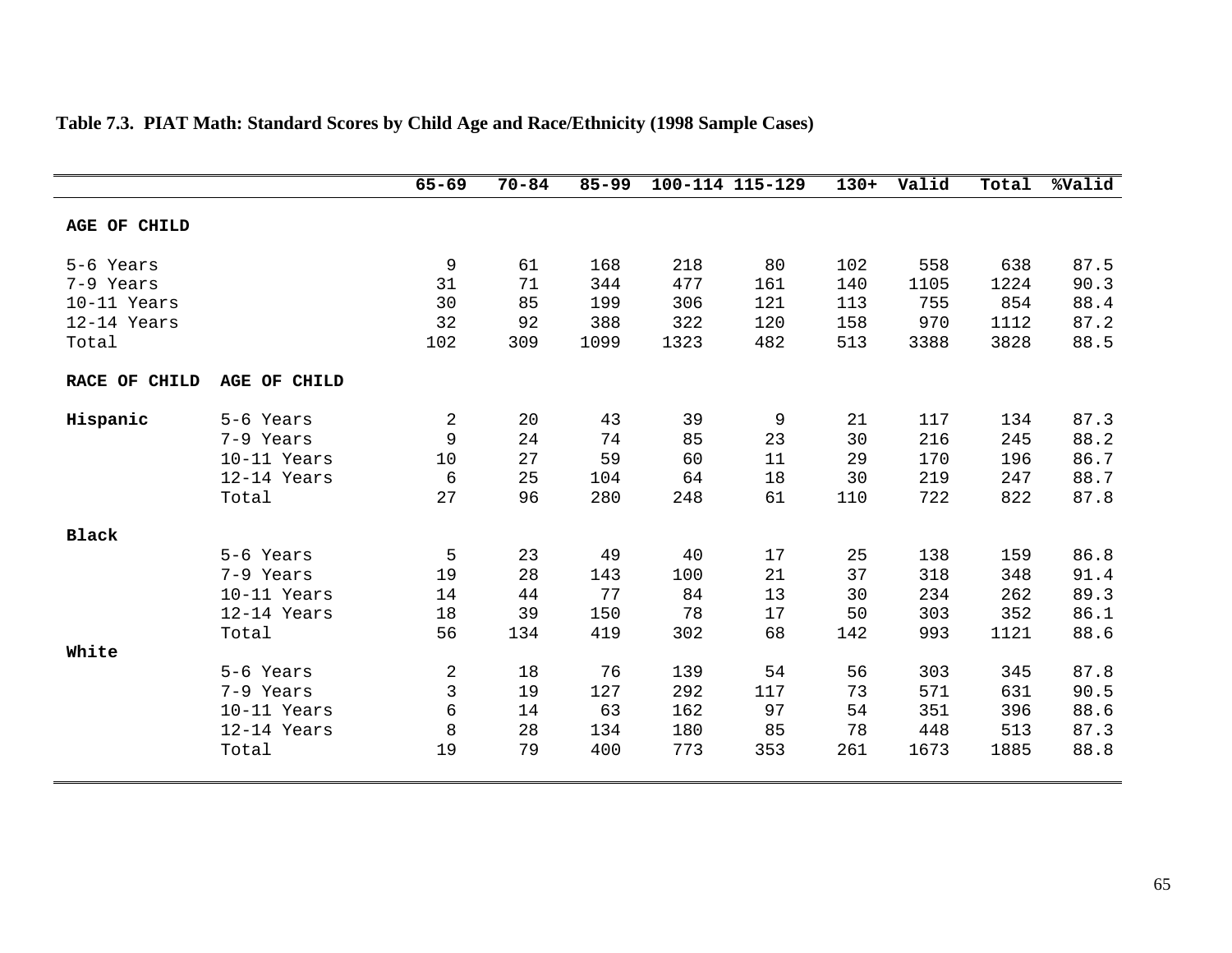|               |              | $1 - 19$ | $20 - 39$ | $40 - 59$ | $60 - 79$ | $80 - 89$ | $90 - 99$ | Total | Mean | Std Dev |
|---------------|--------------|----------|-----------|-----------|-----------|-----------|-----------|-------|------|---------|
|               |              |          |           |           |           |           |           |       |      |         |
| AGE OF CHILD  |              |          |           |           |           |           |           |       |      |         |
| 5-6 Years     |              | 12.8     | 16.4      | 20.3      | 23.8      | 13.1      | 13.8      | 100.0 | 57.4 | 27.6    |
| 7-9 Years     |              | 8.8      | 15.4      | 22.5      | 28.3      | 12.9      | 12.1      | 100.0 | 58.6 | 25.5    |
| 10-11 Years   |              | 12.1     | 11.0      | 20.1      | 25.3      | 15.8      | 15.7      | 100.0 | 60.5 | 27.9    |
| 12-14 Years   |              | 12.0     | 19.9      | 22.1      | 20.7      | 14.7      | 10.6      | 100.0 | 54.5 | 27.3    |
| Total         |              | 11.1     | 15.8      | 21.4      | 24.8      | 14.1      | 12.8      | 100.0 | 57.7 | 27.0    |
| RACE OF CHILD | AGE OF CHILD |          |           |           |           |           |           |       |      |         |
| Hispanic      | 5-6 Years    | 23.8     | 22.9      | 26.2      | 13.6      | 4.8       | 8.7       | 100.0 | 43.9 | 27.8    |
|               | 7-9 Years    | 19.5     | 22.1      | 21.4      | 24.6      | 7.4       | 5.0       | 100.0 | 46.9 | 26.5    |
|               | 10-11 Years  | 25.9     | 18.0      | 21.8      | 20.9      | 6.6       | 6.8       | 100.0 | 44.7 | 28.4    |
|               | 12-14 Years  | 16.3     | 25.6      | 30.0      | 16.7      | 5.3       | 6.1       | 100.0 | 45.8 | 24.8    |
|               | Total        | 20.9     | 22.2      | 24.8      | 19.5      | 6.1       | 6.4       | 100.0 | 45.5 | 26.8    |
| Black         |              |          |           |           |           |           |           |       |      |         |
|               | 5-6 Years    | 22.7     | 24.6      | 20.7      | 11.5      | 11.8      | 8.7       | 100.0 | 45.5 | 29.6    |
|               | 7-9 Years    | 18.1     | 27.8      | 25.5      | 14.7      | 8.3       | 5.6       | 100.0 | 44.6 | 26.4    |
|               | 10-11 Years  | 28.3     | 18.9      | 22.7      | 18.8      | 7.6       | 3.8       | 100.0 | 42.6 | 28.0    |
|               | 12-14 Years  | 23.0     | 30.9      | 23.1      | 15.1      | 5.5       | 2.4       | 100.0 | 39.4 | 24.4    |
|               | Total        | 22.6     | 26.2      | 23.4      | 15.3      | 7.8       | 4.7       | 100.0 | 42.7 | 26.8    |
| White         |              |          |           |           |           |           |           |       |      |         |
|               | 5-6 Years    | 10.5     | 14.7      | 19.7      | 26.3      | 14.0      | 14.9      | 100.0 | 60.1 | 26.5    |
|               | 7-9 Years    | 6.4      | 12.9      | 22.0      | 30.8      | 14.1      | 13.7      | 100.0 | 61.9 | 24.1    |
|               | 10-11 Years  | 7.8      | 8.9       | 19.5      | 26.9      | 18.2      | 18.7      | 100.0 | 65.3 | 25.8    |
|               | 12-14 Years  | 9.4      | 17.2      | 21.1      | 22.2      | 17.5      | 12.6      | 100.0 | 58.4 | 26.8    |
|               | Total        | 8.2      | 13.5      | 20.8      | 26.9      | 15.9      | 14.7      | 100.0 | 61.4 | 25.8    |

# **Table 7.4. PIAT Math: Percentile Scores by Child Age and Race/Ethnicity (1998 Weighted Distribution)**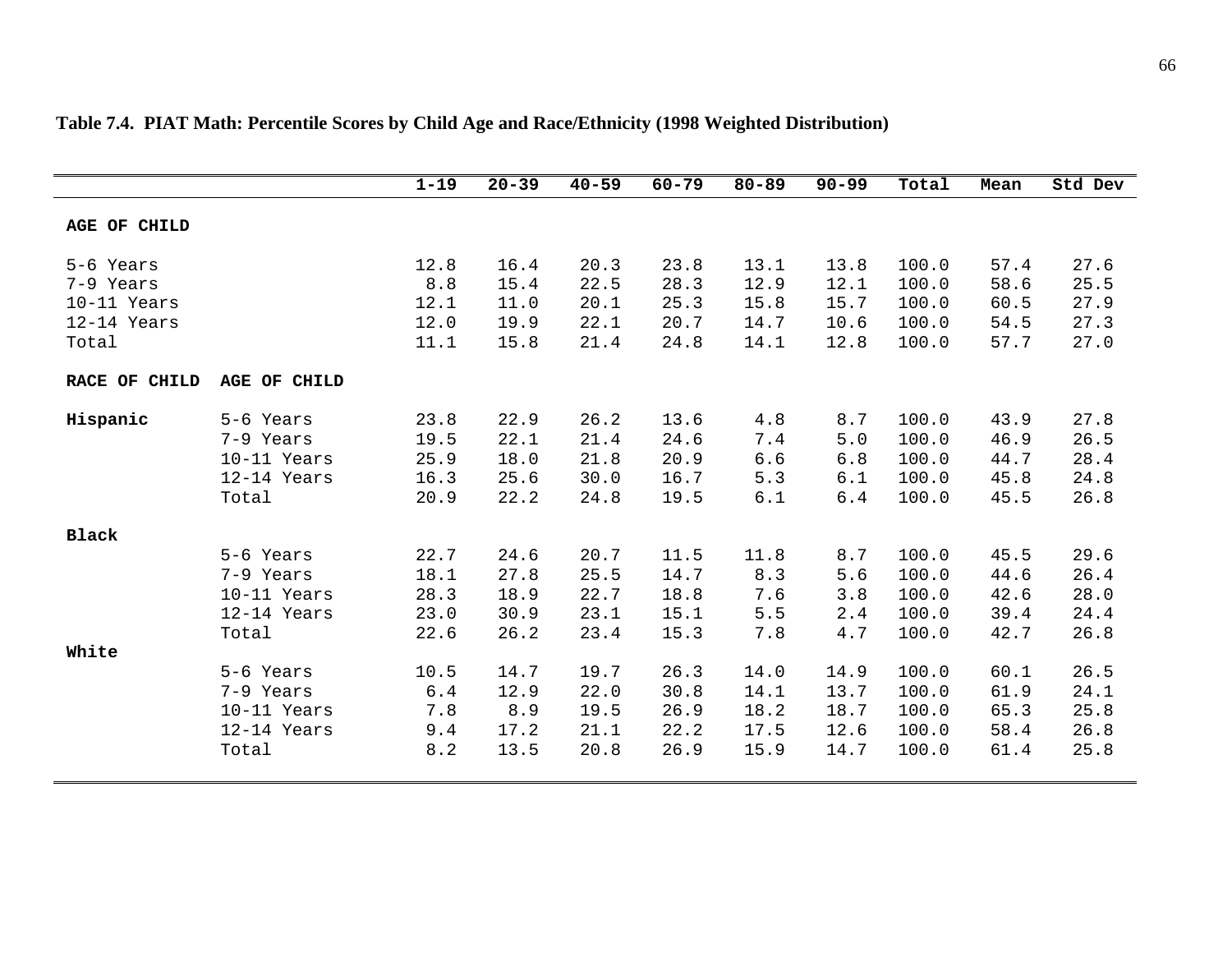|                                                                 |                                                                                                                                | $65 - 69$                                                            | $70 - 84$                                                              | $85 - 99$                                                                    |                                                                              | 100-114 115-129                                                            | $130+$                                                             | Total                                                                                  | Mean                                                                              | Std Dev                                                                      |
|-----------------------------------------------------------------|--------------------------------------------------------------------------------------------------------------------------------|----------------------------------------------------------------------|------------------------------------------------------------------------|------------------------------------------------------------------------------|------------------------------------------------------------------------------|----------------------------------------------------------------------------|--------------------------------------------------------------------|----------------------------------------------------------------------------------------|-----------------------------------------------------------------------------------|------------------------------------------------------------------------------|
| AGE OF CHILD                                                    |                                                                                                                                |                                                                      |                                                                        |                                                                              |                                                                              |                                                                            |                                                                    |                                                                                        |                                                                                   |                                                                              |
| 5-6 Years<br>7-9 Years<br>10-11 Years<br>$12-14$ Years<br>Total |                                                                                                                                | 1.1<br>1.5<br>2.7<br>2.2<br>1.9                                      | 8.1<br>4.4<br>7.4<br>7.4<br>6.5                                        | 27.0<br>26.4<br>21.1<br>34.0<br>27.4                                         | 42.5<br>47.3<br>43.5<br>37.6<br>43.0                                         | 16.6<br>18.2<br>22.7<br>16.4<br>18.4                                       | 4.7<br>2.3<br>2.5<br>2.3<br>2.8                                    | 100.0<br>100.0<br>100.0<br>100.0<br>100.0                                              | 103.8<br>104.2<br>104.8<br>102.1<br>103.7                                         | 14.3<br>12.9<br>14.5<br>13.8<br>13.8                                         |
| RACE OF CHILD                                                   | AGE OF CHILD                                                                                                                   |                                                                      |                                                                        |                                                                              |                                                                              |                                                                            |                                                                    |                                                                                        |                                                                                   |                                                                              |
| Hispanic                                                        | 5-6 Years<br>7-9 Years<br>10-11 Years<br>12-14 Years<br>Total                                                                  | 1.3<br>3.6<br>5.2<br>2.5<br>3.3                                      | 17.9<br>11.1<br>16.3<br>10.2<br>13.3                                   | 39.3<br>34.9<br>35.5<br>48.1<br>39.5                                         | 29.7<br>40.3<br>33.7<br>29.5<br>33.8                                         | 8.4<br>9.9<br>6.1<br>$8.5$<br>8.3                                          | 3.4<br>0.3<br>3.1<br>1.1<br>1.8                                    | 100.0<br>100.0<br>100.0<br>100.0<br>100.0                                              | 97.2<br>98.2<br>97.1<br>98.0<br>97.7                                              | 14.7<br>13.0<br>14.9<br>12.6<br>13.7                                         |
| <b>Black</b><br>White                                           | 5-6 Years<br>7-9 Years<br>10-11 Years<br>12-14 Years<br>Total<br>5-6 Years<br>7-9 Years<br>10-11 Years<br>12-14 Years<br>Total | 3.5<br>6.1<br>$6.0$<br>5.4<br>5.5<br>0.8<br>0.6<br>1.8<br>1.5<br>1.1 | 15.7<br>8.3<br>19.2<br>12.5<br>13.2<br>6.3<br>3.2<br>4.4<br>6.1<br>4.8 | 36.5<br>44.3<br>31.6<br>50.0<br>42.0<br>24.7<br>22.8<br>17.8<br>29.4<br>23.8 | 28.5<br>32.1<br>36.5<br>26.5<br>30.9<br>45.5<br>50.3<br>45.8<br>40.6<br>45.9 | 12.8<br>$6.7$<br>5.4<br>5.3<br>6.9<br>17.8<br>20.8<br>27.6<br>19.4<br>21.3 | 3.0<br>2.5<br>1.2<br>0.3<br>1.6<br>5.0<br>2.4<br>2.7<br>2.9<br>3.1 | 100.0<br>100.0<br>100.0<br>100.0<br>100.0<br>100.0<br>100.0<br>100.0<br>100.0<br>100.0 | 97.8<br>97.2<br>95.8<br>94.6<br>96.2<br>105.1<br>105.8<br>107.3<br>104.0<br>105.5 | 15.5<br>14.2<br>14.5<br>12.6<br>14.1<br>13.7<br>12.2<br>13.5<br>13.6<br>13.2 |

# **Table 7.5. PIAT Math: Standard Scores by Child Age and Race/Ethnicity (1998 Weighted Distribution)**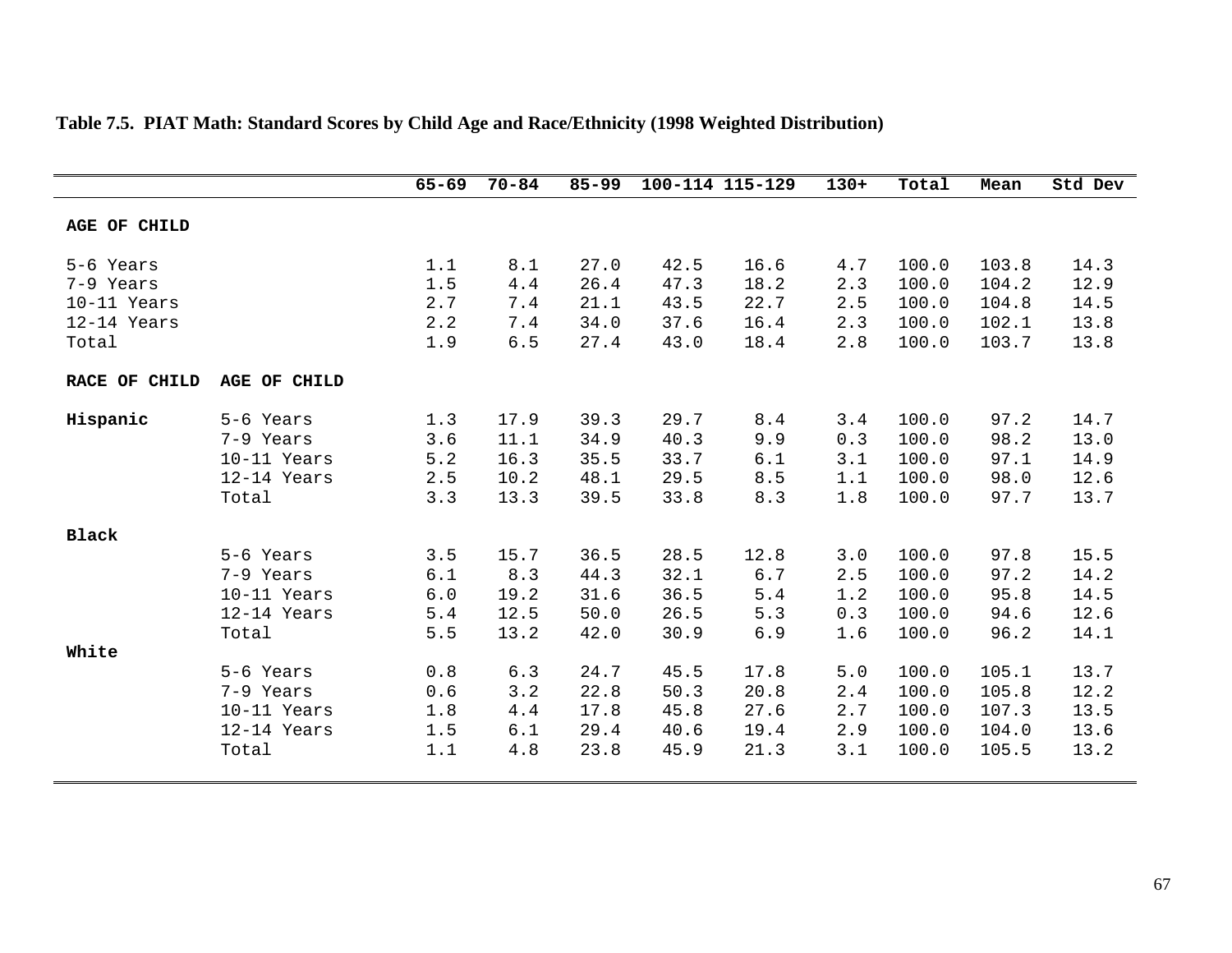|              |                            | $0 - 9$        | $10 - 14$      | $15 - 19$    | $20 - 29$ | $30 - 39$      | $40 - 49$      |                | 50+ Invalid Valid |      |      | Total %Valid |
|--------------|----------------------------|----------------|----------------|--------------|-----------|----------------|----------------|----------------|-------------------|------|------|--------------|
| AGE OF CHILD |                            |                |                |              |           |                |                |                |                   |      |      |              |
| 5-6 Years    |                            | 64             | 58             | 249          | 144       | 34             | 8              | $\overline{2}$ | 79                | 559  | 638  | 87.6         |
| 7-9 Years    |                            | 4              | $\mathbf{1}$   | 32           | 294       | 325            | 286            | 162            | 120               | 1104 | 1224 | 90.2         |
| 10-11 Years  |                            | 2              | $\overline{2}$ | 3            | 42        | 103            | 229            | 372            | 101               | 753  | 854  | 88.2         |
| 12-14 Years  |                            | $\overline{3}$ |                |              | 29        | 68             | 159            | 712            | 141               | 971  | 1112 | 87.3         |
| Total        |                            | 73             | 61             | 284          | 509       | 530            | 682            | 1248           | 441               | 3387 | 3828 | 88.5         |
|              | RACE OF CHILD AGE OF CHILD |                |                |              |           |                |                |                |                   |      |      |              |
| Hispanic     | 5-6 Years                  | 23             | 13             | 49           | 29        | 4              | 1              |                | 15                | 119  | 134  | 88.8         |
|              | 7-9 Years                  | $\sqrt{2}$     | $\mathbf{1}$   | 7            | 61        | 62             | 52             | 31             | 29                | 216  | 245  | 88.2         |
|              | 10-11 Years                | $\mathbf{1}$   |                | $\mathbf{1}$ | 16        | 28             | 56             | 68             | 26                | 170  | 196  | 86.7         |
|              | 12-14 Years                |                |                |              | 8         | 17             | 42             | 152            | 28                | 219  | 247  | 88.7         |
|              | Total                      | 26             | 14             | 57           | 114       | 111            | 151            | 251            | 98                | 724  | 822  | 88.1         |
| <b>Black</b> |                            |                |                |              |           |                |                |                |                   |      |      |              |
|              | 5-6 Years                  | 19             | 12             | 59           | 42        | $\mathfrak{Z}$ | $\overline{2}$ | $\mathbf 1$    | 21                | 138  | 159  | 86.8         |
|              | 7-9 Years                  | 1              |                | 13           | 105       | 102            | 71             | 27             | 29                | 319  | 348  | 91.7         |
|              | 10-11 Years                |                | $\overline{2}$ | 2            | 16        | 50             | 82             | 81             | 29                | 233  | 262  | 88.9         |
|              | 12-14 Years                | $\overline{2}$ |                |              | 11        | 31             | 75             | 186            | 47                | 305  | 352  | 86.6         |
|              | Total                      | 22             | 14             | 74           | 174       | 186            | 230            | 295            | 126               | 995  | 1121 | 88.8         |
| White        |                            |                |                |              |           |                |                |                |                   |      |      |              |
|              | 5-6 Years                  | 22             | 33             | 141          | 73        | 27             | 5              | $\mathbf 1$    | 43                | 302  | 345  | 87.5         |
|              | 7-9 Years                  | $\mathbf{1}$   |                | 12           | 128       | 161            | 163            | 104            | 62                | 569  | 631  | 90.2         |
|              | 10-11 Years                | $\mathbf{1}$   |                |              | 10        | 25             | 91             | 223            | 46                | 350  | 396  | 88.4         |
|              | 12-14 Years                | $\mathbf{1}$   |                |              | 10        | 20             | 42             | 374            | 66                | 447  | 513  | 87.1         |
|              | Total                      | 25             | 33             | 153          | 221       | 233            | 301            | 702            | 217               | 1668 | 1885 | 88.5         |

## **Table 8.1. PIAT Reading Recognition: Raw Scores by Child Age and Race/Ethnicity (1998 Sample Cases)**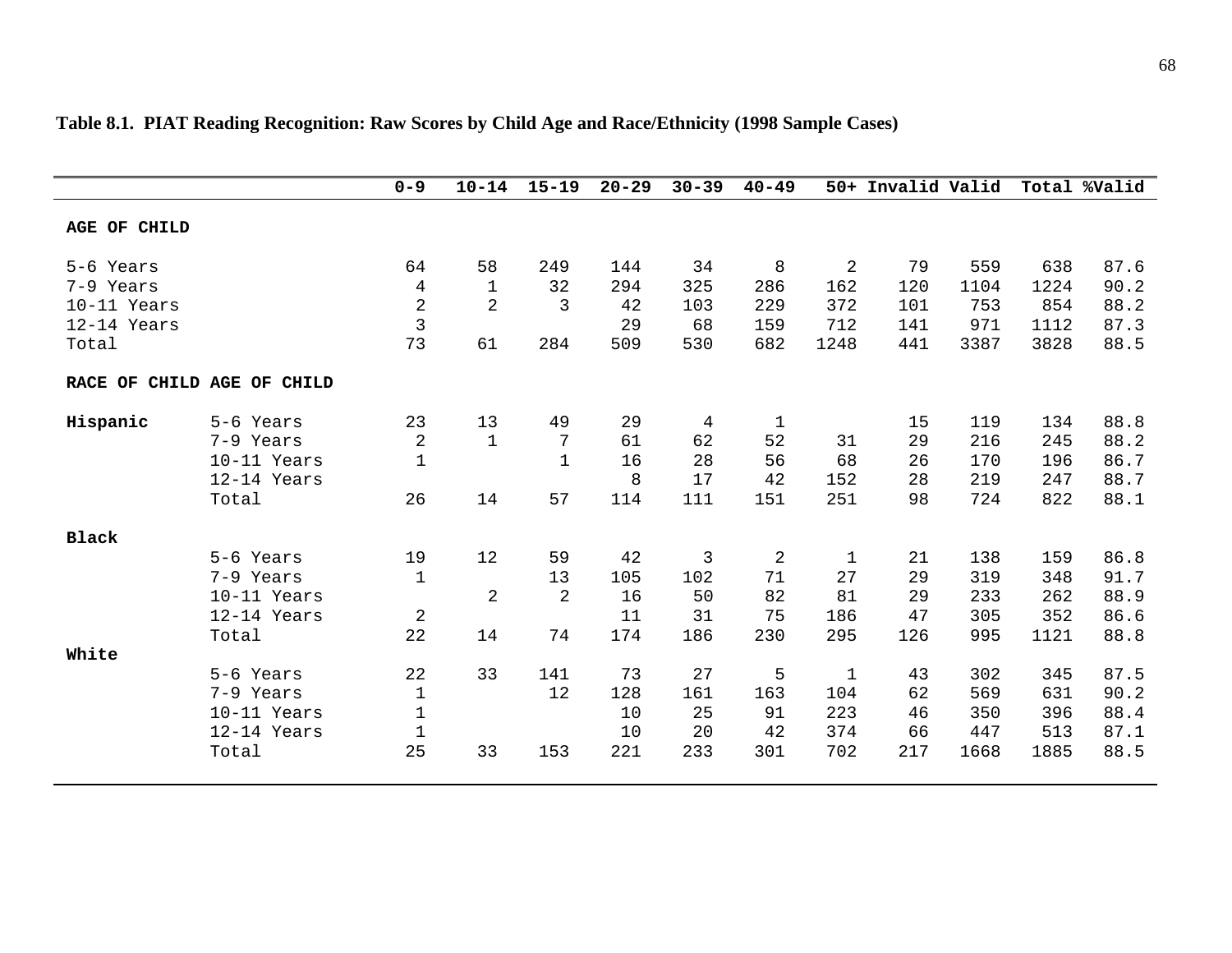|               |                    | $1 - 19$ | $20 - 39$ | $40 - 59$ | $60 - 79$ | $80 - 89$ |     | 90-99 Invalid Valid |      | Total | %Valid |
|---------------|--------------------|----------|-----------|-----------|-----------|-----------|-----|---------------------|------|-------|--------|
| AGE OF CHILD  |                    |          |           |           |           |           |     |                     |      |       |        |
| 5-6 Years     |                    | 42       | 61        | 119       | 132       | 62        | 143 | 79                  | 559  | 638   | 87.6   |
| 7-9 Years     |                    | 108      | 172       | 209       | 296       | 142       | 177 | 120                 | 1104 | 1224  | 90.2   |
| $10-11$ Years |                    | 133      | 128       | 133       | 133       | 126       | 100 | 101                 | 753  | 854   | 88.2   |
| $12-14$ Years |                    | 176      | 134       | 190       | 214       | 116       | 141 | 141                 | 971  | 1112  | 87.3   |
| Total         |                    | 459      | 495       | 651       | 775       | 446       | 561 | 441                 | 3387 | 3828  | 88.5   |
| RACE OF       | CHILD AGE OF CHILD |          |           |           |           |           |     |                     |      |       |        |
| Hispanic      | 5-6 Years          | 16       | 23        | 26        | 27        | 9         | 18  | 15                  | 119  | 134   | 88.8   |
|               | 7-9 Years          | 30       | 31        | 50        | 48        | 26        | 31  | 29                  | 216  | 245   | 88.2   |
|               | 10-11 Years        | 44       | 30        | 36        | 29        | 17        | 14  | 26                  | 170  | 196   | 86.7   |
|               | 12-14 Years        | 41       | 35        | 40        | 51        | 20        | 32  | 28                  | 219  | 247   | 88.7   |
|               | Total              | 131      | 119       | 152       | 155       | 72        | 95  | 98                  | 724  | 822   | 88.1   |
| <b>Black</b>  |                    |          |           |           |           |           |     |                     |      |       |        |
|               | 5-6 Years          | 14       | 17        | 29        | 38        | 8         | 32  | 21                  | 138  | 159   | 86.8   |
|               | 7-9 Years          | 42       | 72        | 70        | 85        | 25        | 25  | 29                  | 319  | 348   | 91.7   |
|               | 10-11 Years        | 60       | 54        | 42        | 31        | 32        | 14  | 29                  | 233  | 262   | 88.9   |
|               | 12-14 Years        | 89       | 51        | 59        | 51        | 27        | 28  | 47                  | 305  | 352   | 86.6   |
|               | Total              | 205      | 194       | 200       | 205       | 92        | 99  | 126                 | 995  | 1121  | 88.8   |
| White         |                    |          |           |           |           |           |     |                     |      |       |        |
|               | 5-6 Years          | 12       | 21        | 64        | 67        | 45        | 93  | 43                  | 302  | 345   | 87.5   |
|               | 7-9 Years          | 36       | 69        | 89        | 163       | 91        | 121 | 62                  | 569  | 631   | 90.2   |
|               | 10-11 Years        | 29       | 44        | 55        | 73        | 77        | 72  | 46                  | 350  | 396   | 88.4   |
|               | 12-14 Years        | 46       | 48        | 91        | 112       | 69        | 81  | 66                  | 447  | 513   | 87.1   |
|               | Total              | 123      | 182       | 299       | 415       | 282       | 367 | 217                 | 1668 | 1885  | 88.5   |
|               |                    |          |           |           |           |           |     |                     |      |       |        |

# **Table 8.2. PIAT Reading Recognition: Percentile Scores by Child Age and Race/Ethnicity (1998 Sample Cases)**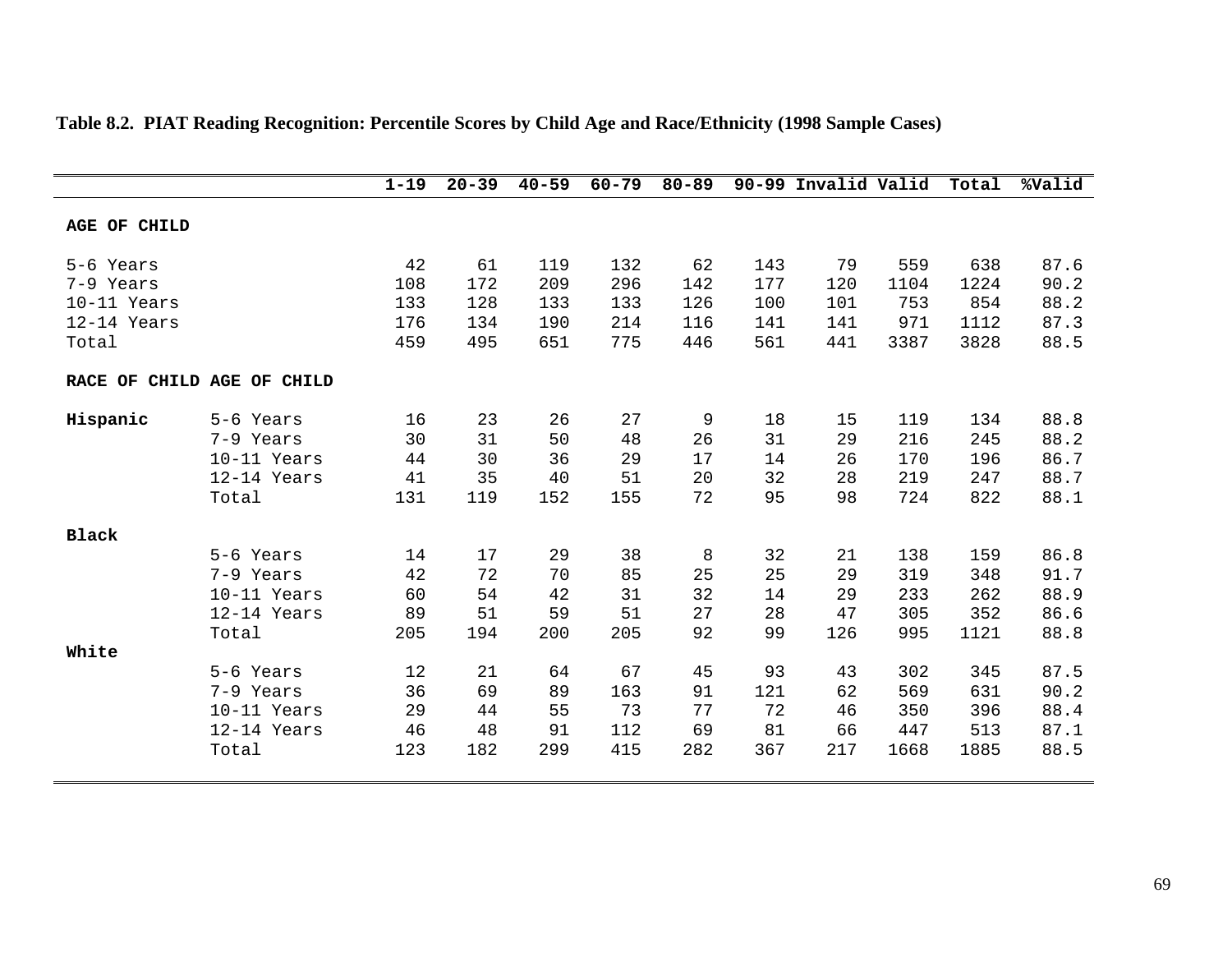|               |              | $65 - 69$   | $70 - 84$ | $85 - 99$ | $100 - 114$ | 115-129 | $130+$      | Invalid | Valid | Total | %Valid |
|---------------|--------------|-------------|-----------|-----------|-------------|---------|-------------|---------|-------|-------|--------|
| AGE OF CHILD  |              |             |           |           |             |         |             |         |       |       |        |
| 5-6 Years     |              | 13          | 21        | 125       | 214         | 121     | 65          | 79      | 559   | 638   | 87.6   |
| 7-9 Years     |              | 14          | 68        | 283       | 475         | 215     | 49          | 120     | 1104  | 1224  | 90.2   |
| 10-11 Years   |              | 24          | 77        | 220       | 261         | 139     | 32          | 101     | 753   | 854   | 88.2   |
| 12-14 Years   |              | 32          | 107       | 241       | 373         | 170     | 48          | 141     | 971   | 1112  | 87.3   |
| Total         |              | 83          | 273       | 869       | 1323        | 645     | 194         | 441     | 3387  | 3828  | 88.5   |
| RACE OF CHILD | AGE OF CHILD |             |           |           |             |         |             |         |       |       |        |
| Hispanic      | 5-6 Years    | 4           | 8         | 36        | 47          | 12      | 12          | 15      | 119   | 134   | 88.8   |
|               | 7-9 Years    | 2           | 20        | 56        | 91          | 40      | 7           | 29      | 216   | 245   | 88.2   |
|               | 10-11 Years  | $\mathsf 9$ | 25        | 53        | 60          | 14      | $\mathsf 9$ | 26      | 170   | 196   | 86.7   |
|               | 12-14 Years  | 10          | 22        | 57        | 87          | 32      | 11          | 28      | 219   | 247   | 88.7   |
|               | Total        | 25          | 75        | 202       | 285         | 98      | 39          | 98      | 724   | 822   | 88.1   |
| <b>Black</b>  |              |             |           |           |             |         |             |         |       |       |        |
|               | 5-6 Years    | 6           | 7         | 31        | 59          | 20      | 15          | 21      | 138   | 159   | 86.8   |
|               | 7-9 Years    | 9           | 26        | 105       | 137         | 37      | 5           | 29      | 319   | 348   | 91.7   |
|               | 10-11 Years  | 10          | 34        | 92        | 62          | 32      | 3           | 29      | 233   | 262   | 88.9   |
|               | 12-14 Years  | 13          | 57        | 95        | 98          | 30      | 12          | 47      | 305   | 352   | 86.6   |
|               | Total        | 38          | 124       | 323       | 356         | 119     | 35          | 126     | 995   | 1121  | 88.8   |
| White         |              |             |           |           |             |         |             |         |       |       |        |
|               | 5-6 Years    | 3           | 6         | 58        | 108         | 89      | 38          | 43      | 302   | 345   | 87.5   |
|               | 7-9 Years    | 3           | 22        | 122       | 247         | 138     | 37          | 62      | 569   | 631   | 90.2   |
|               | 10-11 Years  | 5           | 18        | 75        | 139         | 93      | 20          | 46      | 350   | 396   | 88.4   |
|               | 12-14 Years  | 9           | 28        | 89        | 188         | 108     | 25          | 66      | 447   | 513   | 87.1   |
|               | Total        | 20          | 74        | 344       | 682         | 428     | 120         | 217     | 1668  | 1885  | 88.5   |

## **Table 8.3. PIAT Reading Recognition: Standard Scores by Child Age and Race/Ethnicity (1998 Sample Cases)**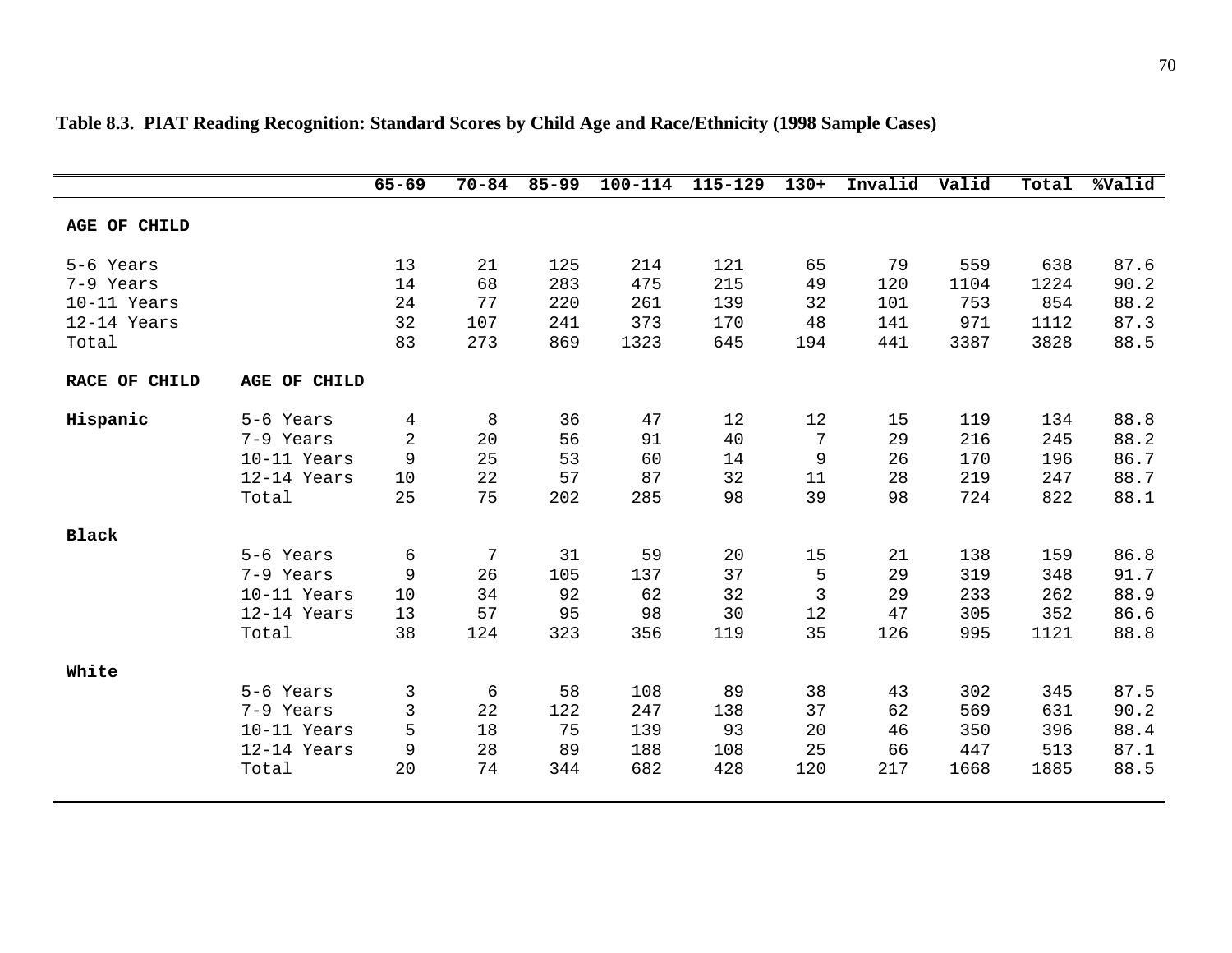|               |               | $1 - 19$ | $20 - 39$ | $40 - 59$ | $60 - 79$ | $80 - 89$ | $90 - 99$ | Total | Mean | Std Dev |
|---------------|---------------|----------|-----------|-----------|-----------|-----------|-----------|-------|------|---------|
| AGE OF CHILD  |               |          |           |           |           |           |           |       |      |         |
| 5-6 Years     |               | 5.4      | 8.4       | 21.0      | 22.2      | 13.7      | 29.4      | 100.0 | 68.6 | 25.5    |
| 7-9 Years     |               | 7.5      | 13.9      | 16.2      | 28.5      | 14.6      | 19.3      | 100.0 | 63.6 | 26.2    |
| 10-11 Years   |               | 12.2     | 13.8      | 16.3      | 20.1      | 20.0      | 17.5      | 100.0 | 61.5 | 28.6    |
| 12-14 Years   |               | 13.2     | 12.3      | 19.6      | 23.6      | 13.9      | 17.5      | 100.0 | 59.5 | 28.7    |
| Total         |               | 9.7      | 12.4      | 18.0      | 24.2      | 15.4      | 20.3      | 100.0 | 62.9 | 27.5    |
| RACE OF CHILD | AGE OF CHILD  |          |           |           |           |           |           |       |      |         |
| Hispanic      | 5-6 Years     | 14.9     | 21.3      | 23.4      | 19.2      | 7.6       | 13.6      | 100.0 | 53.1 | 28.6    |
|               | 7-9 Years     | 13.1     | 15.2      | 21.7      | 23.2      | 13.7      | 13.2      | 100.0 | 57.1 | 27.4    |
|               | 10-11 Years   | 26.0     | 16.5      | 20.5      | 18.4      | 9.6       | 8.9       | 100.0 | 47.8 | 29.9    |
|               | 12-14 Years   | 18.5     | 15.8      | 18.0      | 21.6      | 9.5       | 16.6      | 100.0 | 54.7 | 30.3    |
|               | Total         | 18.1     | 16.8      | 20.7      | 20.9      | 10.4      | 13.2      | 100.0 | 53.4 | 29.3    |
| <b>Black</b>  |               |          |           |           |           |           |           |       |      |         |
|               | 5-6 Years     | 9.3      | 12.3      | 20.4      | 26.9      | 8.6       | 22.5      | 100.0 | 61.6 | 27.3    |
|               | 7-9 Years     | 12.5     | 23.8      | 21.6      | 26.5      | 7.8       | 7.8       | 100.0 | 50.8 | 26.3    |
|               | 10-11 Years   | 26.5     | 23.0      | 16.8      | 13.1      | 14.8      | 5.9       | 100.0 | 45.0 | 29.4    |
|               | 12-14 Years   | 27.1     | 17.3      | 19.3      | 18.1      | 9.0       | 9.2       | 100.0 | 45.8 | 29.8    |
|               | Total         | 19.7     | 19.9      | 19.6      | 20.9      | 9.9       | 9.9       | 100.0 | 49.6 | 28.8    |
| White         |               |          |           |           |           |           |           |       |      |         |
|               | 5-6 Years     | 4.0      | 6.8       | 20.8      | 21.9      | 14.9      | 31.6      | 100.0 | 70.8 | 24.3    |
|               | 7-9 Years     | 6.3      | 12.2      | 14.8      | 29.3      | 15.7      | 21.7      | 100.0 | 66.3 | 25.3    |
|               | 10-11 Years   | 8.2      | 11.9      | 15.8      | 21.6      | 22.0      | 20.5      | 100.0 | 65.8 | 26.8    |
|               | $12-14$ Years | 9.8      | 10.9      | 19.8      | 24.9      | 15.3      | 19.3      | 100.0 | 62.7 | 27.4    |
|               | Total         | 7.2      | 10.8      | 17.5      | 25.1      | 16.8      | 22.7      | 100.0 | 66.1 | 26.1    |

# **Table 8.4. PIAT Reading Recognition: Percentile Scores by Child Age and Race/Ethnicity (1998 Weighted Distribution)**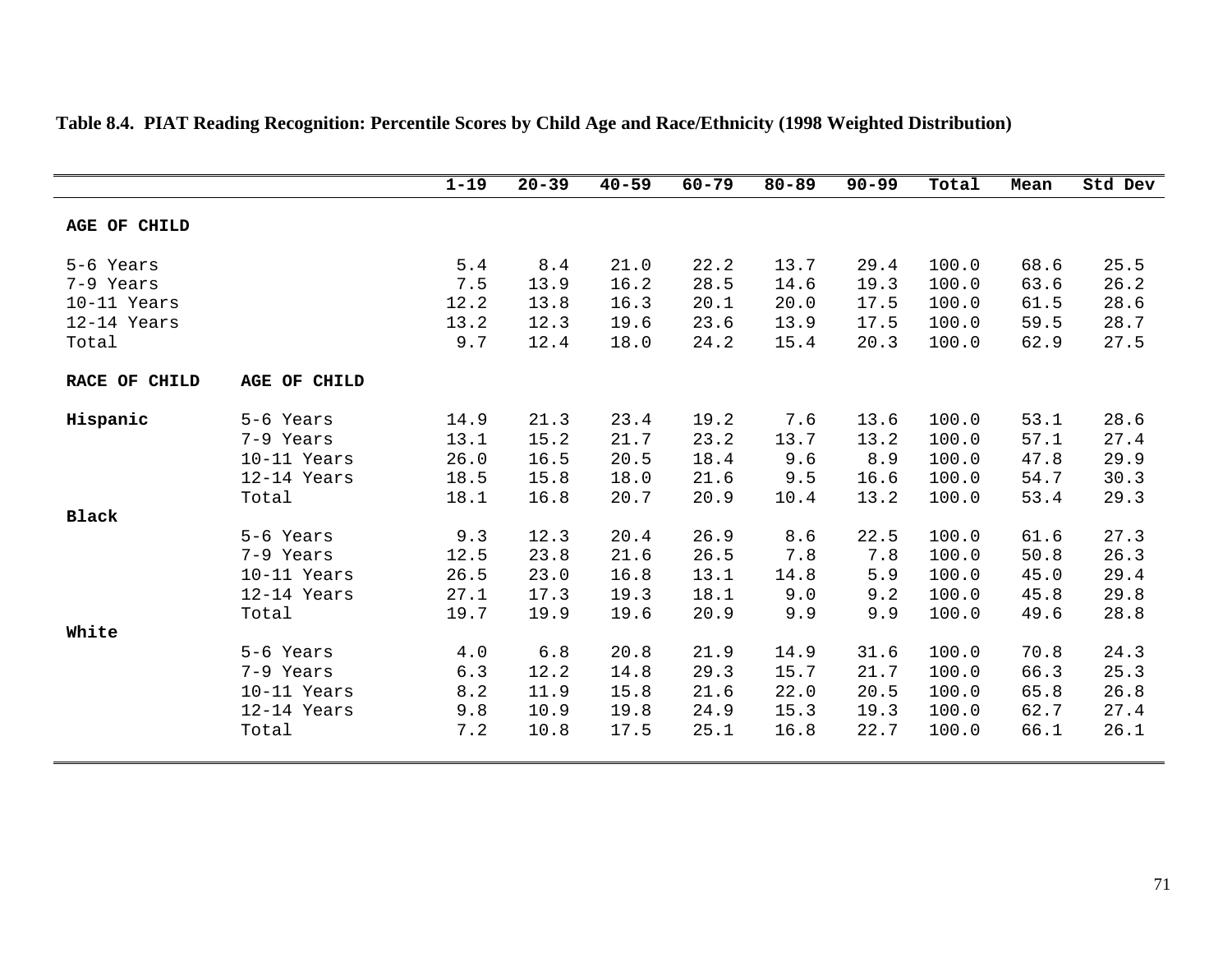|               |              | $65 - 69$ | $70 - 84$ | $85 - 99$ |      | 100-114 115-129 | $130+$ | Total | Mean  | Std Dev |
|---------------|--------------|-----------|-----------|-----------|------|-----------------|--------|-------|-------|---------|
| AGE OF CHILD  |              |           |           |           |      |                 |        |       |       |         |
| 5-6 Years     |              | 1.6       | 2.6       | 20.3      | 36.1 | 26.9            | 12.5   | 100.0 | 110.1 | 14.8    |
| 7-9 Years     |              | $0.8\,$   | 4.6       | 23.1      | 43.6 | 22.1            | 5.9    | 100.0 | 106.9 | 13.8    |
| 10-11 Years   |              | 2.6       | 6.7       | 23.9      | 38.1 | 23.6            | 5.0    | 100.0 | 105.7 | 15.1    |
| 12-14 Years   |              | 2.3       | 8.2       | 22.0      | 40.1 | 22.0            | 5.4    | 100.0 | 104.7 | 15.3    |
| Total         |              | 1.8       | 5.7       | 22.5      | 40.1 | 23.3            | 6.8    | 100.0 | 106.7 | 14.8    |
| RACE OF CHILD | AGE OF CHILD |           |           |           |      |                 |        |       |       |         |
| Hispanic      | 5-6 Years    | 3.7       | 7.4       | 32.8      | 37.2 | 10.0            | 8.9    | 100.0 | 102.0 | 16.1    |
|               | 7-9 Years    | 0.8       | 8.6       | 27.4      | 42.5 | 17.6            | 3.0    | 100.0 | 103.6 | 13.8    |
|               | 10-11 Years  | 8.3       | 11.5      | 29.7      | 37.1 | 8.8             | 4.6    | 100.0 | 98.5  | 16.4    |
|               | 12-14 Years  | 4.2       | 9.9       | 25.5      | 38.8 | 15.2            | 6.4    | 100.0 | 102.5 | 16.6    |
|               | Total        | 4.1       | 9.5       | 28.4      | 39.2 | 13.4            | 5.4    | 100.0 | 101.7 | 15.8    |
| <b>Black</b>  |              |           |           |           |      |                 |        |       |       |         |
|               | 5-6 Years    | 4.4       | 4.5       | 21.7      | 44.3 | 15.1            | 10.0   | 100.0 | 106.1 | 15.8    |
|               | 7-9 Years    | 2.5       | 7.8       | 33.8      | 42.7 | 11.8            | 1.5    | 100.0 | 100.2 | 13.4    |
|               | 10-11 Years  | 4.7       | 14.4      | 39.0      | 25.3 | 15.4            | 1.2    | 100.0 | 97.4  | 14.9    |
|               | 12-14 Years  | 4.1       | 17.1      | 31.3      | 33.6 | 10.2            | 3.7    | 100.0 | 97.8  | 15.7    |
|               | Total        | 3.8       | 11.6      | 32.4      | 36.2 | 12.6            | 3.3    | 100.0 | 99.7  | 15.1    |
| White         |              |           |           |           |      |                 |        |       |       |         |
|               | 5-6 Years    | 1.1       | 1.9       | 19.1      | 34.9 | 29.9            | 13.1   | 100.0 | 111.4 | 14.3    |
|               | 7-9 Years    | 0.6       | 3.7       | 21.0      | 43.8 | 24.1            | 6.8    | 100.0 | 108.3 | 13.5    |
|               | 10-11 Years  | 1.6       | 4.9       | 20.6      | 40.6 | 26.6            | 5.7    | 100.0 | 107.9 | 14.2    |
|               | 12-14 Years  | 1.7       | 6.2       | 19.8      | 41.5 | 25.1            | 5.7    | 100.0 | 106.3 | 14.7    |
|               | Total        | 1.2       | 4.3       | 20.2      | 40.8 | 26.0            | 7.5    | 100.0 | 108.3 | 14.2    |

### **Table 8.5. PIAT Reading Recognition: Standard Scores by Child Age and Race/Ethnicity (1998 Weighted Distribution)**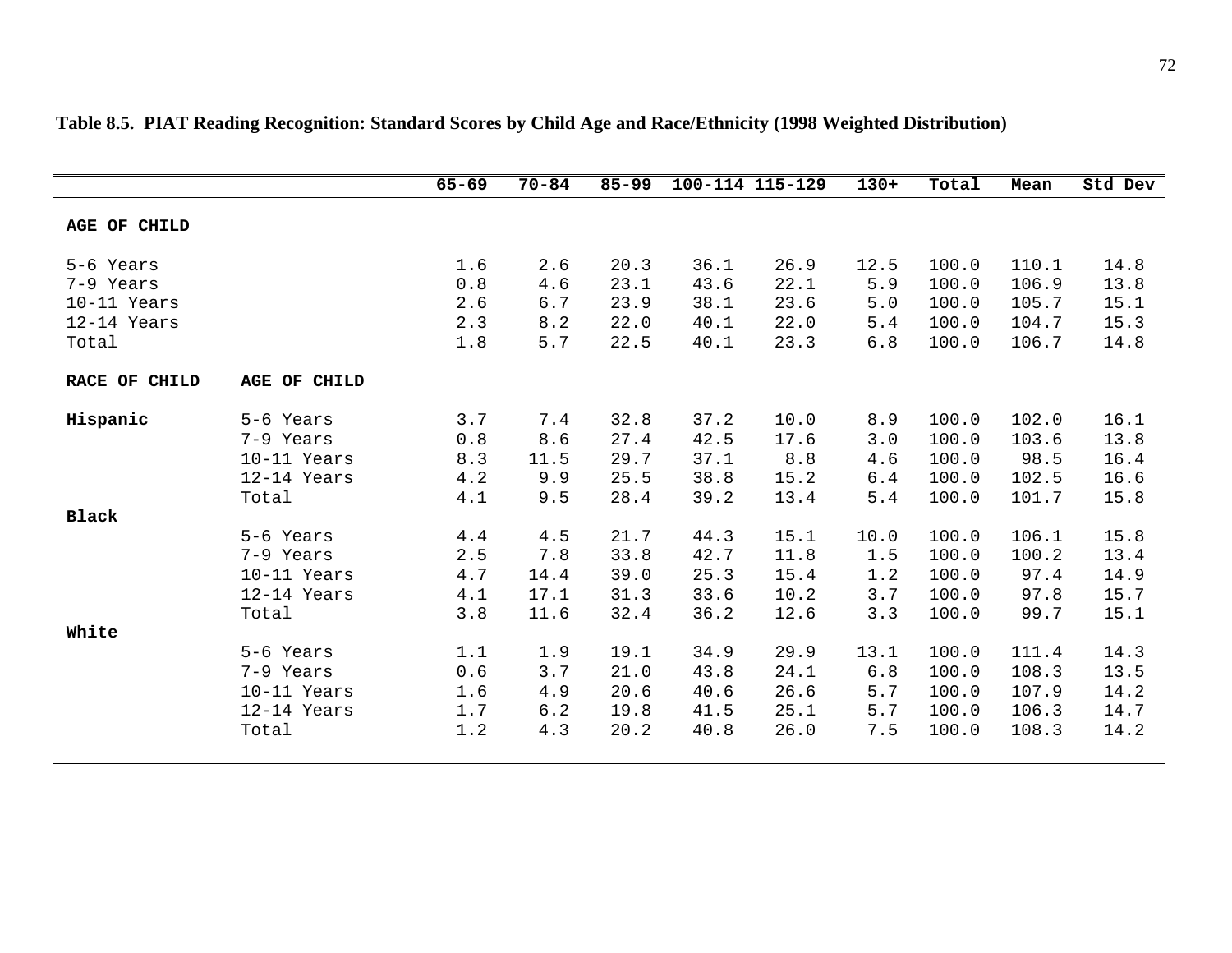|                            |             | $0 - 9$        | $10 - 14$      | $15 - 19$      | $20 - 29$ | $30 - 39$ | $40 - 49$    |     | 50+ Invalid | Valid |      | Total %Valid |
|----------------------------|-------------|----------------|----------------|----------------|-----------|-----------|--------------|-----|-------------|-------|------|--------------|
| AGE OF CHILD               |             |                |                |                |           |           |              |     |             |       |      |              |
| 5-6 Years                  |             | 64             | 58             | 288            | 115       | 20        | 6            |     | 87          | 551   | 638  | 86.4         |
| 7-9 Years                  |             | 4              | 1              | 83             | 368       | 265       | 292          | 80  | 131         | 1093  | 1224 | 89.3         |
| 10-11 Years                |             | $\sqrt{2}$     | $\overline{2}$ | 11             | 75        | 118       | 283          | 257 | 106         | 748   | 854  | 87.6         |
| 12-14 Years                |             | $\overline{3}$ |                | 6              | 49        | 82        | 292          | 532 | 148         | 964   | 1112 | 86.7         |
| Total                      |             | 73             | 61             | 388            | 607       | 485       | 873          | 869 | 472         | 3356  | 3828 | 87.7         |
| RACE OF CHILD AGE OF CHILD |             |                |                |                |           |           |              |     |             |       |      |              |
| Hispanic                   | 5-6 Years   | 23             | 13             | 55             | 24        | 2         | $\mathbf{1}$ |     | 16          | 118   | 134  | 88.1         |
|                            | 7-9 Years   | $\overline{2}$ | $\mathbf{1}$   | 17             | 78        | 51        | 51           | 12  | 33          | 212   | 245  | 86.5         |
|                            | 10-11 Years | $\mathbf 1$    |                | $\mathfrak{Z}$ | 25        | 29        | 62           | 49  | 27          | 169   | 196  | 86.2         |
|                            | 12-14 Years |                |                | $\overline{2}$ | 13        | 18        | 72           | 112 | 30          | 217   | 247  | 87.9         |
|                            | Total       | 26             | 14             | 77             | 140       | 100       | 186          | 173 | 106         | 716   | 822  | 87.1         |
| <b>Black</b>               |             |                |                |                |           |           |              |     |             |       |      |              |
|                            | 5-6 Years   | 19             | 12             | 71             | 31        | 3         |              |     | 23          | 136   | 159  | 85.5         |
|                            | 7-9 Years   | $\mathbf 1$    |                | 35             | 126       | 74        | 62           | 18  | 32          | 316   | 348  | 90.8         |
|                            | 10-11 Years |                | $\overline{a}$ | 6              | 29        | 60        | 91           | 42  | 32          | 230   | 262  | 87.8         |
|                            | 12-14 Years | $\overline{2}$ |                | 4              | 22        | 45        | 115          | 117 | 47          | 305   | 352  | 86.6         |
|                            | Total       | 22             | 14             | 116            | 208       | 182       | 268          | 177 | 134         | 987   | 1121 | 88.0         |
| White                      |             |                |                |                |           |           |              |     |             |       |      |              |
|                            | 5-6 Years   | 22             | 33             | 162            | 60        | 15        | 5            |     | 48          | 297   | 345  | 86.1         |
|                            | 7-9 Years   | $\mathbf{1}$   |                | 31             | 164       | 140       | 179          | 50  | 66          | 565   | 631  | 89.5         |
|                            | 10-11 Years | $1\,$          |                | $\overline{2}$ | 21        | 29        | 130          | 166 | 47          | 349   | 396  | 88.1         |
|                            | 12-14 Years | $\mathbf{1}$   |                |                | 14        | 19        | 105          | 303 | 71          | 442   | 513  | 86.2         |
|                            | Total       | 25             | 33             | 195            | 259       | 203       | 419          | 519 | 232         | 1653  | 1885 | 87.7         |

# **Table 9.1. PIAT Reading Comprehension: Raw Scores by Child Age and Race/Ethnicity (1998 Sample Cases)**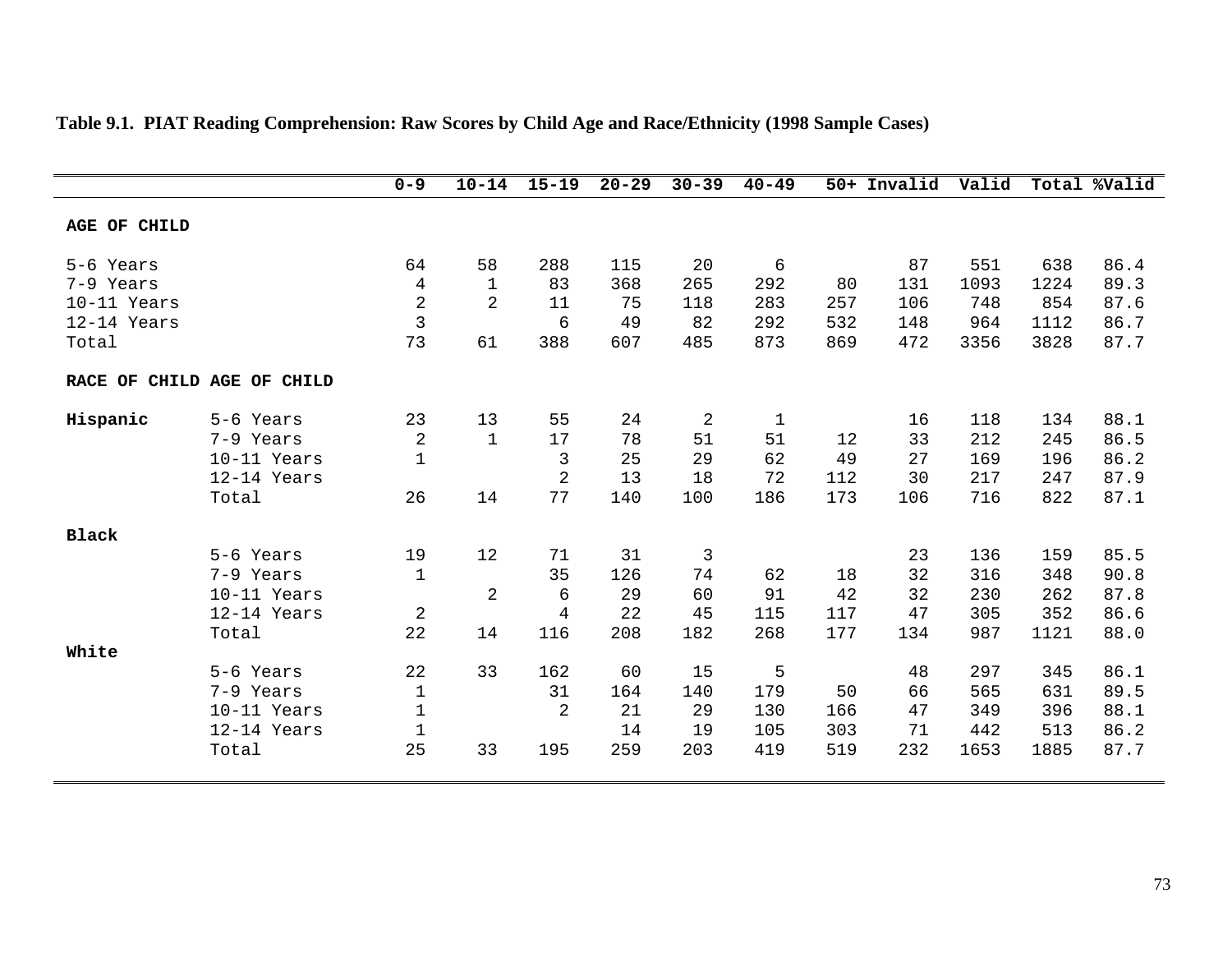|                            |             | $1 - 19$   | $20 - 39$ | $40 - 59$      | $60 - 79$ | $80 - 89$ |     | 90-99 Invalid Valid |      | Total | %Valid |
|----------------------------|-------------|------------|-----------|----------------|-----------|-----------|-----|---------------------|------|-------|--------|
| AGE OF CHILD               |             |            |           |                |           |           |     |                     |      |       |        |
| 5-6 Years                  |             | $\sqrt{2}$ |           | 22             | 85        | 28        | 31  | 32                  | 168  | 200   | 84.0   |
| 7-9 Years                  |             | 110        | 173       | 243            | 251       | 177       | 113 | 131                 | 1067 | 1198  | 89.1   |
| 10-11 Years                |             | 149        | 148       | 145            | 163       | 84        | 53  | 106                 | 742  | 848   | 87.5   |
| 12-14 Years                |             | 231        | 239       | 201            | 186       | 56        | 49  | 148                 | 962  | 1110  | 86.7   |
| Total                      |             | 492        | 560       | 611            | 685       | 345       | 246 | 417                 | 2939 | 3356  | 87.6   |
| RACE OF CHILD AGE OF CHILD |             |            |           |                |           |           |     |                     |      |       |        |
| Hispanic                   | 5-6 Years   |            |           | $\overline{2}$ | 24        | 3         | 4   | 4                   | 33   | 37    | 89.2   |
|                            | 7-9 Years   | 28         | 43        | 45             | 41        | 35        | 13  | 33                  | 205  | 238   | 86.1   |
|                            | 10-11 Years | 42         | 35        | 34             | 35        | 12        | 10  | 27                  | 168  | 195   | 86.2   |
|                            | 12-14 Years | 55         | 57        | 47             | 36        | 16        | 6   | 30                  | 217  | 247   | 87.9   |
|                            | Total       | 125        | 135       | 128            | 136       | 66        | 33  | 94                  | 623  | 717   | 86.9   |
| <b>Black</b>               |             |            |           |                |           |           |     |                     |      |       |        |
|                            | 5-6 Years   | $\sqrt{2}$ |           | 7              | 27        | 3         | 4   | 7                   | 43   | 50    | 86.0   |
|                            | 7-9 Years   | 43         | 68        | 74             | 68        | 30        | 21  | 32                  | 304  | 336   | 90.5   |
|                            | 10-11 Years | 69         | 66        | 44             | 30        | 9         | 8   | 32                  | 226  | 258   | 87.6   |
|                            | 12-14 Years | 120        | 81        | 65             | 30        | 3         | 5   | 47                  | 304  | 351   | 86.6   |
|                            | Total       | 234        | 215       | 190            | 155       | 45        | 38  | 118                 | 877  | 995   | 88.1   |
| White                      |             |            |           |                |           |           |     |                     |      |       |        |
|                            | 5-6 Years   |            |           | 13             | 34        | 22        | 23  | 21                  | 92   | 113   | 81.4   |
|                            | 7-9 Years   | 39         | 62        | 124            | 142       | 112       | 79  | 66                  | 558  | 624   | 89.4   |
|                            | 10-11 Years | 38         | 47        | 67             | 98        | 63        | 35  | 47                  | 348  | 395   | 88.1   |
|                            | 12-14 Years | 56         | 101       | 89             | 120       | 37        | 38  | 71                  | 441  | 512   | 86.1   |
|                            | Total       | 133        | 210       | 293            | 394       | 234       | 175 | 205                 | 1439 | 1644  | 87.5   |
|                            |             |            |           |                |           |           |     |                     |      |       |        |

# **Table 9.2. PIAT Reading Comprehension: Percentile Scores by Child Age and Race/Ethnicity (1998 Sample Cases)**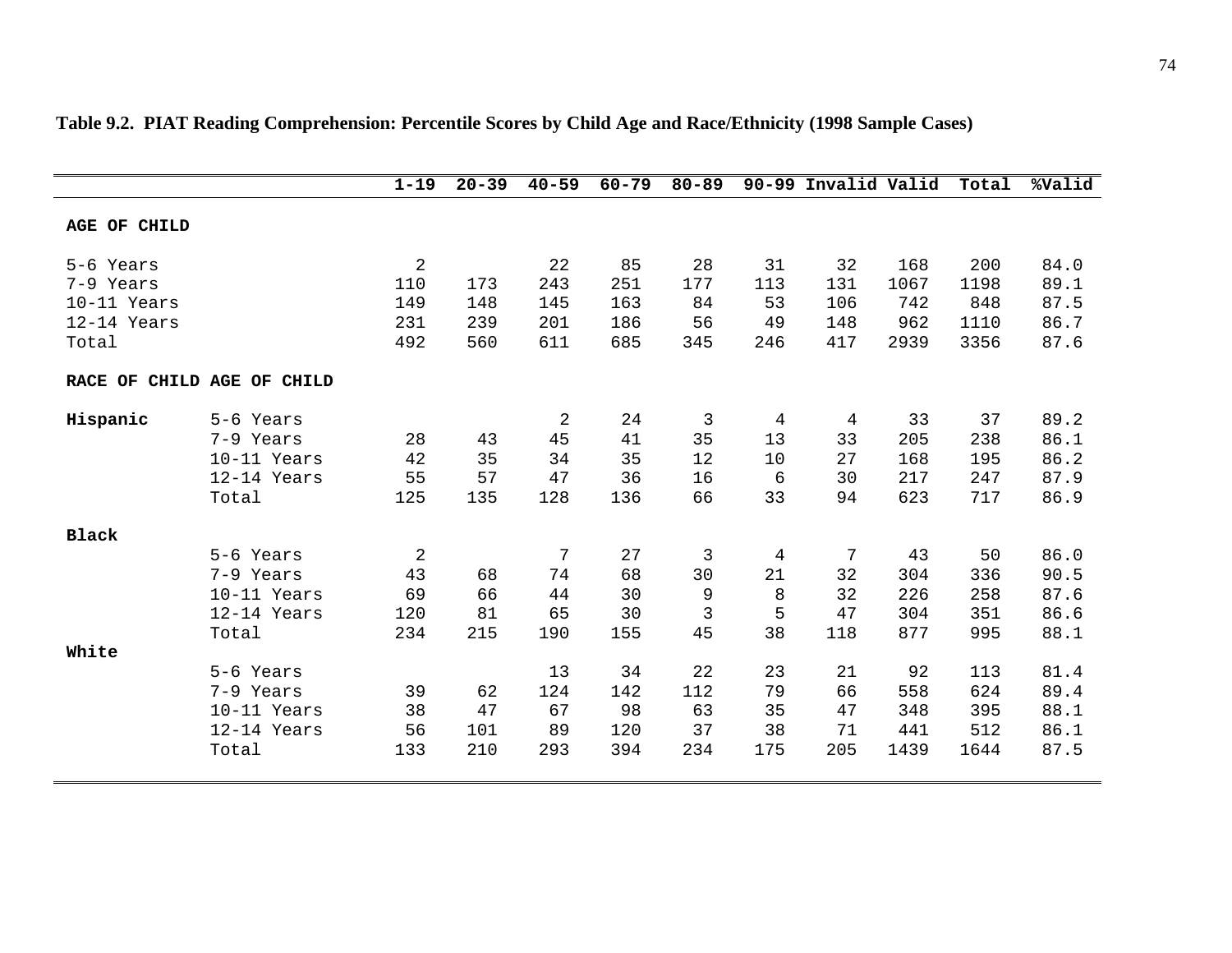|                            |             | $65 - 69$      | $70 - 84$ |             |      | 85-99 100-114 115-129 130+ Invalid Valid |                |     |      | Total | %Valid |
|----------------------------|-------------|----------------|-----------|-------------|------|------------------------------------------|----------------|-----|------|-------|--------|
| AGE OF CHILD               |             |                |           |             |      |                                          |                |     |      |       |        |
| 5-6 Years                  |             | $\overline{2}$ |           | 12          | 103  | 41                                       | 10             | 32  | 168  | 200   | 84.0   |
| 7-9 Years                  |             | 17             | 71        | 297         | 494  | 173                                      | 15             | 131 | 1067 | 1198  | 89.1   |
| 10-11 Years                |             | 30             | 95        | 236         | 274  | 100                                      | 7              | 106 | 742  | 848   | 87.5   |
| 12-14 Years                |             | 47             | 142       | 373         | 321  | 77                                       | $\overline{2}$ | 148 | 962  | 1110  | 86.7   |
| Total                      |             | 96             | 308       | 918         | 1192 | 391                                      | 34             | 417 | 2939 | 3356  | 87.6   |
| RACE OF CHILD AGE OF CHILD |             |                |           |             |      |                                          |                |     |      |       |        |
| Hispanic                   | 5-6 Years   |                |           | $\mathbf 1$ | 27   | 3                                        | 2              | 4   | 33   | 37    | 89.2   |
|                            | 7-9 Years   | 6              | 21        | 58          | 92   | 27                                       | $\mathbf{1}$   | 33  | 205  | 238   | 86.1   |
|                            | 10-11 Years | 11             | 26        | 58          | 55   | 16                                       | $\overline{2}$ | 27  | 168  | 195   | 86.2   |
|                            | 12-14 Years | 13             | 30        | 91          | 69   | 13                                       | $\mathbf 1$    | 30  | 217  | 247   | 87.9   |
|                            | Total       | 30             | 77        | 208         | 243  | 59                                       | 6              | 94  | 623  | 717   | 86.9   |
| <b>Black</b>               |             |                |           |             |      |                                          |                |     |      |       |        |
|                            | 5-6 Years   | 2              |           | 4           | 30   | 6                                        | $\mathbf 1$    | 7   | 43   | 50    | 86.0   |
|                            | 7-9 Years   | 5              | 28        | 117         | 122  | 32                                       |                | 32  | 304  | 336   | 90.5   |
|                            | 10-11 Years | 11             | 43        | 103         | 56   | 12                                       | 1              | 32  | 226  | 258   | 87.6   |
|                            | 12-14 Years | 22             | 78        | 131         | 66   | 7                                        |                | 47  | 304  | 351   | 86.6   |
|                            | Total       | 40             | 149       | 355         | 274  | 57                                       | $\overline{a}$ | 118 | 877  | 995   | 88.1   |
| White                      |             |                |           |             |      |                                          |                |     |      |       |        |
|                            | 5-6 Years   |                |           | 7           | 46   | 32                                       | 7              | 21  | 92   | 113   | 81.4   |
|                            | 7-9 Years   | 6              | 22        | 122         | 280  | 114                                      | 14             | 66  | 558  | 624   | 89.4   |
|                            | 10-11 Years | 8              | 26        | 75          | 163  | 72                                       | 4              | 47  | 348  | 395   | 88.1   |
|                            | 12-14 Years | 12             | 34        | 151         | 186  | 57                                       | $\mathbf{1}$   | 71  | 441  | 512   | 86.1   |
|                            | Total       | 26             | 82        | 355         | 675  | 275                                      | 26             | 205 | 1439 | 1644  | 87.5   |
|                            |             |                |           |             |      |                                          |                |     |      |       |        |

# **Table 9.3. PIAT Reading Comprehension: Standard Scores by Child Age and Race/Ethnicity (1998 Sample Cases)**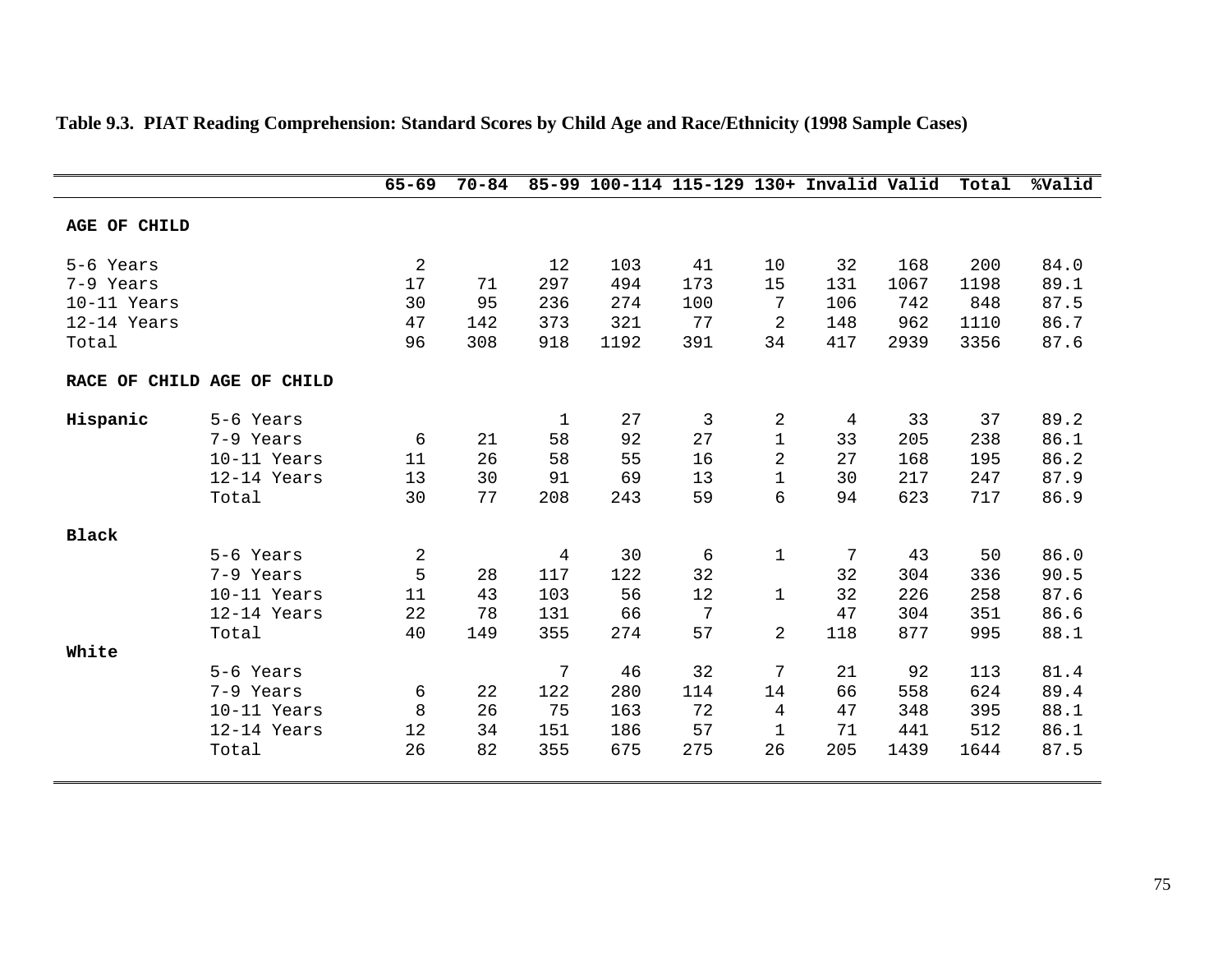|               |              | $1 - 19$ | $20 - 39$ | $40 - 59$ | $60 - 79$ | $80 - 89$ | $90 - 99$ | Total | Mean | Std Dev |
|---------------|--------------|----------|-----------|-----------|-----------|-----------|-----------|-------|------|---------|
| AGE OF CHILD  |              |          |           |           |           |           |           |       |      |         |
| 5-6 Years     |              | 0.5      |           | 13.6      | 40.5      | 21.6      | 23.7      | 100.0 | 75.8 | 16.7    |
| 7-9 Years     |              | 8.3      | 13.2      | 22.4      | 24.5      | 18.9      | 12.7      | 100.0 | 61.3 | 25.2    |
| 10-11 Years   |              | 14.5     | 16.2      | 19.5      | 25.5      | 15.3      | 9.1       | 100.0 | 55.2 | 27.4    |
| 12-14 Years   |              | 17.1     | 23.5      | 20.4      | 24.4      | 7.4       | 7.1       | 100.0 | 48.5 | 26.9    |
| Total         |              | 12.1     | 16.3      | 20.5      | 25.7      | 14.6      | 10.8      | 100.0 | 56.7 | 26.9    |
| RACE OF CHILD | AGE OF CHILD |          |           |           |           |           |           |       |      |         |
| Hispanic      | 5-6 Years    |          |           | 5.8       | 72.8      | 10.0      | 11.4      | 100.0 | 73.2 | 11.7    |
|               | 7-9 Years    | 12.0     | 20.5      | 23.4      | 22.6      | 16.1      | 5.5       | 100.0 | 53.1 | 25.7    |
|               | 10-11 Years  | 23.5     | 21.0      | 20.3      | 21.7      | 7.1       | 6.3       | 100.0 | 44.1 | 28.1    |
|               | 12-14 Years  | 25.3     | 24.4      | 22.9      | 18.0      | 6.8       | 2.6       | 100.0 | 41.5 | 25.8    |
|               | Total        | 19.0     | 20.9      | 21.4      | 23.4      | 10.1      | 5.1       | 100.0 | 47.7 | 27.1    |
| Black         |              |          |           |           |           |           |           |       |      |         |
|               | 5-6 Years    | 4.2      |           | 15.3      | 56.6      | 15.1      | 8.8       | 100.0 | 68.1 | 20.0    |
|               | 7-9 Years    | 14.4     | 22.3      | 24.6      | 21.6      | 10.1      | 7.1       | 100.0 | 50.5 | 25.7    |
|               | 10-11 Years  | 29.6     | 28.0      | 20.6      | 14.3      | 3.7       | 3.8       | 100.0 | 38.0 | 25.5    |
|               | 12-14 Years  | 38.3     | 26.2      | 22.3      | 10.4      | 0.9       | 2.0       | 100.0 | 31.7 | 23.3    |
|               | Total        | 26.0     | 23.9      | 22.3      | 17.7      | 5.5       | 4.6       | 100.0 | 41.7 | 26.6    |
| White         |              |          |           |           |           |           |           |       |      |         |
|               | 5-6 Years    |          |           | 13.9      | 36.0      | 23.4      | 26.7      | 100.0 | 77.1 | 16.1    |
|               | 7-9 Years    | 7.0      | 11.1      | 22.0      | 25.1      | 20.5      | 14.2      | 100.0 | 63.6 | 24.5    |
|               | 10-11 Years  | 10.9     | 13.6      | 19.2      | 27.9      | 18.2      | 10.3      | 100.0 | 59.3 | 26.1    |
|               | 12-14 Years  | 12.0     | 22.9      | 19.8      | 27.9      | 8.8       | 8.6       | 100.0 | 52.6 | 26.2    |
|               | Total        | 9.0      | 14.6      | 20.1      | 27.4      | 16.6      | 12.3      | 100.0 | 60.1 | 25.8    |

### **Table 9.4. PIAT Reading Comprehension: Percentile Scores by Child Age and Race/Ethnicity (1998 Weighted Distribution)**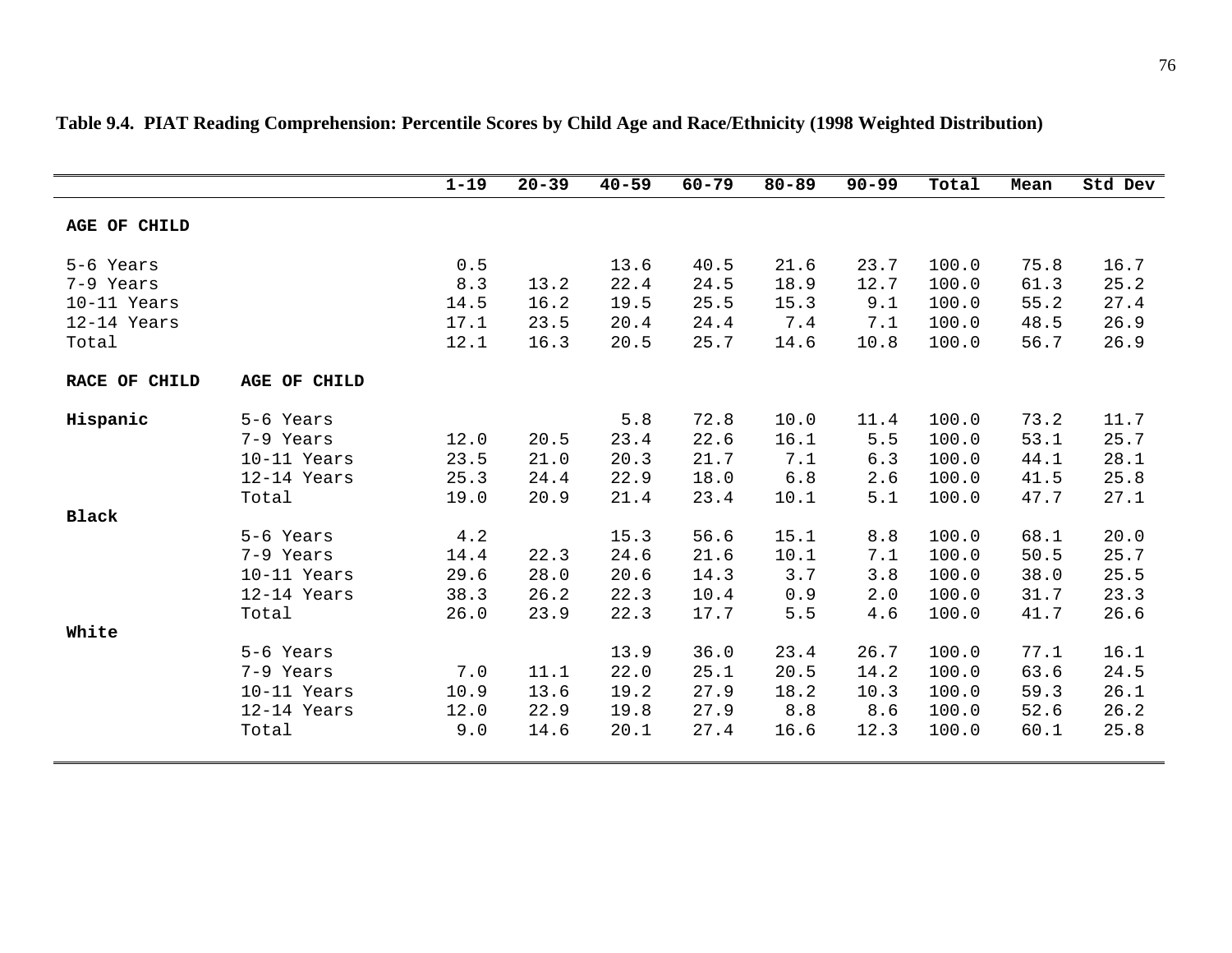|               |              | $65 - 69$ | $70 - 84$ | $85 - 99$ |      | 100-114 115-129 | $130+$ | Total | Mean  | Std Dev |
|---------------|--------------|-----------|-----------|-----------|------|-----------------|--------|-------|-------|---------|
| AGE OF CHILD  |              |           |           |           |      |                 |        |       |       |         |
| 5-6 Years     |              | 0.5       |           | 7.6       | 52.6 | 31.5            | 7.8    | 100.0 | 112.6 | 10.2    |
| 7-9 Years     |              | 1.3       | 4.9       | 24.2      | 48.7 | 18.8            | 2.1    | 100.0 | 105.3 | 12.6    |
| 10-11 Years   |              | 2.9       | 9.4       | 25.7      | 42.7 | 18.2            | 1.0    | 100.0 | 102.0 | 13.8    |
| 12-14 Years   |              | 3.4       | 10.6      | 35.7      | 39.2 | 10.9            | 0.2    | 100.0 | 99.0  | 13.4    |
| Total         |              | 2.3       | 7.5       | 27.1      | 44.5 | 17.0            | 1.6    | 100.0 | 103.0 | 13.5    |
| RACE OF CHILD | AGE OF CHILD |           |           |           |      |                 |        |       |       |         |
| Hispanic      | 5-6 Years    |           |           | 2.2       | 81.7 | 10.8            | 5.3    | 100.0 | 110.5 | 7.7     |
|               | 7-9 Years    | 2.7       | 8.3       | 28.1      | 48.2 | 12.2            | 0.3    | 100.0 | 101.2 | 12.4    |
|               | 10-11 Years  | 6.6       | 13.9      | 34.5      | 34.5 | 9.5             | 1.1    | 100.0 | 96.5  | 15.2    |
|               | 12-14 Years  | 6.0       | 13.5      | 40.3      | 34.4 | 5.4             | 0.5    | 100.0 | 95.4  | 13.3    |
|               | Total        | 4.8       | 11.2      | 32.6      | 41.5 | 9.1             | 0.8    | 100.0 | 98.4  | 13.9    |
| <b>Black</b>  |              |           |           |           |      |                 |        |       |       |         |
|               | 5-6 Years    | 4.2       |           | 8.9       | 62.9 | 20.6            | 3.4    | 100.0 | 107.6 | 11.7    |
|               | 7-9 Years    | 1.4       | 9.4       | 38.7      | 39.5 | 11.1            |        | 100.0 | 100.0 | 12.3    |
|               | 10-11 Years  | 5.1       | 18.0      | 44.4      | 26.5 | 5.7             | 0.3    | 100.0 | 93.9  | 13.1    |
|               | 12-14 Years  | 6.7       | 24.8      | 43.0      | 22.9 | 2.5             |        | 100.0 | 90.6  | 12.5    |
|               | Total        | 4.3       | 16.4      | 40.0      | 31.7 | 7.3             | 0.3    | 100.0 | 95.6  | 13.5    |
| White         |              |           |           |           |      |                 |        |       |       |         |
|               | 5-6 Years    |           |           | 7.8       | 49.1 | 34.6            | 8.6    | 100.0 | 113.5 | 9.9     |
|               | 7-9 Years    | 1.1       | 3.9       | 21.6      | 50.3 | 20.6            | 2.5    | 100.0 | 106.5 | 12.4    |
|               | 10-11 Years  | 2.2       | 7.5       | 21.6      | 46.4 | 21.3            | 1.1    | 100.0 | 104.0 | 13.1    |
|               | 12-14 Years  | 2.5       | 7.5       | 33.7      | 43.0 | 13.1            | 0.2    | 100.0 | 101.0 | 12.8    |
|               | Total        | 1.7       | 5.6       | 24.4      | 47.0 | 19.4            | 1.9    | 100.0 | 104.7 | 13.0    |

# **Table 9.5. PIAT Reading Comprehension: Standard Scores by Child Age and Race/Ethnicity (1998 Weighted Distribution)**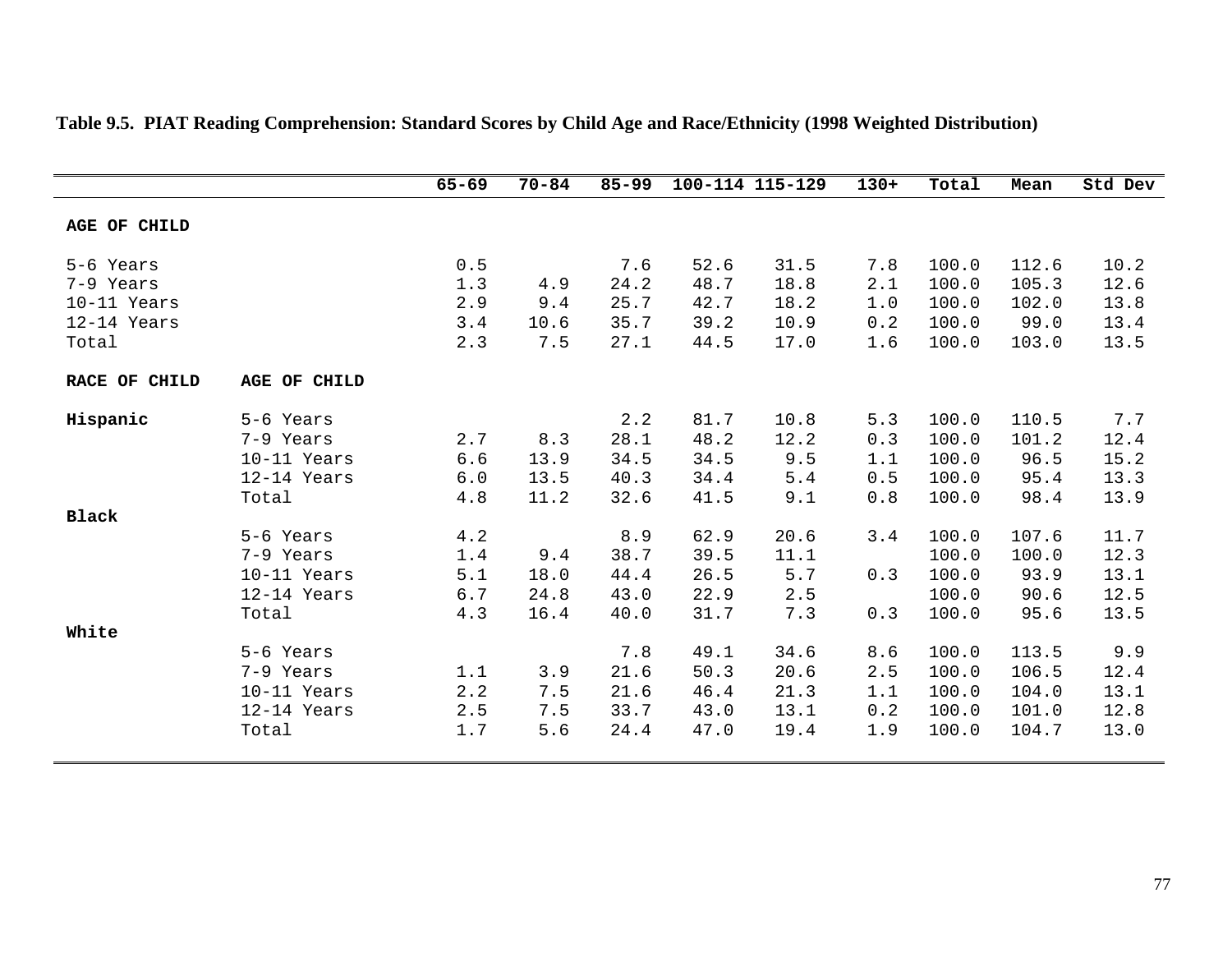|                            |         |             | $0 - 19$     | $20 - 39$      | $40 - 59$ | $60 - 79$      | $80 - 89$    |                | 90-99 100-129 130+ Invalid Valid Total |                |     |      |              | %Valid |
|----------------------------|---------|-------------|--------------|----------------|-----------|----------------|--------------|----------------|----------------------------------------|----------------|-----|------|--------------|--------|
| AGE OF CHILD               |         |             |              |                |           |                |              |                |                                        |                |     |      |              |        |
| $4 - 5$<br>Years           |         |             | 46           | 104            | 209       | 98             | 20           | 15             | $\mathbf 1$                            |                | 102 | 493  | 595          | 82.9   |
| $6 - 9$<br>Years           |         |             |              | $\mathbf 1$    | 3         | $\overline{4}$ | $\mathbf{1}$ | 3              |                                        |                |     | 12   | 12           | 100.0  |
| 10-11 Years                |         |             | 3            | $\overline{3}$ | 11        | 38             | 56           | 106            | 456                                    | 75             | 106 | 748  | 854          | 87.6   |
| 12-14 Years                |         |             |              |                |           | $\mathbf{1}$   | $\mathbf 1$  | $\mathbf{1}$   | 11                                     | 5              |     | 19   | 19           | 100.0  |
| Total                      |         |             | 49           | 108            | 223       | 141            | 78           | 125            | 468                                    | 80             | 208 | 1272 | 1480         | 85.9   |
| RACE OF CHILD AGE OF CHILD |         |             |              |                |           |                |              |                |                                        |                |     |      |              |        |
| Hispanic                   | $4 - 5$ | Years       | 15           | 36             | 28        | 14             | 2            | $\mathbf{1}$   |                                        |                | 22  | 96   | 118          | 81.4   |
|                            | $6 - 9$ | Years       |              |                |           | $\mathbf{1}$   |              |                |                                        |                |     | 1    | $\mathbf{1}$ | 100.0  |
|                            |         | 10-11 Years | $\mathbf{1}$ | $\overline{2}$ | 4         | 15             | 13           | 26             | 93                                     | 14             | 28  | 168  | 196          | 85.7   |
|                            |         | 12-14 Years |              |                |           |                |              |                | 4                                      |                |     | 4    | 4            | 100.0  |
|                            | Total   |             | 16           | 38             | 32        | 30             | 15           | 27             | 97                                     | 14             | 50  | 269  | 319          | 84.3   |
| <b>Black</b>               |         |             |              |                |           |                |              |                |                                        |                |     |      |              |        |
|                            | $4 - 5$ | Years       | 22           | 37             | 48        | 16             | $\mathbf{1}$ | $\overline{2}$ |                                        |                | 27  | 126  | 153          | 82.4   |
|                            | $6 - 9$ | Years       |              | 1              | 3         |                | $\mathbf 1$  |                |                                        |                |     | 5    | 5            | 100.0  |
|                            |         | 10-11 Years | $\mathbf{1}$ | $1\,$          | 6         | 19             | 36           | 55             | 105                                    | 9              | 30  | 232  | 262          | 88.5   |
|                            |         | 12-14 Years |              |                |           | $\mathbf 1$    |              | $\mathbf{1}$   | 3                                      | $\mathbf 1$    |     | 6    | 6            | 100.0  |
|                            | Total   |             | 23           | 39             | 57        | 36             | 38           | 58             | 108                                    | 10             | 57  | 369  | 426          | 86.6   |
| White                      |         |             |              |                |           |                |              |                |                                        |                |     |      |              |        |
|                            | $4 - 5$ | Years       | 9            | 31             | 133       | 68             | 17           | 12             | $1\,$                                  |                | 53  | 271  | 324          | 83.6   |
|                            | $6 - 9$ | Years       |              |                |           | $\mathbf{3}$   |              | $\mathbf{3}$   |                                        |                |     | 6    | 6            | 100.0  |
|                            |         | 10-11 Years | $\mathbf{1}$ |                | 1         | $\overline{4}$ | 7            | 25             | 258                                    | 52             | 48  | 348  | 396          | 87.9   |
|                            |         | 12-14 Years |              |                |           |                | $\mathbf{1}$ |                | $\overline{4}$                         | $\overline{4}$ |     | 9    | 9            | 100.0  |
|                            | Total   |             | 10           | 31             | 134       | 75             | 25           | 40             | 263                                    | 56             | 101 | 634  | 735          | 86.3   |

**Table 10.1. PPVT: Raw Scores by Child Age and Race/Ethnicity (1998 Sample Cases)**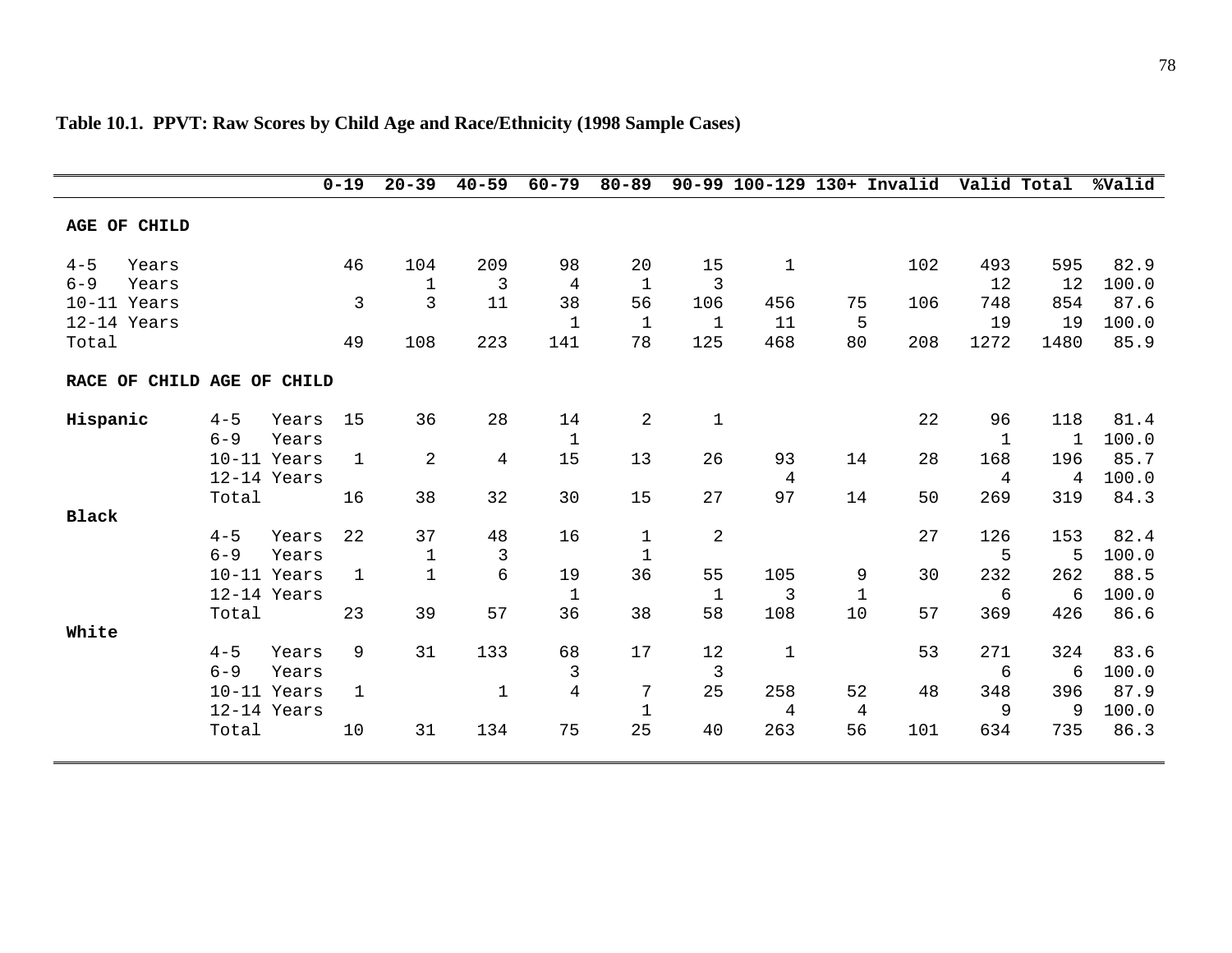|                            |         |             | $1 - 19$       | $20 - 39$      | $40 - 59$      | $60 - 79$      | $80 - 89$    | $90 - 99$      | Invalid | Valid       | Total | %Valid |
|----------------------------|---------|-------------|----------------|----------------|----------------|----------------|--------------|----------------|---------|-------------|-------|--------|
| AGE OF CHILD               |         |             |                |                |                |                |              |                |         |             |       |        |
| $4 - 5$<br>Years           |         |             | 203            | 96             | 60             | 74             | 21           | 39             | 102     | 493         | 595   | 82.9   |
| $6 - 9$<br>Years           |         |             | $\overline{4}$ | $\overline{2}$ |                | $\overline{3}$ |              | $\mathbf{3}$   |         | 12          | 12    | 100.0  |
| 10-11 Years                |         |             | 252            | 159            | 117            | 97             | 54           | 69             | 106     | 748         | 854   | 87.6   |
| 12-14 Years                |         |             | 8              | $\overline{2}$ | $\overline{4}$ | $\mathbf{1}$   | 2            | $\overline{2}$ |         | 19          | 19    | 100.0  |
| Total                      |         |             | 467            | 259            | 181            | 175            | 77           | 113            | 208     | 1272        | 1480  | 85.9   |
| RACE OF CHILD AGE OF CHILD |         |             |                |                |                |                |              |                |         |             |       |        |
| Hispanic                   | $4 - 5$ | Years       | 65             | 12             | 8              | 6              | 3            | $\overline{2}$ | 22      | 96          | 118   | 81.4   |
|                            | $6 - 9$ | Years       |                | $\mathbf 1$    |                |                |              |                |         | $\mathbf 1$ | 1     | 100.0  |
|                            |         | 10-11 Years | 72             | 35             | 27             | 12             | 8            | 14             | 28      | 168         | 196   | 85.7   |
|                            |         | 12-14 Years | 3              |                | $\mathbf{1}$   |                |              |                |         | 4           | 4     | 100.0  |
|                            | Total   |             | 140            | 48             | 36             | 18             | 11           | 16             | 50      | 269         | 319   | 84.3   |
| <b>Black</b>               |         |             |                |                |                |                |              |                |         |             |       |        |
|                            | $4 - 5$ | Years       | 76             | 23             | 10             | 13             | 2            | $\overline{a}$ | 27      | 126         | 153   | 82.4   |
|                            | $6 - 9$ | Years       | $\overline{4}$ |                |                | $1\,$          |              |                |         | 5           | 5     | 100.0  |
|                            |         | 10-11 Years | 132            | 49             | 22             | 17             | 6            | 6              | 30      | 232         | 262   | 88.5   |
|                            |         | 12-14 Years | $\mathbf{3}$   |                | $\overline{2}$ |                | $1\,$        |                |         | $\epsilon$  | 6     | 100.0  |
|                            | Total   |             | 215            | 72             | 34             | 31             | 9            | 8              | 57      | 369         | 426   | 86.6   |
| White                      |         |             |                |                |                |                |              |                |         |             |       |        |
|                            | $4 - 5$ | Years       | 62             | 61             | 42             | 55             | 16           | 35             | 53      | 271         | 324   | 83.6   |
|                            | $6 - 9$ | Years       |                | $\mathbf 1$    |                | $\sqrt{2}$     |              | $\mathbf{3}$   |         | $\epsilon$  | 6     | 100.0  |
|                            |         | 10-11 Years | 48             | 75             | 68             | 68             | 40           | 49             | 48      | 348         | 396   | 87.9   |
|                            |         | 12-14 Years | $\overline{2}$ | $\sqrt{2}$     | $\mathbf{1}$   | $\mathbf{1}$   | $\mathbf{1}$ | $\overline{2}$ |         | 9           | 9     | 100.0  |
|                            | Total   |             | 112            | 139            | 111            | 126            | 57           | 89             | 101     | 634         | 735   | 86.3   |

# **Table 10.2. PPVT: Percentile Scores by Child Age and Race/Ethnicity (1998 Sample Cases)**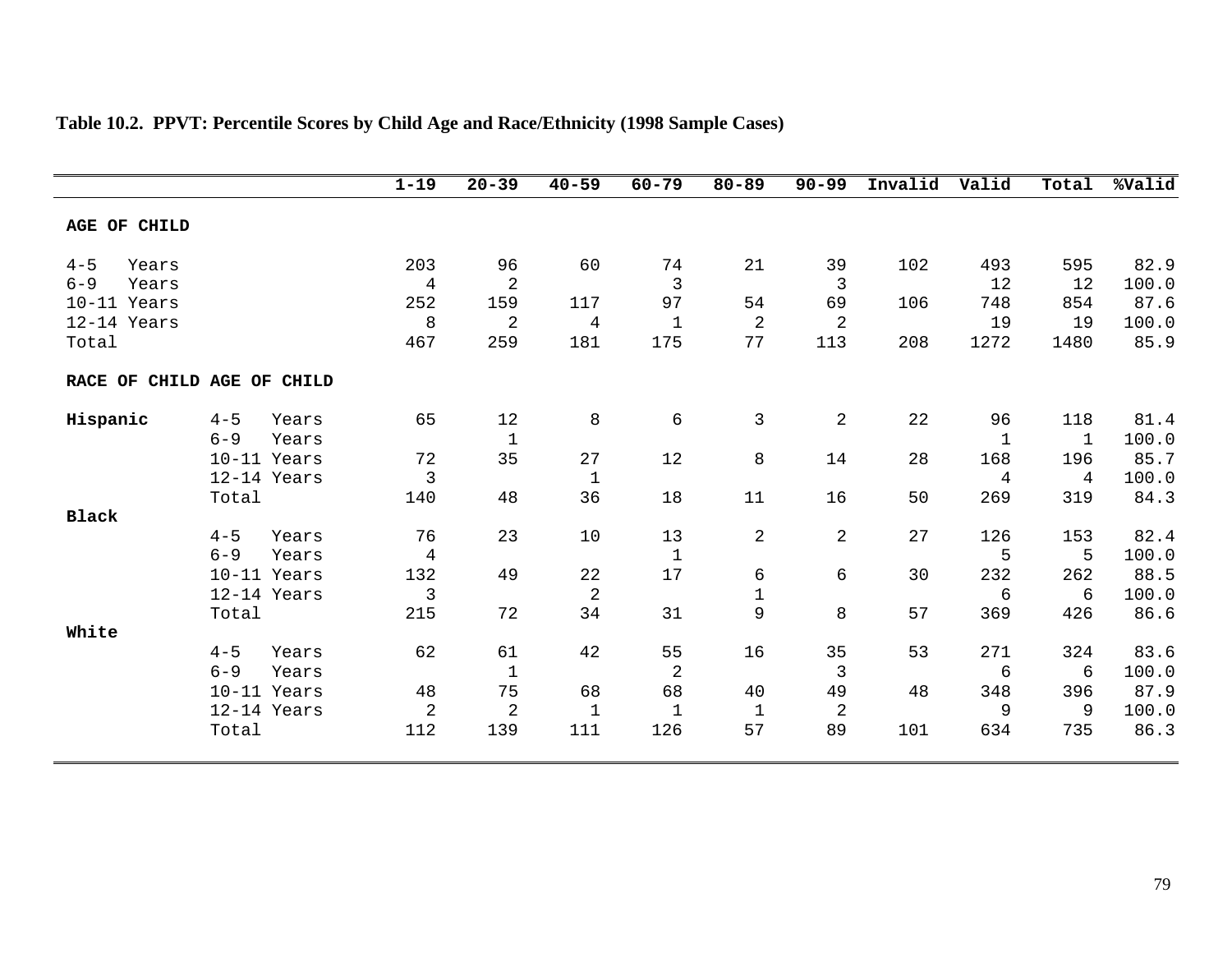|                  |                     |       | $1 - 19$ | $20 - 39$ | $40 - 59$ | $60 - 79$ | $80 - 89$ | $90 - 99$ | Total | Mean | Std Dev |
|------------------|---------------------|-------|----------|-----------|-----------|-----------|-----------|-----------|-------|------|---------|
|                  |                     |       |          |           |           |           |           |           |       |      |         |
| AGE OF CHILD     |                     |       |          |           |           |           |           |           |       |      |         |
|                  |                     |       |          |           |           |           |           |           |       |      |         |
| $4 - 5$<br>Years |                     |       | 30.1     | 21.0      | 14.4      | 17.9      | 5.1       | 11.5      | 100.0 | 43.9 | 31.4    |
| $6 - 9$<br>Years |                     |       | 13.7     | 15.8      |           | 32.9      |           | 37.6      | 100.0 | 64.8 | 31.7    |
| $10-11$ Years    |                     |       | 22.0     | 21.2      | 17.6      | 16.8      | 10.2      | 12.2      | 100.0 | 48.8 | 30.3    |
| 12-14 Years      |                     |       | 26.4     | 18.5      | 15.6      | 9.3       | 11.5      | 18.7      | 100.0 | 50.7 | 32.4    |
| Total            |                     |       | 25.4     | 21.0      | 16.1      | 17.3      | 8.0       | 12.2      | 100.0 | 47.0 | 30.9    |
|                  |                     |       |          |           |           |           |           |           |       |      |         |
| RACE OF CHILD    | <b>AGE OF CHILD</b> |       |          |           |           |           |           |           |       |      |         |
|                  |                     |       |          |           |           |           |           |           |       |      |         |
| Hispanic         | $4 - 5$             | Years | 69.3     | 11.4      | 7.6       | 6.0       | 3.4       | 2.2       | 100.0 | 20.4 | 26.3    |
|                  | $6 - 9$             | Years |          | 100.0     |           |           |           |           | 100.0 | 34.0 | 0.0     |
|                  | 10-11 Years         |       | 43.7     | 17.6      | 14.4      | 7.2       | 5.7       | 11.3      | 100.0 | 35.8 | 31.8    |
|                  | 12-14 Years         |       | 77.7     |           | 22.3      |           |           |           | 100.0 | 23.1 | 13.1    |
|                  | Total               |       | 53.5     | 15.6      | 11.8      | 6.7       | 4.7       | 7.7       | 100.0 | 29.9 | 30.6    |
| <b>Black</b>     |                     |       |          |           |           |           |           |           |       |      |         |
|                  | $4 - 5$             | Years | 61.3     | 17.7      | 7.5       | 10.8      | 1.0       | 1.6       | 100.0 | 22.9 | 25.8    |
|                  | $6 - 9$             | Years | 72.8     |           |           | 27.2      |           |           | 100.0 | 23.2 | 31.7    |
|                  | 10-11 Years         |       | 55.2     | 21.5      | 9.7       | 8.0       | 3.2       | 2.3       | 100.0 | 25.5 | 26.1    |
|                  | 12-14 Years         |       | 46.3     |           | 37.0      |           | 16.7      |           | 100.0 | 35.5 | 28.7    |
|                  | Total               |       | 57.5     | 19.5      | 9.2       | 9.2       | 2.6       | 2.0       | 100.0 | 24.7 | 26.1    |
| White            |                     |       |          |           |           |           |           |           |       |      |         |
|                  | $4 - 5$             | Years | 22.8     | 22.2      | 15.8      | 19.8      | 5.8       | 13.5      | 100.0 | 48.7 | 30.4    |
|                  | $6 - 9$             | Years |          | 14.9      |           | 36.1      |           | 48.9      | 100.0 | 76.8 | 21.1    |
|                  | 10-11 Years         |       | 13.8     | 21.5      | 19.3      | 19.4      | 11.9      | 14.1      | 100.0 | 54.4 | 28.4    |
|                  | 12-14 Years         |       | 19.7     | 23.0      | 11.2      | 11.5      | 11.3      | 23.2      | 100.0 | 55.1 | 32.2    |
|                  | Total               |       | 17.6     | 21.8      | 17.5      | 19.6      | 9.2       | 14.3      | 100.0 | 52.1 | 29.5    |
|                  |                     |       |          |           |           |           |           |           |       |      |         |

# **Table 10.3. PPVT: Percentile Scores by Child Age and Race/Ethnicity (1998 Weighted Distribution)**